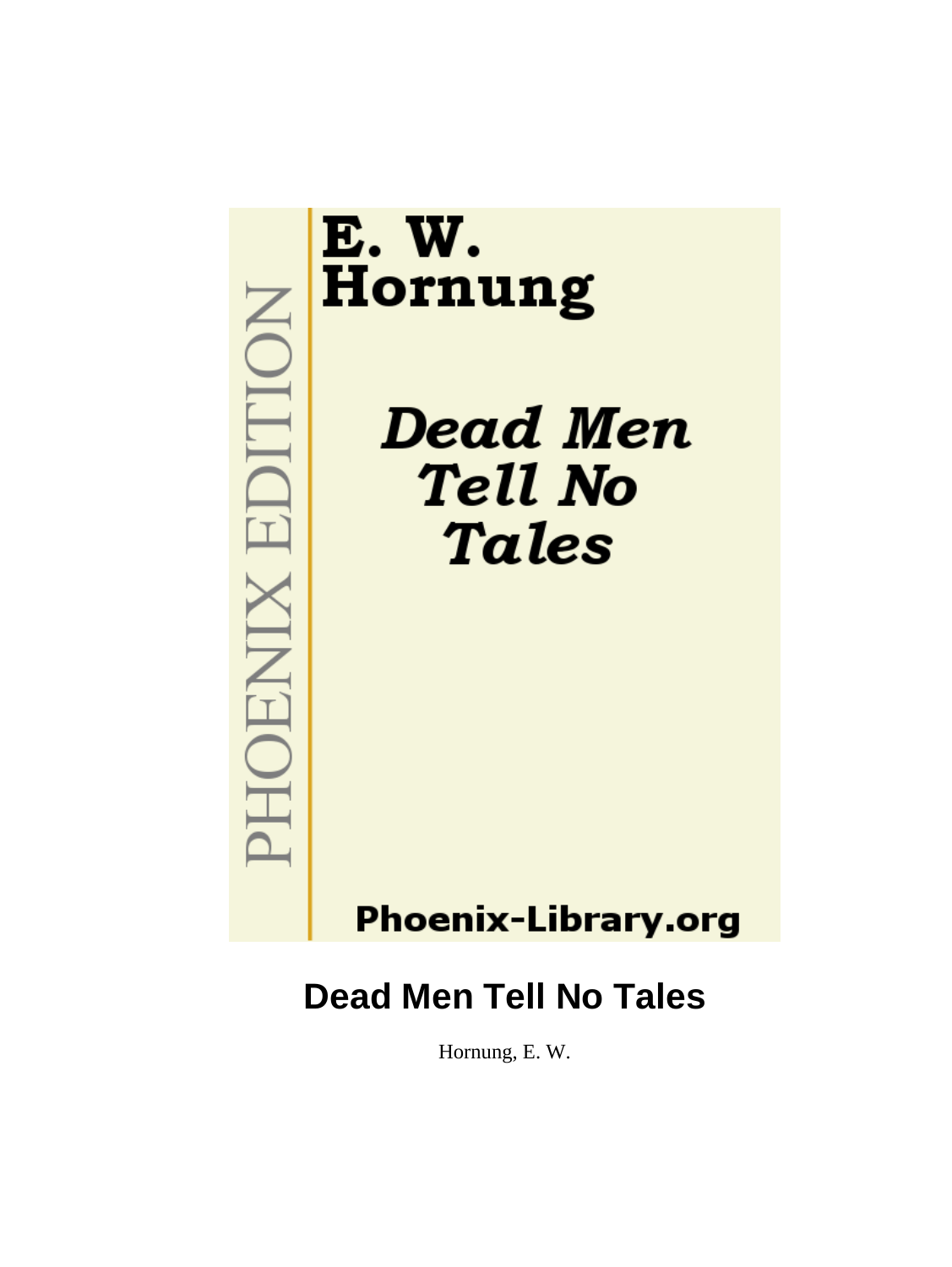[Table Of Content](#page-131-0) [About Phoenix−Edition](#page-132-0) **[Copyright](#page-133-0)**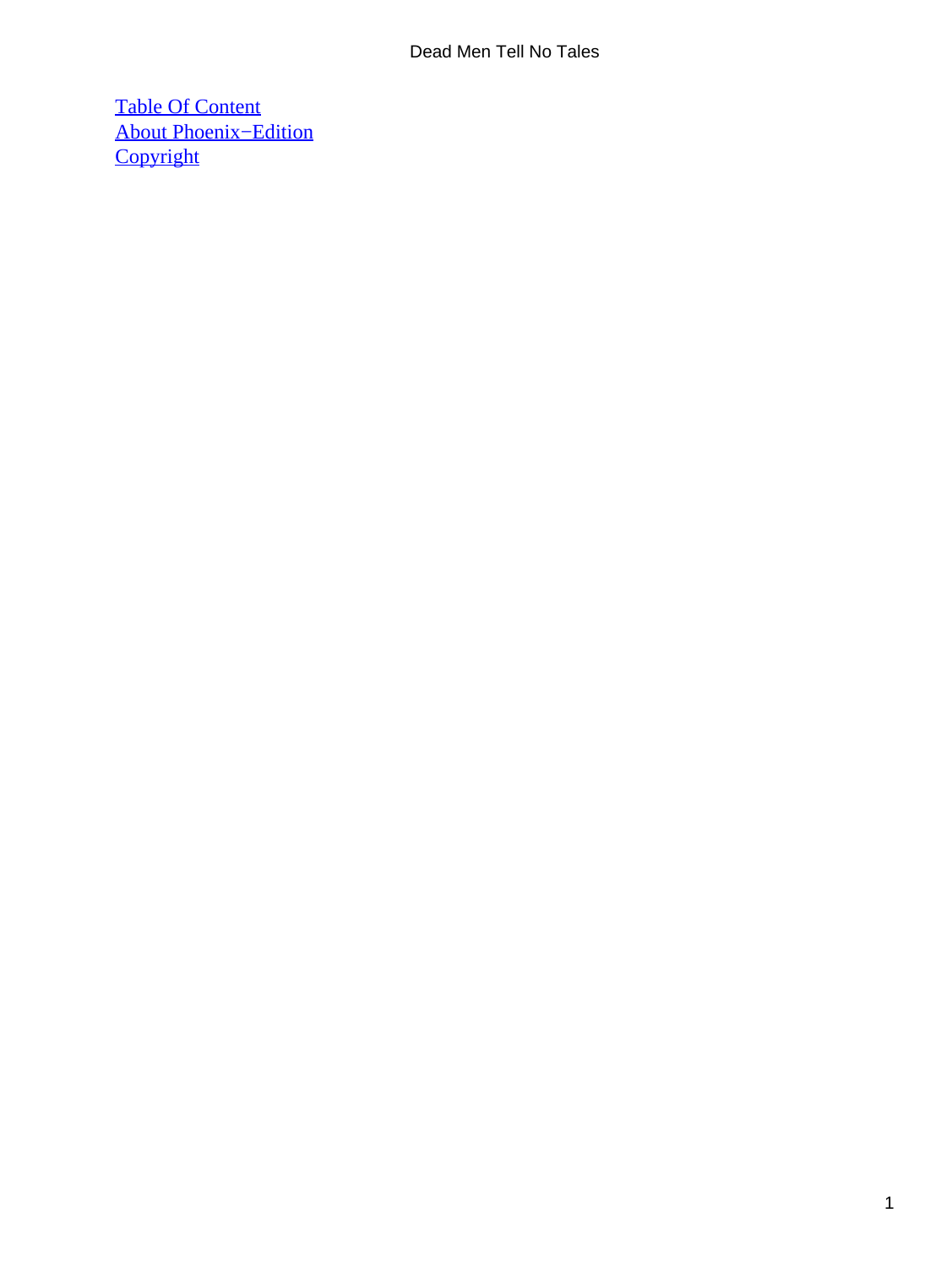*D*ead Men Tell No Tales by E. W. Hornung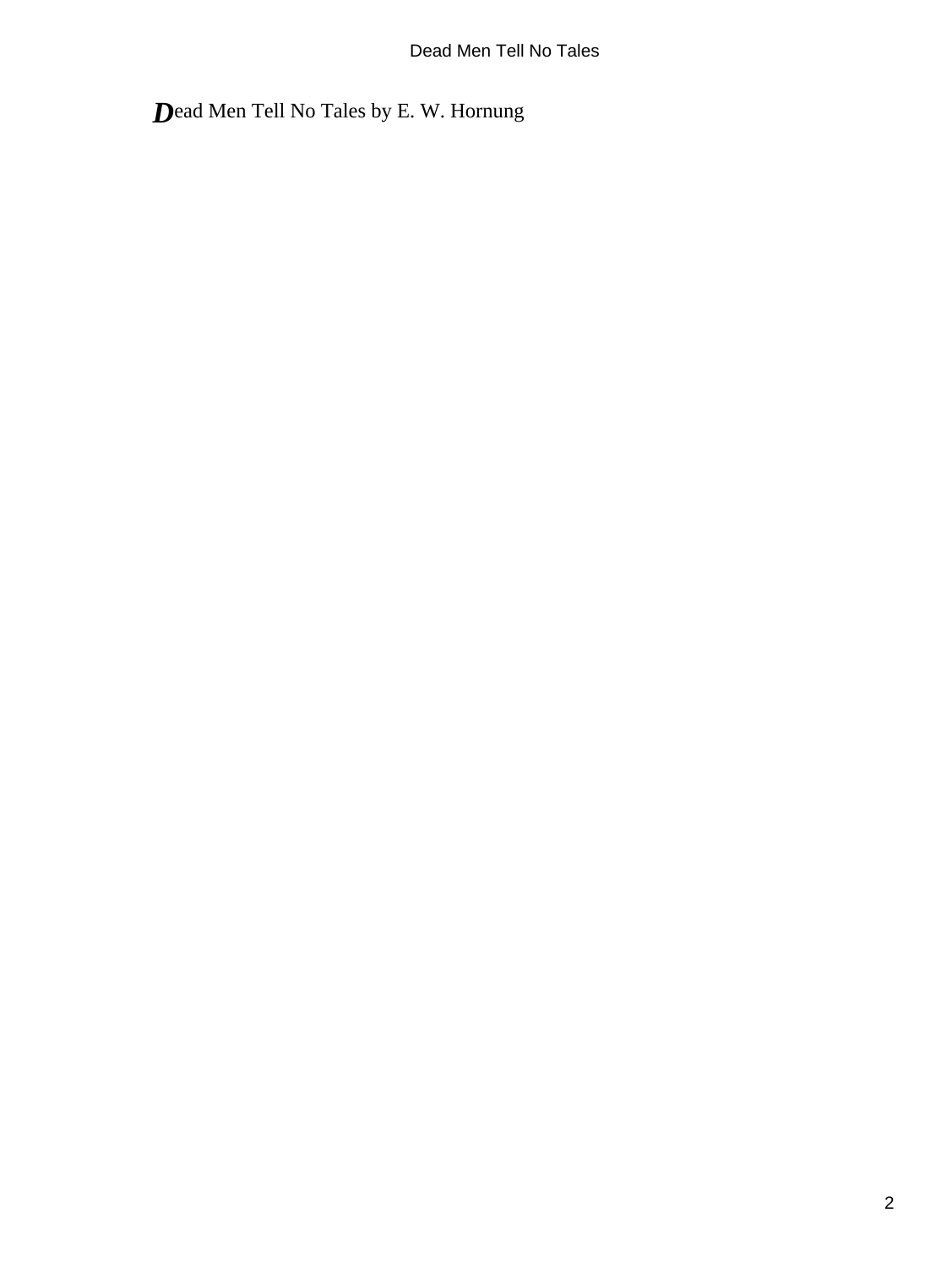### **CHAPTER I – Love on the Ocean**

*Nothing is so easy as falling in love on a long sea voyage, except falling out of love.* Especially was this the case in the days when the wooden clippers did finely to land you in Sydney or in Melbourne under the four full months. We all saw far too much of each other, unless, indeed, we were to see still more. Our superficial attractions mutually exhausted, we lost heart and patience in the disappointing strata which lie between the surface and the bed−rock of most natures. My own experience was confined to the round voyage of the Lady Jermyn, in the year 1853. It was no common experience, as was only too well known at the time. And I may add that I for my part had not the faintest intention of falling in love on board; nay, after all these years, let me confess that I had good cause to hold myself proof against such weakness. Yet we carried a young lady, coming home, who, God knows, might have made short work of many a better man!

 Eva Denison was her name, and she cannot have been more than nineteen years of age. I remember her telling me that she had not yet come out, the very first time I assisted her to promenade the poop. My own name was still unknown to her, and yet I recollect being quite fascinated by her frankness and self−possession. She was exquisitely young, and yet ludicrously old for her years; had been admirably educated, chiefly abroad, and, as we were soon to discover, possessed accomplishments which would have made the plainest old maid a popular personage on board ship. Miss Denison, however, was as beautiful as she was young, with the bloom of ideal health upon her perfect skin. She had a wealth of lovely hair, with strange elusive strands of gold among the brown, that drowned her ears (I thought we were to have that mode again?) in sunny ripples; and a soul greater than the mind, and a heart greater than either, lay sleeping somewhere in the depths of her grave, gray eyes.

We were at sea together so many weeks. I cannot think what I was made of then!

 It was in the brave old days of Ballarat and Bendigo, when ship after ship went out black with passengers and deep with stores, to bounce home with a bale or two of wool, and hardly hands enough to reef topsails in a gale. Nor was this the worst; for not the crew only, but, in many cases, captain and officers as well, would join in the stampede to the diggings; and we found Hobson's Bay the congested asylum of all manner of masterless and deserted vessels. I have a lively recollection of our skipper's indignation when the pilot informed him of this disgraceful fact. Within a fortnight, however, I met the good man face to face upon the diggings. It is but fair to add that the Lady Jermyn lost every officer and man in the same way, and that the captain did obey tradition to the extent of being the last to quit his ship. Nevertheless, of all who sailed by her in January, I alone was ready to return at the beginning of the following July.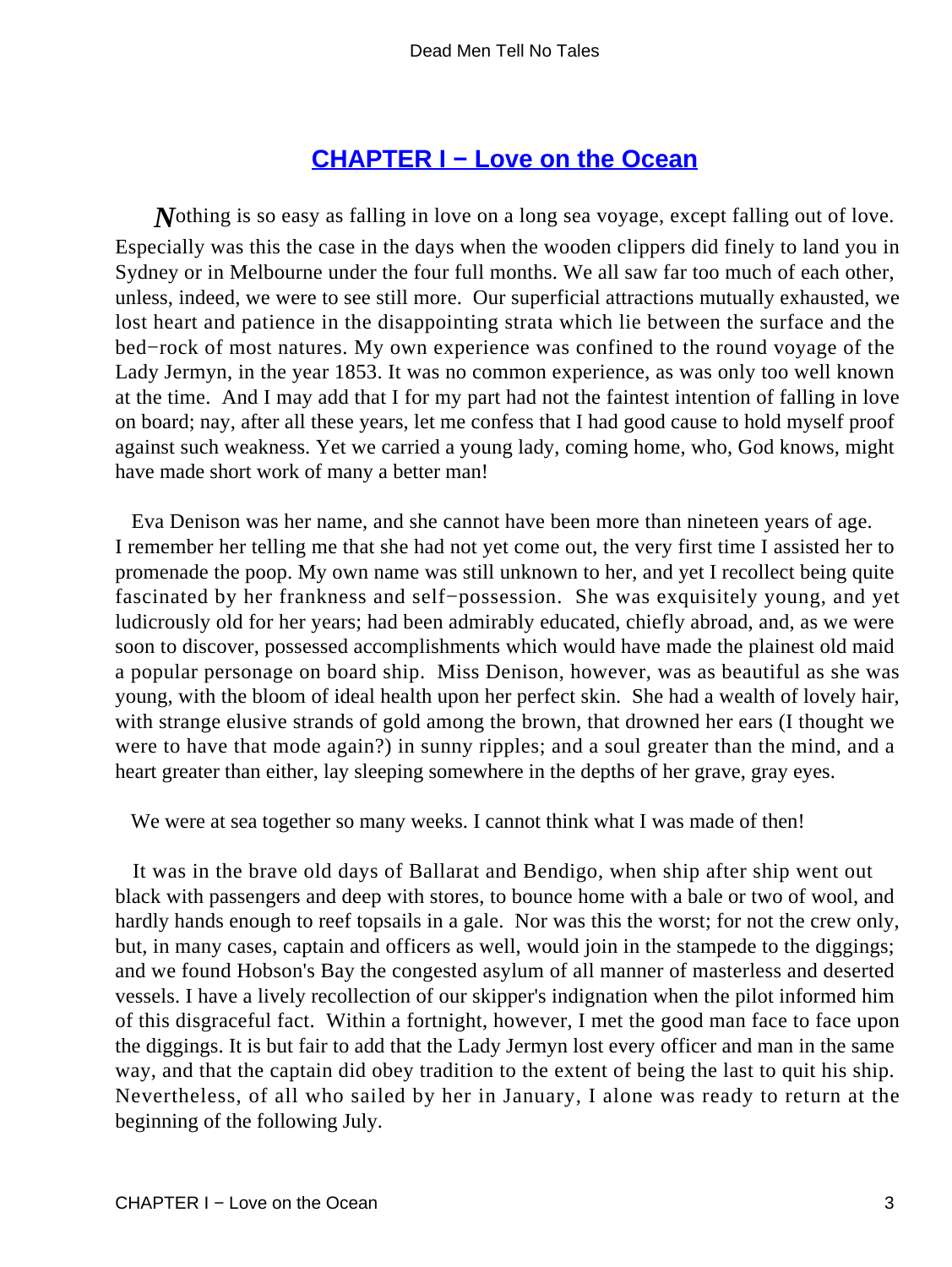I had been to Ballarat. I had given the thing a trial. For the most odious weeks I had been a licensed digger on Black Hill Flats; and I had actually failed to make running expenses. That, however, will surprise you the less when I pause to declare that I have paid as much as four shillings and sixpence for half a loaf of execrable bread; that my mate and I, between us, seldom took more than a few pennyweights of gold−dust in any one day; and never once struck pick into nugget, big or little, though we had the mortification of inspecting the «mammoth masses» of which we found the papers full on landing, and which had brought the gold−fever to its height during our very voyage. With me, however, as with many a young fellow who had turned his back on better things, the malady was short−lived. We expected to make our fortunes out of hand, and we had reckoned without the vermin and the villainy which rendered us more than ever impatient of delay. In my fly−blown blankets I dreamt of London until I hankered after my chambers and my club more than after much fine gold. Never shall I forget my first hot bath on getting back to Melbourne; it cost five shillings, but it was worth five pounds, and is altogether my pleasantest reminiscence of Australia.

 There was, however, one slice of luck in store for me. I found the dear old Lady Jermyn on the very eve of sailing, with a new captain, a new crew, a handful of passengers (chiefly steerage), and nominally no cargo at all. I felt none the less at home when I stepped over her familiar side.

 In the cuddy we were only five, but a more uneven quintette I defy you to convene. There was a young fellow named Ready, packed out for his health, and hurrying home to die among friends. There was an outrageously lucky digger, another invalid, for he would drink nothing but champagne with every meal and at any minute of the day, and I have seen him pitch raw gold at the sea−birds by the hour together. Miss Denison was our only lady, and her step−father, with whom she was travelling, was the one man of distinction on board. He was a Portuguese of sixty or thereabouts, Senhor Joaquin Santos by name; at first it was incredible to me that he had no title, so noble was his bearing; but very soon I realized that he was one of those to whom adventitious honors can add no lustre. He treated Miss Denison as no parent ever treated a child, with a gallantry and a courtliness quite beautiful to watch, and not a little touching in the light of the circumstances under which they were travelling together. The girl had gone straight from school to her step−father's estate on the Zambesi, where, a few months later, her mother had died of the malaria. Unable to endure the place after his wife's death, Senhor Santos had taken ship to Victoria, there to seek fresh fortune with results as indifferent as my own. He was now taking Miss Denison back to England, to make her home with other relatives, before he himself returned to Africa (as he once told me) to lay his bones beside those of his wife. I hardly know which of the pair I see more plainly as I write − the young girl with her soft eyes and her sunny hair, or the old gentleman with the erect though wasted figure, the noble forehead, the steady eye, the parchment skin, the white imperial, and the eternal cigarette between his shrivelled lips.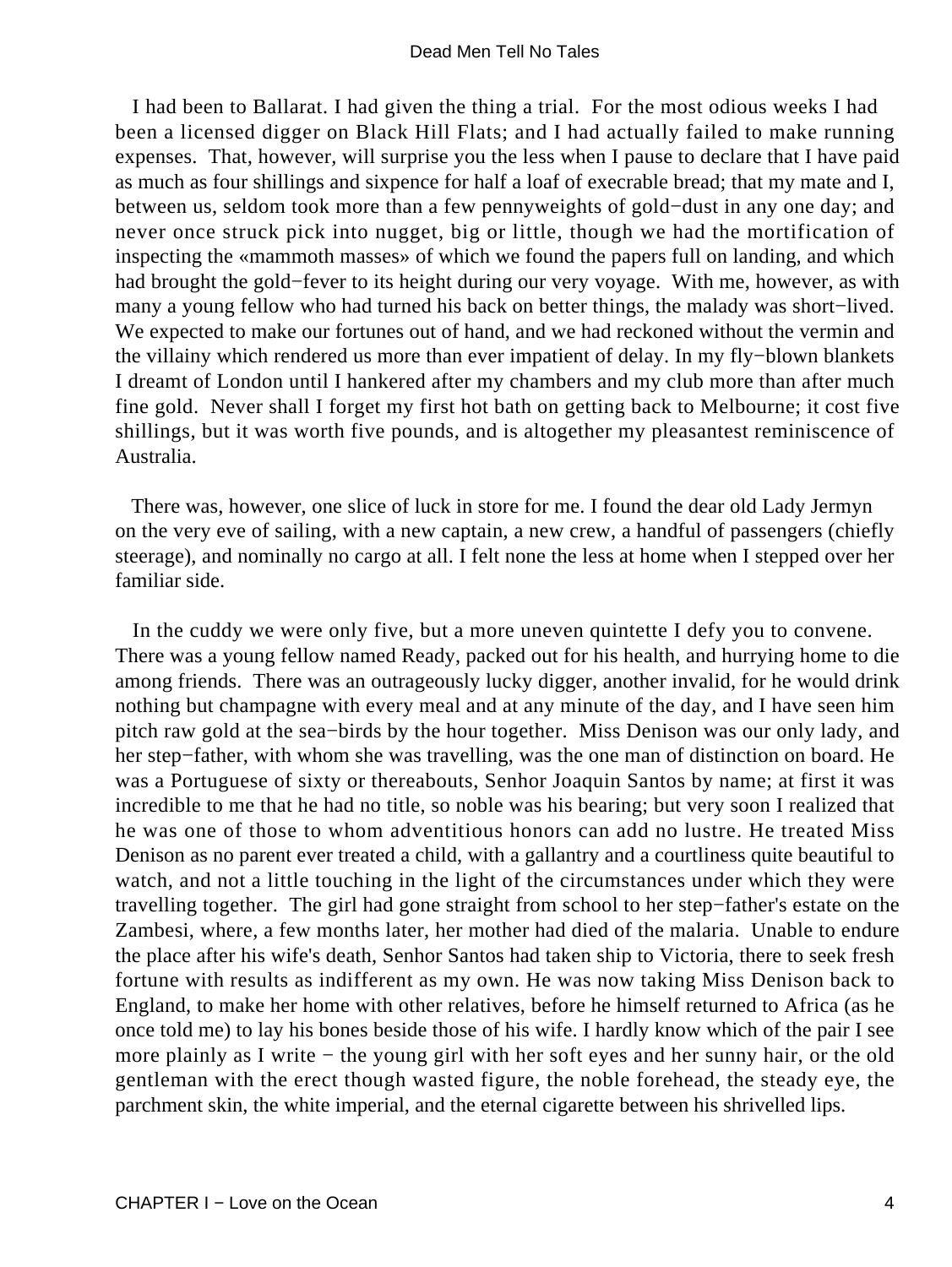No need to say that I came more in contact with the young girl. She was not less charming in my eyes because she provoked me greatly as I came to know her intimately. She had many irritating faults. Like most young persons of intellect and inexperience, she was hasty and intolerant in nearly all her judgments, and rather given to being critical in a crude way. She was very musical, playing the guitar and singing in a style that made our shipboard concerts vastly superior to the average of their order; but I have seen her shudder at the efforts of less gifted folks who were also doing their best; and it was the same in other directions where her superiority was less specific. The faults which are most exasperating in another are, of course, one's own faults; and I confess that I was very critical of Eva Denison's criticisms. Then she had a little weakness for exaggeration, for unconscious egotism in conversation, and I itched to tell her so. I felt so certain that the girl had a fine character underneath, which would rise to noble heights in stress or storm: all the more would I long now to take her in hand and mould her in little things, and anon to take her in my arms just as she was. The latter feeling was resolutely crushed. To be plain, I had endured what is euphemistically called «disappointment» already; and, not being a complete coxcomb, I had no intention of courting a second.

 Yet, when I write of Eva Denison, I am like to let my pen outrun my tale. I lay the pen down, and a hundred of her sayings ring in my ears, with my own contradictious comments, that I was doomed so soon to repent; a hundred visions of her start to my eyes; and there is the trade−wind singing in the rigging, and loosening a tress of my darling's hair, till it flies like a tiny golden streamer in the tropic sun. There, it is out! I have called her what she was to be in my heart ever after. Yet at the time I must argue with her − with her! When all my courage should have gone to love−making, I was plucking it up to sail as near as I might to plain remonstrance! I little dreamt how the ghost of every petty word was presently to return and torture me.

 So it is that I can see her and hear her now on a hundred separate occasions beneath the awning beneath the stars on deck below at noon or night but plainest of all in the evening of the day we signalled the Island of Ascension, at the close of that last concert on the quarter−deck. The watch are taking down the extra awning; they are removing the bunting and the foot−lights. The lanterns are trailed forward before they are put out; from the break of the poop we watch the vivid shifting patch of deck that each lights up on its way. The stars are very sharp in the vast violet dome above our masts; they shimmer on the sea; and our trucks describe minute orbits among the stars, for the trades have yet to fail us, and every inch of canvas has its fill of the gentle steady wind. It is a heavenly night. The peace of God broods upon His waters. No jarring note offends the ear. In the forecastle a voice is humming a song of Eva Denison's that has caught the fancy of the men; the young girl who sang it so sweetly not twenty minutes since who sang it again and again to please the crew she alone is at war with our little world she alone would head a mutiny if she could.

«I hate the captain!» she says again.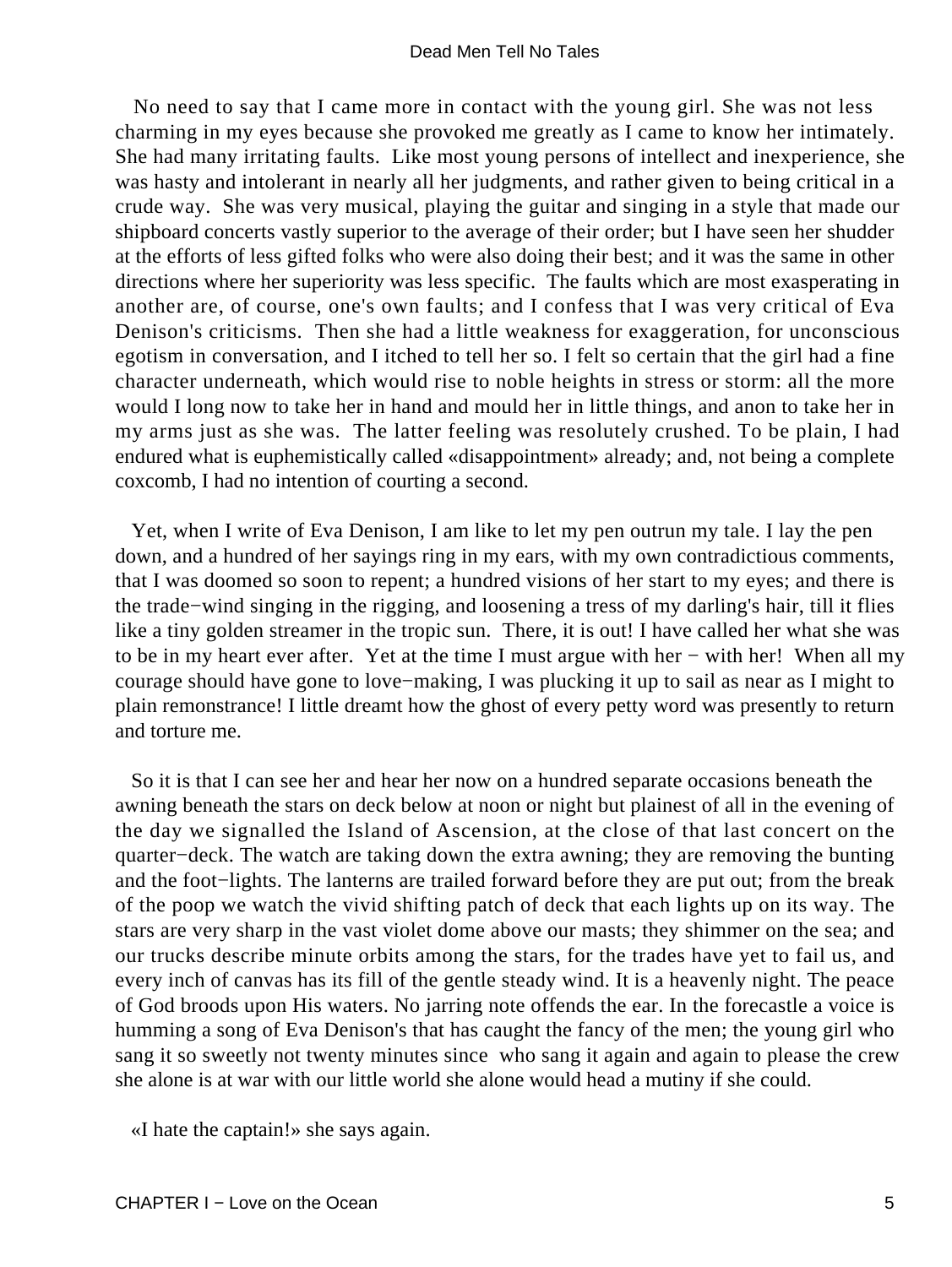«My dear Miss Denison!» I begin; for she has always been severe upon our bluff old man, and it is not the spirit of contrariety alone which makes me invariably take his part. Coarse he may be, and not one whom the owners would have chosen to command the Lady Jermyn; a good seaman none the less, who brought us round the Horn in foul weather without losing stitch or stick. I think of the ruddy ruffian in his dripping oilskins, on deck day and night for our sakes, and once more I must needs take his part; but Miss Denison stops me before I can get out another word.

 «I am not dear, and I'm not yours,» she cries. «I'm only a school−girl − you have all but told me so before to−day! If I were a man − if I were you − I should tell Captain Harris what I thought of him!»

«Why? What has he done now?»

«Now? You know how rude he was to poor Mr. Ready this very afternoon!»

 It was true. He had been very rude indeed. But Ready also had been at fault. It may be that I was always inclined to take an opposite view, but I felt bound to point this out, and at any cost.

 «You mean when Ready asked him if we were out of our course? I must say I thought it was a silly question to put. It was the same the other evening about the cargo. If the skipper says we're in ballast why not believe him? Why repeat steerage gossip, about mysterious cargoes, at the cuddy table? Captains are always touchy about that sort of thing. I wasn't surprised at his letting out.»

 My poor love stares at me in the starlight. Her great eyes flash their scorn. Then she gives a little smile − and then a little nod − more scornful than all the rest.

 «You never are surprised, are you, Mr. Cole?» says she. «You were not surprised when the wretch used horrible language in front of me! You were not surprised when it was a − dying man − whom he abused!»

 I try to soothe her. I agree heartily with her disgust at the epithets employed in her hearing, and towards an invalid, by the irate skipper. But I ask her to make allowances for a rough, uneducated man, rather clumsily touched upon his tender spot. I shall conciliate her presently; the divine pout (so childish it was!) is fading from her lips; the starlight is on the tulle and lace and roses of her pretty evening dress, with its festooned skirts and obsolete flounces; and I am watching her, ay, and worshipping her, though I do not know it yet. And as we stand there comes another snatch from the forecastle: −

 «What will you do, love, when I am going. With white sail flowing, The seas beyond? What will you do, love  $-\infty$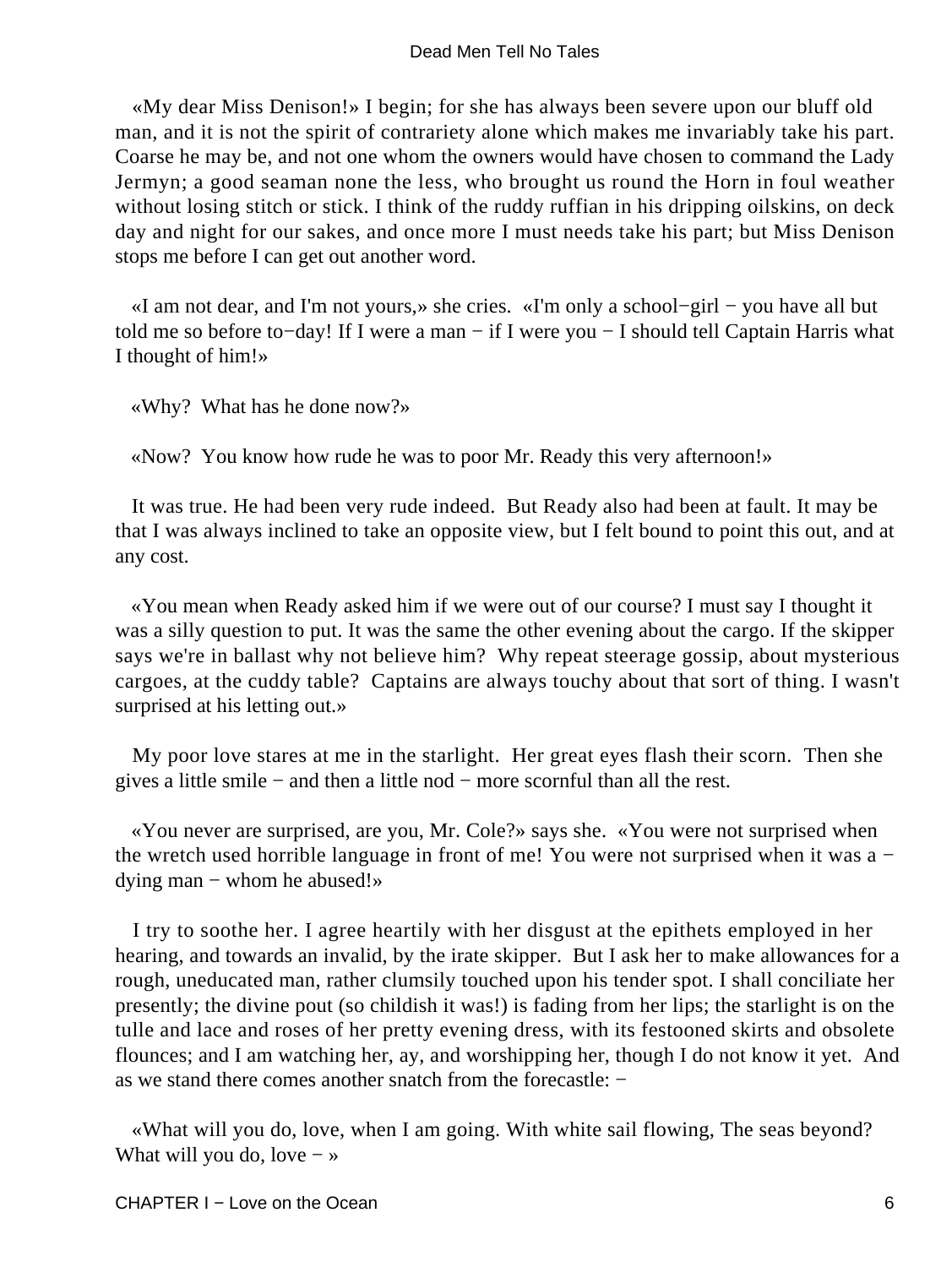«They may make the most of that song,» says Miss Denison grimly; «it's the last they'll have from me. Get up as many more concerts as you like. I won't sing at another unless it's in the fo'c'sle. I'll sing to the men, but not to Captain Harris. He didn't put in an appearance tonight. He shall not have another chance of insulting me.»

Was it her vanity that was wounded after all? «You forget,» said I, «that you would not answer when he addressed you at dinner.»

 «I should think I wouldn't, after the way he spoke to Mr. Ready; and he too agitated to come to table, poor fellow!»

«Still, the captain felt the open slight.»

«Then he shouldn't have used such language in front of me.»

«Your father felt it, too, Miss Denison.»

I hear nothing plainer than her low but quick reply:

 «Mr. Cole, my father has been dead many; many years; he died before I can remember. That man only married my poor mother. He sympathizes with Captain Harris – against me; no father would do that. Look at them together now! And you take his side, too; oh! I have no patience with any of you − except poor Mr. Ready in his berth.»

«But you are not going.»

«Indeed I am. I am tired of you all.»

 And she was gone with angry tears for which I blamed myself as I fell to pacing the weather side of the poop – and so often afterwards! So often, and with such unavailing bittertness !

 Senhor Santos and the captain were in conversation by the weather rail. I fancied poor old Harris eyed me with suspicion, and I wished he had better cause. The Portuguese, however, saluted me with his customary courtesy, and I thought there was a grave twinkle in his steady eye.

«Are you in deesgrace also, friend Cole?» he inquired in his all but perfect English.

«More or less,» said I ruefully.

He gave the shrug of his country – that delicate gesture which is done almost entirely with the back – a subtlety beyond the power of British shoulders.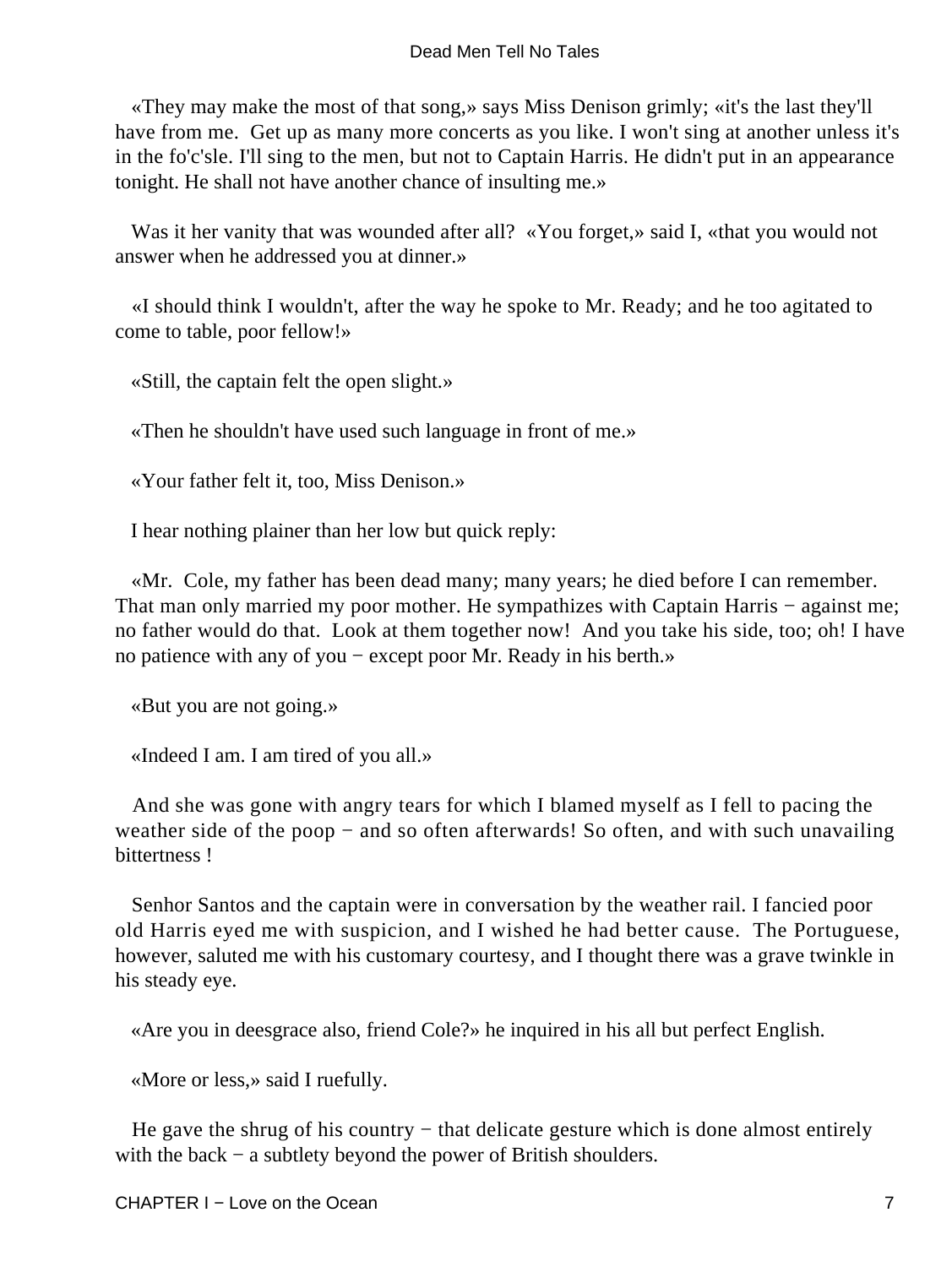«The senhora is both weelful and pivish,» said he, mixing the two vowels which (with the aspirate) were his only trouble with our tongue. «It is great grif to me to see her growing so unlike her sainted mother!»

 He sighed, and I saw his delicate fingers forsake the cigarette they were rolling to make the sacred sign upon his breast. He was always smoking one cigarette and making another; as he lit the new one the glow fell upon a strange pin that he wore, a pin with a tiny crucifix inlaid in mosaic. So the religious cast of Senhor Santos was brought twice home to me in the same moment, though, to be sure, I had often been struck by it before. And it depressed me to think that so sweet a child as Eva Denison should have spoken harshly of so good a man as her step−father, simply because he had breadth enough to sympathize with a coarse old salt like Captain Harris.

 I turned in, however, and I cannot say the matter kept me awake in the separate state−room which was one luxury of our empty saloon. Alas? I was a heavy sleeper then.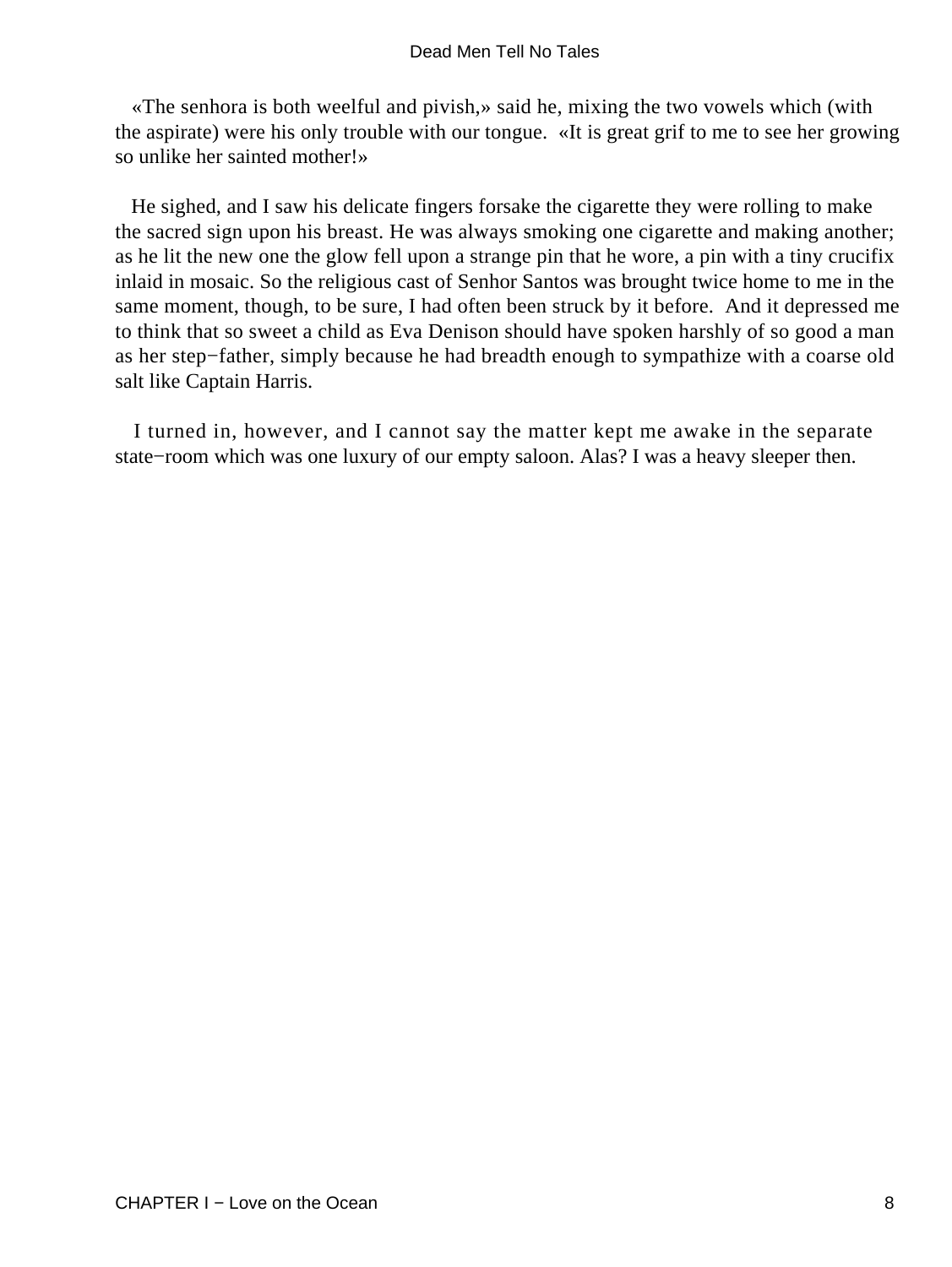### **[CHAPTER II − THE MYSTERIOUS CARGO](#page-131-0)**

*«W*ake up, Cole! The ship's on fire!»

 It was young Ready's hollow voice, as cool, however, as though he were telling me I was late for breakfast. I started up and sought him wildly in the darkness.

 «You're joking,» was my first thought and utterance; for now he was lighting my candle, and blowing out the match with a care that seemed in itself a contradiction.

«I wish I were,» he answered. «Listen to that!»

 He pointed to my cabin ceiling; it quivered and creaked; and all at once I was as a deaf man healed.

 One gets inured to noise at sea, but to this day it passes me how even I could have slept an instant in the abnormal din which I now heard raging above my head. Sea−boots stamped; bare feet pattered; men bawled; women shrieked; shouts of terror drowned the roar of command.

«Have we long to last?» I asked, as I leaped for my clothes.

 «Long enough for you to dress comfortably. Steady, old man! It's only just been discovered; they may get it under. The panic's the worst part at present, and we're out of that.»

 But was Eva Denison? Breathlessly I put the question; his answer was reassuring. Miss Denison was with her step−father on the poop. «And both of 'em as cool as cucumbers,» added Ready.

 They could not have been cooler than this young man, with death at the bottom of his bright and sunken eyes. He was of the type which is all muscle and no constitution; athletes one year, dead men the next; but until this moment the athlete had been to me a mere and incredible tradition. In the afternoon I had seen his lean knees totter under the captain's fire. Now, at midnight − the exact time by my watch − it was as if his shrunken limbs had expanded in his clothes; he seemed hardly to know his own flushed face, as he caught sight of it in my mirror.

 «By Jove!» said he, «this has put me in a fine old fever; but I don't know when I felt in better fettle. If only they get it under! I've not looked like this all the voyage.»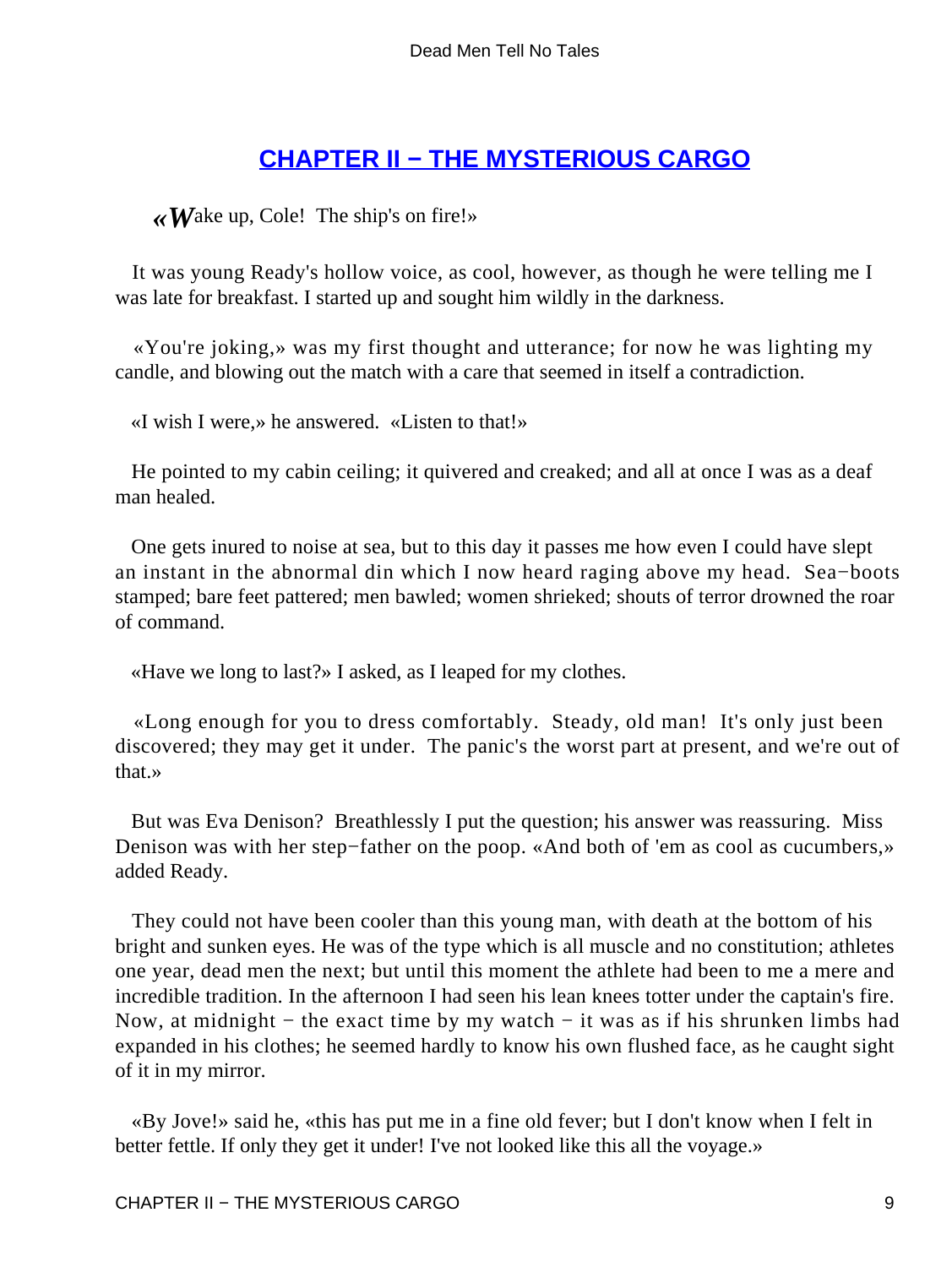And he admired himself while I dressed in hot haste: a fine young fellow; not at all the natural egotist, but cast for death by the doctors, and keenly incredulous in his bag of skin. It revived one's confidence to hear him talk. But he forgot himself in an instant, and gave me a lead through the saloon with a boyish eagerness that made me actually suspicious as I ran. We were nearing the Line. I recalled the excesses of my last crossing, and I prepared for some vast hoax at the last moment. It was only when we plunged upon the crowded quarter−deck, and my own eyes read lust of life and dread of death in the starting eyes of others, that such lust and such dread consumed me in my turn, so that my veins seemed filled with fire and ice.

 To be fair to those others, I think that the first wild panic was subsiding even then; at least there was a lull, and even a reaction in the right direction on the part of the males in the second class and steerage. A huge Irishman at their head, they were passing buckets towards the after−hold; the press of people hid the hatchway from us until we gained the poop; but we heard the buckets spitting and a hose−pipe hissing into the flames below; and we saw the column of white vapor rising steadily from their midst.

 At the break of the poop stood Captain Harris, his legs planted wide apart, very vigorous, very decisive, very profane. And I must confess that the shocking oaths which had brought us round the Horn inspired a kind of confidence in me now. Besides, even from the poop I could see no flames. But the night was as beautiful as it had been an hour or two back; the stars as brilliant, the breeze even more balmy, the sea even more calm; and we were hove−to already, against the worst.

 In this hour of peril the poop was very properly invaded by all classes of passengers, in all manner of incongruous apparel, in all stages of fear, rage, grief and hysteria; as we made our way among this motley nightmare throng, I took Ready by the arm.

 «The skipper's a brute,» said I, «but he's the right brute in the right place to−night, Ready !»

 «I hope he may be,» was the reply. «But we were off our course this afternoon; and we were off it again during the concert, as sure as we're not on it now.»

His tone made me draw him to the rail.

«But how do you know? You didn't have another look, did you?»

 «Lots of looks−at the stars. He couldn't keep me from consulting them; and I'm just as certain of it as I'm certain that we've a cargo aboard which we're none of us supposed to know anything about.»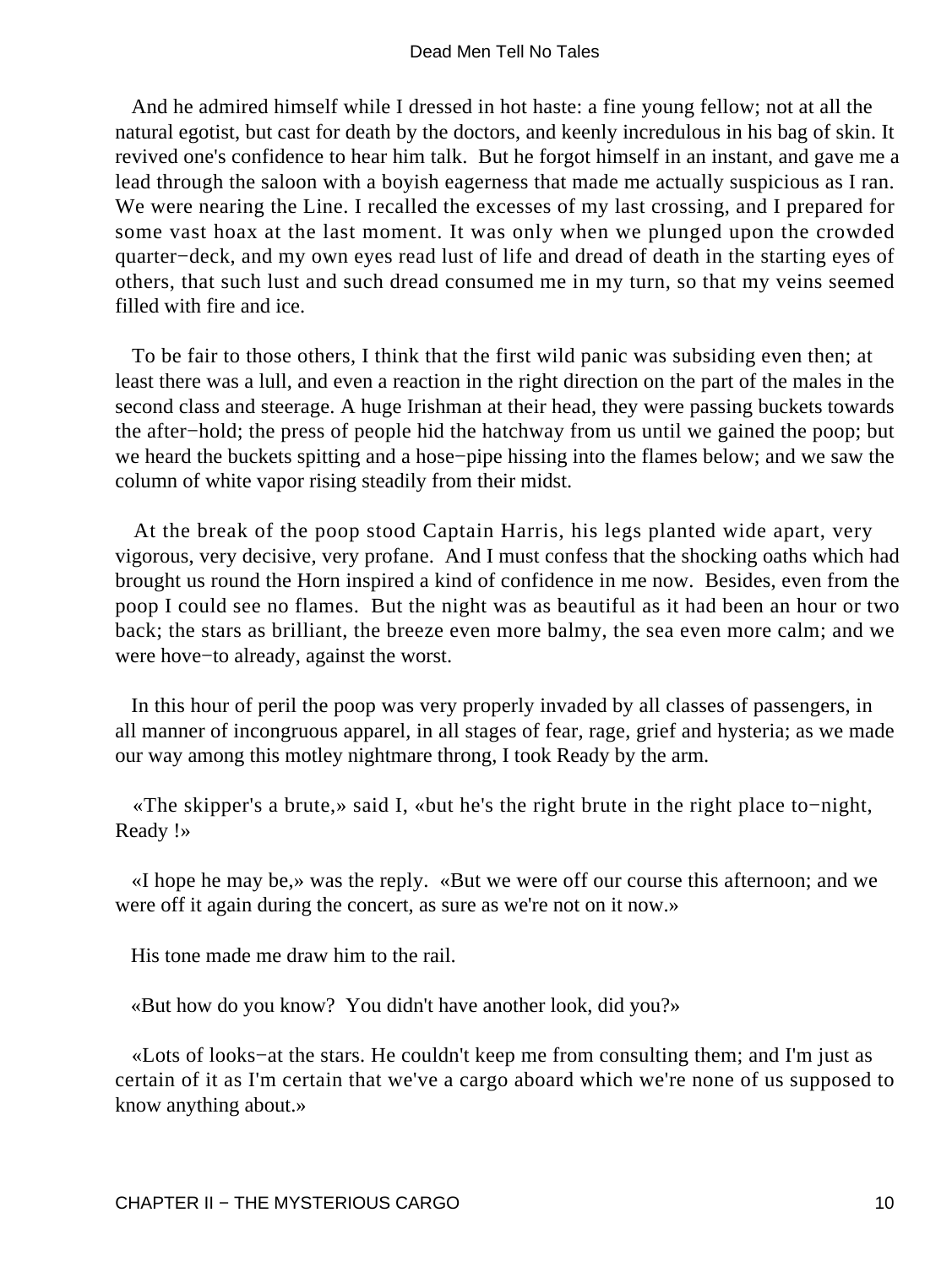The latter piece of gossip was, indeed, all over the ship; but this allusion to it struck me as foolishly irrelevant and frivolous. As to the other matter, I suggested that the officers would have had more to say about it than Ready, if there had been anything in it.

 «Officers be damned!» cried our consumptive, with a sound man's vigor. «They're ordinary seamen dressed up; I don't believe they've a second mate's certificate between them, and they're frightened out of their souls.»

«Well, anyhow, the skipper isn't that.»

«No; he's drunk; he can shout straight, but you should hear him try to speak.»

 I made my way aft without rejoinder. «Invalid's pessimism,» was my private comment. And yet the sick man was whole for the time being; the virile spirit was once more master of the recreant members; and it was with illogical relief that I found those I sought standing almost unconcernedly beside the binnacle.

 My little friend was, indeed, pale enough, and her eyes great with dismay; but she stood splendidly calm, in her travelling cloak and bonnet, and with all my soul I hailed the hardihood with which I had rightly credited my love. Yes! I loved her then. It had come home to me at last, and I no longer denied it in my heart. In my innocence and my joy I rather blessed the fire for showing me her true self and my own; and there I stood, loving her openly with my eyes (not to lose another instant), and bursting to tell her so with my lips.

 But there also stood Senhor Santos, almost precisely as I had seen him last, cigarette, tie−pin, and all. He wore an overcoat, however, and leaned upon a massive ebony cane, while he carried his daughter's guitar in its case, exactly as though they were waiting for a train. Moreover, I thought that for the first time he was regarding me with no very favoring glance.

 «You don't think it serious?» I asked him abruptly, my heart still bounding with the most incongruous joy.

He gave me his ambiguous shrug; and then, «A fire at sea is surely sirrious,» said he.

«Where did it break out ?»

«No one knows; it may have come of your concert.»

«But they are getting the better of it?»

«They are working wonders so far, senhor.»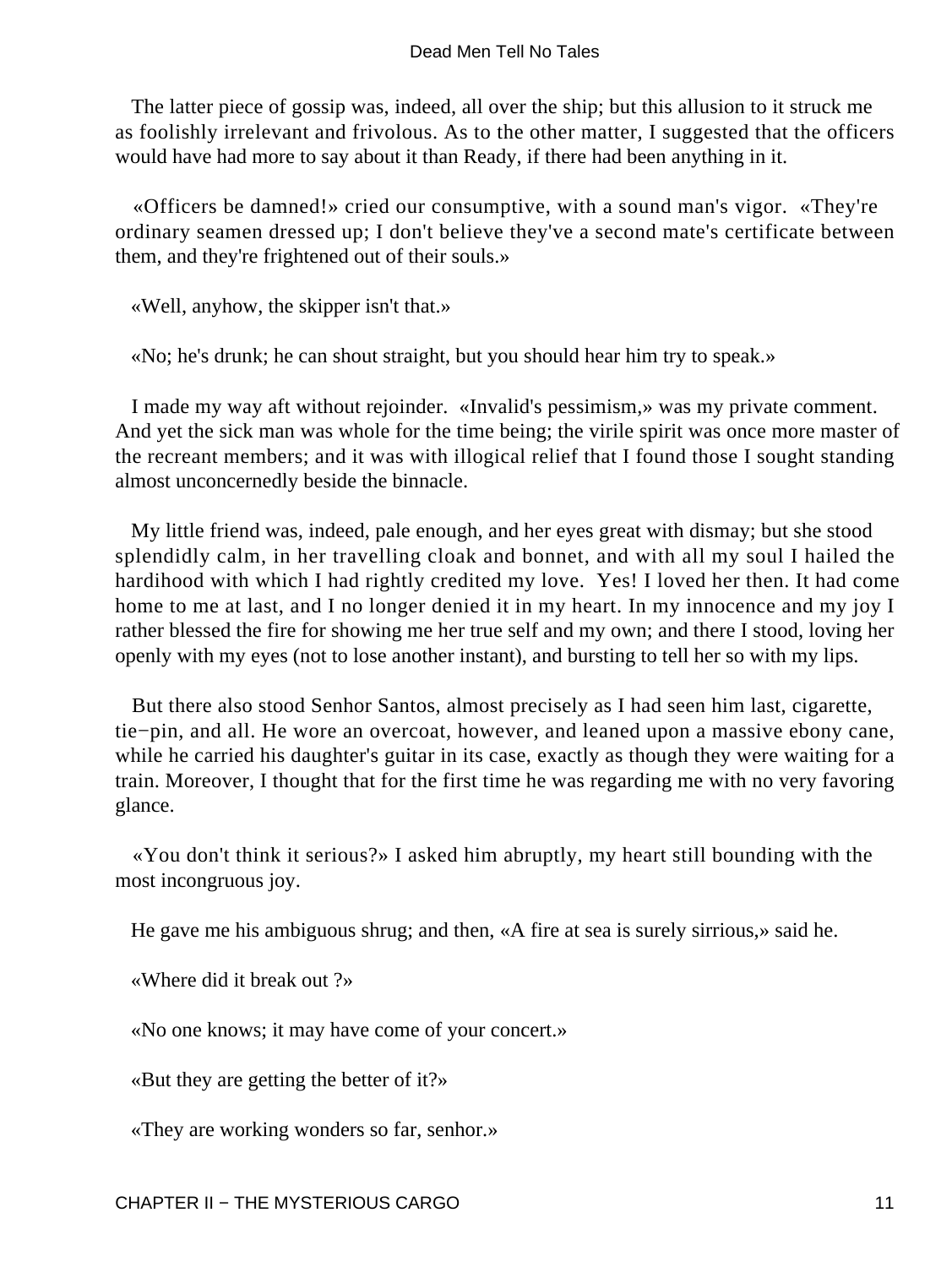«You see, Miss Denison,» I continued ecstatically, «our rough old diamond of a skipper is the right man in the right place after all. A tight man in a tight place, eh?» and I laughed like an idiot in their calm grave faces.

 «Senhor Cole is right,» said Santos, «although his 'ilarity sims a leetle out of place. But you must never spik against Captain 'Arrees again, menma.»

 «I never will,» the poor child said; yet I saw her wince whenever the captain raised that hoarse voice of his in more and more blasphemous exhortation; and I began to fear with Ready that the man was drunk.

 My eyes were still upon my darling, devouring her, revelling in her, when suddenly I saw her hand twitch within her step−father's arm. It was an answering start to one on his part. The cigarette was snatched from his lips. There was a commotion forward, and a cry came aft, from mouth to mouth:

«The flames! The flames !»

 I turned, and caught their reflection on the white column of smoke and steam. I ran forward, and saw them curling and leaping in the hell−mouth of the hold.

 The quarter−deck now staged a lurid scene: that blazing trap−door in its midst; and each man there a naked demon madly working to save his roasting skin. Abaft the mainmast the deck−pump was being ceaselessly worked by relays of the passengers; dry blankets were passed forward, soaking blankets were passed aft, and flung flat into the furnace one after another. These did more good than the pure water: the pillar of smoke became blacker, denser: we were at a crisis; a sudden hush denoted it; even our hoarse skipper stood dumb.

 I had rushed down into the waist of the ship − blushing for my delay − and already I was tossing blankets with the rest. Looking up in an enforced pause, I saw Santos whispering in the skipper's ear, with the expression of a sphinx but no lack of foreign gesticulation − behind them a fringe of terror−stricken faces, parted at that instant by two more figures, as wild and strange as any in that wild, strange scene. One was our luckless lucky digger, the other a gigantic Zambesi nigger, who for days had been told off to watch him; this was the servant (or rather the slave) of Senhor Santos.

 The digger planted himself before the captain. His face was reddened by a fire as consuming as that within the bowels of our gallant ship. He had a huge, unwieldy bundle under either arm.

 «Plain question − plain answer,» we heard him stutter. «Is there any \*\*\* chance of saving this \*\*\* ship?»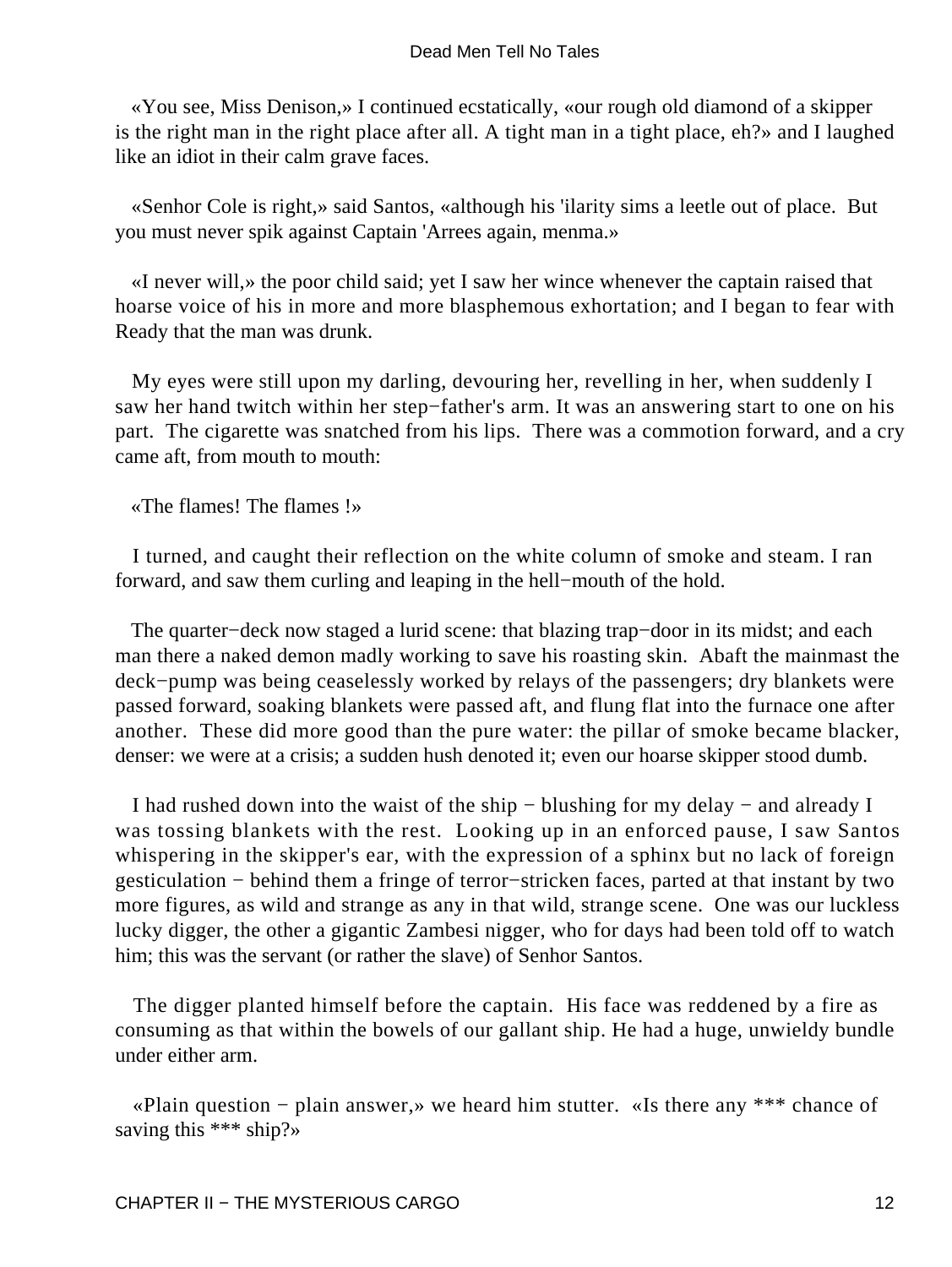His adjectives were too foul for print; they were given with such a special effort at distinctness, however, that I was smiling one instant, and giving thanks the next that Eva Denison had not come forward with her guardian. Meanwhile the skipper had exchanged a glance with Senhor Santos, and I think we all felt that he was going to tell us the truth.

He told it in two words – «Very little.»

 Then the first individual tragedy was enacted before every eye. With a yell the drunken maniac rushed to the rail. The nigger was at his heels – he was too late. Uttering another and more piercing shriek, the madman was overboard at a bound; one of his bundles preceded him; the other dropped like a cannon−ball on the deck.

The nigger caught it up and carried it forward to the captain.

 Harris held up his hand. We were still before we had fairly found our tongues. His words did run together a little, but he was not drunk.

 «Men and women,» said he, «what I told that poor devil is Gospel truth; but I didn't tell him we'd no chance of saving our lives, did I? Not me, because we have! Keep your heads and listen to me. There's two good boats on the davits amidships; the chief will take one, the second officer the other; and there ain't no reason why every blessed one of you shouldn't sleep in Ascension to−morrow night. As for me, let me see every soul off of my ship and perhaps I may follow; but by the God that made you, look alive! Mr. Arnott − Mr. McClellan − man them boats and lower away. You can't get quit o' the ship too soon, an' I don't mind tellin' you why. I'll tell you the worst, an' then you'll know. There's been a lot o' gossip goin', gossip about my cargo. I give out as I'd none but ship's stores and ballast, an' I give out a lie. I don't mind tellin' you now. I give out a cussed lie, but I give it out for the good o' the ship! What was the use o' frightenin' folks? But where's the sense in keepin' it back now? We have a bit of a cargo,» shouted Harris; «and it's gunpowder − every damned ton of it!»

 The effect of this announcement may be imagined; my hand has not the cunning to reproduce it on paper; and if it had, it would shrink from the task. Mild men became brutes, brutal men, devils, women − God help them! − shrieking beldams for the most part. Never shall I forget them with their streaming hair, their screaming open mouths, and the cruel ascending fire glinting on their starting eyeballs!

Pell–mell they tumbled down the poop–ladders; pell–mell they raced amidships past that yawning open furnace; the pitch was boiling through the seams of the crackling deck; they slipped and fell upon it, one over another, and the wonder is that none plunged headlong into the flames. A handful remained on the poop, cowering and undone with terror. Upon these turned Captain Harris, as Ready and I, stemming the torrent of maddened humanity, regained the poop ourselves.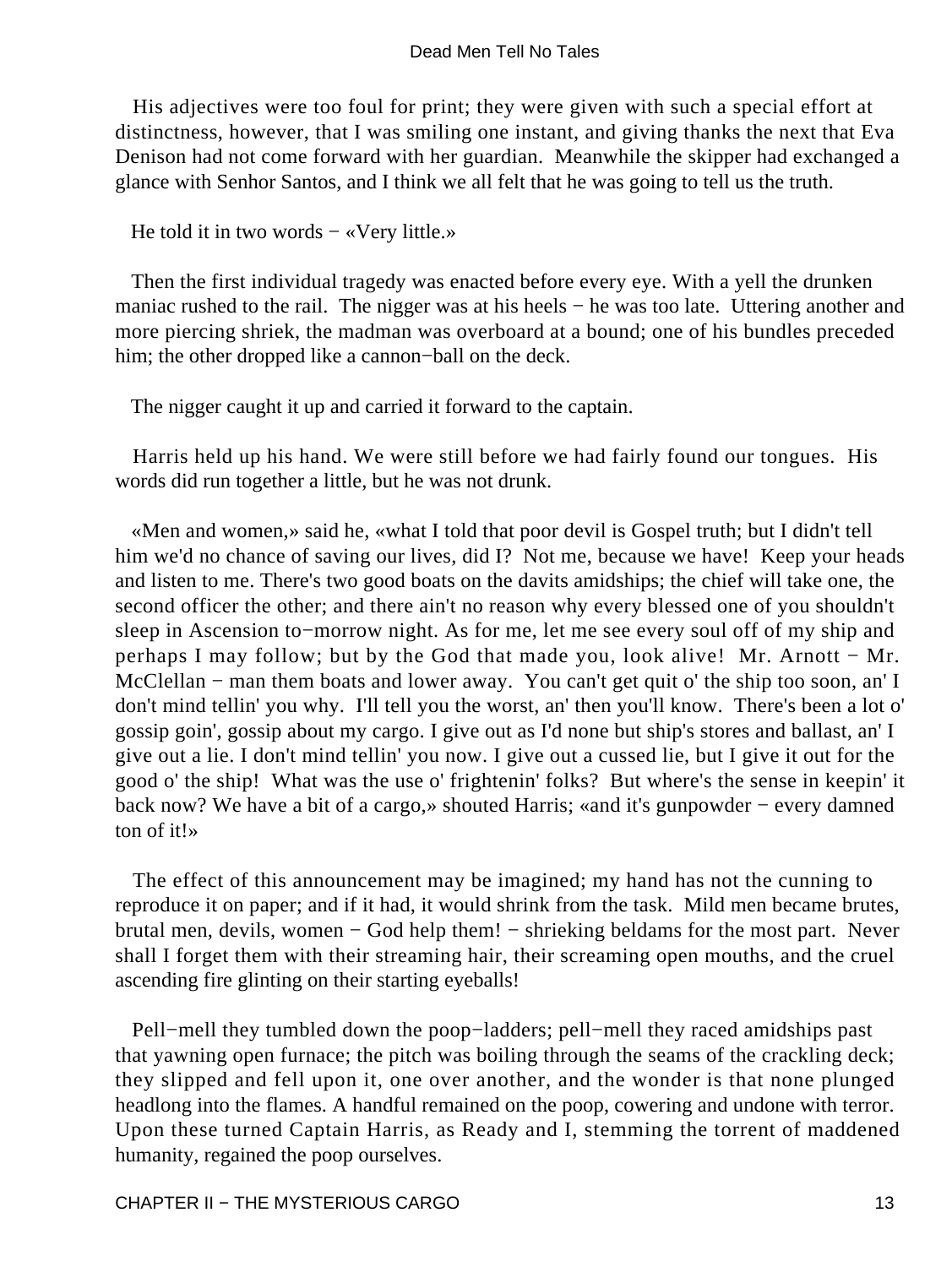«For'ard with ye!» yelled the skipper. «The powder's underneath you in the lazarette!»

 They were gone like hunted sheep. And now abaft the flaming hatchway there were only we four surviving saloon passengers, the captain, his steward, the Zambesi negro, and the quarter−master at the wheel. The steward and the black I observed putting stores aboard the captain's gig as it overhung the water from the stern davits.

 «Now, gentlemen,» said Harris to the two of us, «I must trouble you to step forward with the rest. Senhor Santos insists on taking his chance along with the young lady in my gig. I've told him the risk, but he insists, and the gig'll hold no more.»

 «But she must have a crew, and I can row. For God's sake take me, captain!» cried I; for Eva Denison sat weeping in her deck chair, and my heart bled faint at the thought of leaving her, I who loved her so, and might die without ever telling her my love! Harris, however, stood firm.

 «There's that quartermaster and my steward, and Jose the nigger,» said he. «That's quite enough, Mr. Cole, for I ain't above an oar myself; but, by God, I'm skipper o' this here ship, and I'll skip her as long as I remain aboard!»

 I saw his hand go to his belt; I saw the pistols stuck there for mutineers. I looked at Santos. He answered me with his neutral shrug, and, by my soul, he struck a match and lit a cigarette in that hour of life and death! Then last I looked at Ready; and he leant invertebrate over the rail, gasping pitiably from his exertions in regaining the poop, a dying man once more. I pointed out his piteous state.

«At least,» I whispered, «you won't refuse to take him?»

«Will there be anything to take?» said the captain brutally.

 Santos advanced leisurely, and puffed his cigarette over the poor wasted and exhausted frame.

 «It is for you to decide, captain,» said he cynically; «but this one will make no deeference. Yes, I would take him. It will not be far,» he added, in a tone that was not the less detestable for being lowered.

«Take them both!» moaned little Eva, putting in her first and last sweet word.

«Then we all drown, Evasinha,» said her stepfather. «It is impossible.»

 «We're too many for her as it is,» said the captain. «So for'ard with ye, Mr. Cole, before it's too late.»

CHAPTER II – THE MYSTERIOUS CARGO 14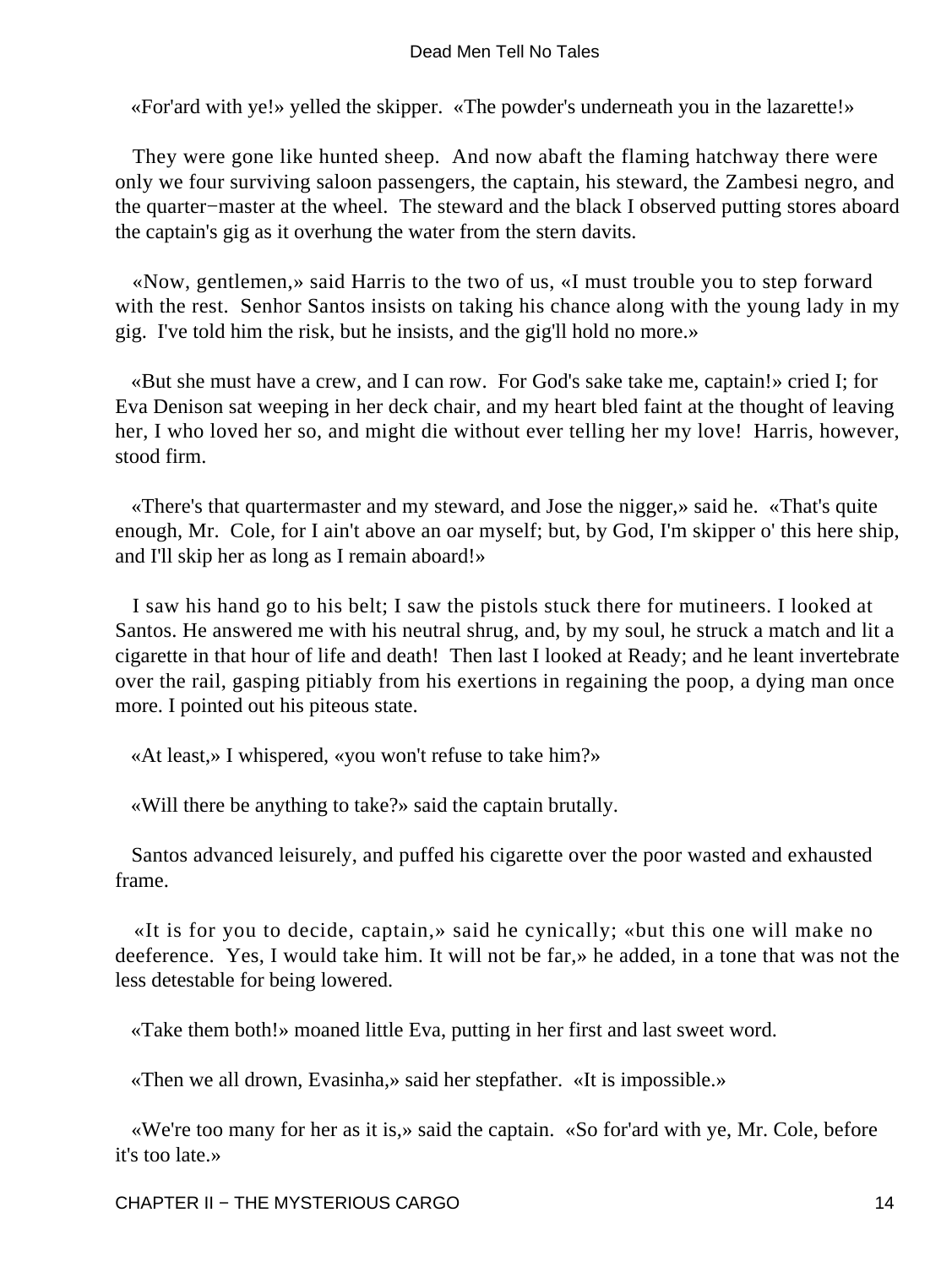But my darling's brave word for me had fired my blood, and I turned with equal resolution on Harris and on the Portuguese. «I will go like a lamb,» said I, «if you will first give me five minutes' conversation with Miss Denison. Otherwise I do not go; and as for the gig, you may take me or leave me, as you choose.»

 «What have you to say to her?» asked Santos, coming up to me, and again lowering his voice.

 I lowered mine still more. «That I love her!» I answered in a soft ecstasy. «That she may remember how I loved her, if I die!»

His shoulders shrugged a cynical acquiescence.

«By all mins, senhor; there is no harm in that.»

I was at her side before another word could pass his withered lips.

 «Miss Denison, will you grant me five minutes', conversation? It may be the last that we shall ever have together!»

 Uncovering her face, she looked at me with a strange terror in her great eyes; then with a questioning light that was yet more strange, for in it there was a wistfulness I could not comprehend. She suffered me to take her hand, however, and to lead her unresisting to the weather rail.

«What is it you have to say?» she asked me in her turn. «What is it that you − think?»

Her voice fell as though she must have the truth.

«That we have all a very good chance,» said I heartily.

«Is that all ?» cried Eva, and my heart sank at her eager manner.

 She seemed at once disappointed and relieved. Could it be possible she dreaded a declaration which she had foreseen all along? My evil first experience rose up to warn me. No, I would not speak now; it was no time. If she loved me, it might make her love me less; better to trust to God to spare us both.

«Yes, it is all,» I said doggedly.

 She drew a little nearer, hesitating. It was as though her disappointment had gained on her relief.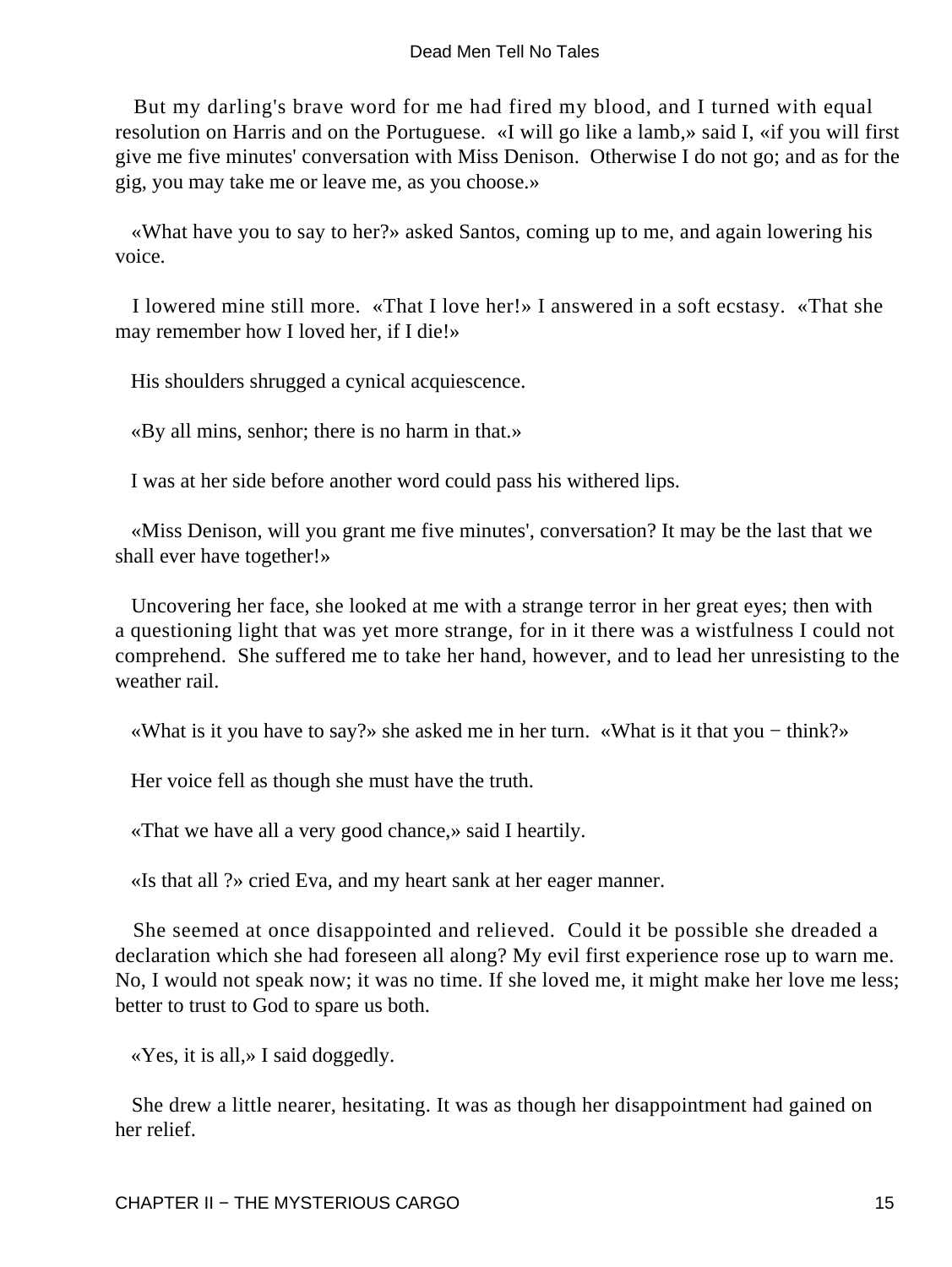«Do you know what I thought you were going to say?»

«No, indeed.»

«Dare I tell you?»

«You can trust me.»

 Her pale lips parted. Her great eyes shone. Another instant, and she had told me that which I would have given all but life itself to know. But in that tick of time a quick step came behind me, and the light went out of the sweet face upturned to mine.

«I cannot! I must not! Here is − that man!»

Senhor Santos was all smiles and rings of pale−blue smoke.

«You will be cut off, friend Cole,» said he. «The fire is spreading.»

 «Let it spread!» I cried, gazing my very soul into the young girl's eyes. "We have not finished our conversation.

 «We have!» said she, with sudden decision. «Go − go − for my sake − for your own sake − go at once!»

 She gave me her hand. I merely clasped it. And so I left her at the rail−ah, heaven! how often we had argued on that very spot! So I left her, with the greatest effort of all my life (but one); and yet in passing, full as my heart was of love and self, I could not but lay a hand on poor Ready's shoulders.

«God bless you, old boy!» I said to him.

He turned a white face that gave me half an instant's pause.

«It's all over with me this time,» he said. «But, I say, I was right about the cargo?»

 And I heard a chuckle as I reached the ladder; but Ready was no longer in my mind; even Eva was driven out of it, as I stood aghast on the top−most rung.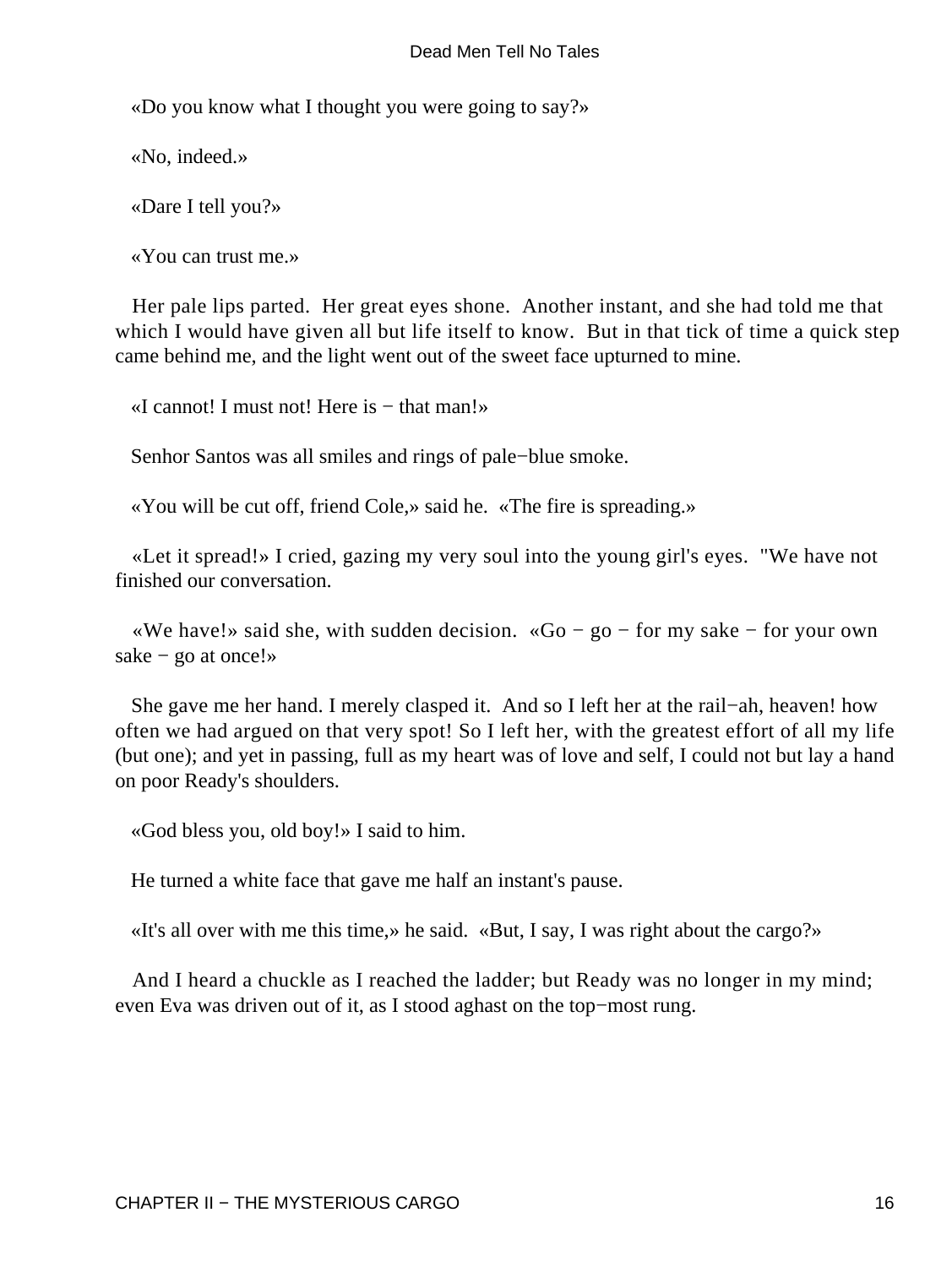## **[CHAPTER III − TO THE WATER'S EDGE](#page-131-0)**

*I*t was not the new panic amidships that froze my marrow; it was not that the pinnace hung perpendicularly by the fore−tackle, and had shot out those who had swarmed aboard her before she was lowered, as a cart shoots a load of bricks. It was bad enough to see the whole boat−load struggling, floundering, sinking in the sea; for selfish eyes (and which of us is all unselfish at such a time?) there was a worse sight yet; for I saw all this across an impassable gulf of fire.

 The quarter−deck had caught: it was in flames to port and starboard of the flaming hatch; only fore and aft of it was the deck sound to the lips of that hideous mouth, with the hundred tongues shooting out and up.

 Could I jump it there? I sprang down and looked. It was only a few feet across; but to leap through that living fire was to leap into eternity. I drew back instantly, less because my heart failed me, I may truly say, than because my common sense did not.

 Some were watching me, it seemed, across this hell. «The bulwarks!» they screamed. «Walk along the bulwarks!» I held up my hand in token that I heard and understood and meant to act. And as I did their bidding I noticed what indeed had long been apparent to idler eyes: the wind was not; we had lost our southeast trades; the doomed ship was rolling in a dead calm.

 Rolling, rolling, rolling so that it seemed minutes before I dared to move an inch. Then I tried it on my hands and knees, but the scorched bulwarks burned me to the bone. And then I leapt up, desperate with the pain; and, with my tortured hands spread wide to balance me, I walked those few yards, between rising sea and falling fire, and falling sea and rising fire, as an acrobat walks a rope, and by God's grace without mishap.

 There was no time to think twice about my feat, or, indeed, about anything else that befell upon a night when each moment was more pregnant than the last. And yet I did think that those who had encouraged me to attempt so perilous a trick might have welcomed me alive among them; they were looking at something else already; and this was what it was.

 One of the cabin stewards had presented himself on the poop; he had a bottle in one hand, a glass in the other; in the red glare we saw him dancing in front of the captain like an unruly marionette. Harris appeared to threaten him. What he said we could not hear for the deep−drawn blast and the high staccato crackle of the blazing hold. But we saw the staggering steward offering him a drink; saw the glass flung next instant in the captain's face, the blood running, a pistol drawn, fired without effect, and snatched away by the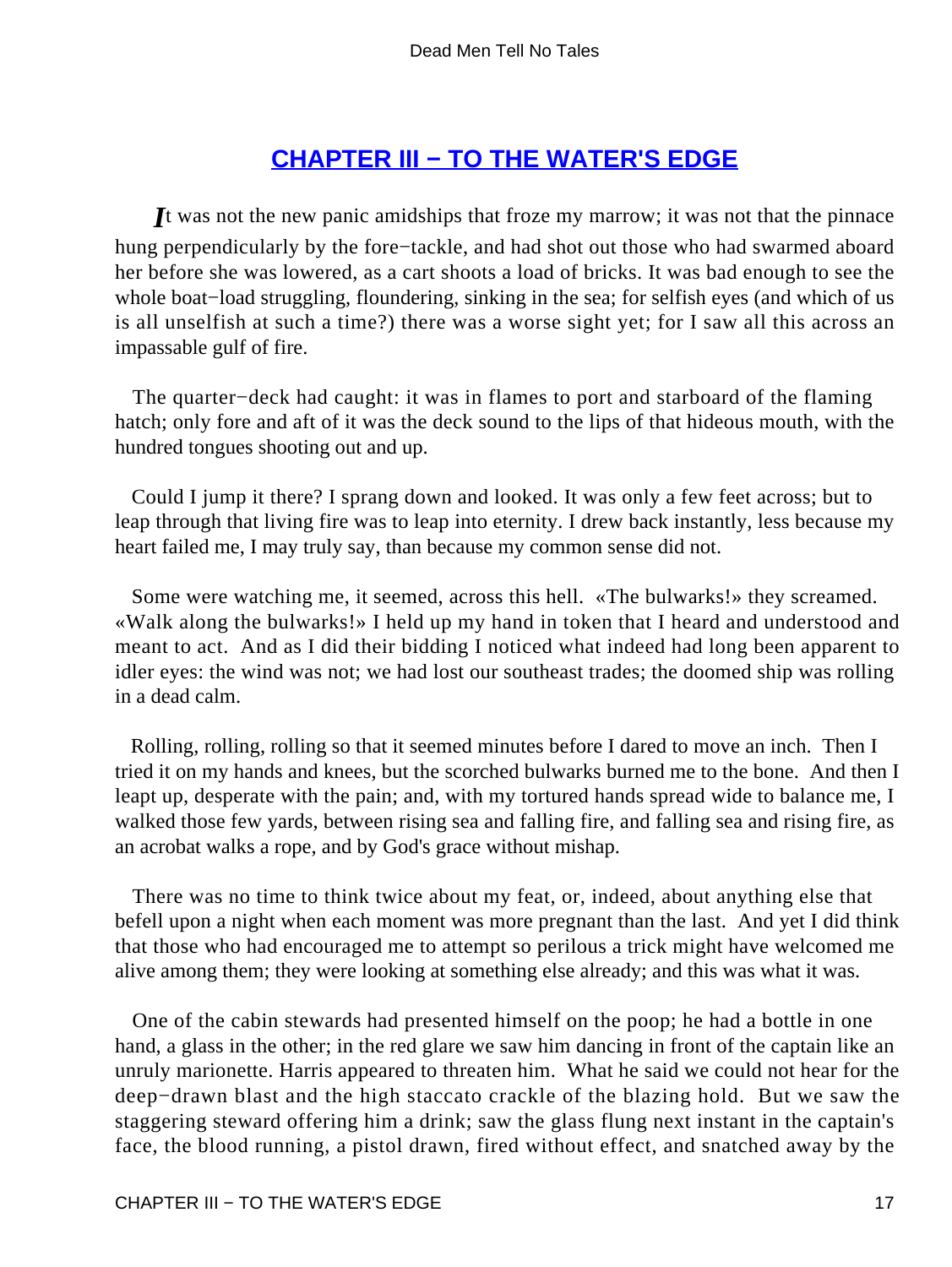drunken mutineer. Next instant a smooth black cane was raining blow after blow on the man's head. He dropped; the blows fell thick and heavy as before. He lay wriggling; the Portuguese struck and struck until he lay quite still; then we saw Joaquin Santos kneel, and rub his stick carefully on the still thing's clothes, as a man might wipe his boots.

 Curses burst from our throats; yet the fellow deserved to die. Nor, as I say, had we time to waste two thoughts upon any one incident. This last had begun and ended in the same minute; in another we were at the starboard gangway, tumbling helter−skelter aboard the lowered long−boat.

 She lay safely on the water: how we thanked our gods for that! Lower and lower sank her gunwale as we dropped aboard her, with no more care than the Gadarene swine whose fate we courted. Discipline, order, method, common care, we brought none of these things with us from our floating furnace; but we fought to be first over the bulwarks, and in the bottom of the long−boat we fought again.

 And yet she held us all! All, that is, but a terror−stricken few, who lay along the jibboom like flies upon a stick: all but two or three more whom we left fatally hesitating in the forechains: all but the selfish savages who had been the first to perish in the pinnace, and one distracted couple who had thrown their children into the kindly ocean, and jumped in after them out of their torment, locked for ever in each other's arms.

 Yes! I saw more things on that starry night, by that blood−red glare, than I have told you in their order, and more things than I shall tell you now. Blind would I gladly be for my few remaining years, if that night's horrors could be washed from these eyes for ever. I have said so much, however, that in common candor I must say one thing more. I have spoken of selfish savages. God help me and forgive me! For by this time I was one myself.

 In the long−boat we cannot have been less than thirty; the exact number no man will ever know. But we shoved off without mischance; the chief mate had the tiller; the third mate the boat−hook; and six or eight oars were at work, in a fashion, as we plunged among the great smooth sickening mounds and valleys of fathomless ink.

 Scarcely were we clear when the foremast dropped down on the fastenings, dashing the jib−boom into the water with its load of demented human beings. The mainmast followed by the board before we had doubled our distance from the wreck. Both trailed to port, where we could not see them; and now the mizzen stood alone in sad and solitary grandeur, her flapping idle sails lighted up by the spreading conflagration, so that they were stamped very sharply upon the black add starry sky. But the whole scene from the long−boat was one of startling brilliancy and horror. The fire now filled the entire waist of the vessel, and the noise of it was as the rumble and roar of a volcano. As for the light, I declare that it put many a star clean out, and dimmed the radiance of all the rest, as it flooded the sea for miles around, and a sea of molten glass reflected it. My gorge rose at the long, low billows−sleek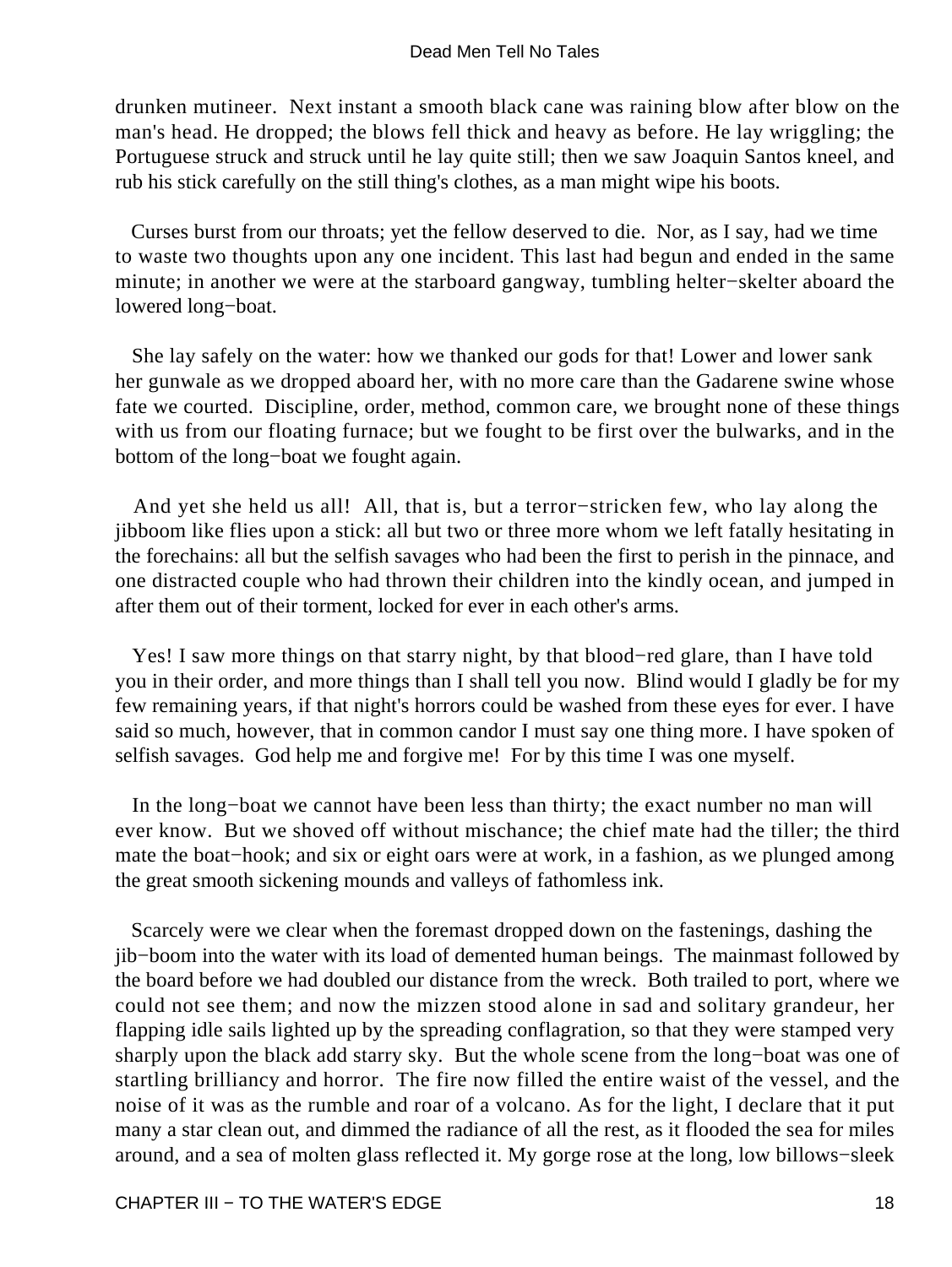as black satin − lifting and dipping in this ghastly glare. I preferred to keep my eyes upon the little ship burning like a tar barrel as the picture grew. But presently I thanked God aloud: there was the gig swimming like a beetle over the bloodshot rollers in our wake.

 In our unspeakable gladness at being quit of the ship, some minutes passed before we discovered that the long−boat was slowly filling. The water was at our ankles before a man of us cried out, so fast were our eyes to the poor lost Lady Jermyn. Then all at once the ghastly fact dawned upon us; and I think it was the mate himself who burst out crying like a child. I never ascertained, however, for I had kicked off my shoes and was busy baling with them. Others were hunting for the leak. But the mischief was as subtle as it was mortal − as though a plank had started from end to end. Within and without the waters rose equally − then lay an instant level with our gunwales − then swamped us, oh! so slowly, that I thought we were never going to sink. It was like getting inch by inch into your tub; I can feel it now, creeping, crawling up my back. «It's coming! 0 Christ!» muttered one as it came; to me it was a downright relief to be carried under at last.

 But then, thank God, I have always been a strong swimmer. The water was warm and buoyant, and I came up like a cork, as I knew I should. I shook the drops from my face, and there were the sweet stars once more; for many an eye they had gone Out for ever; and there the burning wreck.

 A man floundered near me, in a splutter of phosphorescence. I tried to help him, and in an instant he had me wildly round the neck. In the end I shook him off, poor devil, to his death. And he was the last I tried to aid: have I not said already what I was become?

 In a little an oar floated my way: I threw my arms across it and gripped it with my chin as I swam. It relieved me greatly. Up and down I rode among the oily black hillocks; I was down when there was a sudden flare as though the sun had risen, and I saw still a few heads bobbing and a few arms waving frantically around me. At the same instant a terrific detonation split the ears; and when I rose on the next bald billow, where the ship lay burning a few seconds before, there remained but a red−hot spine that hissed and dwindled for another minute, and then left a blackness through which every star shone with redoubled brilliance.

 And now right and left splashed falling missiles; a new source of danger or of temporary respite; to me, by a merciful Providence, it proved the latter.

 Some heavy thing fell with a mighty splash right in front of me. A few more yards, and my brains had floated with the spume. As it was, the oar was dashed from under my armpits; in another moment they had found a more solid resting−place.

 It was a hen−coop, and it floated bars upwards like a boat. In this calm it might float for days. I climbed upon the bars−and the whole cage rolled over on top of me.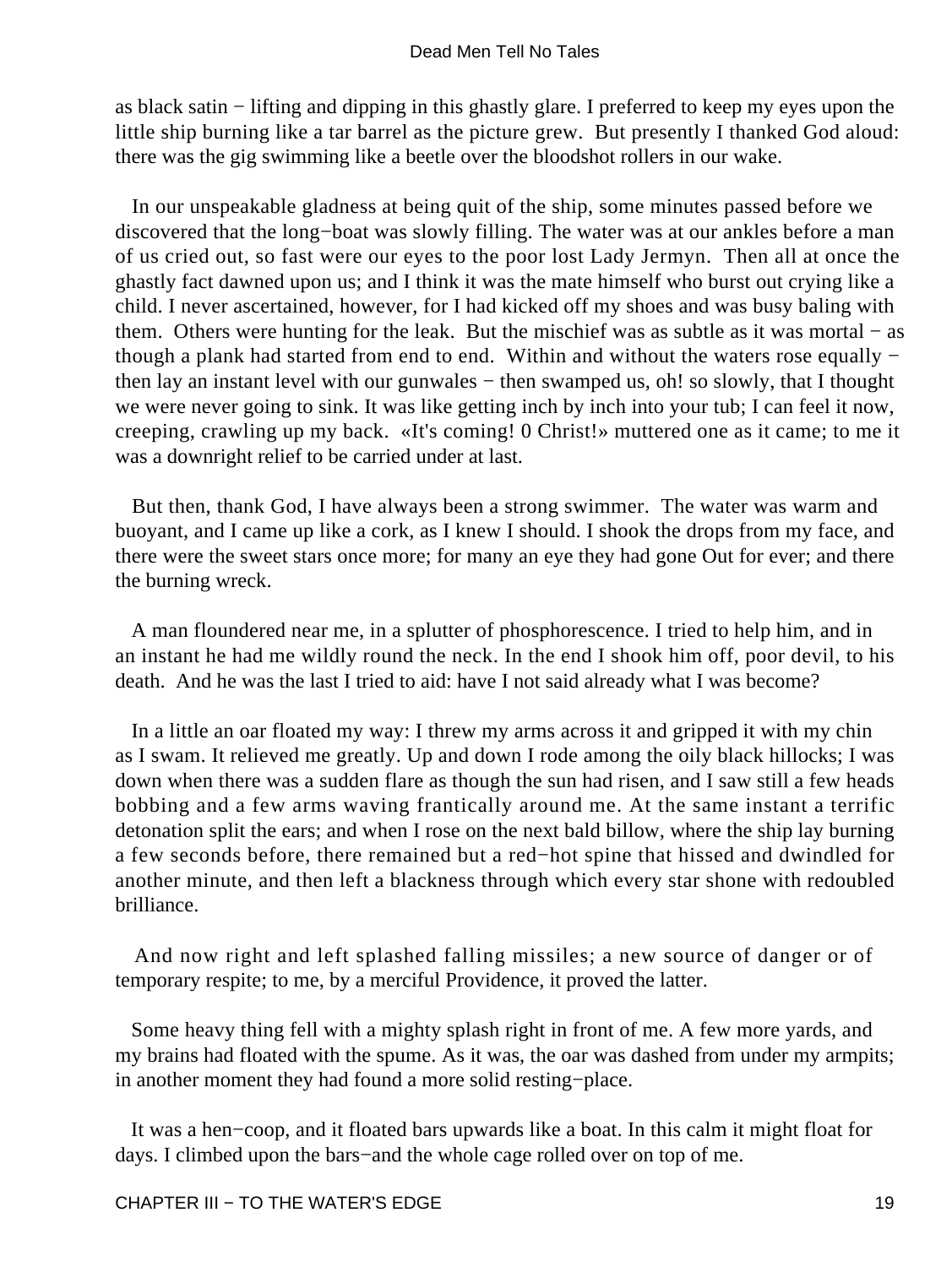Coming to the surface, I found to my joy that the hen−coop had righted itself; so now I climbed up again, but this time very slowly and gingerly; the balance was undisturbed, and I stretched myself cautiously along the bars on my stomach. A good idea immediately occurred to me. I had jumped as a matter of course into the flannels which one naturally wears in the tropics. To their lightness I already owed my life, but the common cricket−belt which was part of the costume was the thing to which I owe it most of all. Loosening this belt a little, as I tucked my toes tenaciously under the endmost bar, I undid and passed the two ends under one of the middle bars, fastening the clasp upon the other side. If I capsized now, well, we might go to the bottom together; otherwise the hen−coop and I should not part company in a hurry; and I thought, I felt, that she would float.

Worn out as I was, and comparatively secure for the moment, I will not say that I slept; but my eyes closed, and every fibre rested, as I rose and slid with the smooth, long swell. Whether I did indeed hear voices, curses, cries, I cannot say positively to this day. I only know that I raised my head and looked sharply all ways but the way I durst not look for fear of an upset. And, again, I thought I saw first a tiny flame, and then a tinier glow; and as my head drooped, and my eyes closed again, I say I thought I smelt tobacco; but this, of course, was my imagination supplying all the links from one.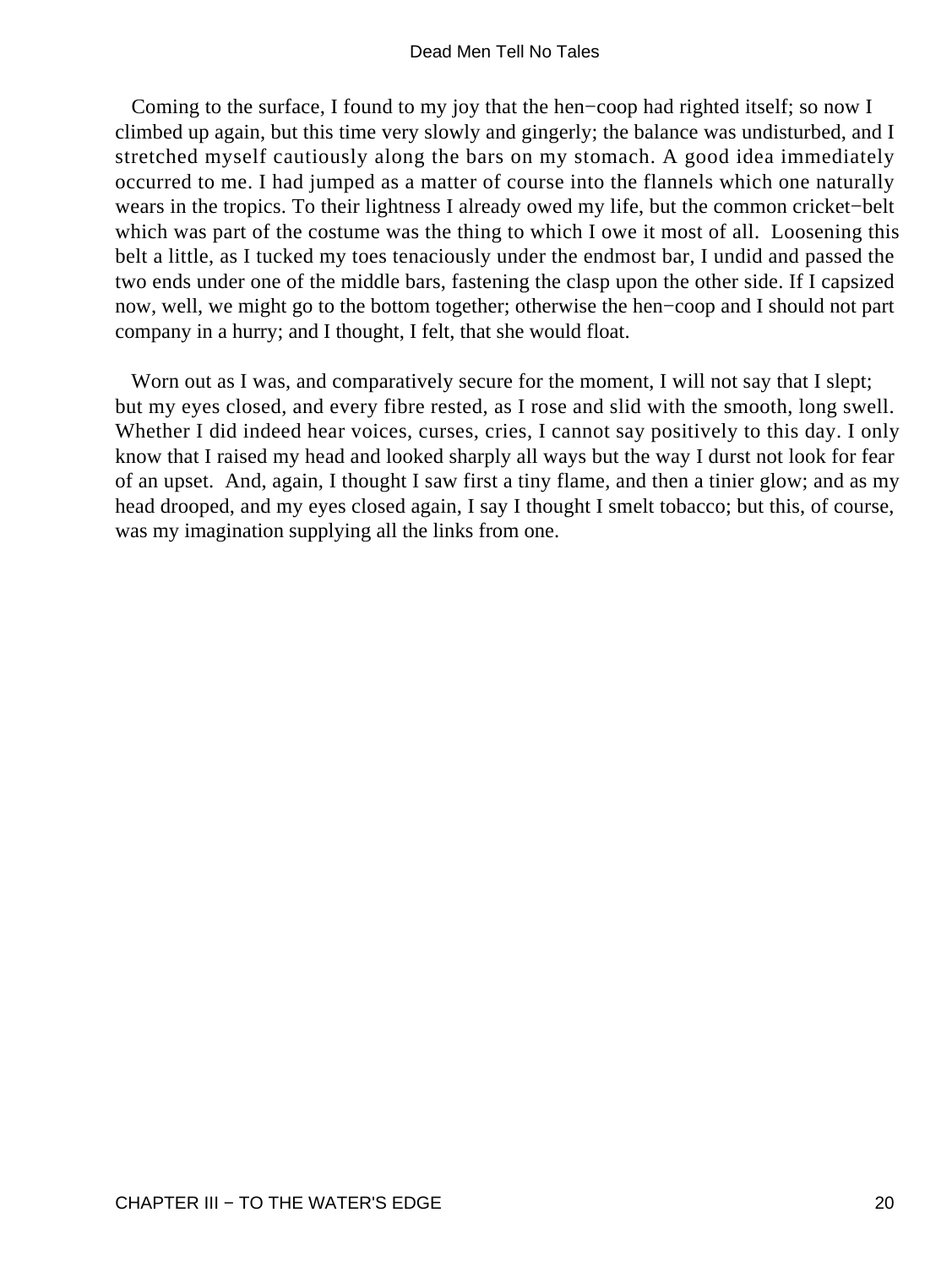## **[CHAPTER IV − THE SILENT SEA](#page-131-0)**

**R**emember (if indeed there be any need to remind you) that it is a flagrant landsman who is telling you this tale. Nothing know I of seamanship, save what one could not avoid picking up on the round voyage of the Lady Jermyn, never to be completed on this globe. I may be told that I have burned that devoted vessel as nothing ever burned on land or sea. I answer that I write of what I saw, and that is not altered by a miscalled spar or a misunderstood manouvre. But now I am aboard a craft I handle for myself, and must make shift to handle a second time with this frail pen.

The hen–coop was some six feet long, by eighteen or twenty inches in breadth and depth. It was simply a long box with bars in lieu of a lid; but it was very strongly built.

 I recognized it as one of two which had stood lashed against either rail of the Lady Jermyn's poop; there the bars had risen at right angles to the deck; now they lay horizontal, a gridiron six feet long−and my bed. And as each particular bar left its own stripe across my wearied body, and yet its own comfort in my quivering heart, another day broke over the face of the waters, and over me.

 Discipline, what there was of it originally, had been the very first thing to perish aboard our ill−starred ship; the officers, I am afraid, were not much better than poor Ready made them out (thanks to Bendigo and Ballarat), and little had been done in true ship−shape style all night. All hands had taken their spell at everything as the fancy seized them; not a bell had been struck from first to last; and I can only conjecture that the fire raged four or five hours, from the fact that it was midnight by my watch when I left it on my cabin drawers, and that the final extinction of the smouldering keel was so soon followed by the first deep hint of dawn. The rest took place with the trite rapidity of the equatorial latitudes. It had been my foolish way to pooh−pooh the old saying that there is no twilight in the tropics. I saw more truth in it as I lay lonely on this heaving waste.

The stars were out; the sea was silver; the sun was up.

 And oh! the awful glory of that sunrise! It was terrific; it was sickening; my senses swam. Sunlit billows smooth and sinister, without a crest, without a sound; miles and miles of them as I rose; an oily grave among them as I fell. Hill after hill of horror, valley after valley of despair! The face of the waters in petty but eternal unrest; and now the sun must shine to set it smiling, to show me its cruel ceaseless mouthings, to reveal all but the ghastlier horrors underneath.

How deep was it? I fell to wondering! Not that it makes any difference whether you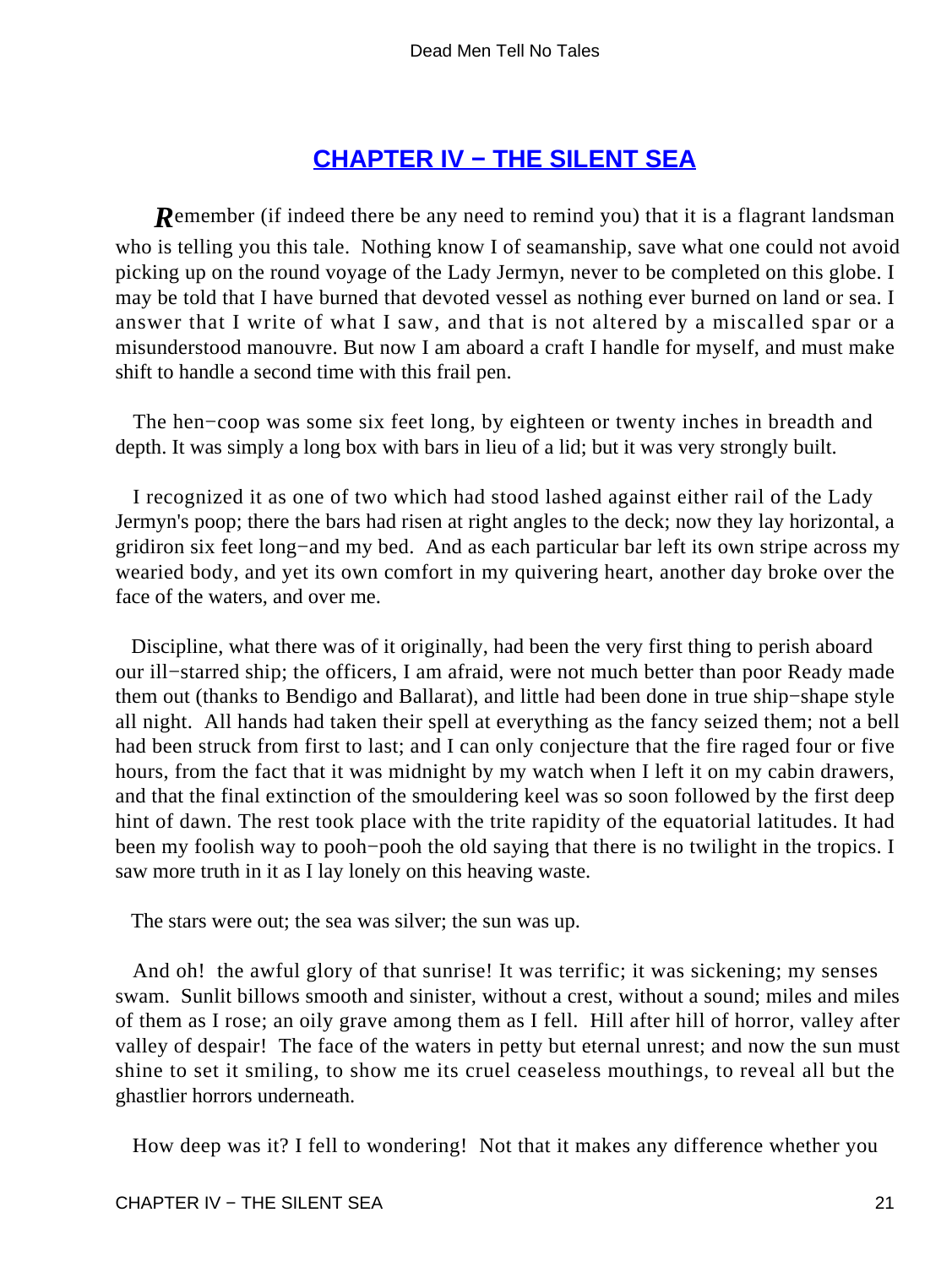drown in one fathom or in ten thousand, whether you fall from a balloon or from the attic window. But the greater depth or distance is the worse to contemplate; and I was as a man hanging by his hands so high above the world, that his dangling feet cover countries, continents; a man who must fall very soon, and wonders how long he will be falling, falling; and how far his soul will bear his body company.

 In time I became more accustomed to the sun upon this heaving void; less frightened, as a child is frightened, by the mere picture. And I have still the impression that, as hour followed hour since the falling of the wind, the nauseous swell in part subsided. I seemed less often on an eminence or in a pit; my glassy azure dales had gentler slopes, or a distemper was melting from my eyes.

 At least I know that I had now less work to keep my frail ship trim, though this also may have come by use and practice. In the beginning one or other of my legs had been for ever trailing in the sea, to keep the hen−coop from rolling over the other way; in fact, as I understand they steer the toboggan in Canada, so I my little bark. Now the necessity for this was gradually decreasing; whatever the cause, it was the greatest mercy the day had brought me yet. With less strain on the attention, however, there was more upon the mind. No longer forced to exert some muscle twice or thrice a minute, I had time to feel very faint, and yet time to think. My soul flew homing to its proper prison. I was no longer any unit at unequal strife with the elements; instincts common to my kind were no longer my only stimulus. I was my poor self again; it was my own little life, and no other, that I wanted to go on living; and yet I felt vaguely there was some special thing I wished to live for, something that had not been very long in my ken; something that had perhaps nerved and strengthened me all these hours. What, then, could it be? I could not think.

 For moments or for minutes I wondered stupidly, dazed as I was. Then I remembered − and the tears gushed to my eyes. How could I ever have forgotten? I deserved it all, all, all! To think that many a time we must have sat together on this very coop! I kissed its blistering edge at the thought, and my tears ran afresh, as though they never would stop.

 Ah! how I thought of her as that cruel day's most cruel sun climbed higher and higher in the flawless flaming vault. A pocket−handkerchief of all things had remained in my trousers pocket through fire and water; I knotted it on the old childish plan, and kept it ever drenched upon the head that had its own fever to endure as well. Eva Denison! Eva Denison! I was talking to her in the past, I was talking to her in the future, and oh! how different were the words, the tone! Yes, I hated myself for having forgotten her; but I hated God for having given her back to my tortured brain; it made life so many thousandfold more sweet, and death so many thousandfold more bitter.

 She was saved in the gig. Sweet Jesus, thanks for that! But I − I was dying a lingering death in mid−ocean; she would never know how I loved her, I, who could only lecture her when I had her at my side.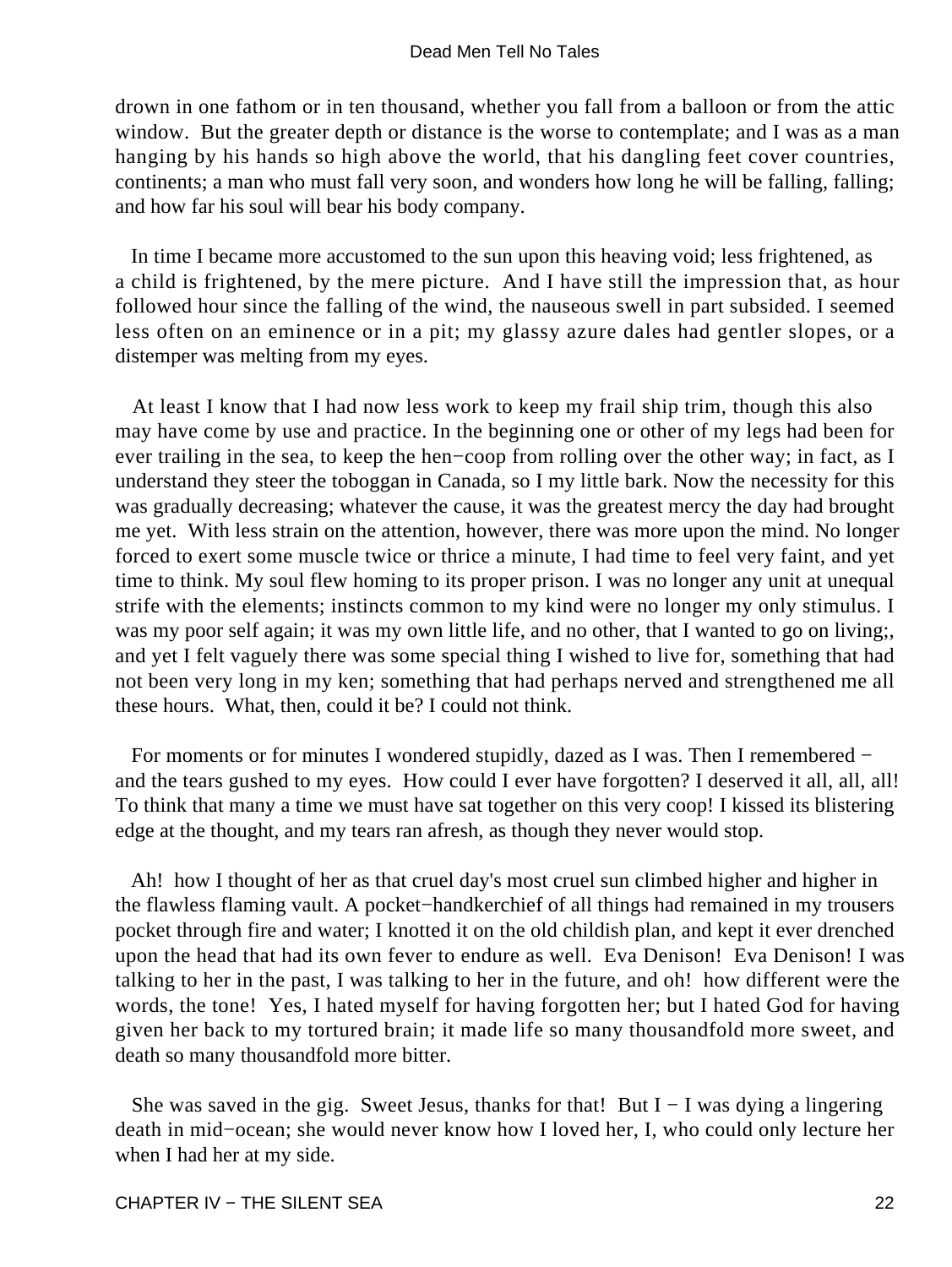Dying? No − no − not yet! I must live − live − live − to tell my darling how I had loved her all the time. So I forced myself from my lethargy of despair and grief; and this thought, the sweetest thought of all my life, may or may not have been my unrealized stimulus ere now; it was in very deed my most conscious and perpetual spur henceforth until the end.

 >From this onward, while my sense stood by me, I was practical, resourceful, alert. It was now high−noon, and I had eaten nothing since dinner the night before. How clearly I saw the long saloon table, only laid, however, abaft the mast; the glittering glass, the cool white napery, the poor old dried dessert in the green dishes! Earlier, this had occupied my mind an hour; now I dismissed it in a moment; there was Eva, I must live for her; there must be ways of living at least a day or two without sustenance, and I must think of them.

 So I undid that belt of mine which fastened me to my gridiron, and I straddled my craft with a sudden keen eye for sharks, of which I never once had thought until now. Then I tightened the belt about my hollow body, and just sat there with the problem. The past hour I had been wholly unobservant; the inner eye had had its turn; but that was over now, and I sat as upright as possible, seeking greedily for a sail. Of course I saw none. Had we indeed been off our course before the fire broke out? Had we burned to cinders aside and apart from the regular track of ships? Then, though my present valiant mood might ignore the adverse chances, they were as one hundred to a single chance of deliverance. Our burning had brought no ship to our succor; and how should I, a mere speck amid the waves, bring one to mine?

 Moreover, I was all but motionless; I was barely drifting at all. This I saw from a few objects which were floating around me now at noon; they had been with me when the high sun rose. One was, I think, the very oar which had been my first support; another was a sailor's cap; but another, which floated nearer, was new to me, as though it had come to the surface while my eyes were turned inwards. And this was clearly the case; for the thing was a drowned and bloated corpse.

 It fascinated me, though not with extraordinary horror; it came too late to do that. I thought I recognized the man's back. I fancied it was the mate who had taken charge of the long−boat. Was I then the single survivor of those thirty souls? I was still watching my poor lost com rade, when that happened to him against which even I was not proof. Through the deep translucent blue beneath me a slim shape glided; three smaller fish led the way; they dallied an instant a fathom under my feet, which were snatched up, with what haste you may imagine; then on they went to surer prey.

 He turned over; his dreadful face stared upwards; it was the chief officer, sure enough. Then he clove the water with a rush, his dead hand waved, the last of him to disappear; and I had a new horror to think over for my sins. His poor fingers were all broken and beaten to a pulp.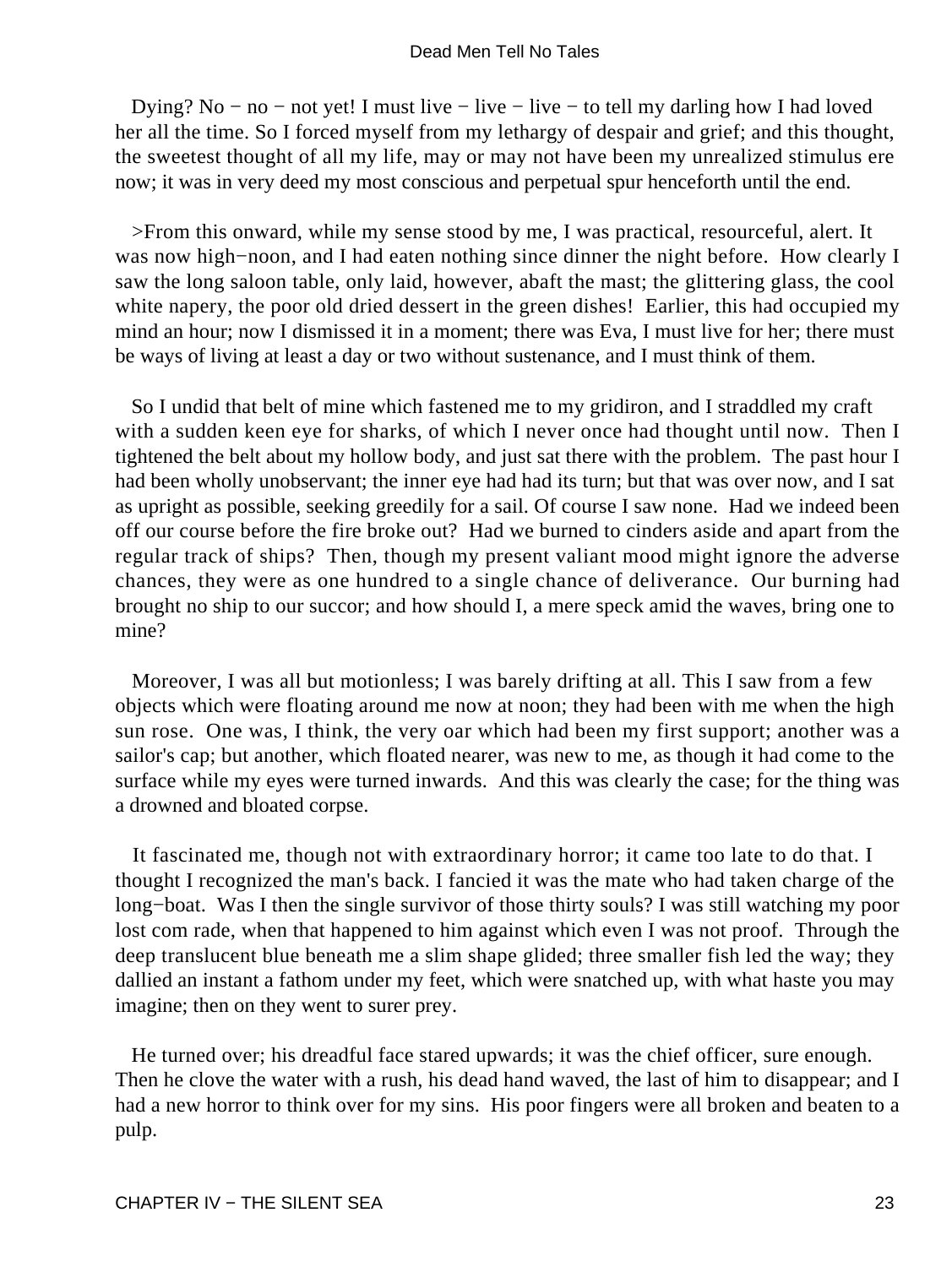The voices of the night came back to me − the curses and the cries. Yes, I must have heard them. In memory now I recognized the voice of the chief mate, but there again came in the assisted imagination. Yet I was not so sure of this as before. I thought of Santos and his horrible heavy cane. Good God! she was in the power of that! I must live for Eva indeed; must save myself to save and protect my innocent and helpless girl.

 Again I was a man; stronger than ever was the stimulus now, louder than ever the call on every drop of true man's blood in my perishing frame. It should not perish! It should not!

 Yet my throat was parched; my lips were caked; my frame was hollow. Very weak I was already; without sustenance I should surely die. But as yet I was far enough from death, or I had done disdaining the means of life that all this time lay ready to my hand. A number of dead fowls imparted ballast to my little craft.

 Yet I could not look at them in all these hours; or I could look, but that was all. So I must sit up one hour more, and keep a sharper eye than ever for the tiniest glimmer of a sail. To what end, I often asked myself? I might see them; they would never see me.

 Then my eyes would fail, and «you squeamish fool!» I said at intervals, until my tongue failed to articulate; it had swollen so in my mouth. Flying fish skimmed the water like thick spray; petrels were so few that I could count them; another shark swam round me for an hour. In sudden panic I dashed my knuckles on the wooden bars, to get at a duck to give the monster for a sop. My knuckles bled. I held them to my mouth. My cleaving tongue wanted more. The duck went to the shark; a few minutes more and I had made my own vile meal as well.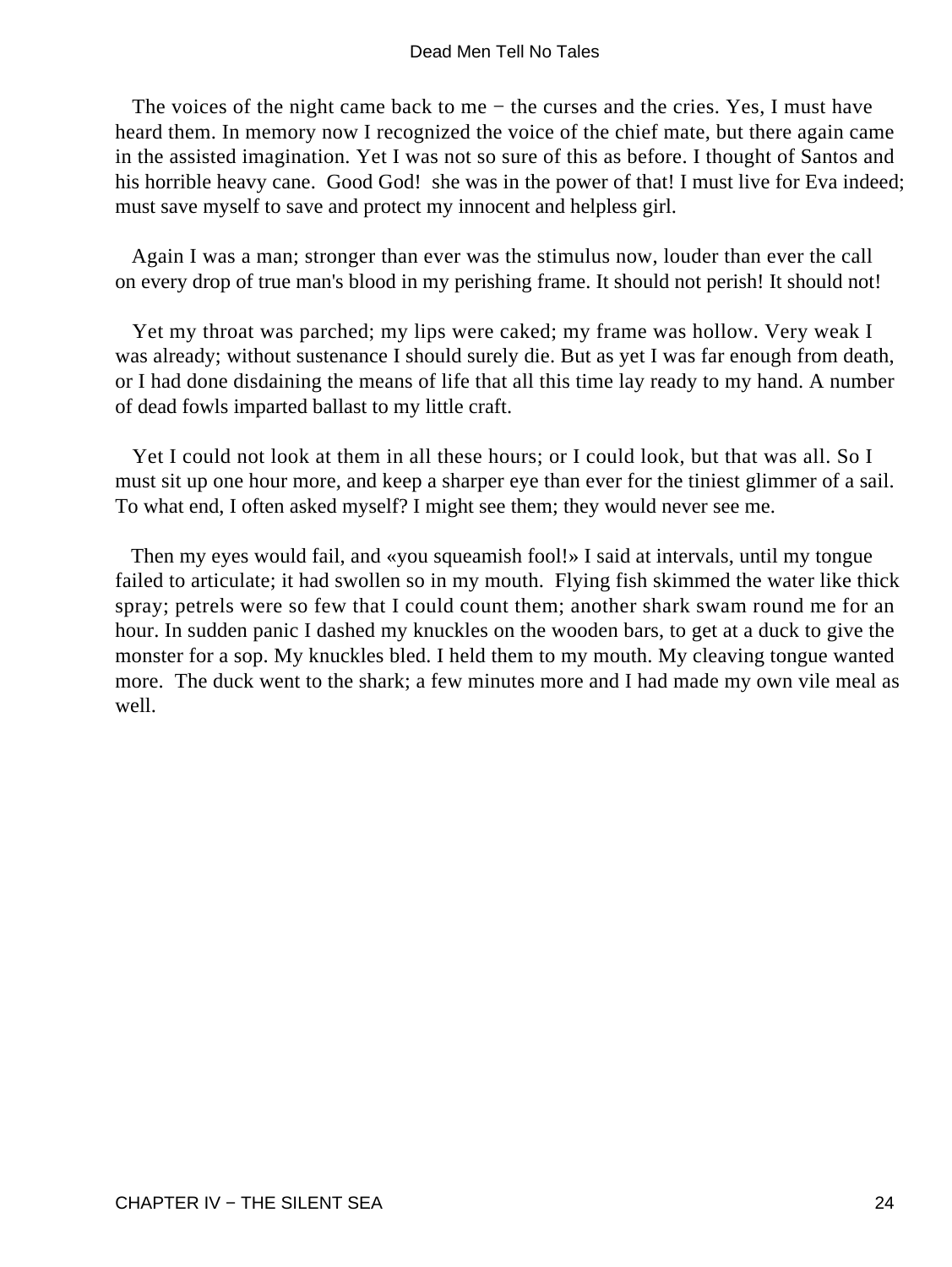### **[CHAPTER V − MY REWARD](#page-131-0)**

**The sun declined; my shadow broadened on die waters; and now I felt that if my** cockle−shell could live a little longer, why, so could I.

 I had got at the fowls without further hurt. Some of the bars took out, I discovered how. And now very carefully I got my legs in, and knelt; but the change of posture was not worth the risk one ran for it; there was too much danger of capsizing, and failing to free oneself before she filled and sank.

With much caution I began breaking the bars, one by one; it was hard enough, weak as I was; my thighs were of more service than my hands.

 But at last I could sit, the grating only covering me from the knees downwards. And the relief of that outweighed all the danger, which, as I discovered to my untold joy, was now much less than it had been before. I was better ballast than the fowls.

 These I had attached to the lashings which had been blown asunder by the explosion; at one end of the coop the ring−bolt had been torn clean out, but at the other it was the cordage that had parted. To the frayed ends I tied my fowls by the legs, with the most foolish pride in my own cunning. Do you not see? It would keep them fresh for my use, and it was a trick I had read of in no book; it was all my own.

So evening fell and found me hopeful and even puffed up; but yet, no sail.

 Now, however, I could lie back, and use had given me a strange sense of safety; besides, I think I knew, I hope I felt, that the hen−coop was in other Hands than mine.

 All is reaction in the heart of man; light follows darkness nowhere more surely than in that hidden self, and now at sunset it was my heart's high−noon. Deep peace pervaded me as I lay outstretched in my narrow rocking bed, as it might be in my coffin; a trust in my Maker's will to save me if that were for the best, a trust in His final wisdom and loving−kindness, even though this night should be my last on earth. For myself I was resigned, and for others I must trust Him no less. Who was I to constitute myself the protector of the helpless, when He was in His Heaven? Such was my sunset mood; it lasted a few minutes, and then, without radically changing, it became more objective.

 The west was a broadening blaze of yellow and purple and red. I cannot describe it to you. If you have seen the sun set in the tropics, you would despise my description; and, if not, I for one could never make you see it. Suffice it that a petrel wheeled somewhere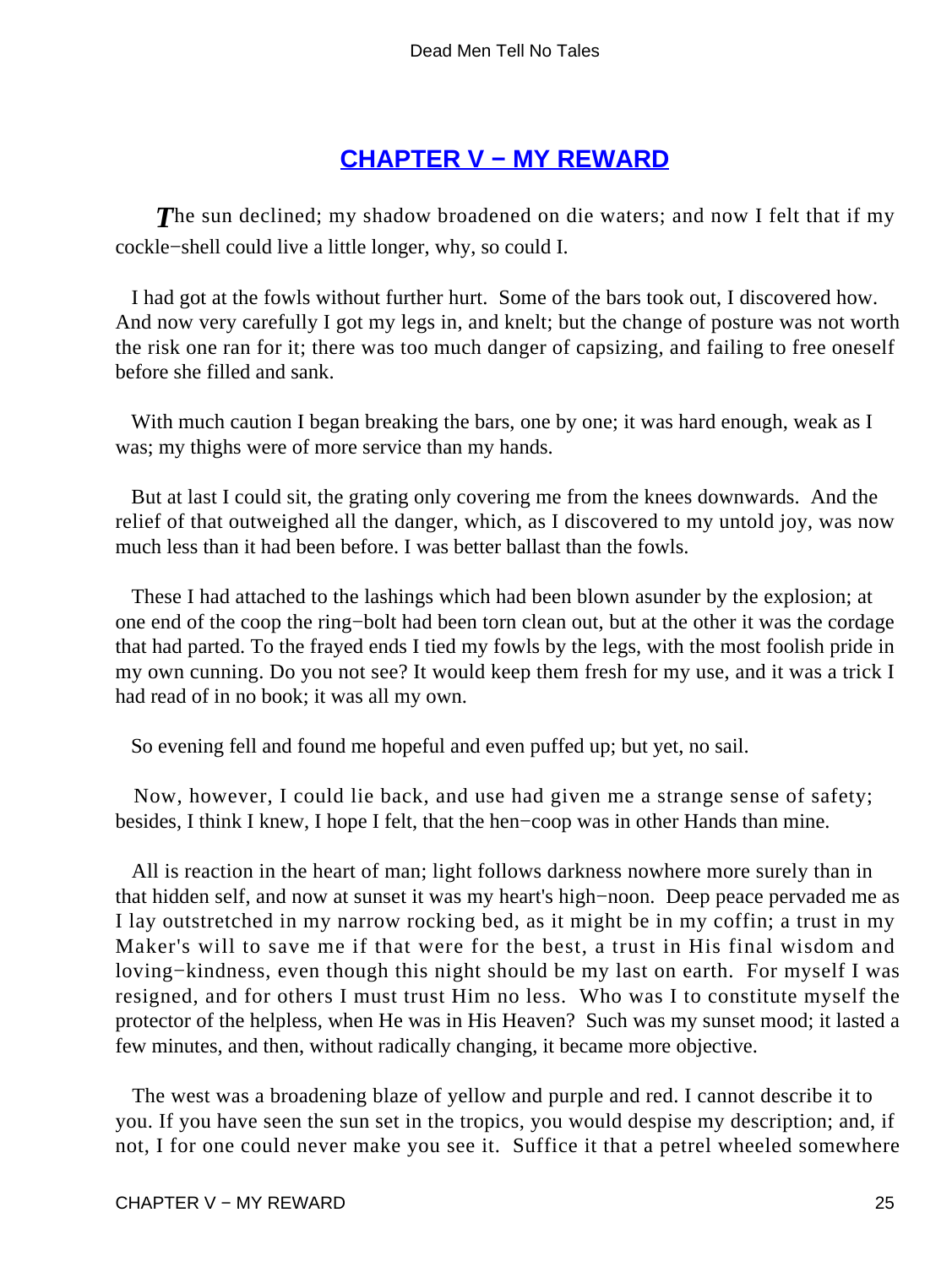between deepening carmine and paling blue, and it took my thoughts off at an earthy tangent. I thanked God there were no big sea−birds in these latitudes; no molly−hawks, no albatrosses, no Cape−hens. I thought of an albatross that I had caught going out. Its beak and talons were at the bottom with the charred remains of the Lady Jermyn. But I could see them still, could feel them shrewdly in my mind's flesh; and so to the old superstition, strangely justified by my case; and so to the poem which I, with my special experience, not unnaturally consider the greatest poem ever penned.

 But I did not know it then as I do now − and how the lines eluded me! I seemed to see them in the book, yet I could not read the words!

«Water, water, everywhere, Nor any drop to drink.»

 That, of course, came first (incorrectly); and it reminded me of my thirst, which the blood of the fowls had so very partially appeased. I see now that it is lucky I could recall but little more. Experience is less terrible than realization, and that poem makes me realize what I went through as memory cannot. It has verses which would have driven me mad. On the other hand, the exhaustive mental search for them distracted my thoughts until the stars were back in the sky; and now I had a new occupation, saying to myself all the poetry I could remember, especially that of the sea; for I was a bookish fellow even then. But I never was anything of a scholar. It is odd therefore, that the one apposite passage which recurred to me in its entirety was in hexameters and pentameters

 Me miserum, quanti montes volvuntur aquarum! Jam jam tacturos sidera summa putes. Quantae diducto subsidunt aequore valles! Jam jam tacturas Tartara nigra putes. Quocunque adspicio, nihil est nisi pontus et aether; Fluctibus hic tumidis, nubibus ille minax....

 More there was of it in my head; but this much was an accurate statement of my case; and yet less so now (I was thankful to reflect) than in the morning, when every wave was indeed a mountain, and its trough a Tartarus. I had learnt the lines at school; nay, they had formed my very earliest piece of Latin repetition. And how sharply I saw the room I said them in, the man I said them to, ever since my friend! I figured him even now hearing Ovid rep., the same passage in the same room. And I lay saying it on a hen−coop in the middle of the Atlantic Ocean!

 At last I fell into a deep sleep, a long unconscious holiday of the soul, undefiled by any dream.

 They say that our dreaming is done as we slowly wake; then was I out of the way of it that night, for a sudden violent rocking awoke me in one horrid instant. I made it worse by the way I started to a sitting posture. I had shipped some water. I was shipping more. Yet all around the sea was glassy; whence then the commotion? As my ship came trim again, and I saw that my hour was not yet, the cause occurred to me; and my heart turned so sick that it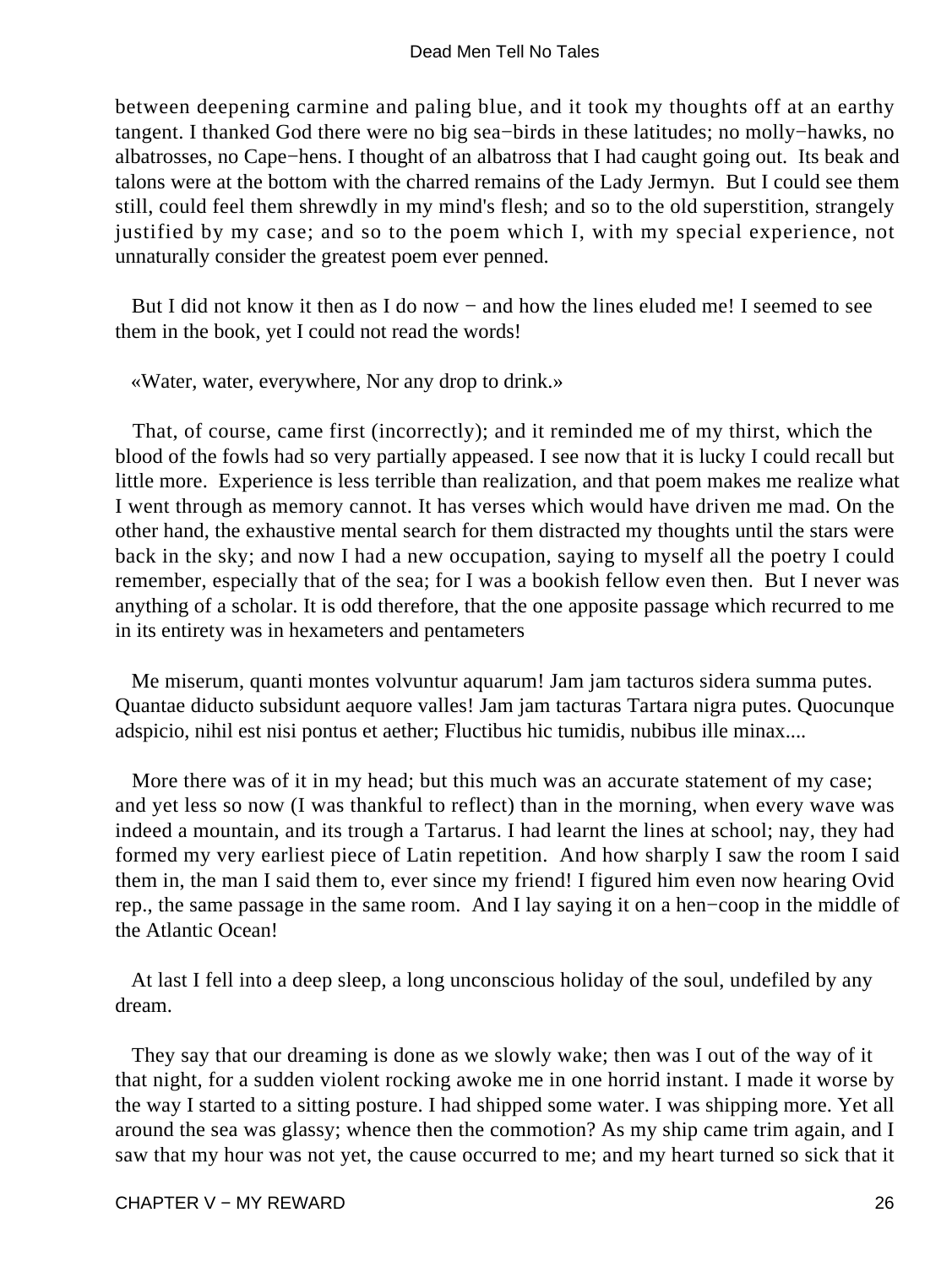was minutes before I had the courage to test my theory.

It was the true one.

 A shark had been at my trailing fowls; had taken the bunch of them together, dragging the legs from my loose fastenings. Lucky they had been no stronger! Else had I been dragged down to perdition too.

 Lucky, did I say? The refinement of cruelty rather; for now I had neither meat nor drink; my throat was a kiln; my tongue a flame; and another day at hand.

The stars were out; the sea was silver; the sun was up!

. **. . . .**

Hours passed.

I was waiting now for my delirium.

It came in bits.

I was a child. I was playing on the lawn at home. I was back on the blazing sea.

I was a schoolboy saying my Ovid; then back once more.

The hen–coop was the Lady Jermyn. I was at Eva Denison's side. They were marrying us on board. The ship's bell was ringing for us; a guitar in the background burlesqued the Wedding March under skinny fingers; the air was poisoned by a million cigarettes, they raised a pall of smoke above the mastheads, they set fire to the ship; smoke and flame covered the sea from rim to rim, smoke and flame filled the universe; the sea dried up, and I was left lying in its bed, lying in my coffin, with red−hot teeth, because the sun blazed right above them, and my withered lips were drawn back from them for ever.

 So once more I came back to my living death; too weak now to carry a finger to the salt water and back to my mouth; too weak to think of Eva; too weak to pray any longer for the end, to trouble or to care any more.

Only so tired.

. **. . . .**

 Death has no more terrors for me. I have supped the last horror of the worst death a man can die. You shall hear now for what I was delivered; you shall read of my reward.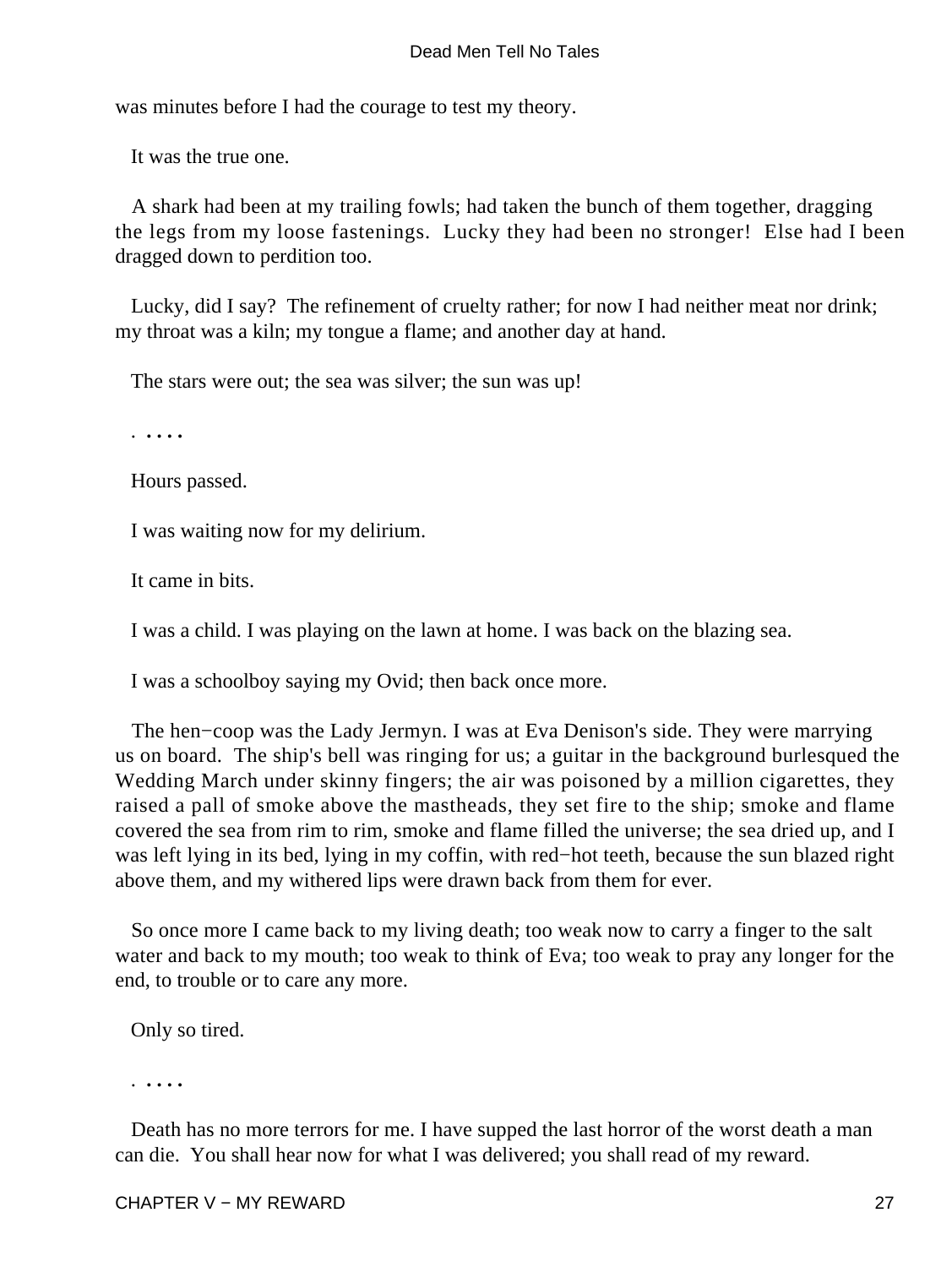My floating coffin was many things in turn; a railway carriage, a pleasure boat on the Thames, a hammock under the trees; last of all it was the upper berth in a not very sweet−smelling cabin, with a clatter of knives and forks near at hand, and a very strong odor of onions in the Irish stew.

 My hand crawled to my head; both felt a wondrous weight; and my head was covered with bristles no longer than those on my chin, only less stubborn.

«Where am I?» I feebly asked.

 The knives and forks clattered on, and presently I burst out crying because they had not heard me, and I knew that I could never make them hear. Well, they heard my sobs, and a huge fellow came with his mouth full, and smelling like a pickle bottle.

«Where am I?»

«Aboard the brig Eliza, Liverpool, homeward bound; glad to see them eyes open.»

«Have I been here long?»

«Matter o' ten days.»

Where did you find me

Floating in a hen−coop; thought you was a dead 'un."

«Do you know what ship?»

«Do we know? No, that's what you've got to tell us!»

«I can't,» I sighed, too weak to wag my head upon the pillow.

The man went to my cabin door.

 «Here's a go,» said he; «forgotten the name of his blessed ship, he has. Where's that there paper, Mr. Bowles? There's just a chance it may be the same.»

«I've got it, sir.»

«Well, fetch it along, and come you in, Mr. Bowles; likely you may think o' somethin'.»

 A reddish, hook−nosed man, with a jaunty, wicked look, came and smiled upon me in the friendliest fashion; the smell of onions became more than I knew how to endure.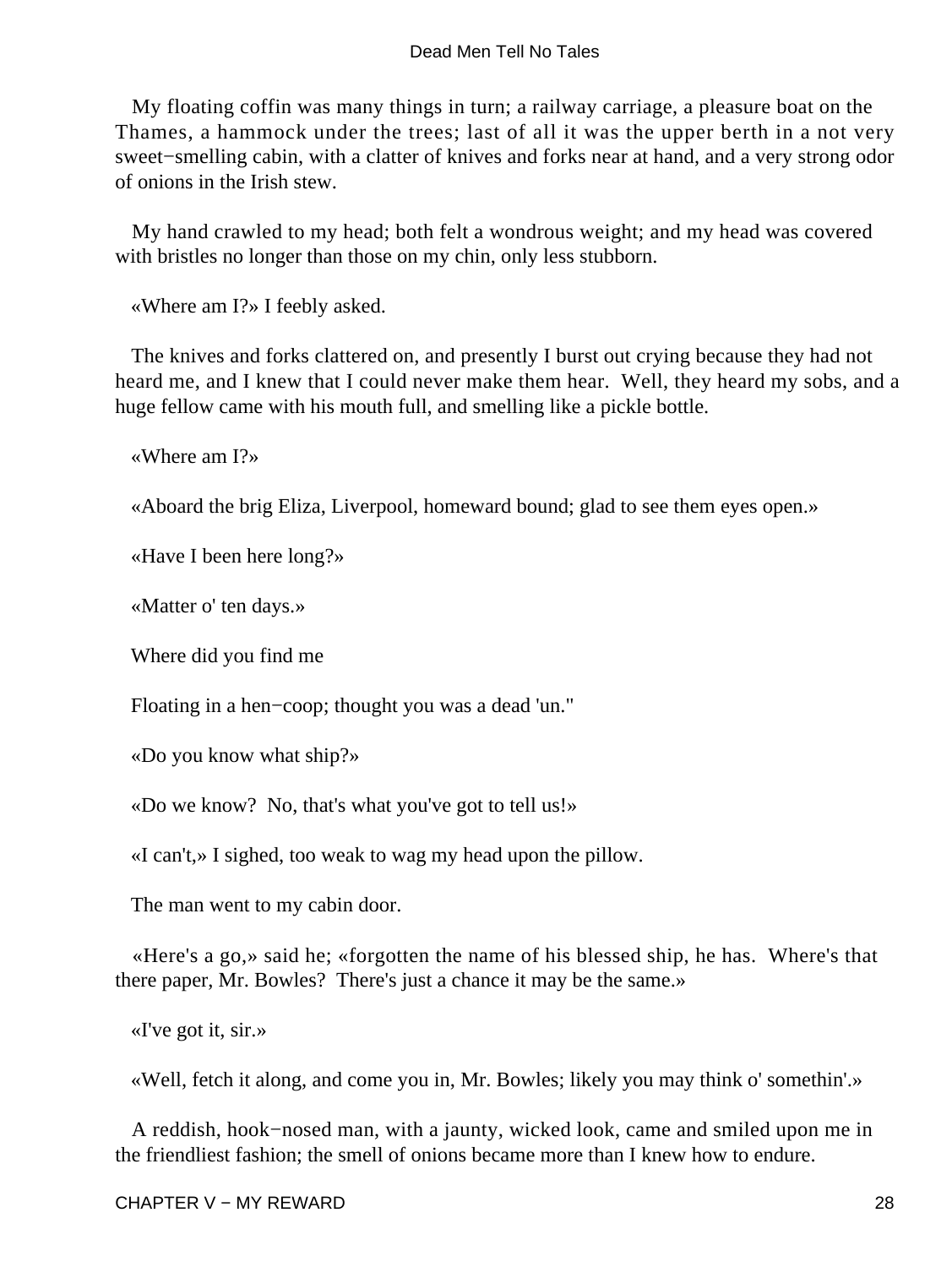«Ever hear of the ship Lady Jermyn?» asked the first corner, winking at the other.

 I thought very hard, the name did sound familiar; but no, I could not honestly say that I had beard it before.

The captain looked at his mate.

 «It was a thousand to one,» said he; «still we may as well try him with the other names. Ever heard of Cap'n Harris, mister?»

«Not that I know of.»

«Of Saunderson−stooard?»

«No.»

«Or Crookes−quartermaster.»

«Never.»

«Nor yet of Ready − a passenger?»

«No.»

«It's no use goin' on,» said the captain folding up the paper.

«None whatever, sir,» said the mate

 «Ready! Ready!» I repeated. «I do seem to have heard that name before. Won't you give me another chance ?»

The paper was unfolded with a shrug.

 «There was another passenger of the name of San−Santos. Dutchman, seemin'ly. Ever heard o' him?»

 My disappointment was keen. I could not say that I had. Yet I would not swear that I had not.

 «Oh, won't you? Well, there's only one more chance. Ever heard of Miss Eva Denison − »

«By God, yes! Have you?»

CHAPTER V − MY REWARD 29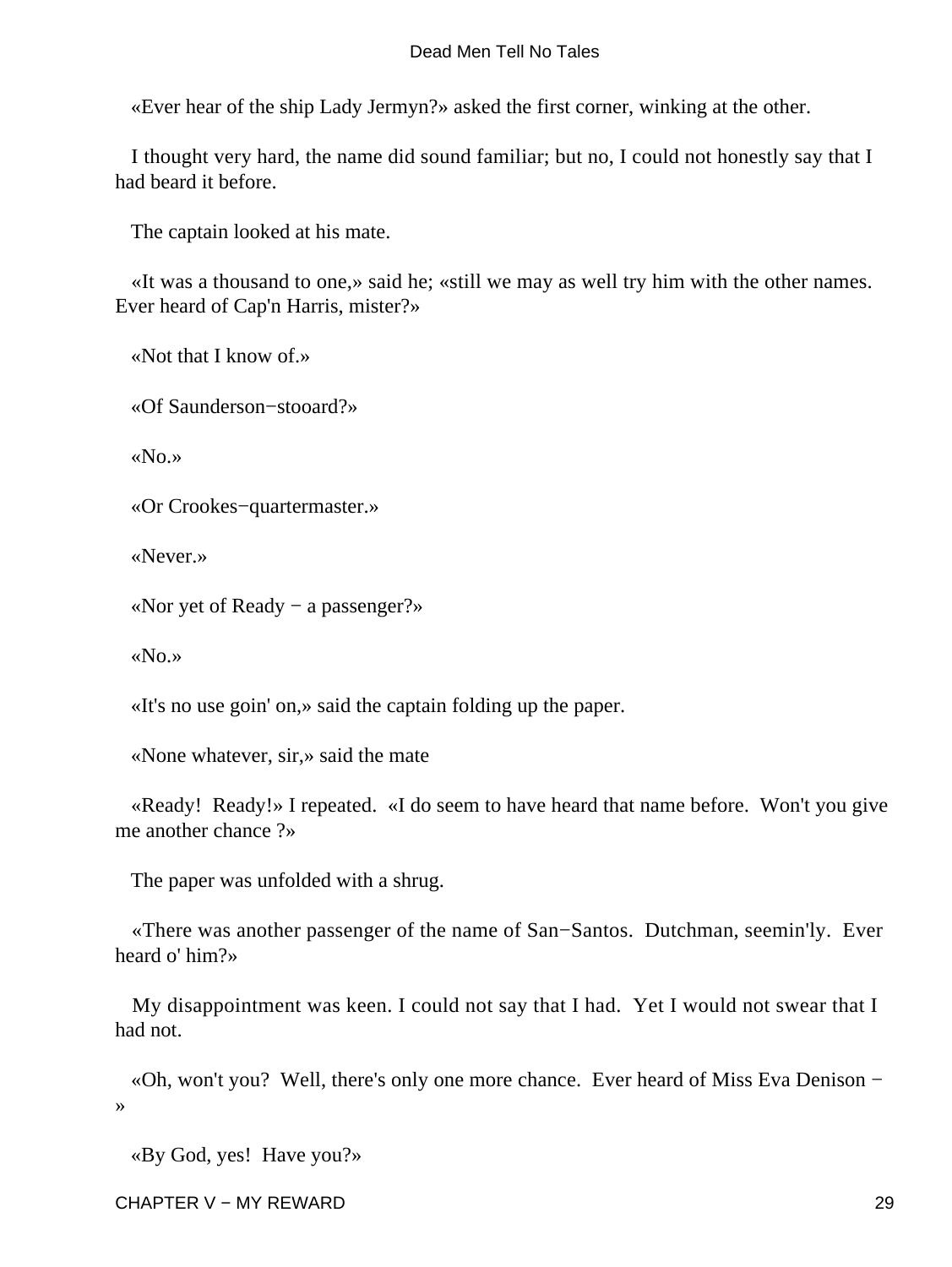I was sitting bolt upright in my bunk. The skipper's beard dropped upon his chest.

«Bless my soul! The last name o' the lot, too!»

«Have you heard of her ?» I reiterated.

«Wait a bit, my lad! Not so fast. Lie down again and tell me who she was.»

«Who she was?» I screamed. «I want to know where she is!»

 «I can't hardly say,» said the captain awkwardly. «We found the gig o' the Lady Jermyn the week arter we found you, bein' becalmed like; there wasn't no lady aboard her, though.»

«Was there anybody?»

«Two dead 'uns − an' this here paper.»

«Let me see it!»

The skipper hesitated.

«Hadn't you better wait a bit?»

«No, no; for Christ's sake let me see the worst; do you think I can't read it in your face?»

 I could − I did. I made that plain to them, and at last I had the paper smoothed out upon my knees. It was a short statement of the last sufferings of those who had escaped in the gig, and there was nothing in it that I did not now expect. They had buried Ready first − then my darling − then her step−father. The rest expected to follow fast enough. It was all written plainly, on a sheet of the log−book, in different trembling hands. Captain Harris had gone next; and two had been discovered dead.

 How long I studied that bit of crumpled paper, with the salt spray still sparkling on it faintly, God alone knows. All at once a peal of nightmare laughter rattled through the cabin. My deliverers started back. The laugh was mine.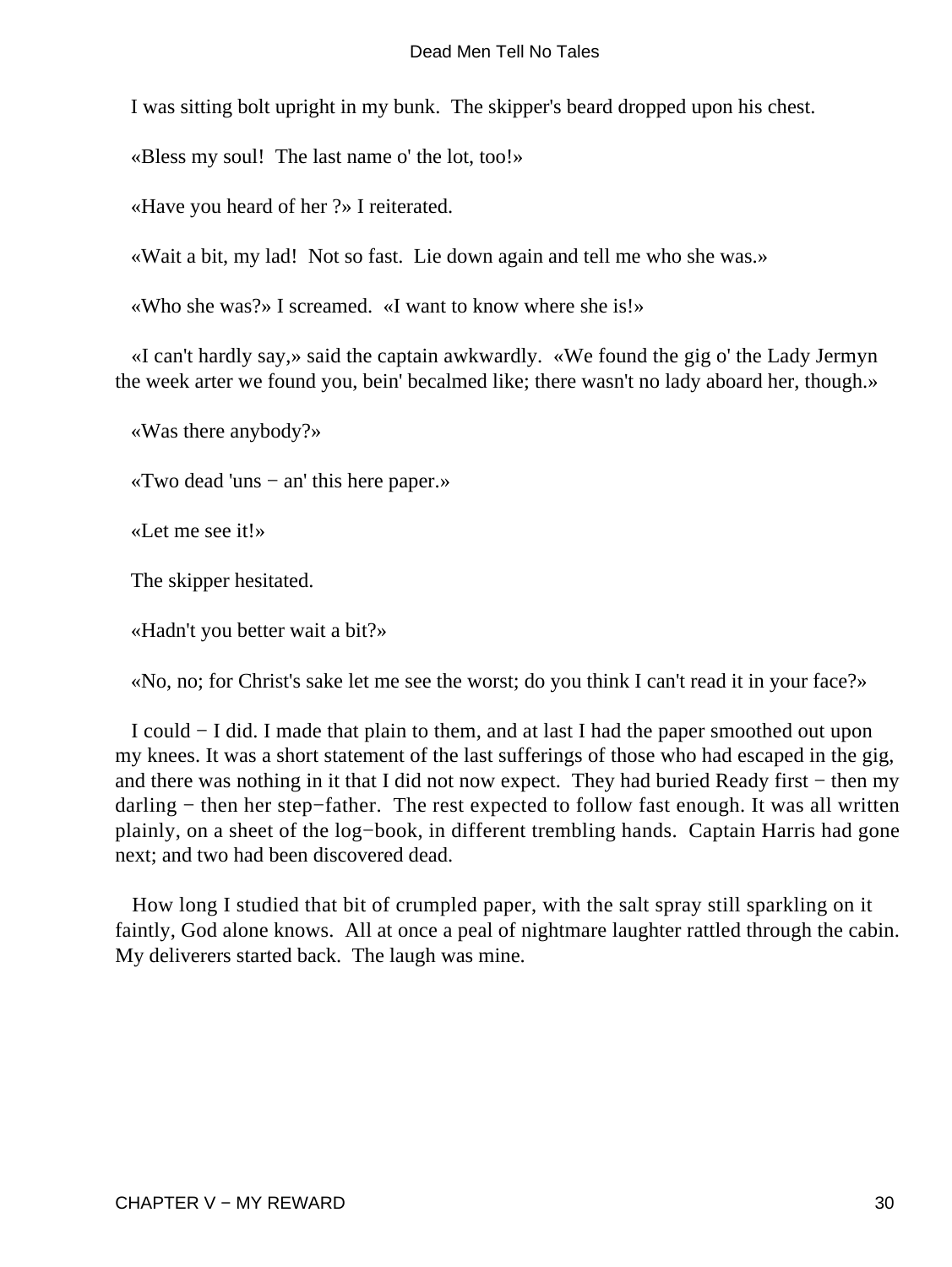### **[CHAPTER VI − THE SOLE SURVIVOR](#page-131-0)**

*A* few weeks later I landed in England, I, who no longer desired to set foot on any land again.

 At nine−and−twenty I was gaunt and gray; my nerves were shattered, my heart was broken; and my face showed it without let or hindrance from the spirit that was broken too. Pride, will, courage, and endurance, all these had expired in my long and lonely battle with the sea. They had kept me alive−for this. And now they left me naked to mine enemies.

 For every hand seemed raised against me, though in reality it was the hand of fellowship that the world stretched out, and the other was the reading of a jaundiced eye. I could not help it: there was a poison in my veins that made me all ingratitude and perversity. The world welcomed me back, and I returned the compliment by sulking like the recaptured runaway I was at heart. The world showed a sudden interest in me; so I took no further interest in the world, but, on the contrary, resented its attentions with unreasonable warmth and obduracy; and my would−be friends I regarded as my very worst enemies. The majority, I feel sure, meant but well and kindly by the poor survivor. But the survivor could not forget that his name was still in the newspapers, nor blink the fact that he was an unworthy hero of the passing hour. And he suffered enough from brazenly meddlesome and self−seeking folk, from impudent and inquisitive intruders, to justify some suspicion of old acquaintances suddenly styling themselves old friends, and of distant connections newly and unduly eager to claim relationship. Many I misjudged, and have long known it. On the whole, however, I wonder at that attitude of mine as little as I approve of it.

 If I had distinguished myself in any other way, it would have been a different thing. It was the fussy, sentimental, inconsiderate interest in one thrown into purely accidental and necessarily painful prominence – the vulgarization of an unspeakable tragedy – that my soul abhorred. I confess that I regarded it from my own unique and selfish point of view. What was a thrilling matter to the world was a torturing memory to me. The quintessence of the torture was, moreover, my own secret. It was not the loss of the Lady Jermyn that I could not bear to speak about; it was my own loss; but the one involved the other. My loss apart, however, it was plain enough to dwell upon experiences so terrible and yet so recent as those which I had lived to tell. I did what I considered my duty to the public, but I certainly did no more. My reticence was rebuked in the papers that made the most of me, but would fain have made more. And yet I do not think that I was anything but docile with those who had a manifest right to question me; to the owners, and to other interested persons, with whom I was confronted on one pretext or another, I told my tale as fully and as freely as I have told it here, though each telling hurt more than the last. That was necessary and unavoidable; it was the private intrusions which I resented with all the spleen the sea had left me in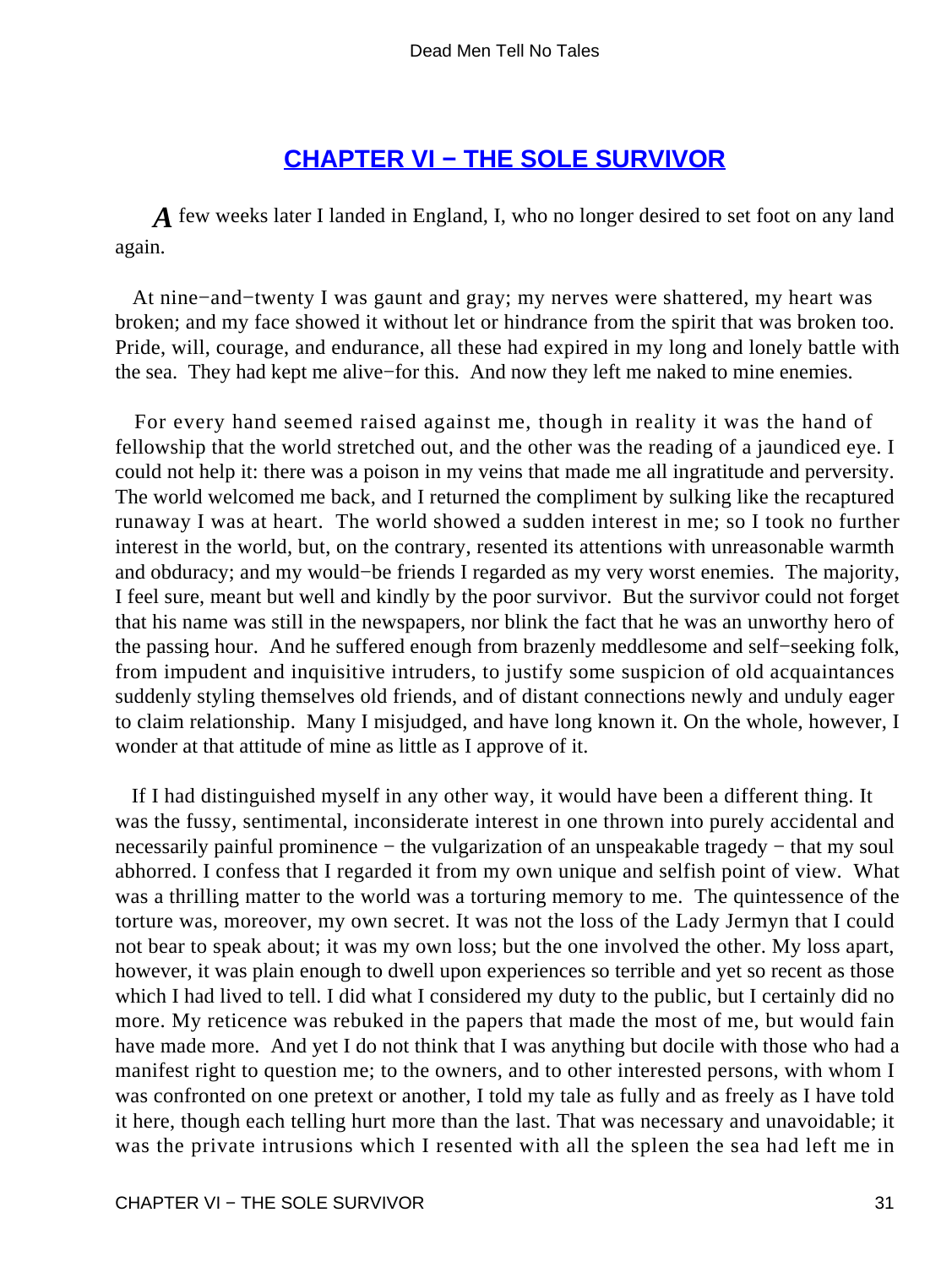exchange for the qualities it had taken away.

 Relatives I had as few as misanthropist could desire; but from self−congratulation on the fact, on first landing, I soon came to keen regret. They at least would have sheltered me from spies and busybodies; they at least would have secured the peace and privacy of one who was no hero in fact or spirit, whose noblest deed was a piece of self preservation which he wished undone with all his heart.

 Self−consciousness no doubt multiplied my flattering assailants. I have said that my nerves were shattered. I may have imagined much and exaggerated the rest. Yet what truth there was in my suspicions you shall duly see. I felt sure that I was followed in the street, and my every movement dogged by those to whom I would not condescend to turn and look. Meanwhile, I had not the courage to go near my club, and the Temple was a place where I was accosted in every court, effusively congratulated on the marvellous preservation of my stale spoilt life, and invited right and left to spin my yarn over a quiet pipe! Well, perhaps such invitations were not so common as they have grown in my memory; nor must you confuse my then feelings on all these matters with those which I entertain as I write. I have grown older, and, I hope, something kindlier and wiser since then. Yet to this day I cannot blame myself for abandoning my chambers and avoiding my club.

 For a temporary asylum I pitched upon a small, quiet, empty, private hotel which I knew of in Charterhouse Square. Instantly the room next mine became occupied.

 All the first night I imagined I heard voices talking about me in that room next door. It was becoming a disease with me. Either I was being dogged, watched, followed, day and night, indoors and out, or I was the victim of a very ominous hallucination. That night I never closed an eye nor lowered my light. In the morning I took a four−wheel cab and drove straight to Harley Street; and, upon my soul, as I stood on the specialist's door−step, I could have sworn I saw the occupant of the room next mine dash by me in a hansom!

 «Ah!» said the specialist; «so you cannot sleep; you hear voices; you fancy you are being followed in the street. You don't think these fancies spring entirely from the imagination? Not entirely − just so. And you keep looking behind you, as though somebody were at your elbow; and you prefer to sit with your back close to the wall. Just so − just so. Distressing symptoms, to be sure, but − but hardly to be wondered at in a man who has come through your nervous strain.» A keen professional light glittered in his eyes. «And almost commonplace,» he added, smiling, «compared with the hallucinations you must have suffered from on that hen–coop! Ah, my dear sir, the psychological interest of your case is very great!»

 «It may be,» said I, brusquely. «But I come to you to get that hen−coop out of my head, not to be reminded of it. Everybody asks me about the damned thing, and you follow everybody else. I wish it and I were at the bottom of the sea together!»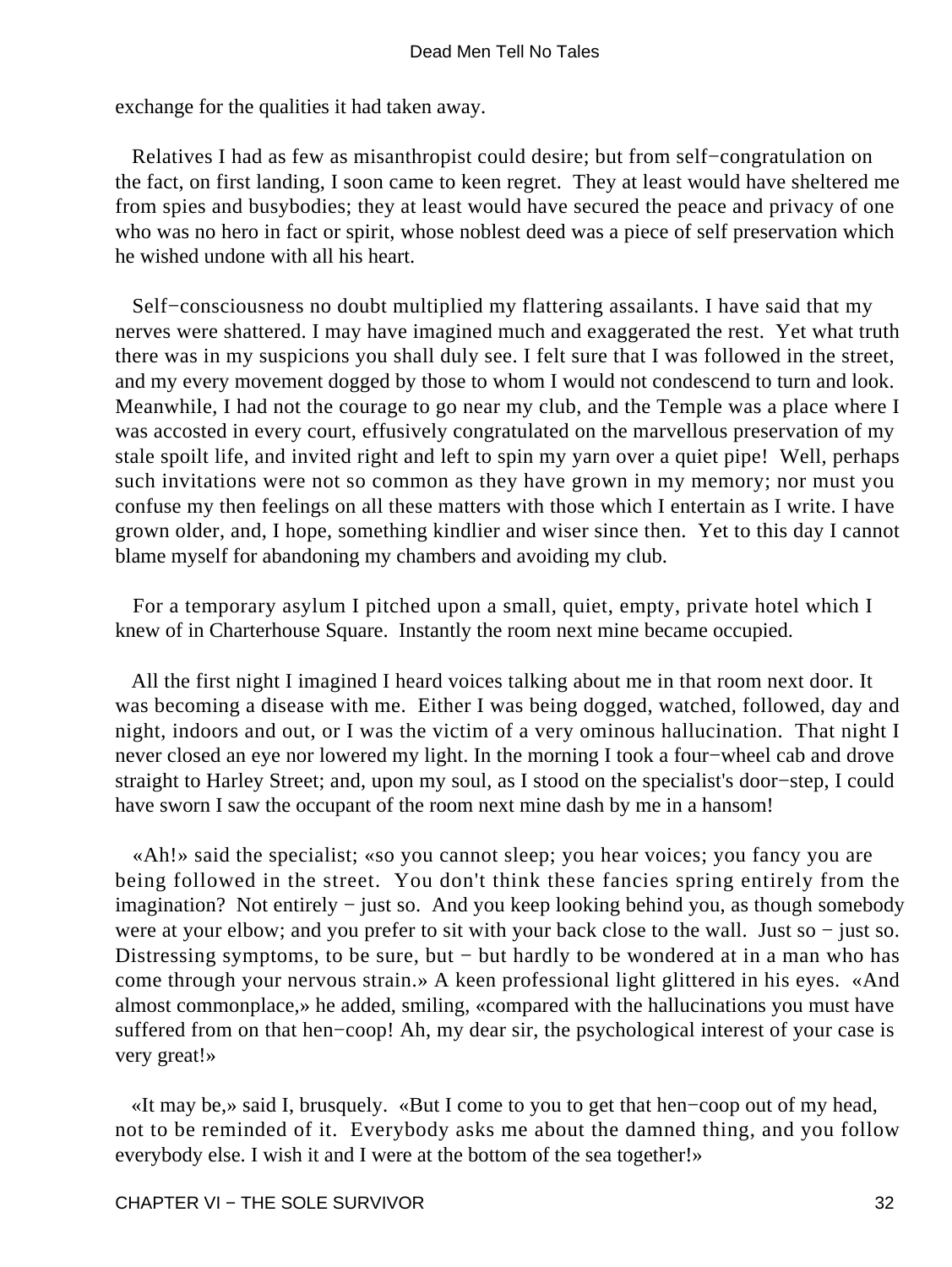This speech had the effect of really interesting the doctor in my present condition, which was indeed one of chronic irritation and extreme excitability, alternating with fits of the very blackest despair. Instead of offending my gentleman I had put him on his mettle, and for half an hour he honored me with the most exhaustive inquisition ever elicited from a medical man. His panacea was somewhat in the nature of an anti−climax, but at least it had the merits of simplicity and of common sense. A change of air − perfect quiet − say a cottage in the country − not too near the sea. And he shook my hand kindly when I left.

«Keep up your heart, my dear sir,» said he. «Keep up your courage and your heart.»

«My heart!» I cried. «It's at the bottom of the Atlantic Ocean.»

 He was the first to whom I had said as much. He was a stranger. What did it matter? And, oh, it was so true − so true.

 Every day and all day I was thinking of my love; every hour and all hours she was before me with her sunny hair and young, young face. Her wistful eyes were gazing into mine continually. Their wistfulness I had never realized at the time; but now I did; and I saw it for what it seemed always to have been, the soft, sad, yearning look of one fated to die young. So young − so young! And I might live to be an old man, mourning her.

 That I should never love again I knew full well. This time there was no mistake. I have implied, I believe, that it was for another woman I fled originally to the diggings. Well, that one was still unmarried, and when the papers were full of me she wrote me a letter which I now believe to have been merely kind. At the time I was all uncharitableness; but words of mine would fail to tell you how cold this letter left me; it was as a candle lighted in the full blaze of the sun.

With all my bitterness, however, you must not suppose that I had quite lost the feelings which had inspired me at sunset on the lonely ocean, while my mind still held good. I had been too near my Maker ever to lose those feelings altogether. They were with me in the better moments of these my worst days. I trusted His wisdom still. There was a reason for everything; there were reasons for all this. I alone had been saved out of all those souls who sailed from Melbourne in the Lady Jermyn. Why should I have been the favored one; I with my broken heart and now lonely life? Some great inscrutable reason there must be; at my worst I did not deny that. But neither did I puzzle my sick brain with the reason. I just waited for it to be revealed to me, if it were God's will ever to reveal it. And that I conceive to be the one spirit in which a man may contemplate, with equal sanity and reverence, the mysteries and the miseries of his life.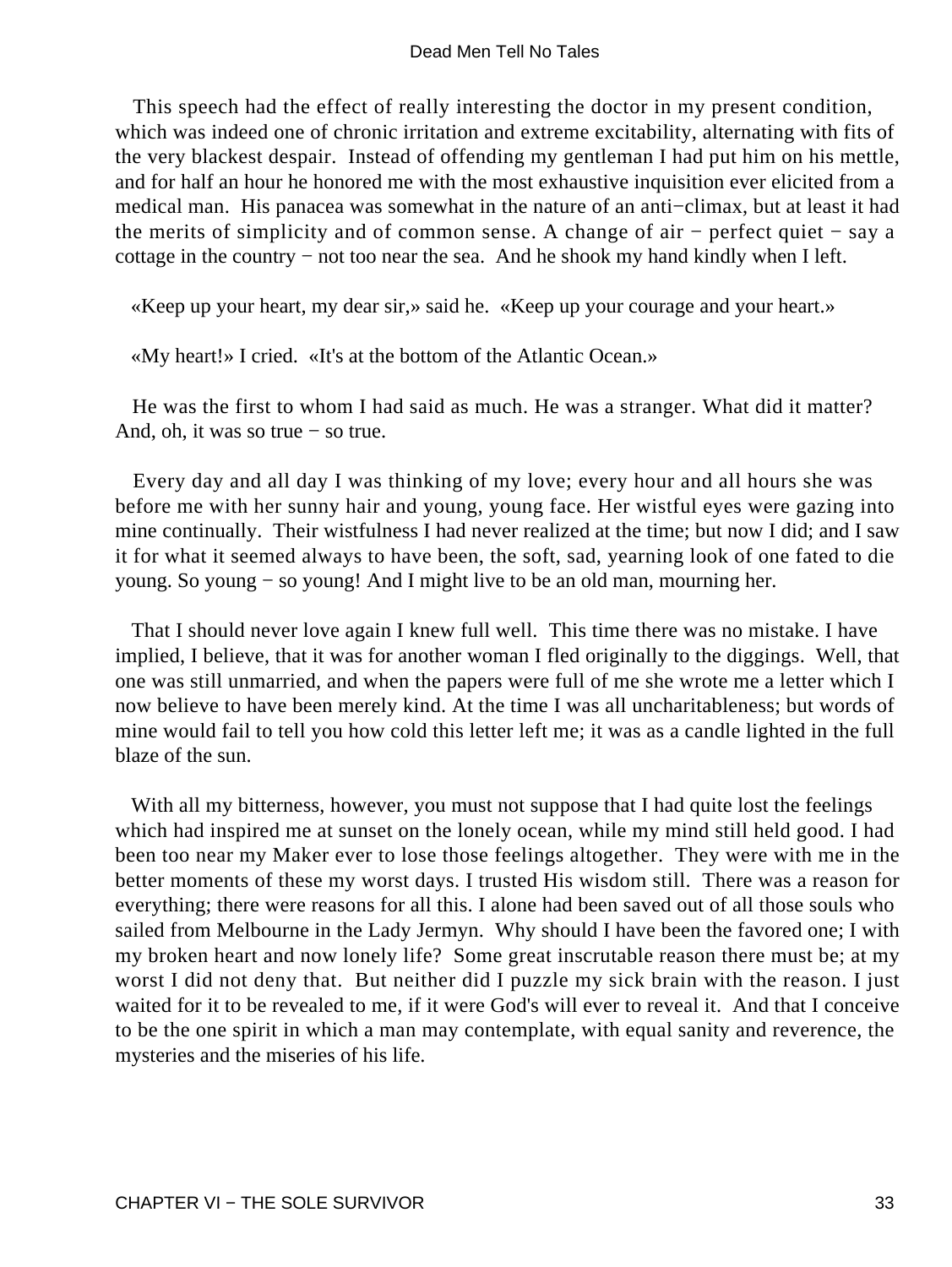## **[CHAPTER VII − I FIND A FRIEND](#page-131-0)**

**The night after I consulted the specialist I was quite determined to sleep. I had laid in a** bundle of the daily papers. No country cottage was advertised to let but I knew of it by evening, and about all the likely ones I had already written. The scheme occupied my thoughts. Trout−fishing was a desideratum. I would take my rod and plenty of books, would live simply and frugally, and it should make a new man of me by Christmas. It was now October. I went to sleep thinking of autumn tints against an autumn sunset. It must have been very early, certainly not later than ten o'clock; the previous night I had not slept at all.

 Now, this private hotel of mine was a very old fashioned house, dark and dingy all day long, with heavy old chandeliers and black old oak, and dead flowers in broken flower−pots surrounding a grimy grass−plot in the rear. On this latter my bedroom window looked; and never am I likely to forget the vile music of the cats throughout my first long wakeful night there. The second night they actually woke me; doubtless they had been busy long enough, but it was all of a sudden that I heard them, and lay listening for more, wide awake in an instant. My window had been very softly opened, and the draught fanned my forehead as I held my breath.

 A faint light glimmered through a ground−glass pane over the door; and was dimly reflected by the toilet mirror, in its usual place against the window. This mirror I saw moved, and next moment I had bounded from bed.

 The mirror fell with a horrid clatter: the toilet−table followed it with a worse: the thief had gone as he had come ere my toes halted aching amid the debris.

 A useless little balcony − stone slab and iron railing − jutted out from my window. I thought I saw a hand on the railing, another on the slab, then both together on the lower level for one instant before they disappeared. There was a dull yet springy thud on the grass below. Then no more noise but the distant thunder of the traffic, and the one that woke me, until the window next mine was thrown up.

«What the devil's up?»

 The voice was rich, cheery, light−hearted, agreeable; all that my own was not as I answered «Nothing!» for this was not the first time my next−door neighbor had tried to scrape acquaintance with me.

«But surely, sir, I heard the very dickens of a row?»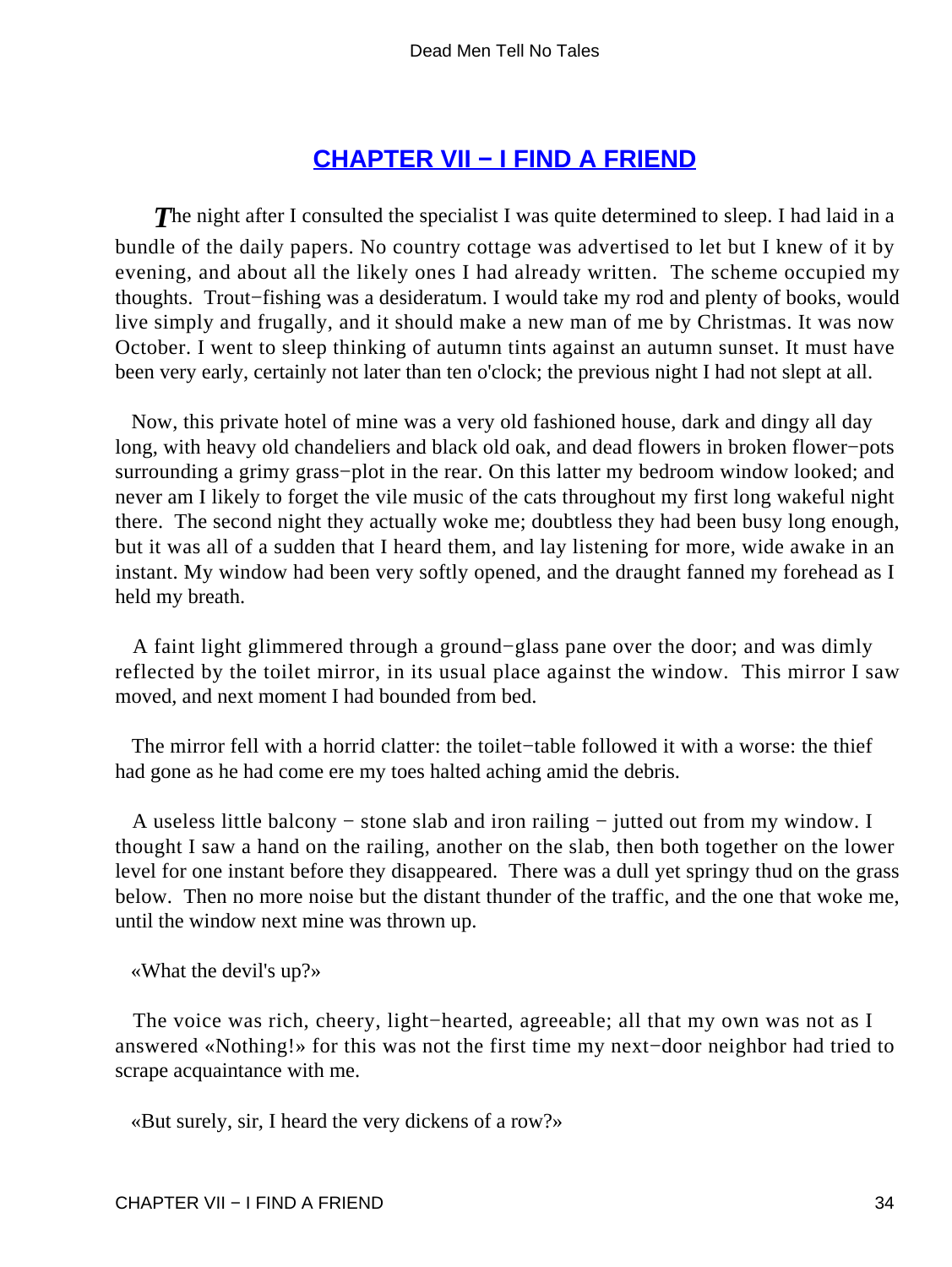«You may have done.»

«I was afraid some one had broken into your room!»

 «As a matter of fact,» said I, put to shame by the undiminished good−humor of my neighbor, «some one did; but he's gone now, so let him be.»

 «Gone? Not he! He's getting over that wall. After him − after him!» And the head disappeared from the window next mine.

 I rushed into the corridor, and was just in time to intercept a singularly handsome young fellow, at whom I had hardly taken the trouble to look until now. He was in full evening dress, and his face was radiant with the spirit of mischief and adventure.

 «For God's sake, sir,» I whispered, «let this matter rest. I shall have to come forward if you persist, and Heaven knows I have been before the public quite enough!»

 His dark eyes questioned me an instant, then fell as though he would not disguise that he recollected and understood . I liked him for his good taste. I liked him for his tacit sympathy, and better still for the amusing disappointment in his gallant, young face.

 «I am sorry to have robbed you of a pleasant chase,» said I. «At one time I should have been the first to join you. But, to tell you the truth, I've had enough excitement lately to last me for my life.»

 «I can believe that,» he answered, with his fine eyes full upon me. How strangely I had misjudged him! I saw no vulgar curiosity in his flattering gaze, but rather that very sympathy of which I stood in need. I offered him my hand.

 «It is very good of you to give in,» I said. «No one else has heard a thing, you see. I shall look for another opportunity of thanking you to−morrow.»

 «No, no!» cried he, «thanks be hanged, but − but, I say, if I promise you not to bore you about things − won't you drink a glass of brandy−and−water in my room before you turn in again?»

 Brandy−and−water being the very thing I needed, and this young man pleasing me more andmore, I said that I would join him with all my heart, and returned to my room for my dressing−gown and slippers. To find them, however, I had to light my candles, when the first thing I saw was the havoc my marauder had left behind him. The mirror was cracked across; the dressing−table had lost a leg; and both lay flat, with my brushes and shaving−table, and the foolish toilet crockery which no one uses (but I should have to replace) strewn upon the carpet. But one thing I found that had not been there before: under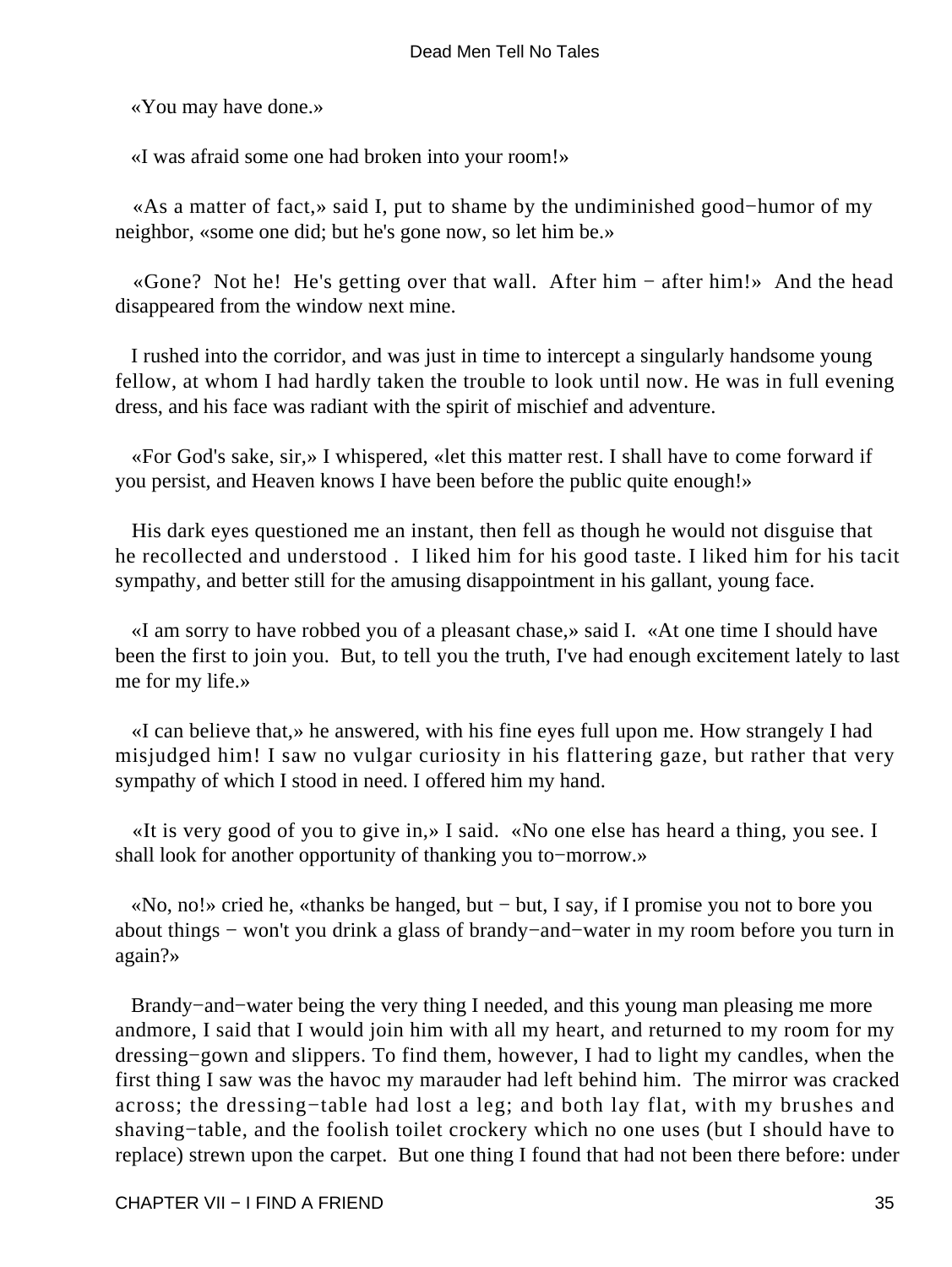the window lay a formidable sheath−knife without its sheath. I picked it up with something of a thrill, which did not lessen when I felt its edge. The thing was diabolically sharp. I took it with me to show my neighbor, whom I found giving his order to the boots; it seemed that it was barely midnight, and that he had only just come in when the clatter took place in my room.

 «Hillo!» he cried, when the man was gone, and I produced my trophy. «Why, what the mischief have you got there?»

«My caller's card,» said I. «He left it behind him. Feel the edge.»

 I have seldom seen a more indignant face than the one which my new acquaintance bent over the weapon, as he held it to the light, and ran his finger along the blade. He could have not frowned more heavily if he had recognized the knife.

«The villains!» he muttered. «The damned villains!»

«Villains?» I queried. «Did you see more than one of them, then?»

 «Didn't you?» he asked quickly. «Yes, yes, to be sure! There was at least one other beggar skulking down below.» He stood looking at me, the knife in his hand, though mine was held out for it. «Don't you think, Mr. Cole, that it's our duty to hand this over to the police? I − I've heard of other cases about these Inns of Court. There's evidently a gang of them, and this knife might convict the lot; there's no saying; anyway I think the police should have it. If you like I'll take it to Scotland Yard myself, and hand it over without mentioning your name.»

 «Oh, if you keep my name out of it,» said I, «and say nothing about it here in the hotel, you may do what you like, and welcome! It's the proper course, no doubt; only I've had publicity enough, and would sooner have felt that blade in my body than set my name going again in the newspapers.»

 «I understand,» he said, with his well−bred sympathy, which never went a shade too far; and he dropped the weapon into a drawer, as the boots entered with the tray. In a minute he had brewed two steaming jorums of spirits−and−water; as he handed me one, I feared he was going to drink my health, or toast my luck; but no, he was the one man I had met who seemed, as he said, to «understand.» Nevertheless, he had his toast.

 «Here's confusion to the criminal classes in general,» he cried; «but death and damnation to the owners of that knife!»

 And we clinked tumblers across the little oval table in the middle of the room. It was more of a sitting−room than mine; a bright fire was burning in the grate, and my companion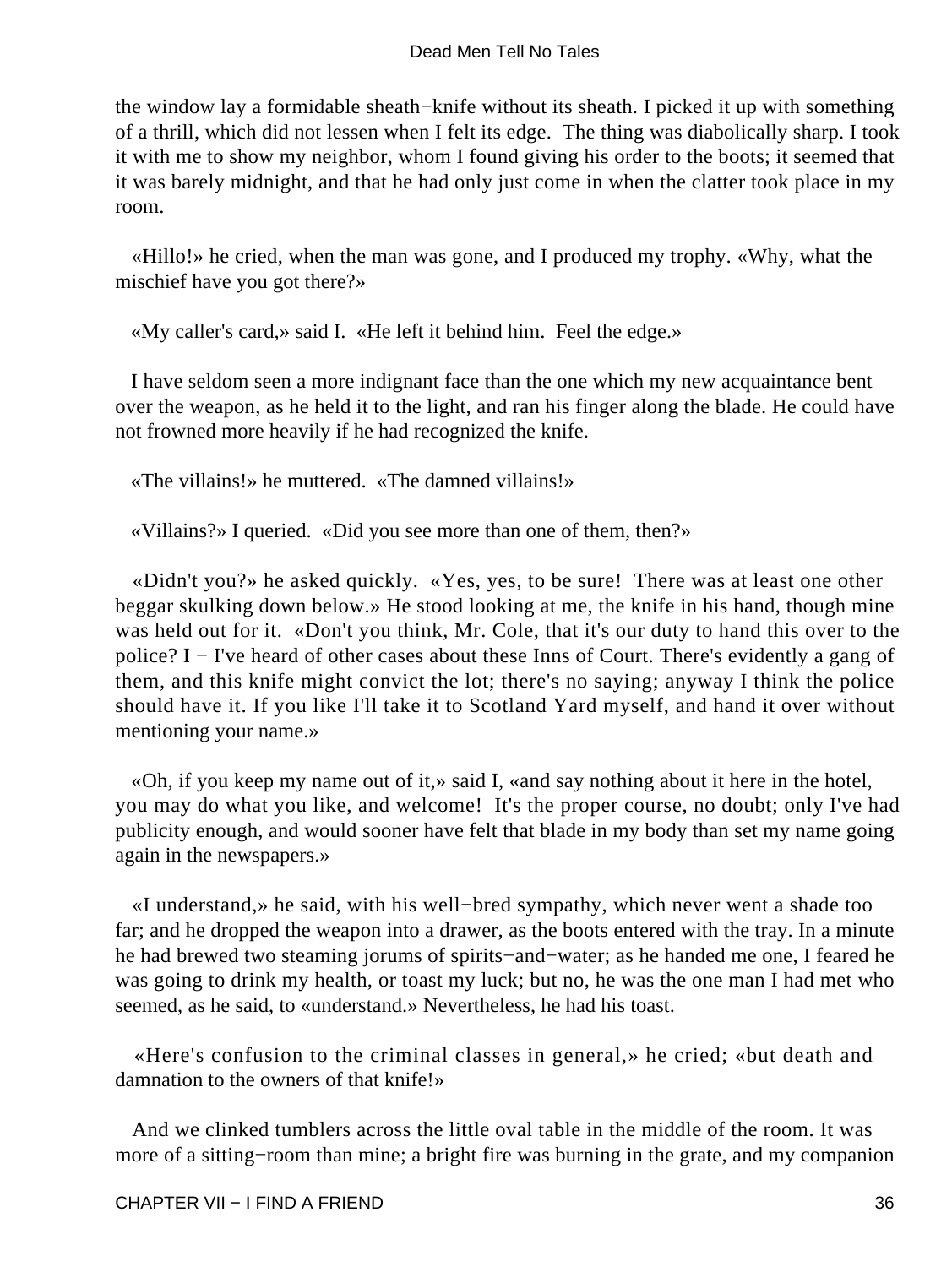insisted on my sitting over it in the arm−chair, while for himself he fetched the one from his bedside, and drew up the table so that our glasses should be handy. He then produced a handsome cigar−case admirably stocked, and we smoked and sipped in the cosiest fashion, though without exchanging many words.

 You may imagine my pleasure in the society of a youth, equally charming in looks, manners and address, who had not one word to say to me about the Lady Jermyn or my hen–coop. It was unique. Yet such, I suppose, was my native contrariety, that I felt I could have spoken of the catastrophe to this very boy with less reluctance than to any other creature whom I had encountered since my deliverance. He seemed so full of silent sympathy: his consideration for my feelings was so marked and yet so unobtrusive. I have called him a boy. I am apt to write as the old man I have grown, though I do believe I felt older then than now. In any case my young friend was some years my junior. I afterwards found out that he was six−and−twenty.

 I have also called him handsome. He was the handsomest man that I have ever met, had the frankest face, the finest eyes, the brightest smile. Yet his bronzed forehead was low, and his mouth rather impudent and bold than truly strong. And there was a touch of foppery about him, in the enormous white tie and the much−cherished whiskers of the fifties, which was only redeemed by that other touch of devilry that he had shown me in the corridor. By the rich brown of his complexion, as well as by a certain sort of swagger in his walk, I should have said that he was a naval officer ashore, had he not told me who he was of his own accord.

 «By the way,» he said, «I ought to give you my name. It's Rattray, of one of the many Kirby Halls in this country. My one's down in Lancashire.»

 «I suppose there's no need to tell my name?» said I, less sadly, I daresay, than I had ever yet alluded to the tragedy which I alone survived. It was an unnecessary allusion, too, as a reference to the foregoing conversation will show.

«Well, no!» said he, in his frank fashion; «I can't honestly say there is.»

We took a few puffs, he watching the fire, and I his firelit face.

«It must seem strange to you to be sitting with the only man who lived to tell the tale!»

 The egotism of this speech was not wholly gratuitous. I thought it did seem strange to him: that a needless constraint was put upon him by excessive consideration for my feelings. I desired to set him at his ease as he had set me at mine. On the contrary, he seemed quite startled by my remark.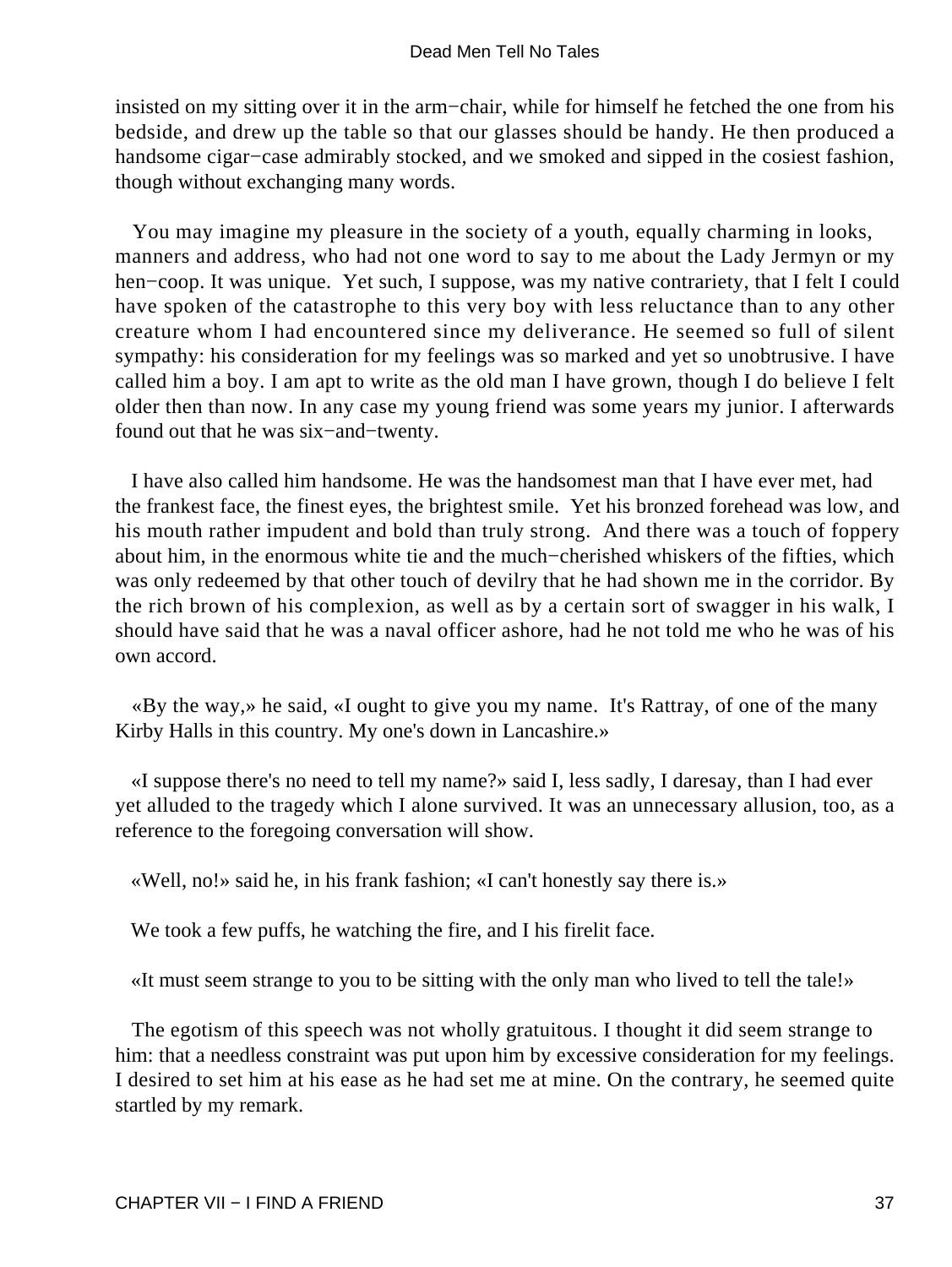«It is strange,» he said, with a shudder, followed by the biggest sip of brandy−and−water he had taken yet. «It must have been horrible − horrible!» he added to himself, his dark eyes staring into the fire.

«Ah!» said I, «it was even more horrible than you suppose or can ever imagine.»

 I was not thinking of myself, nor of my love, nor of any particular incident of the fire that still went on burning in my brain. My tone was doubtless confidential, but I was meditating no special confidence when my companion drew one with his next words. These, however, came after a pause, in which my eyes had fallen from his face, but in which I heard him emptying his glass.

 «What do you mean?» he whispered. «That there were other circumstances − things which haven't got into the papers?»

 «God knows there were,» I answered, my face in my hands; and, my grief brought home to me, there I sat with it in the presence of that stranger, without compunction and without shame.

 He sprang up and paced the room. His tact made me realize my weakness, and I was struggling to overcome it when he surprised me by suddenly stopping and laying a rather tremulous hand upon my shoulder.

 «You − It wouldn't do you any good to speak of those circumstances, I suppose?» he faltered.

«No: not now: no good at all.»

 «Forgive me,» he said, resuming his walk. «I had no business − I felt so sorry − I cannot tell you how I sympathize! And yet − I wonder if you will always feel so?»

 «No saying how I shall feel when I am a man again,» said I. «You see what I am at present.» And, pulling myself together, I rose to find my new friend quite agitated in his turn.

«I wish we had some more brandy,» he sighed. «I'm afraid it's too late to get any now.»

 «And I'm glad of it,» said I. «A man in my state ought not to look at spirits, or he may never look past them again. Thank goodness, there are other medicines. Only this morning I consulted the best man on nerves in London. I wish I'd gone to him long ago.»

«Harley Street, was it?»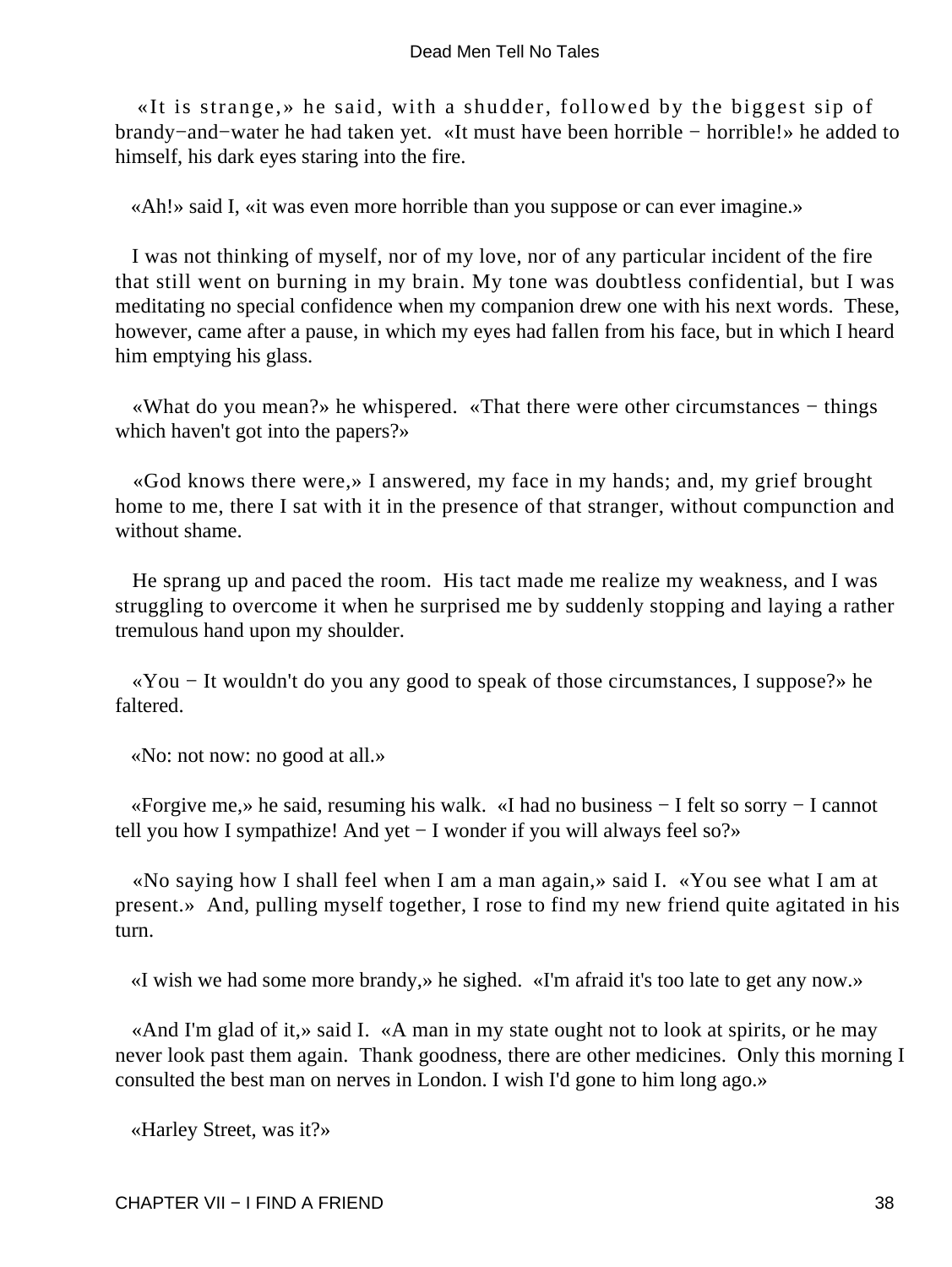«Yes.»

 «Saw you on his doorstep, by Jove!» cried Rattray at once. «I was driving over to Hampstead, and I thought it was you. Well, what's the prescription?»

 In my satisfaction at finding that he had not been dogging me intentionally (though I had forgotten the incident till he reminded me of it), I answered his question with unusual fulness.

 «I should go abroad,» said Rattray. "But then, I always am abroad; it's only the other day I got back from South America, and I shall up anchor again before this filthy English winter sets in.

 Was he a sailor after all, or only a well−to−do wanderer on the face of the earth? He now mentioned that he was only in England for a few weeks, to have a look at his estate, and so forth; after which he plunged into more or less enthusiastic advocacy of this or that foreign resort, as opposed to the English cottage upon which I told him I had set my heart.

 He was now, however, less spontaneous, I thought, than earlier in the night. His voice had lost its hearty ring, and he seemed preoccupied, as if talking of one matter while he thought upon another. Yet he would not let me go; and presently he confirmed my suspicion, no less than my first impression of his delightful frankness and cordiality, by candidly telling me what was on his mind.

 «If you really want a cottage in the country,» said he, «and the most absolute peace and quiet to be got in this world, I know of the very hing on my land in Lancashire. It would drive me mad in a week; but if you really care for that sort of thing  $-\infty$ 

«An occupied cottage?» I interrupted.

 «Yes; a couple rent it from me, very decent people of the name of Braithwaite. The man is out all day, and won't bother you when he's in; he's not like other people, poor chap. But the woman s all there, and would do her best for you in a humble, simple, wholesome sort of way.»

«You think they would take me in?»

«They have taken other men − artists as a rule.»

«Then it's a picturesque country?»

 «Oh, it's that if it's nothing else; but not a town for miles, mind you, and hardly a village worthy the name.»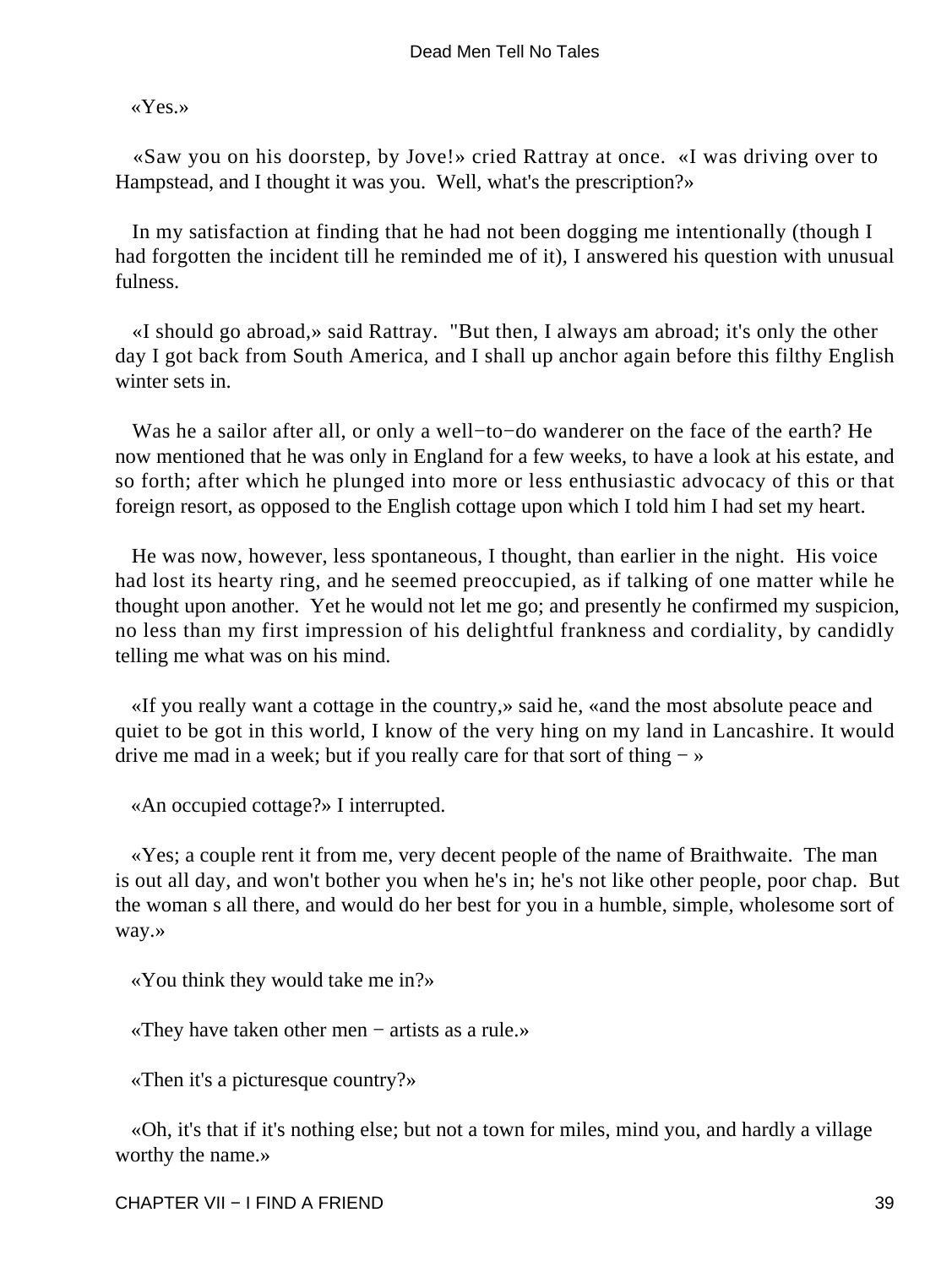«Any fishing?»

«Yes − trout − small but plenty of 'em − in a beck running close behind the cottage.»

«Come,» cried I, «this sounds delightful! Shall you be up there?»

«Only for a day or two,» was the reply. «I shan't trouble you, Mr. Cole.»

 «My dear sir, that wasn't my meaning at all. I'n only sorry I shall not see something of you on your own heath. I can't thank you enough for your kind suggestion. When do you suppose the Braithwaites could do with me?»

His charming smile rebuked my impatience.

 «We must first see whether they can do with you at all,» said he. «I sincerely hope they can; but this is their time of year for tourists, though perhaps a little late. I'll tell you what I'll do. As a matter of fact, I'm going down there to−morrow, and I've got to telegraph to my place in any case to tell them when to meet me. I'll send the telegram first thing, and I'll make them send one back to say whether there's room in the cottage or not.»

 I thanked him warmly, but asked if the cottage was close to Kirby Hall, and whether this would not be giving a deal of trouble at the other end; whereupon he mischievously misunderstood me a second time, saying the cottage and the hall were not even in sight of each other, and I really had no intrusion to fear, as he was a lonely bachelor like myself, and would only be up there four or five days at the most. So I made my appreciation of his society plainer than ever to him; for indeed I had found a more refreshing pleasure in it already than I had hoped to derive from mortal man again; and we parted, at three o'clock in the morning, like old fast friends.

 «Only don't expect too much, my dear Mr. Cole,» were his last words to me. «My own place is as ancient and as tumble−down as most ruins that you pay to see over. And I'm never there myself because − I tell you frankly − I hate it like poison!»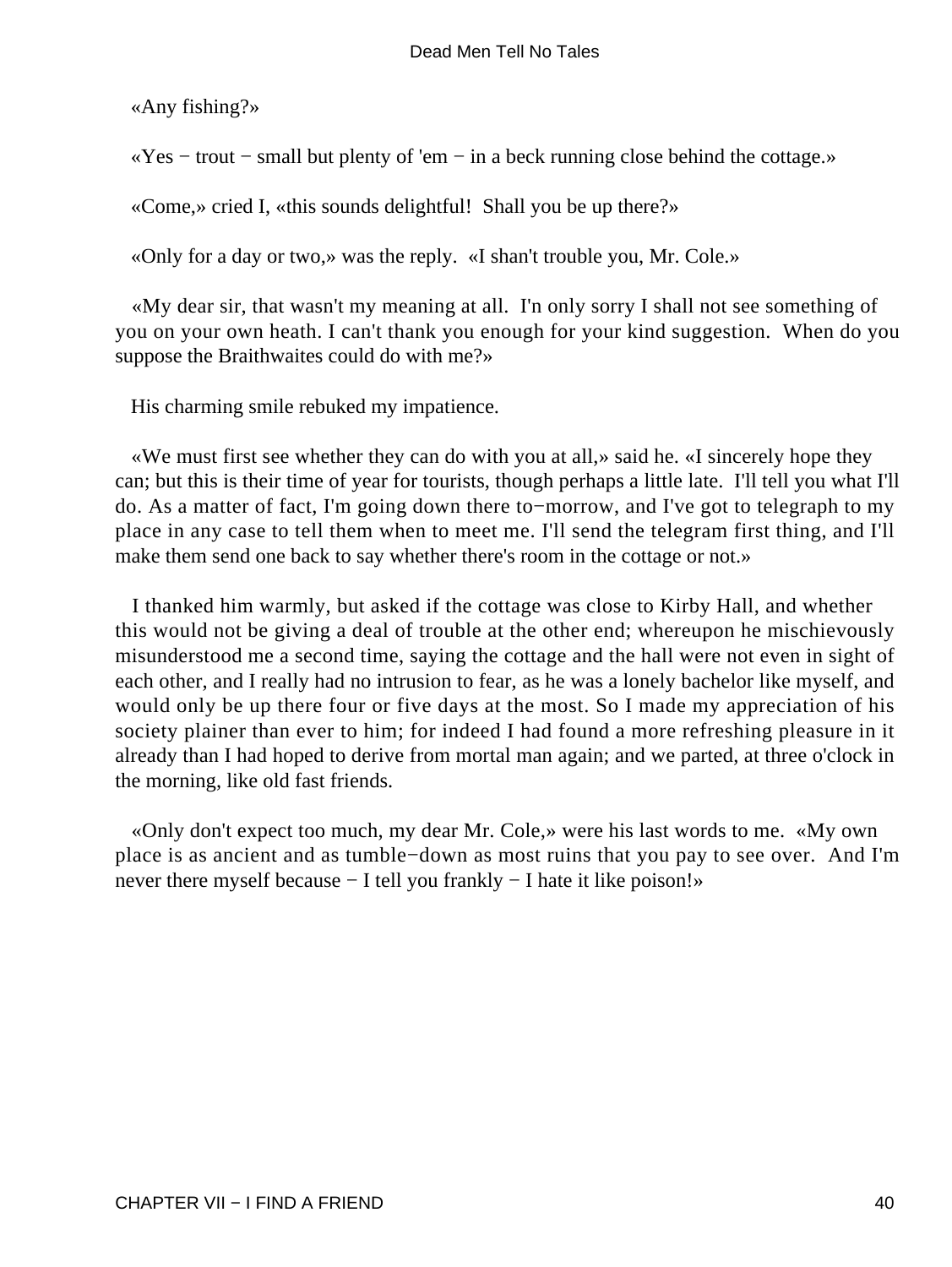# **[CHAPTER VIII − A SMALL PRECAUTION](#page-131-0)**

*My* delight in the society of this young Squire Rattray (as I soon was to hear him styled) had been such as to make me almost forget the sinister incident which had brought us together. When I returned to my room, however, there were the open window and the litter on the floor to remind me of what had happened earlier in the night. Yet I was less disconcerted than you might suppose. A common housebreaker can have few terrors for one who has braved those of mid−ocean single−handed; my would−be visitor had no longer any for me; for it had not yet occurred to me to connect him with the voices and the footsteps to which, indeed, I had been unable to swear before the doctor. On the other hand, these morbid imaginings (as I was far from unwilling to consider them) had one and all deserted me in the sane, clean company of the capital young fellow in the next room.

 I have confessed my condition up to the time of this queer meeting. I have tried to bring young Rattray before you with some hint of his freshness and his boyish charm; and though the sense of failure is heavy upon me there, I who knew the man knew also that I must fail to do him justice. Enough may have been said, however, to impart some faint idea of what this youth was to me in the bitter and embittering anti−climax of my life. Conventional figures spring to my pen, but every one of them is true; he was flowers in spring, he was sunshine after rain, he was rain following long months of drought. I slept admirably after all; and I awoke to see the overturned toilet−table, and to thrill as I remembered there was one fellow−creature with whom I could fraternize without fear of a rude reopening of my every wound.

 I hurried my dressing in the hope of our breakfasting together. I knocked at the next door, and, receiving no answer, even ventured to enter, with the same idea. He was not there. He was not in the coffee−room. He was not in the hotel.

 I broke my fast in disappointed solitude, and I hung about disconsolate all the morning, looking wistfully for my new−made friend. Towards mid−day he drove up in a cab which he kept waiting at the curb.

 «It's all right!» he cried out in his hearty way. «I sent my telegram first thing, and I've had the answer at my club. The rooms are vacant, and I'll see that Jane Braithwaite has all ready for you by to−morrow night.»

 I thanked him from my heart. «You seem in a hurry!» I added, as I followed him up the stairs.

«I am,» said he. «It's a near thing for the train. I've just time to stick in my things.»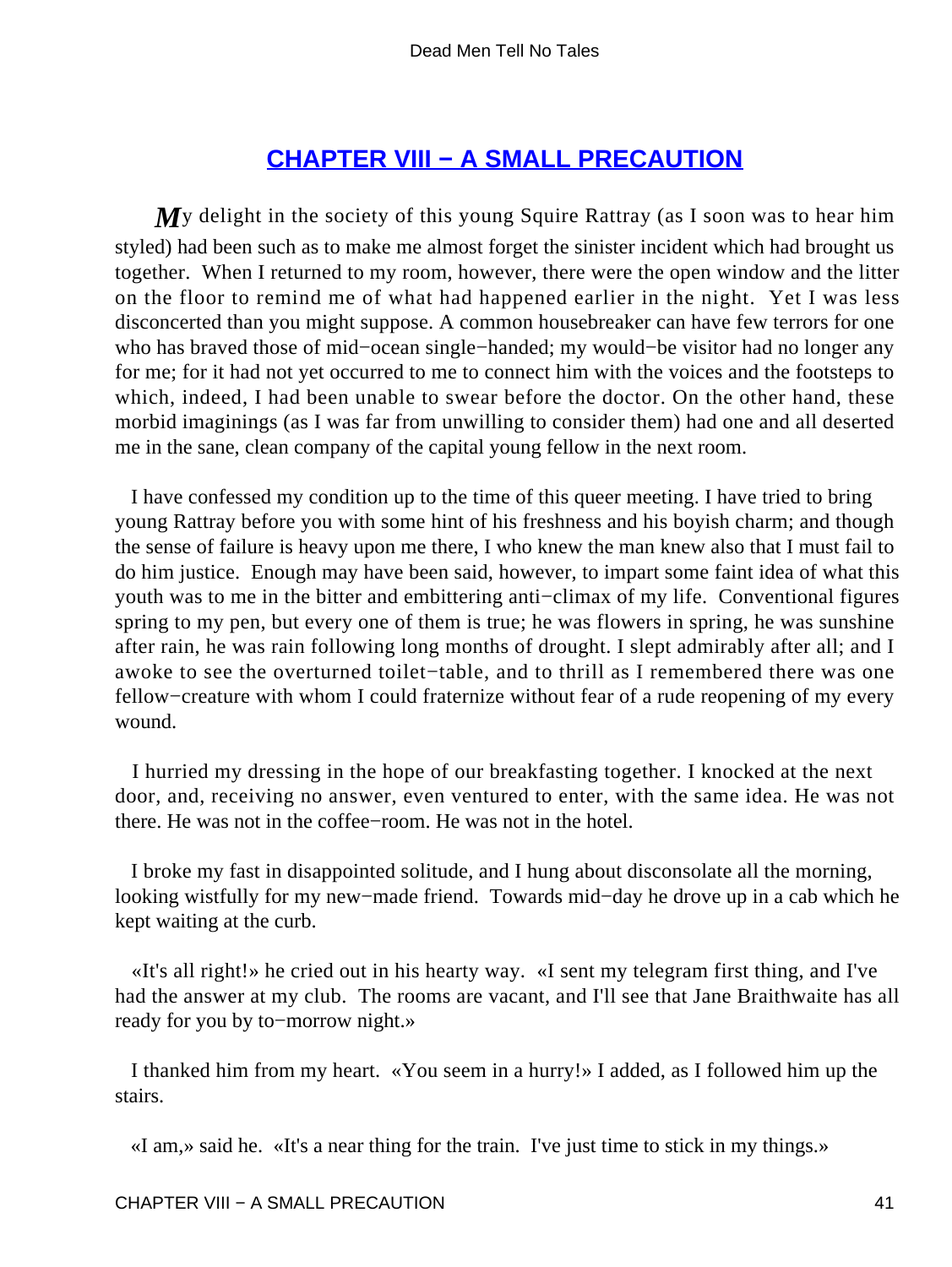«Then I'll stick in mine,» said I impulsively, «and I'll come with you, and doss down in any corner for the night.»

He stopped and turned on the stairs.

 «You mustn't do that,» said he; «they won't have anything ready. I'm going to make it my privilege to see that everything is as cosey as possible when you arrive. I simply can't allow you to come to−day, Mr. Cole!» He smiled, but I saw that he was in earnest, and of course I gave in.

«All right,» said I; «then I must content myself with seeing you off at the station.»

 To my surprise his smile faded, and a flush of undisguised annoyance made him, if anything, better−looking than ever. It brought out a certain strength of mouth and jaw which I had not observed there hitherto. It gave him an ugliness of expression which only emphasized his perfection of feature.

 «You mustn't do that either,» said he, shortly. «I have an appointment at the station. I shall be talking business all the time.»

 He was gone to his room, and I went to mine feeling duly snubbed; yet I deserved it; for I had exhibited a characteristic (though not chronic) want of taste, of which I am sometimes guilty to this day. Not to show ill−feeling on the head of it, I nevertheless followed him down again in four or five minutes. And I was rewarded by his brightest smile as he grasped my hand.

 «Come to−morrow by the same train,» said he, naming station, line, and hour; «unless I telegraph, all will be ready and you shall be met. You may rely on reasonable charges. As to the fishing, go up−stream − to the right when you strike the beck − and you'll find a good pool or two. I may have to go to Lancaster the day after to−morrow, but I shall give you a call when I get back.»

With that we parted, as good friends as ever. I observed that my regret at losing him was shared by the boots, who stood beside me on the steps as his hansom rattled off.

«I suppose Mr. Rattray stays here always when he comes to town?» said I.

 «No, sir,» said the man, «we've never had him before, not in my time; but I shouldn't mind if he came again.» And he looked twice at the coin in his hand before pocketing it with evident satisfaction.

 Lonely as I was, and wished to be, I think that I never felt my loneliness as I did during the twenty−four hours which intervened between Rattray's departure and my own. They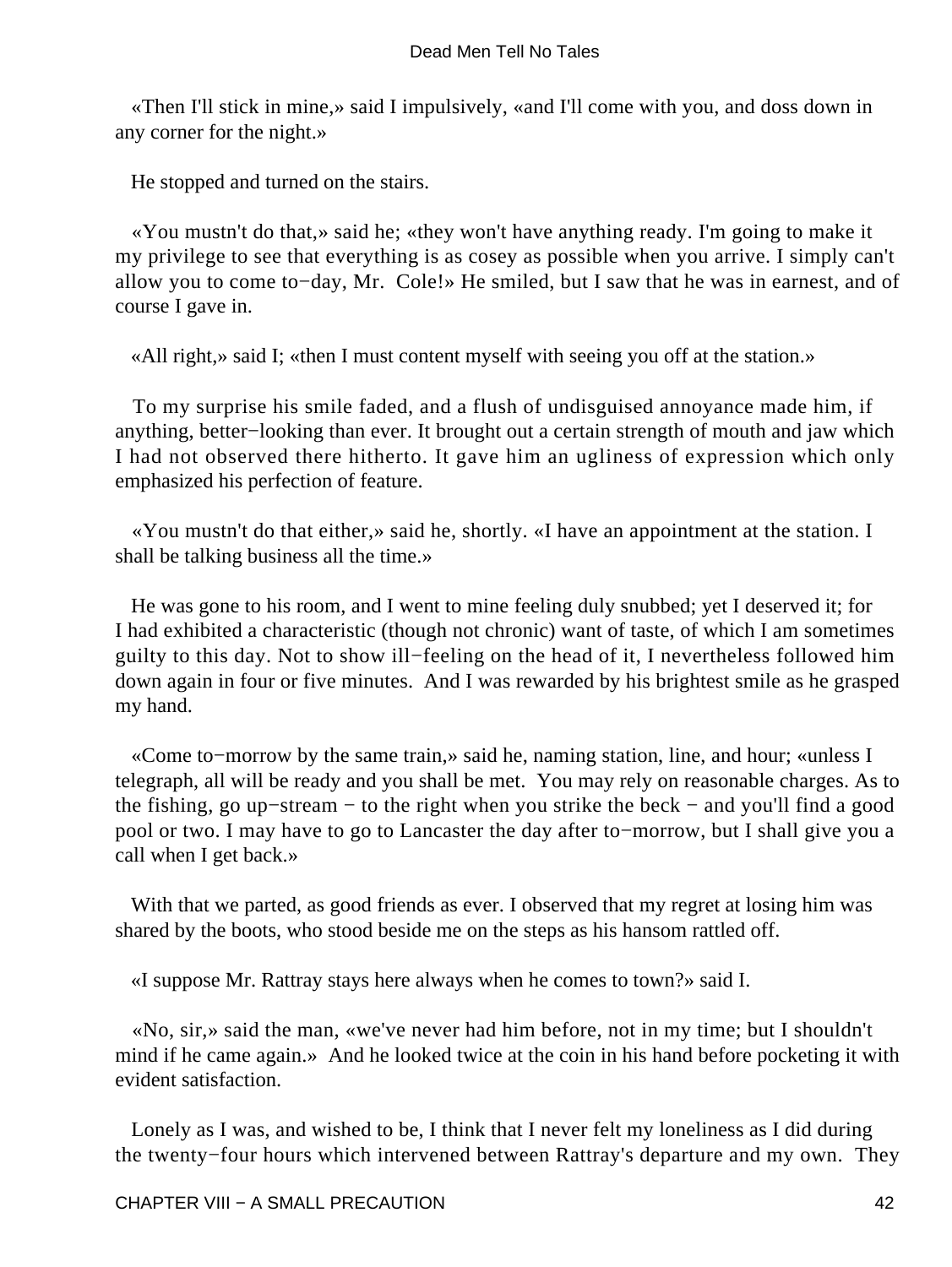dragged like wet days by the sea, and the effect was as depressing. I have seldom been at such a loss for something to do; and in my idleness I behaved like a child, wishing my new friend back again, or myself on the railway with my new friend, until I blushed for the beanstalk growth of my regard for him, an utter stranger, and a younger man. I am less ashamed of it now: he had come into my dark life like a lamp, and his going left a darkness deeper than before.

 In my dejection I took a new view of the night's outrage. It was no common burglar's work, for what had I worth stealing? It was the work of my unseen enemies, who dogged me in the street; they alone knew why; the doctor had called these hallucinations, and I had forced myself to agree with the doctor; but I could not deceive myself in my present mood. I remembered the steps, the steps − the stopping when I stopped − the drawing away in the crowded streets − the closing up in quieter places. Why had I never looked round? Why? Because till to−day I had thought it mere vulgar curiosity; because a few had bored me, I had imagined the many at my heels; but now I knew − I knew! It was the few again: a few who hated me even unto death.

 The idea took such a hold upon me that I did not trouble my head with reasons and motives. Certain persons had designs upon my life; that was enough for me. On the whole, the thought was stimulating; it set a new value on existence, and it roused a certain amount of spirit even in me. I would give the fellows another chance before I left town. They should follow me once more, and this time to some purpose. Last night they had left a knife on me; to−night I would have a keepsake ready for them.

 Hitherto I had gone unarmed since my landing, which, perhaps, was no more than my duty as a civilized citizen. On Black Hill Flats, however, I had formed another habit, of which I should never have broken myself so easily, but for the fact that all the firearms I ever had were reddening and rotting at the bottom of the Atlantic Ocean. I now went out and bought me such a one as I had never possessed before.

 The revolver was then in its infancy; but it did exist; and by dusk I was owner of as fine a specimen as could be procured in the city of London. It had but five chambers, but the barrel was ten inches long; one had to cap it, and to put in the powder and the wadded bullet separately; but the last−named would have killed an elephant. The oak case that I bought with it cumbers my desk as I write, and, shut, you would think that it had never contained anything more lethal than fruit−knives. I open it, and there are the green−baize compartments, one with a box of percussion caps, still apparently full, another that could not contain many more wadded−bullets, and a third with a powder−horn which can never have been much lighter. Within the lid is a label bearing the makers' names; the gentlemen themselves are unknown to me, even if they are still alive; nevertheless, after five−and−forty years, let me dip my pen to Messrs. Deane, Adams and Deane!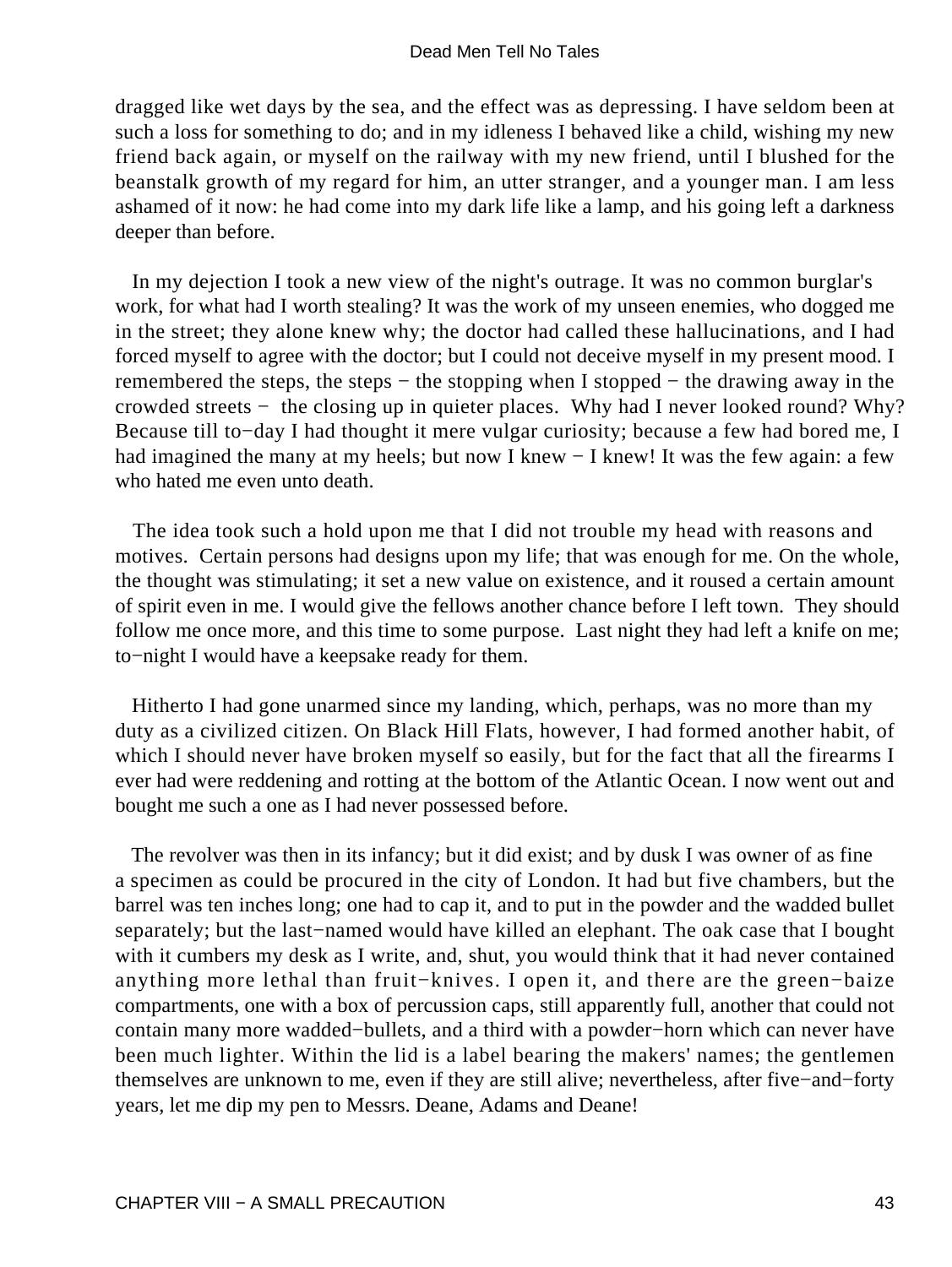That night I left this case in my room, locked, and the key in my waistcoat pocket; in the right−hand side−pocket of my overcoat I carried my Deane and Adams, loaded in every chamber; also my right hand, as innocently as you could wish. And just that night I was not followed! I walked across Regent's Park, and I dawdled on Primrose Hill, without the least result. Down I turned into the Avenue Road, and presently was strolling between green fields towards Finchley. The moon was up, but nicely shaded by a thin coating of clouds which extended across the sky: it was an ideal night for it. It was also my last night in town, and I did want to give the beggars their last chance. But they did not even attempt to avail themselves of it: never once did they follow me: my ears were in too good training to make any mistake. And the reason only dawned on me as I drove back disappointed: they had followed me already to the gunsmith's!

 Convinced of this, I entertained but little hope of another midnight visitor. Nevertheless, I put my light out early, and sat a long time peeping through my blind; but only an inevitable Tom, with back hunched up and tail erect, broke the moonlit profile of the back−garden wall; and once more that disreputable music (which none the less had saved my life) was the only near sound all night.

 I felt very reluctant to pack Deane and Adams away in his case next morning, and the case in my portmanteau, where I could not get at it in case my unknown friends took it into their heads to accompany me out of town. In the hope that they would, I kept him loaded, and in the same overcoat pocket, until late in the afternoon, when, being very near my northern destination, and having the compartment to myself, I locked the toy away with considerable remorse for the price I had paid for it. All down the line I had kept an eye for suspicious characters with an eye upon me; but even my self−consciousness failed to discover one; and I reached my haven of peace, and of fresh fell air, feeling, I suppose, much like any other fool who has spent his money upon a white elephant.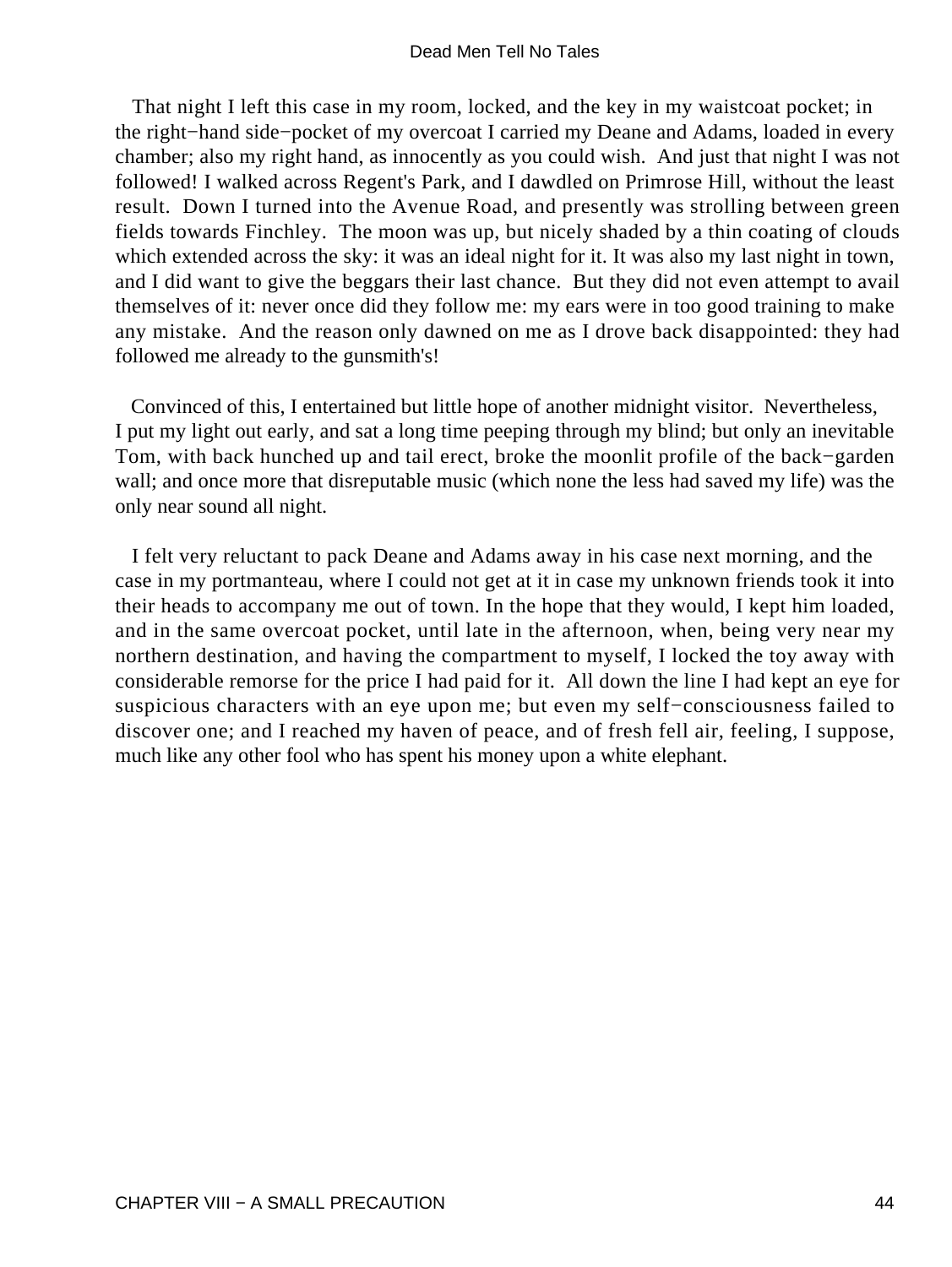# **[CHAPTER IX − MY CONVALESCENT HOME](#page-131-0)**

**The man Braithwaite met me at the station with a spring cart. The very porters seemed** to expect me, and my luggage was in the cart before I had given up my ticket. Nor had we started when I first noticed that Braithwaite did not speak when I spoke to him. On the way, however, a more flagrant instance recalled young Rattray's remark, that the man was «not like other people.» I had imagined it to refer to a mental, not a physical, defect; whereas it was clear to me now that my prospective landlord was stone−deaf, and I presently discovered him to be dumb as well. Thereafter I studied him with some attention during our drive of four or five miles. I called to mind the theory that an innate physical deficiency is seldom without its moral counterpart, and I wondered how far this would apply to the deaf−mute at my side, who was ill−grown, wizened, and puny into the bargain. The brow−beaten face of him was certainly forbidding, and he thrashed his horse up the hills in a dogged, vindictive, thorough−going way which at length made me jump out and climb one of them on foot. It was the only form of protest that occurred to me.

 The evening was damp and thick. It melted into night as we drove. I could form no impression of the country, but this seemed desolate enough. I believe we met no living soul on the high road which we followed for the first three miles or more. At length we turned into a narrow lane, with a stiff stone wall on either hand, and this eventually led us past the lights of what appeared to be a large farm; it was really a small hamlet; and now we were nearing our destination. Gates had to be opened, and my poor driver breathed hard from the continual getting down and up. In the end a long and heavy cart−track brought us to the loneliest light that I have ever seen. It shone on the side of a hill − in the heart of an open wilderness − as solitary as a beacon−light at sea. It was the light of the cottage which was to be my temporary home.

 A very tall, gaunt woman stood in the doorway against the inner glow. She advanced with a loose, long stride, and invited me to enter in a voice harsh (I took it) from disuse. I was warming myself before the kitchen fire when she came in carrying my heaviest box as though it had nothing in it. I ran to take it from her, for the box was full of books, but she shook her head, and was on the stairs with it before I could intercept her.

 I conceive that very few men are attracted by abnormal strength in a woman; we cannot help it; and yet it was not her strength which first repelled me in Mrs. Braithwaite. It was a combination of attributes. She had a poll of very dirty and untidy red hair; her eyes were set close together; she had the jowl of the traditional prize−fighter. But far more disagreeable than any single feature was the woman's expression, or rather the expression which I caught her assuming naturally, and banishing with an effort for my benefit. To me she was strenuously civil in her uncouth way. But I saw her give her husband one look, as he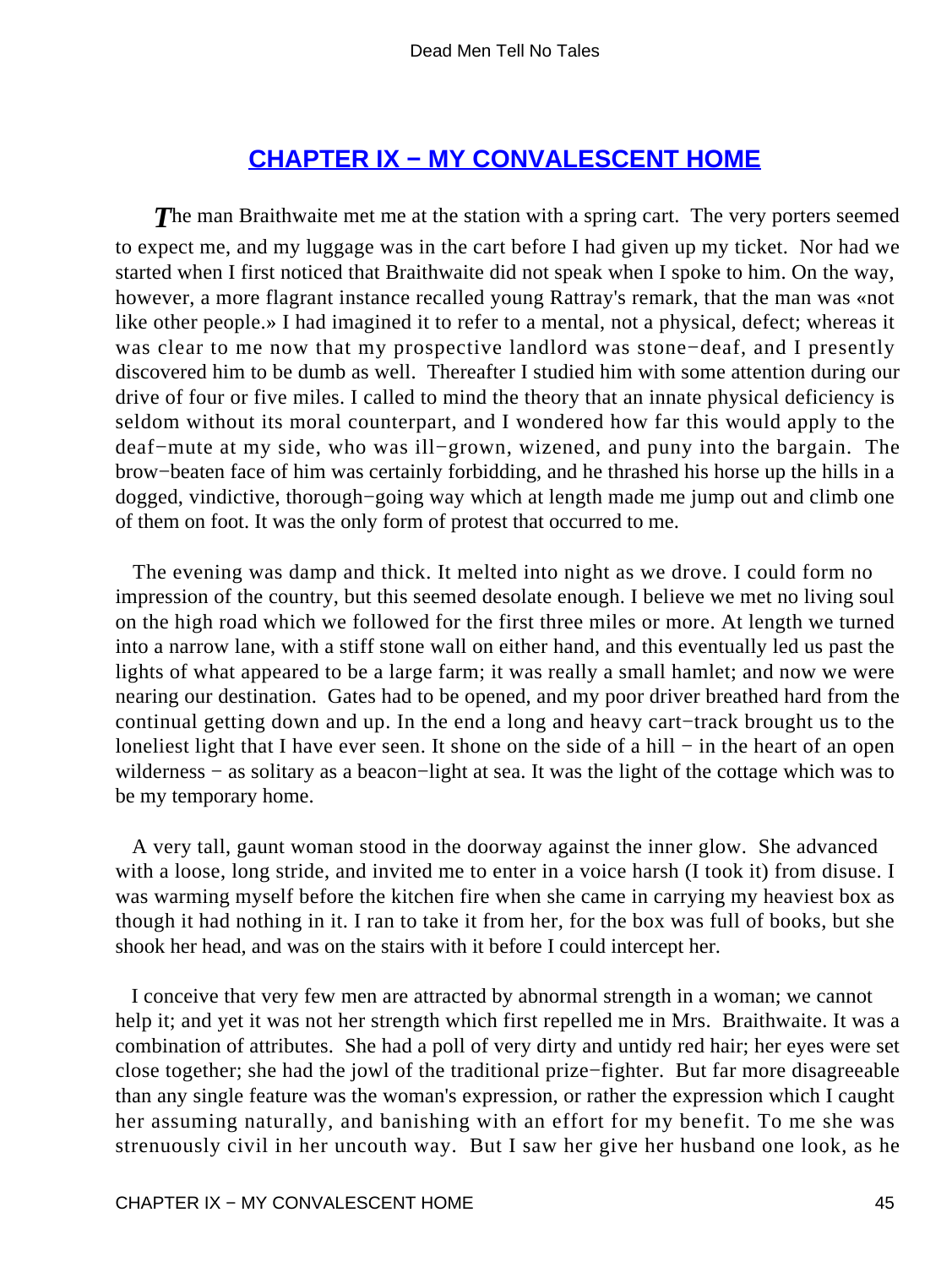staggered in with my comparatively light portmanteau, which she instantly snatched out of his feeble arms. I saw this look again before the evening was out, and it was such a one as Braithwaite himself had fixed upon his horse as he flogged it up the hills.

 I began to wonder how the young squire had found it in his conscience to recommend such a pair. I wondered less when the woman finally ushered me upstairs to my rooms. These were small and rugged, but eminently snug and clean. In each a good fire blazed cheerfully; my portmanteau was already unstrapped, the table in the sitting−room already laid; and I could not help looking twice at the silver and the glass, so bright was their condition, so good their quality. Mrs. Braithwaite watched me from the door.

 «I doubt you'll be thinking them's our own,» said she. «I wish they were; t'squire sent 'em in this afternoon.»

«For my use?»

 «Ay; I doubt he thought what we had ourselves wasn't good enough. An' it's him 'at sent t' armchair, t'bed−linen, t'bath, an' that there lookin'−glass an' all.»

 She had followed me into the bedroom, where I looked with redoubled interest at each object as she mentioned it, and it was in the glass − a masqueline shaving−glass − that I caught my second glimpse of my landlady's evil expression − levelled this time at myself.

 I instantly turned round and told her that I thought it very kind of Mr. Rattray, but that, for my part, I was not a luxurious man, and that I felt rather sorry the matter had not been left entirely in her hands. She retired seemingly mollified, and she took my sympathy with her, though I was none the less pleased and cheered by my new friend's zeal for my comfort; there were even flowers on my table, without a doubt from Kirby Hall.

 And in another matter the squire had not misled me: the woman was an excellent plain cook. I expected ham and eggs. Sure enough, this was my dish, but done to a turn. The eggs were new and all unbroken, the ham so lean and yet so tender, that I would not have exchanged my humble, hearty meal for the best dinner served that night in London. It made a new man of me, after my long journey and my cold, damp drive. I was for chatting with Mrs. Braithwaite when she came up to clear away. I thought she might be glad to talk after the life she must lead with her afflicted husband, but it seemed to have had the opposite effect on her. All I elicited was an ambiguous statement as to the distance between the cottage and the hall; it was «not so far.» And so she left me to my pipe and to my best night yet, in the stillest spot I have ever slept in on dry land; one heard nothing but the bubble of a beck; and it seemed very, very far away.

 A fine, bright morning showed me my new surroundings in their true colors; even in the sunshine these were not very gay. But gayety was the last thing I wanted. Peace and quiet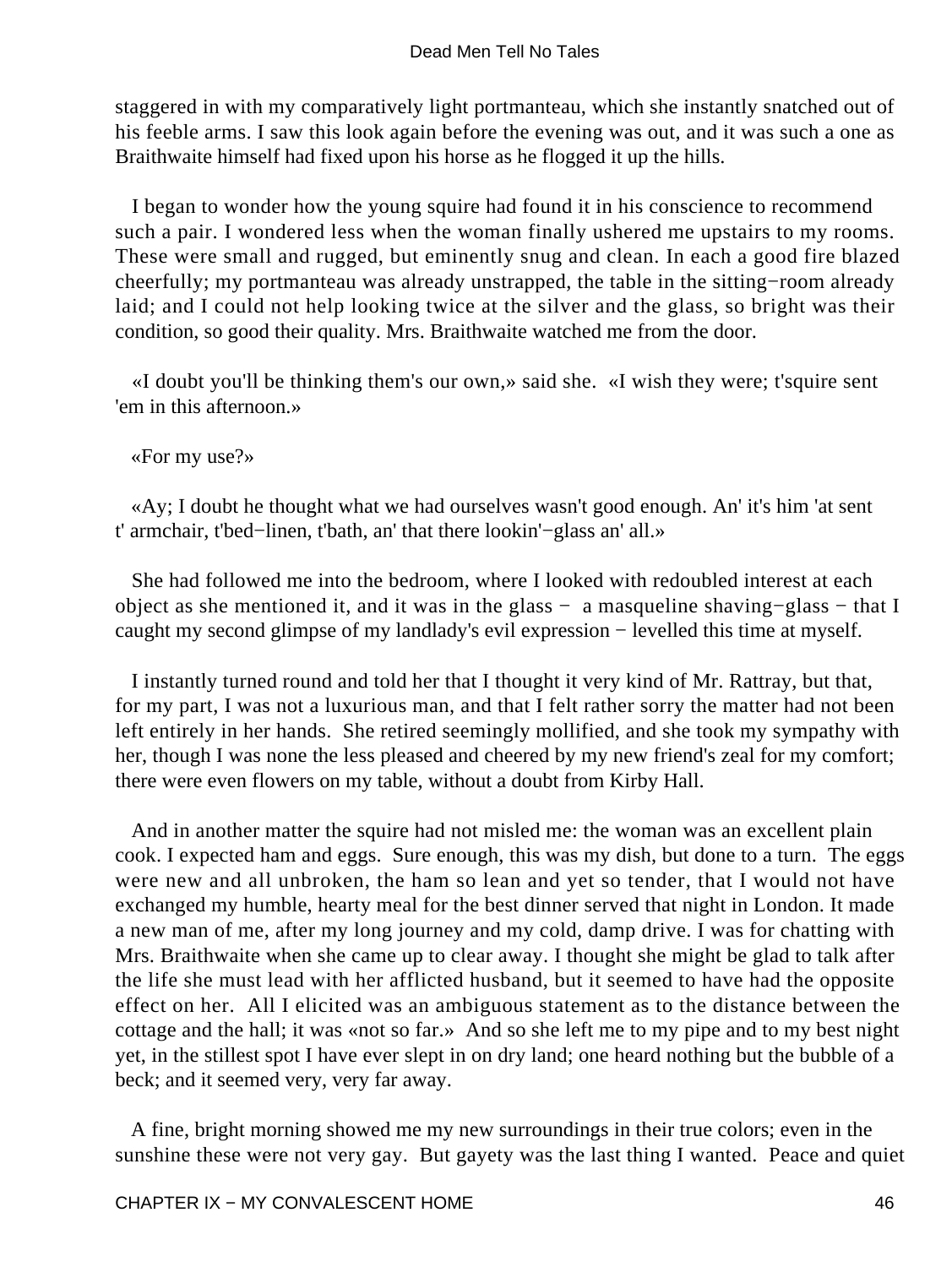were my whole desire, and both were here, set in scenery at once lovely to the eye and bracing to the soul.

 >From the cottage doorstep one looked upon a perfect panorama of healthy, open English country. Purple hills hemmed in a broad, green, undulating plateau, scored across and across by the stone walls of the north, and all dappled with the shadows of rolling leaden clouds with silver fringes. Miles away a church spire stuck like a spike out of the hollow, and the smoke of a village dimmed the trees behind. No nearer habitation could I see. I have mentioned a hamlet which we passed in the spring−cart. It lay hidden behind some hillocks to the left. My landlady told me it was better than half a mile away, and «nothing when you get there; no shop; no post−office; not even a public − house.»

 I inquired in which direction lay the hall. She pointed to the nearest trees, a small forest of stunted oaks, which shut in the view to the right, after quarter of a mile of a bare and rugged valley. Through this valley twisted the beck which I had heard faintly in the night. It ran through the oak plantation and so to the sea, some two or three miles further on, said my landlady; but nobody would have thought it was so near.

 «T'squire was to be away to−day,» observed the woman, with the broad vowel sound which I shall not attempt to reproduce in print. «He was going to Lancaster, I believe.»

 «So I understood,» said I. «I didn't think of troubling him, if that's what you mean. I'm going to take his advice and fish the beck.»

 And I proceeded to do so after a hearty early dinner: the keen, chill air was doing me good already: the «perfect quiet» was finding its way into my soul. I blessed my specialist, I blessed Squire Rattray, I blessed the very villains who had brought us within each other's ken; and nowhere was my thanksgiving more fervent than in the deep cleft threaded by the beck; for here the shrewd yet gentle wind passed completely overhead, and the silence was purged of oppression by the ceaseless symphony of clear water running over clean stones.

 But it was no day for fishing, and no place for the fly, though I went through the form of throwing one for several hours. Here the stream merely rinsed its bed, there it stood so still, in pools of liquid amber, that, when the sun shone, the very pebbles showed their shadows in the deepest places. Of course I caught nothing; but, towards the close of the gold−brown afternoon, I made yet another new acquaintance, in the person of a little old clergyman who attacked me pleasantly from the rear.

 «Bad day for fishing, sir,» croaked the cheery voice which first informed me of his presence. «Ah, I knew it must be a stranger,» he cried as I turned and he hopped down to my side with the activity of a much younger man.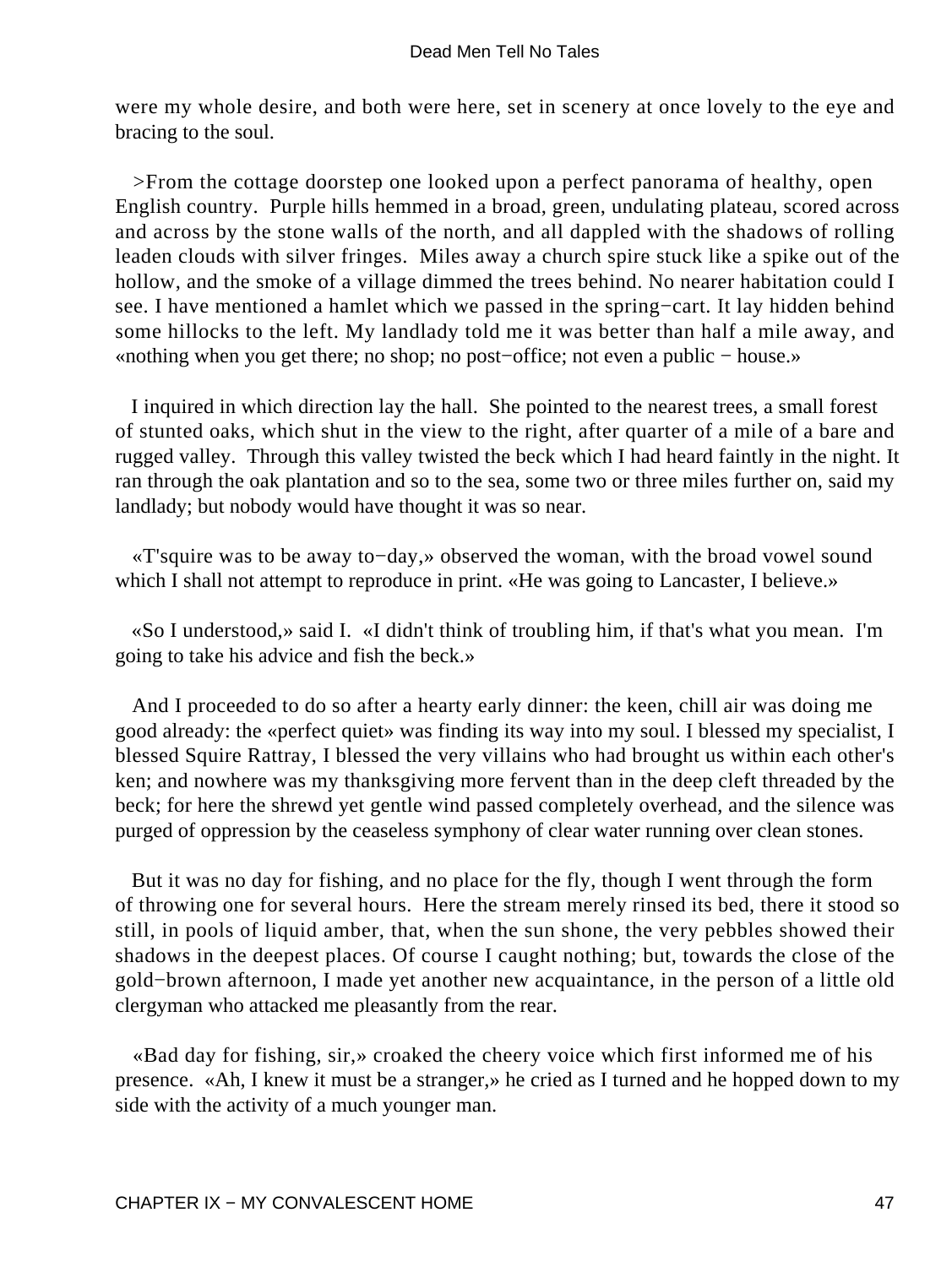«Yes,» I said, «I only came down from London yesterday. I find the spot so delightful that I haven't bothered much about the sport. Still, I've had about enough of it now.» And I prepared to take my rod to pieces.

 «Spot and sport!» laughed the old gentleman. «Didn't mean it for a pun, I hope? Never could endure puns! So you came down yesterday, young gentleman, did you? And where may you be staying?»

 I described the position of my cottage without the slightest hesitation; for this parson did not scare me; except in appearance he had so little in common with his type as I knew it. He had, however, about the shrewdest pair of eyes that I have ever seen, and my answer only served to intensify their open scrutiny.

 «How on earth did you come to hear of a God−forsaken place like this?» said he, making use, I thought, of a somewhat stronger expression than quite became his cloth.

«Squire Rattray told me of it,» said I.

 «Ha! So you're a friend of his, are you?» And his eyes went through and through me like knitting−needles through a ball of wool.

«I could hardly call myself that,» said I. «But Mr. Rattray has been very kind to me.»

«Meet him in town?»

 I said I had, but I said it with some coolness, for his tone had dropped into the confidential, and I disliked it as much as this string of questions from a stranger.

«Long ago, sir?» he pursued.

«No, sir; not long ago,» I retorted.

«May I ask your name?» said he.

 «You may ask what you like,» I cried, with a final reversal of all my first impressions of this impertinent old fellow; «but I'm hanged if I tell it you! I am here for rest and quiet, sir. I don't ask you your name. I can't for the life of me see what right you have to ask me mine, or to question me at all, for that matter.»

 He favored me with a brief glance of extraordinary suspicion. It faded away in mere surprise, and, next instant, my elderly and reverend friend was causing me some compunction by coloring like a boy.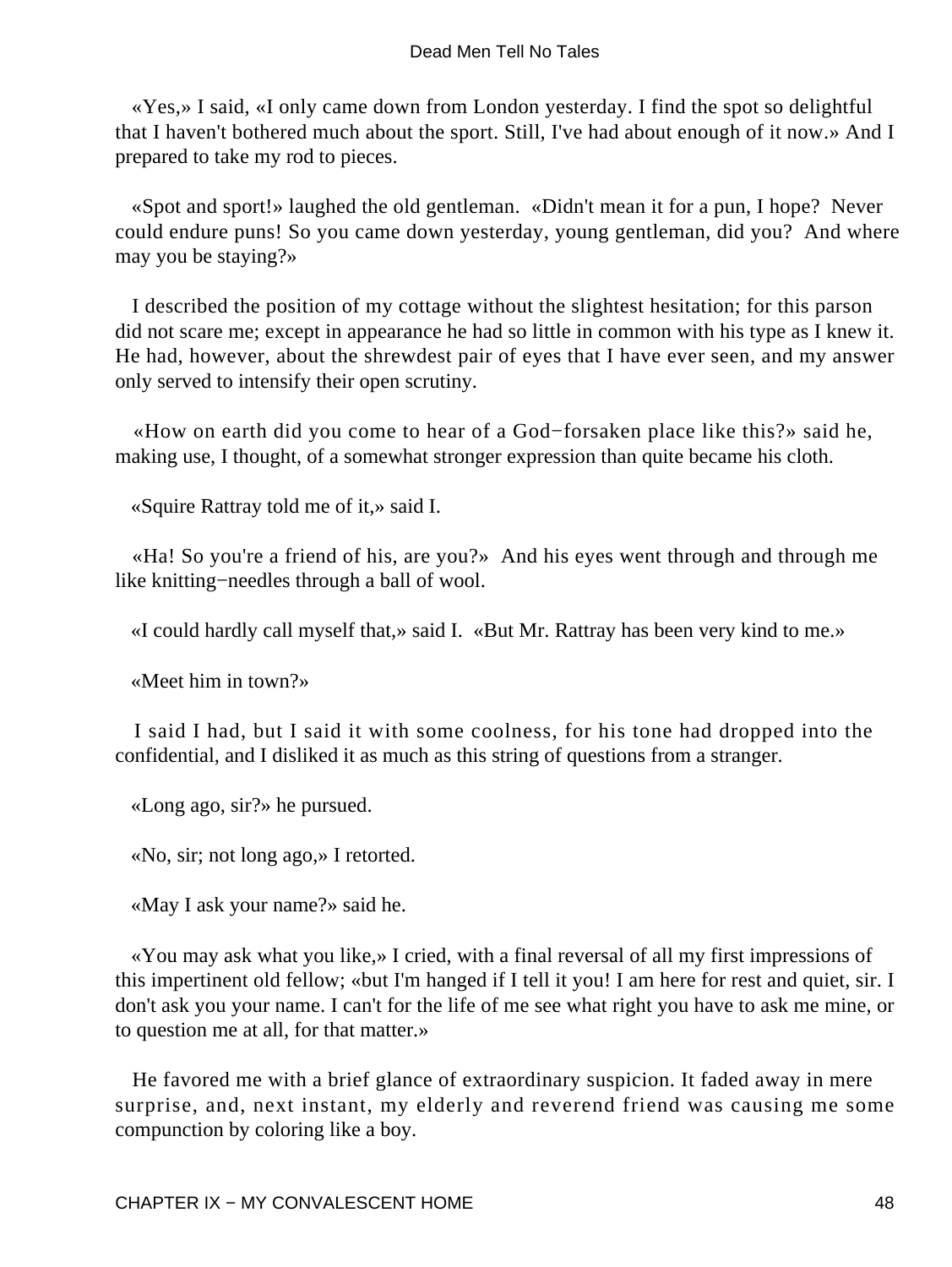«You may think my curiosity mere impertinence, sir,» said he; «you would think otherwise if you knew as much as I do of Squire Rattray's friends, and how little you resemble the generality of them. You might even feel some sympathy for one of the neighboring clergy, to whom this godless young man has been for years as a thorn in their side.»

 He spoke so gravely, and what he said was so easy to believe, that I could not but apologize for my hasty words.

 «Don't name it, sir,» said the clergyman; «you had a perfect right to resent my questions, and I enjoy meeting young men of spirit; but not when it's an evil spirit, such as, I fear, possesses your friend! I do assure you, sir, that the best thing I have heard of him for years is the very little that you have told me. As a rule, to hear of him at all in this part of the world, is to wish that we had not heard. I see him coming, however, and shall detain you no longer, for I don't deny that there is no love lost between us.»

 I looked round, and there was Rattray on the top of the bank, a long way to the left, coming towards me with a waving hat. An extraordinary ejaculation brought me to the right−about next instant.

 The old clergyman had slipped on a stone in mid−stream, and, as he dragged a dripping leg up the opposite bank, he had sworn an oath worthy of the «godless young man» who had put him to flight, and on whose demerits he had descanted with so much eloquence and indignation.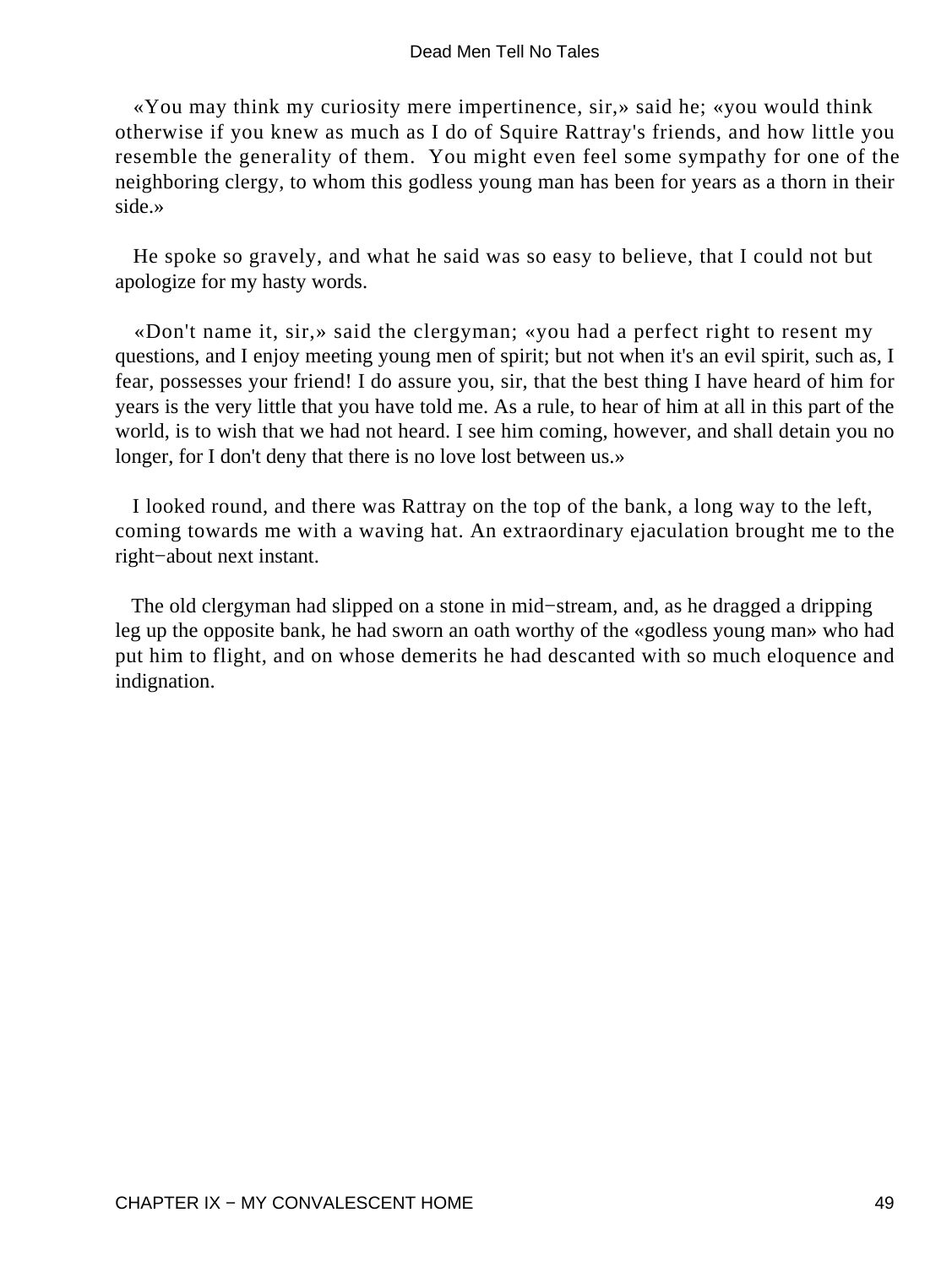# **[CHAPTER X − WINE AND WEAKNESS](#page-131-0)**

*S*porting old parson who knows how to swear?« laughed Rattray. »Never saw him in my life before; wondered who the deuce he was."

«Really?» said I. «He professed to know something of you.»

 «Against me, you mean? My dear Cole, don't trouble to perjure yourself. I don't mind, believe me. They're easily shocked, these country clergy, and no doubt I'm a bugbear to 'em. Yet, I could have sworn I'd never seen this one before. Let's have another look.»

 We were walking away together. We turned on the top of the bank. And there the old clergyman was planted on the moorside, and watching us intently from under his hollowed hands.

 «Well, I'm hanged!» exclaimed Rattray, as the hands fell and their owner beat a hasty retreat. My companion said no more; indeed, for some minutes we pursued our way in silence. And I thought that it was with an effort that he broke into sudden inquiries concerning my journey and my comfort at the cottage.

 This gave me an opportunity of thanking him for his little attentions. «It was awfully good of you,» said I, taking his arm as though I had known him all my life; nor do I think there was another living man with whom I would have linked arms at that time.

 «Good?» cried he. «Nonsense, my dear sir! I'm only afraid you find it devilish rough. But, at all events, you're coming to dine with me to−night.»

«Am I?» I asked, smiling.

 «Rather!» said he. «My time here is short enough. I don't lose sight of you again between this and midnight.»

«It's most awfully good of you,» said I again.

 «Wait till you see! You'll find it rough enough at my place; all my retainers are out for the day at a local show.»

«Then I certainly shall not give you the trouble »

He interrupted me with his jovial laugh.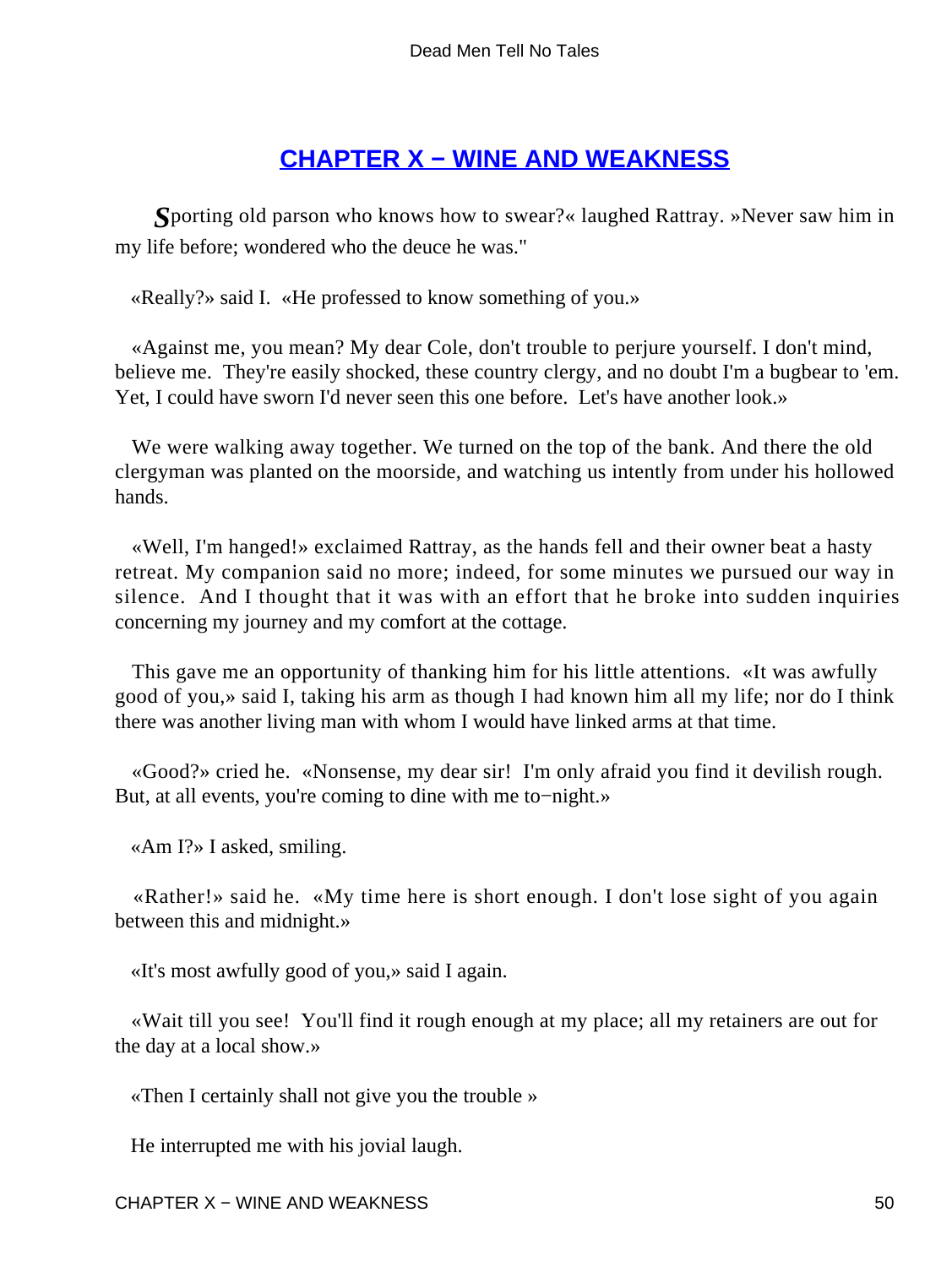«My good fellow,» he cried, «that's the fun of it! How do you suppose I've been spending the day? Told you I was going to Lancaster, did I? Well, I've been cooking our dinner instead − laying the table − getting up the wines − never had such a joke! Give you my word, I almost forgot I was in the wilderness!»

«So you're quite alone, are you?»

 «Yes; as much so as that other beggar who was monarch of all he surveyed, his right there was none to dispute, from the what−is−it down to the glade −»

 «I'll come,» said I, as we reached the cottage. «Only first you must let me make myself decent.»

«You're decent enough!»

«My boots are wet; my hands −»

«All serene! I'll give you five minutes.»

 And I left him outside, flourishing a handsome watch, while, on my way upstairs, I paused to tell Mrs. Braithwaite that I was dining at the hall. She was busy cooking, and I felt prepared for her unpleasant expression; but she showed no annoyance at my news. I formed the impression that it was no news to her. And next minute I heard a whispering below; it was unmistakable in that silent cottage, where not a word had reached me yet, save in conversation to which I was myself a party.

 I looked out of window. Rattray I could no longer see. And I confess that I felt both puzzied and annoyed until we walked away together, when it was his arm which was immediately thrust through mine.

 «A good soul, Jane,» said he; «though she made an idiotic marriage, and leads a life which might spoil the temper of an archangel. She was my nurse when I was a youngster, Cole, and we never meet without a yarn.» Which seemed natural enough; still I failed to perceive why they need yarn in whispers.

 Kirby Hall proved startlingly near at hand. We descended the bare valley to the right, we crossed the beck upon a plank, were in the oak−plantation about a minute, and there was the hall upon the farther side.

 And a queer old place it seemed, half farm, half feudal castle: fowls strutting at large about the back premises (which we were compelled to skirt), and then a front door of ponderous oak, deep−set between walls fully six feet thick, and studded all over with wooden pegs. The facade, indeed, was wholly grim, with a castellated tower at one end, and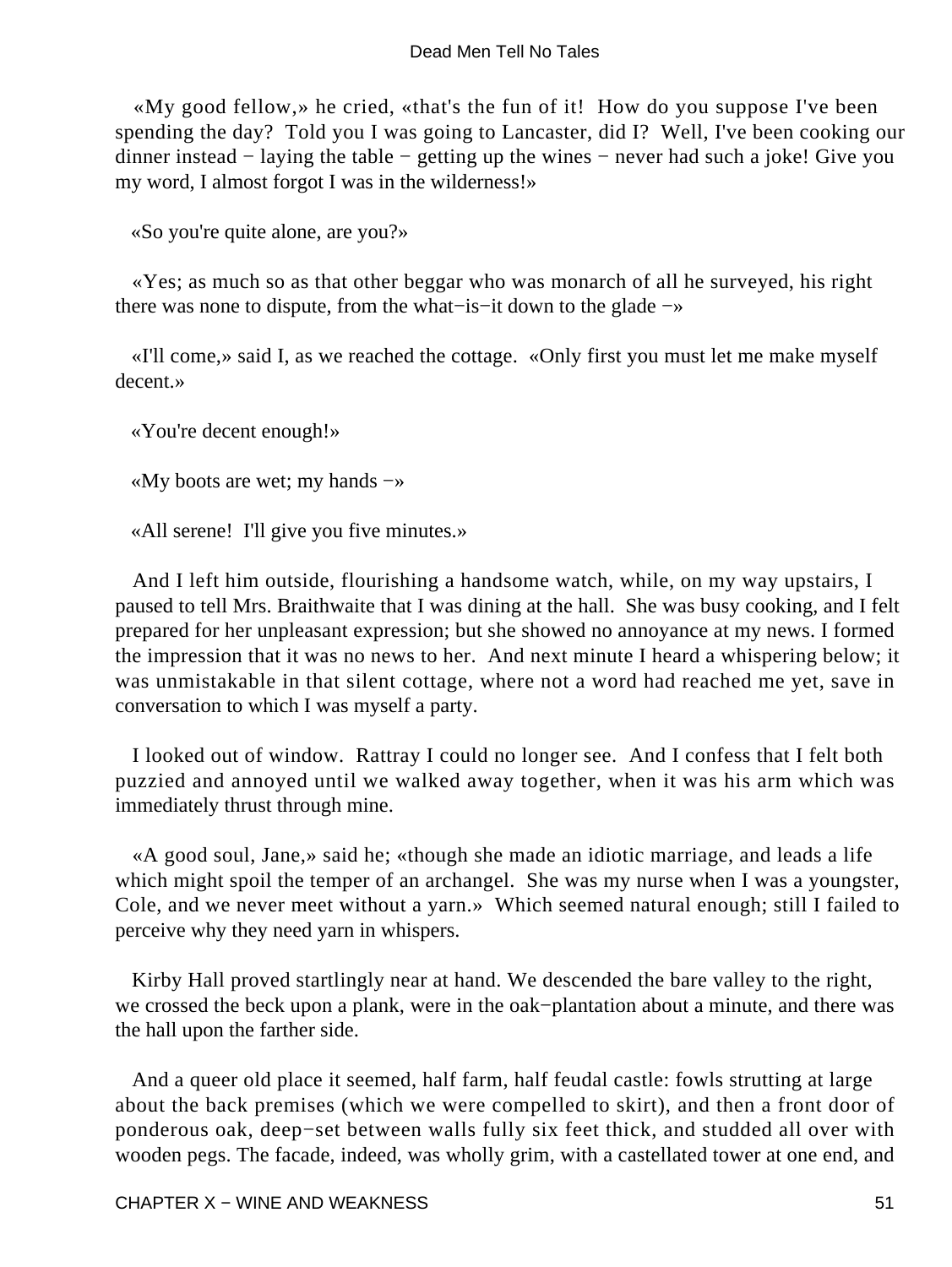a number of narrow, sunken windows looking askance on the wreck and ruin of a once prim, old−fashioned, high−walled garden. I thought that Rattray might have shown more respect for the house of his ancestors. It put me in mind of a neglected grave. And yet I could forgive a bright young fellow for never coming near so desolate a domain.

 We dined delightfully in a large and lofty hall, formerly used (said Rattray) as a court−room. The old judgment seat stood back against the wall, and our table was the one at which the justices had been wont to sit. Then the chamber had been low−ceiled; now it ran to the roof, and we ate our dinner beneath a square of fading autumn sky, with I wondered how many ghosts looking down on us from the oaken gallery! I was interested, impressed, awed not a little, and yet all in a way which afforded my mind the most welcome distraction from itself and from the past. To Rattray, on the other hand, it was rather sadly plain that the place was both a burden and a bore; in fact he vowed it was the dampest and the dullest old ruin under the sun, and that he would sell it to−morrow if he could find a lunatic to buy. His want of sentiment struck me as his one deplorable trait. Yet even this displayed his characteristic merit of frankness. Nor was it at all unpleasant to hear his merry, boyish laughter ringing round hall and gallery, ere it died away against a dozen closed doors.

 And there were other elements of good cheer: a log fire blazing heartily in the old dog−grate, casting a glow over the stone flags, a reassuring flicker into the darkest corner: cold viands of the very best: and the finest old Madeira that has ever passed my lips.

 «Now, all my life I have been a »moderate drinker" in the most literal sense of that slightly elastic term. But at the sad time of which I am trying to write, I was almost an abstainer, from the fear, the temptation − of seeking oblivion in strong waters. To give way then was to go on giving way. I realized the danger, and I took stern measures. Not stern enough, however; for what I did not realize was my weak and nervous state, in which a glass would have the same effect on me as three or four upon a healthy man.

 Heaven knows how much or how little I took that evening! I can swear it was the smaller half of either bottle – and the second we never finished – but. the amount matters nothing. Even me it did not make grossly tipsy. But it warmed my blood, it cheered my heart, it excited my brain, and – it loosened my tongue. It set me talking with a freedom of which I should have been incapable in my normal moments, on a subject whereof I had never before spoken of my own free will. And yet the will to − speak − to my present companion − was no novelty. I had felt it at our first meeting in the private hotel. His tact, his sympathy, his handsome face, his personal charm, his frank friendliness, had one and all tempted me to bore this complete stranger with unsolicited confidences for which an inquisitive relative might have angled in vain. And the temptation was the stronger because I knew in my heart that I should not bore the young squire at all; that he was anxious enough to hear my story from my own lips, but too good a gentleman intentionally to betray such anxiety. Vanity was also in the impulse. A vulgar newspaper prominence had been my final (and very genuine) tribulation; but to please and to interest one so pleasing and so interesting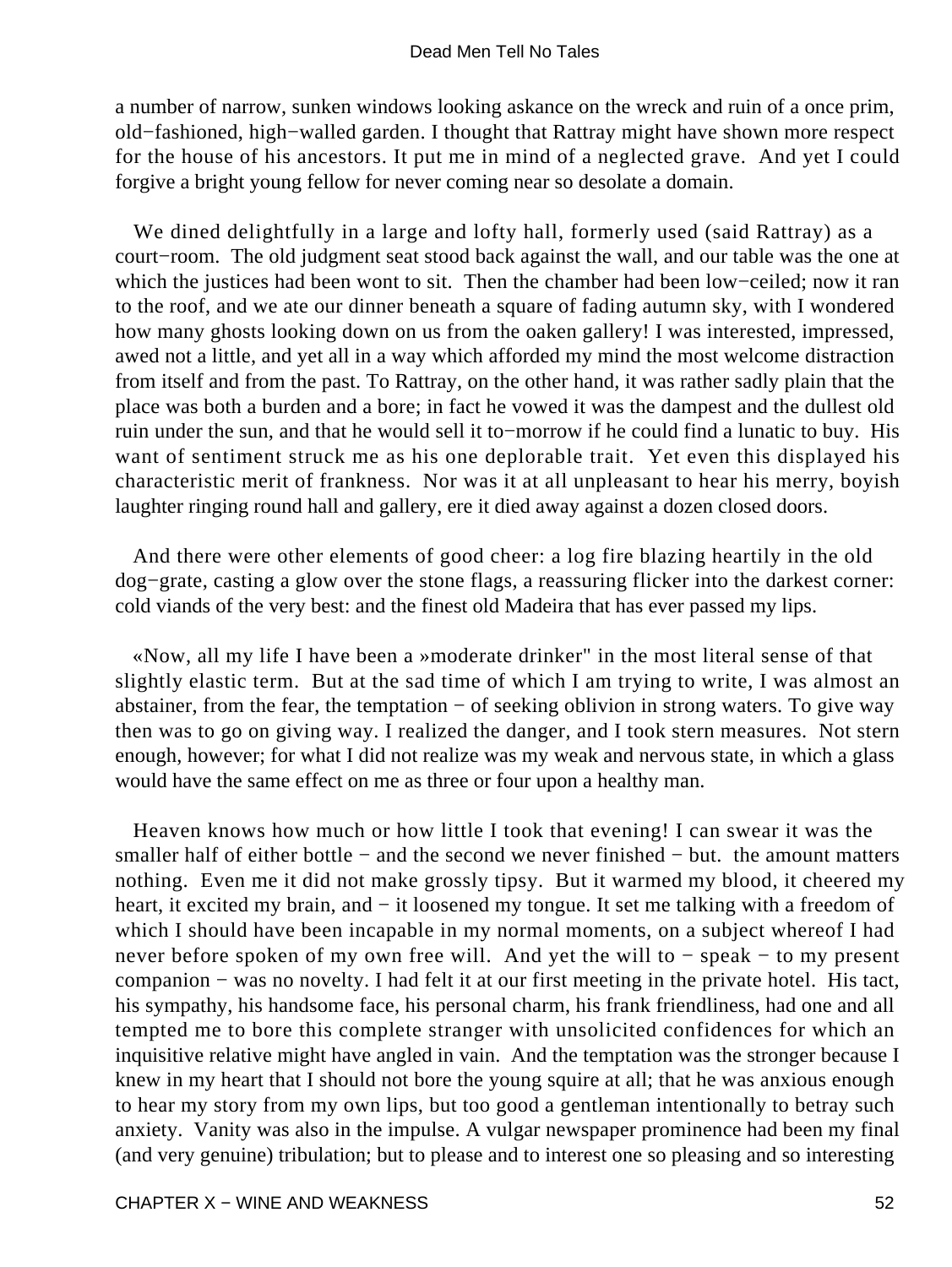to me, was another and a subtler thing. And then there was his sympathy − shall I add his admiration? − for my reward.

 I do not pretend that I argued thus deliberately in my heated and excited brain. I merely hold that all these small reasons and motives were there, fused and exaggerated by the liquor which was there as well. Nor can I say positively that Rattray put no leading questions; only that I remember none which had that sound; and that, once started, I am afraid I needed only too little encouragement to run on and on.

 Well, I was set going before we got up from the table. I continued in an armchair that my host dragged from a little book−lined room adjoining the hall. I finished on my legs, my back to the fire, my hands beating wildly together. I had told my dear Rattray of my own accord more than living man had extracted from me yet. He interrupted me very little; never once until I came to the murderous attack by Santos on the drunken steward.

 «The brute!» cried Rattray. «The cowardly, cruel, foreign devil! And you never let out one word of that!»

 «What was the good?» said I. «They are all gone now − all gone to their account. Every man of us was a brute at the last. There was nothing to be gained by telling the public that.»

 He let me go on until I came to another point which I had hitherto kept to myself: the condition of the dead mate's fingers: the cries that the sight of them had recalled.

 «That Portuguese villain again!» cried my companion, fairly leaping from the chair which I had left and he had taken. «It was the work of the same cane that killed the steward. Don't tell me an Englishman would have done it; and yet you said nothing about that either!»

 It was my first glimpse of this side of my young host's character. Nor did I admire him the less, in his spirited indignation, because much of this was clearly against myself. His eyes flashed. His face was white. I suddenly found myself the cooler man of the two.

 «My dear fellow, do consider!» said I. «What possible end could have been served by my stating what I couldn't prove against a man who could never be brought to book in this world? Santos was punished as he deserved; his punishment was death, and there's an end on't.»

 «You might be right,» said Rattray, «but it makes my blood boil to hear such a story. Forgive me if I have spoken strongly;» and he paced his hall for a little in an agitation which made me like him better and better. «The cold−blooded villain!» he kept muttering; «the infernal, foreign, blood−thirsty rascal! Perhaps you were right; it couldn't have done any good, I know; but − I only wish he'd lived for us to hang him, Cole! Why, a beast like that is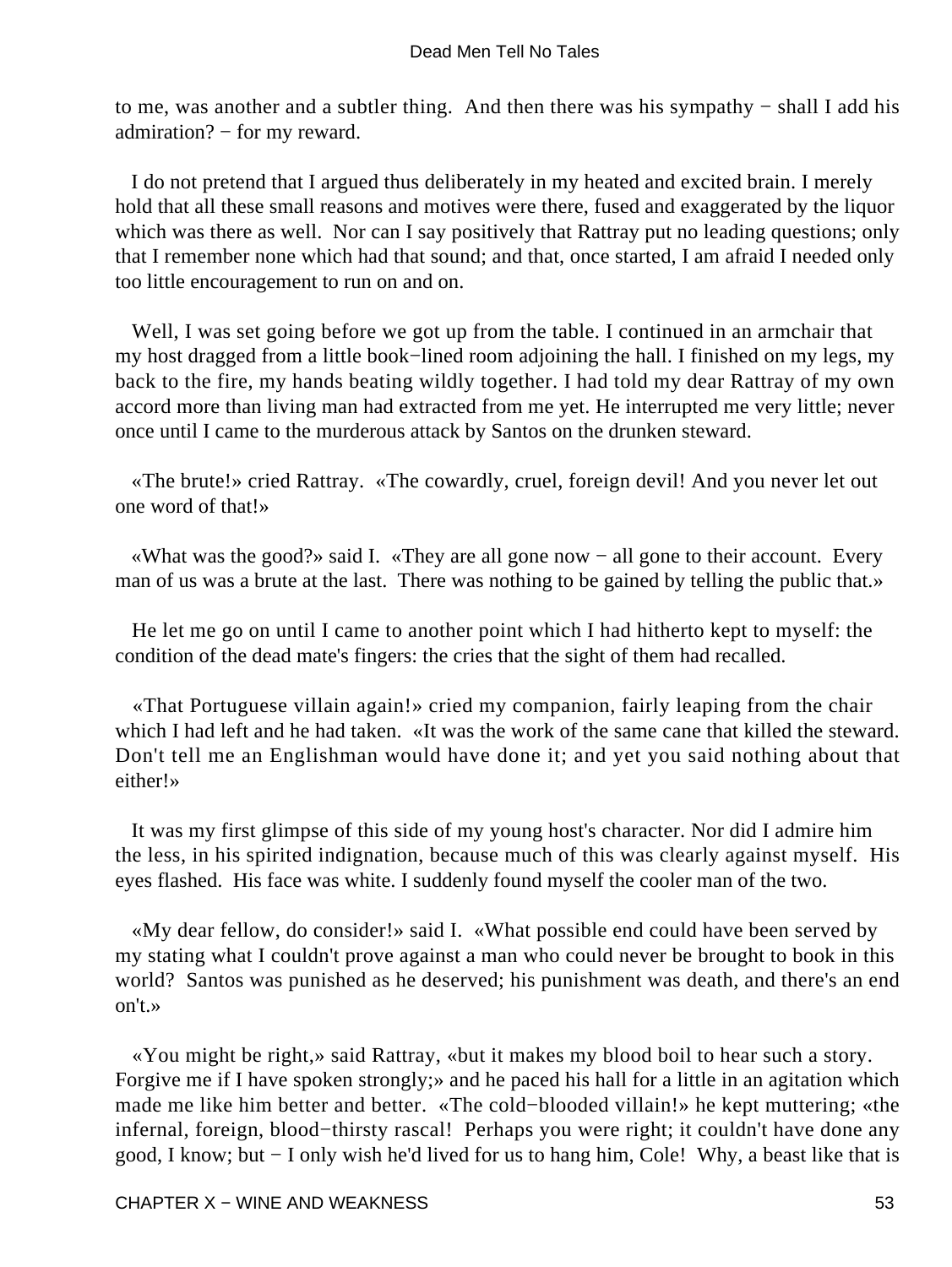capable of anything: I wonder if you've told me the worst even now?» And he stood before me, with candid suspicion in his fine, frank eyes.

«What makes you say that?» said I, rather nettled.

 I shan't tell you if it's going to rile you, old fellow,« was his reply. And with it reappeared the charming youth whom I found it impossibile to resist. »Heaven knows you have had enough to worry you!" he added, in his kindly, sympathetic voice.

 «So much,» said I, «that you cannot add to it, my dear Rattray. Now, then! Why do you think there was something worse?»

 «You hinted as much in town: rightly or wrongly I gathered there was something you would never speak about to living man.»

I turned from him with a groan.

«Ah! but that had nothing to do with Santos.»

«Are you sure?» he cried.

 «No,» I murmured; «it had something to do with him, in a sense; but don't ask me any more.» And I leaned my forehead on the high oak mantel−piece, and groaned again.

His hand was upon my shoulder.

 «Do tell me,» he urged. I was silent. He pressed me further. In my fancy, both hand and voice shook with his sympathy.

«He had a step−daughter,» said I at last.

«Yes? Yes?»

«I loved her. That was all.»

 His hand dropped from my shoulder. I remained standing, stooping, thinking only of her whom I had lost for ever. The silence was intense. I could hear the wind sighing in the oaks without, the logs burning softly away at my feet And so we stood until the voice of Rattray recalled me from the deck of the Lady Jermyn and my lost love's side.

«So that was all!»

I turned and met a face I could not read.

CHAPTER X – WINE AND WEAKNESS 54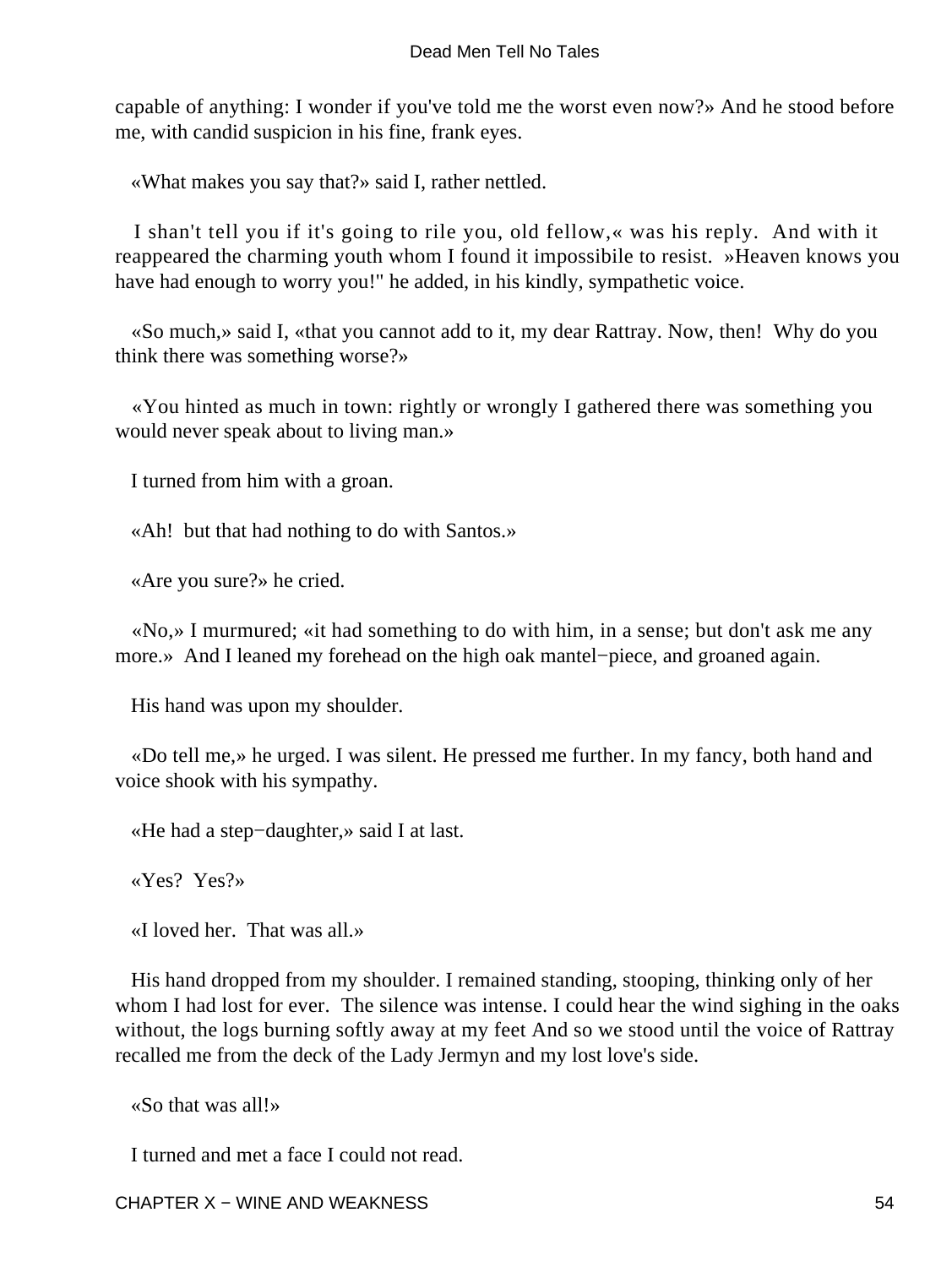«Was it not enough?» cried I. «What more would you have?»

«I expected some more−foul play!»

 «Ah!» I exclaimed bitterly. «So that was all that interested you! No, there was no more foul play that I know of; and if there was, I don't care. Nothing matters to me but one thing. Now that you know what that is, I hope you're satisfied.»

 It was no way to speak to one's host. Yet I felt that he had pressed me unduly. I hated myself for my final confidence, and his want of sympathy made me hate him too. In my weakness, however, I was the natural prey of violent extremes. His hand flew out to me. He was about to speak. A moment more and I had doubtless forgiven him. But another sound came instead and made the pair of us start and stare. It was the soft shutting of some upstairs door.

 «I thought we had the house to ourselves?» cried I, my miserable nerves on edge in an instant.

 «So did I,» he answered, very pale. «My servants must have come back. By the Lord Harry, they shall hear of this!»

 He sprang to a door, I heard his feet clattering up some stone stairs, and in a trice he was running along the gallery overhead; in another I heard him railing behind some upper door that he had flung open and banged behind him; then his voice dropped, and finally died away. I was left some minutes in the oppressively silent hall, shaken, startled, ashamed of my garrulity, aching to get away. When he returned it was by another of the many closed doors, and he found me awaiting him, hat in hand. He was wearing his happiest look until he saw my hat.

 «Not going?» he cried. «My dear Cole, I can't apologize sufficiently for my abrupt desertion of you, much less for the cause. It was my man, just come in from the show, and gone up the back way. I accused him of listening to our conversation. Of course he denies it; but it really doesn't matter, as I'm sorry to say he's much too 'fresh' (as they call it down here) to remember anything to−morrow morning. I let him have it, I can tell you. Varlet! Caitiff! But if you bolt off on the head of it, I shall go back and sack him into the bargain!»

 I assured him I had my own reasons for wishing to retire early. He could have no conception of my weakness, my low and nervous condition of body and mind; much as I had enjoyed myself, he must really let me go. Another glass of wine, then? Just one more? No, I had drunk too much already. I was in no state to stand it. And I held out my hand with decision.

Instead of taking it he looked at me very hard.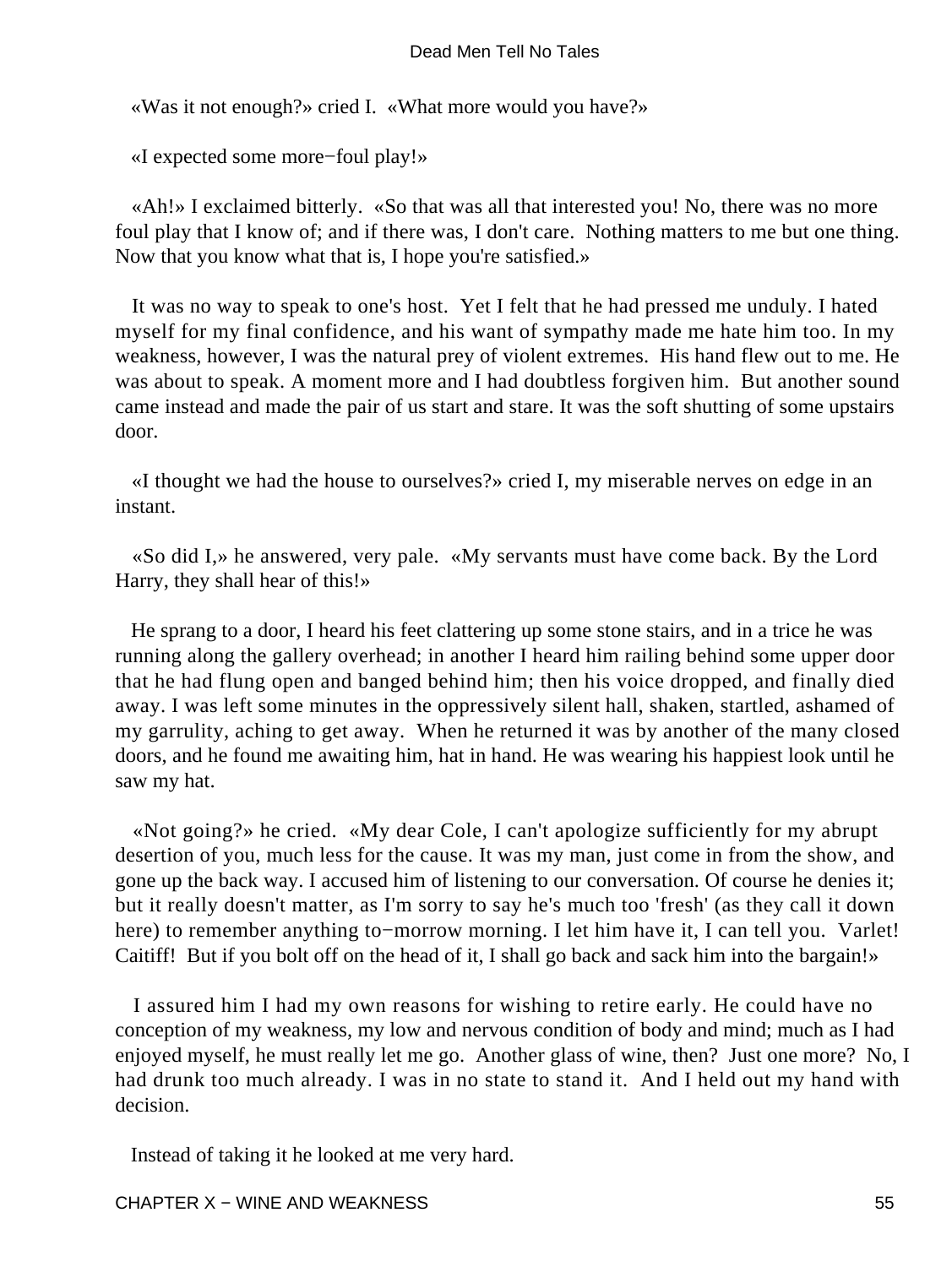«The place doesn't suit you,» said he. «I see it doesn't, and I'm devilish sorry! Take my advice and try something milder; now do, to−morrow; for I should never forgive myself if it made you worse instead of better; and the air is too strong for lots of people.»

I was neither too ill nor too vexed to laugh outright in his face.

 «It's not the air,» said I; «it's that splendid old Madeira of yours, that was too strong for me, if you like! No, no, Rattray, you don't get rid of me so cheaply−much as you seem to want to!»

 «I was only thinking of you,» he rejoined, with a touch of pique that convinced me of his sincerity. «Of course I want you to stop, though I shan't be here many days; but I feel responsible for you, Cole, and that's the fact. Think you can find your way?» he continued, accompanying me to the gate, a postern in the high garden wall. «Hadn't you better have a lantern?»

 No; it was unnecessary. I could see splendidly, had the bump of locality and as many more lies as would come to my tongue. I was indeed burning to be gone.

 A moment later I feared that I had shown this too plainly. For his final handshake was hearty enough to send me away something ashamed of my precipitancy, and with a further sense of having shown him small gratitude for his kindly anxiety on my behalf. I would behave differently to−morrow. Meanwhile I had new regrets.

 At first it was comparatively easy to see, for the lights of the house shone faintly among the nearer oaks. But the moon was hidden behind heavy clouds, and I soon found myself at a loss in a terribly dark zone of timber. Already I had left the path. I felt in my pocket for matches. I had none.

 My head was now clear enough, only deservedly heavy. I was still quarrelling with myself for my indiscretions and my incivilities, one and all the result of his wine and my weakness, and this new predicament (another and yet more vulgar result) was the final mortification. I swore aloud. I simply could not see a foot in front of my face. Once I proved it by running my head hard against a branch. I was hopelessly and ridiculously lost within a hundred yards of the hall!

 Some minutes I floundered, ashamed to go back, unable to proceed for the trees and the darkness. I heard the heck running over its stones. I could still see an occasional glimmer from the windows I had left. But the light was now on this side, now on that; the running water chuckled in one ear after the other; there was nothing for it but to return in all humility for the lantern which I had been so foolish as to refuse.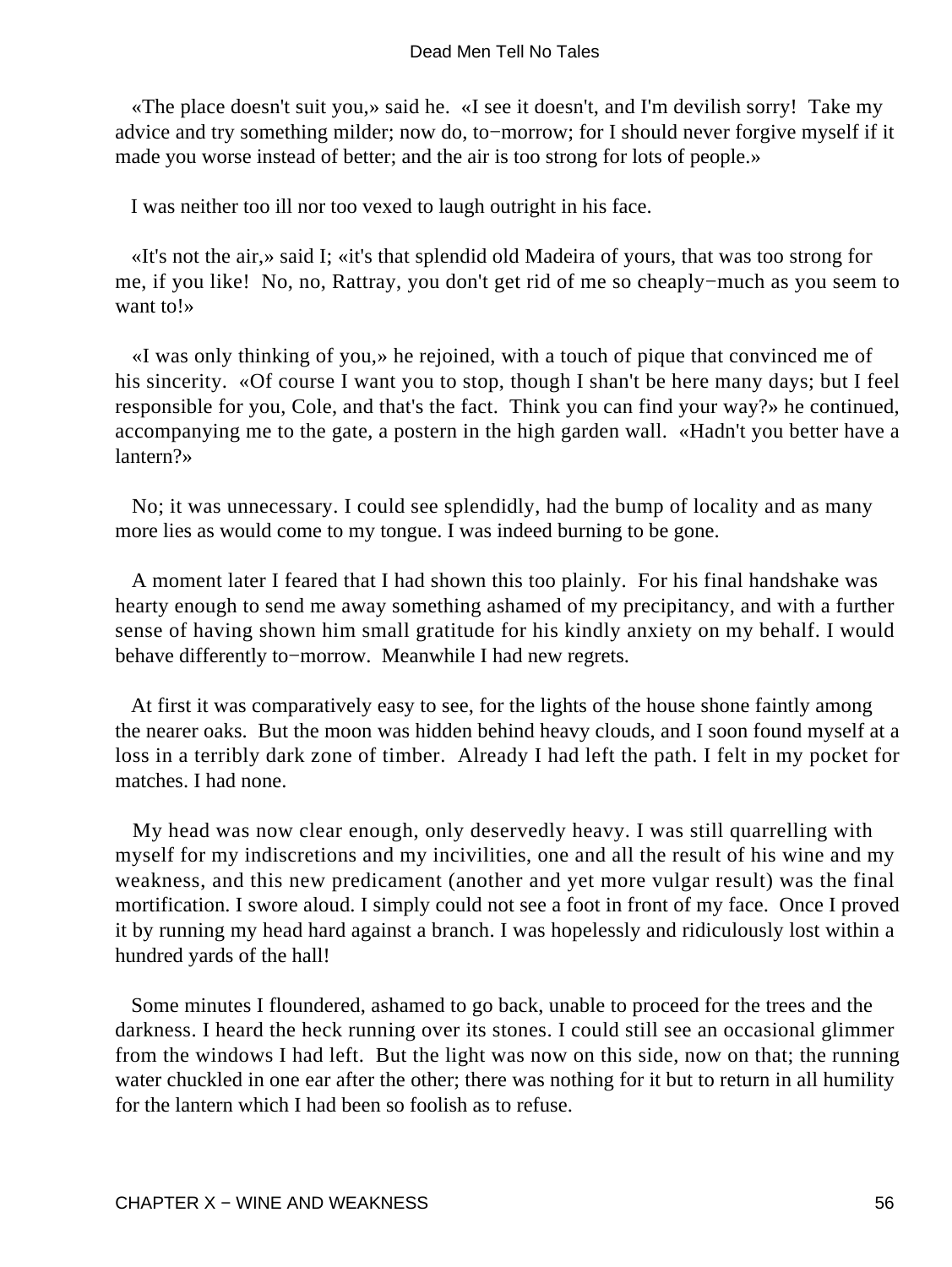And as I resigned myself to this imperative though inglorious course, my heart warmed once more to the jovial young squire. He would laugh, but not unkindly, at my grotesque dilemma; at the thought of his laughter I began to smile myself. If he gave me another chance I would smoke that cigar with him before starting home afresh, and remove, front my own mind no less than from his, all ill impressions. After all it was not his fault that I had taken too much of his wine; but a far worse offence was to be sulky in one s cups. I would show him that I was myself again in all respects. I have admitted that I was temporarily, at all events, a creature of extreme moods. It was in this one that I retraced my steps towards the lights, and at length let myself into the garden by the postern at which I had shaken Rattray's hand not ten minutes before.

 Taking heart of grace, I stepped up jauntily to the porch. The weeds muffled my steps. I myself had never thought of doing so, when all at once I halted in a vague terror. Through the deep lattice windows I had seen into the lighted hall. And Rattray was once more seated at his table, a little company of men around him.

 I crept nearer, and my heart stopped. Was I delirious, or raving mad with wine? Or had the sea given up its dead?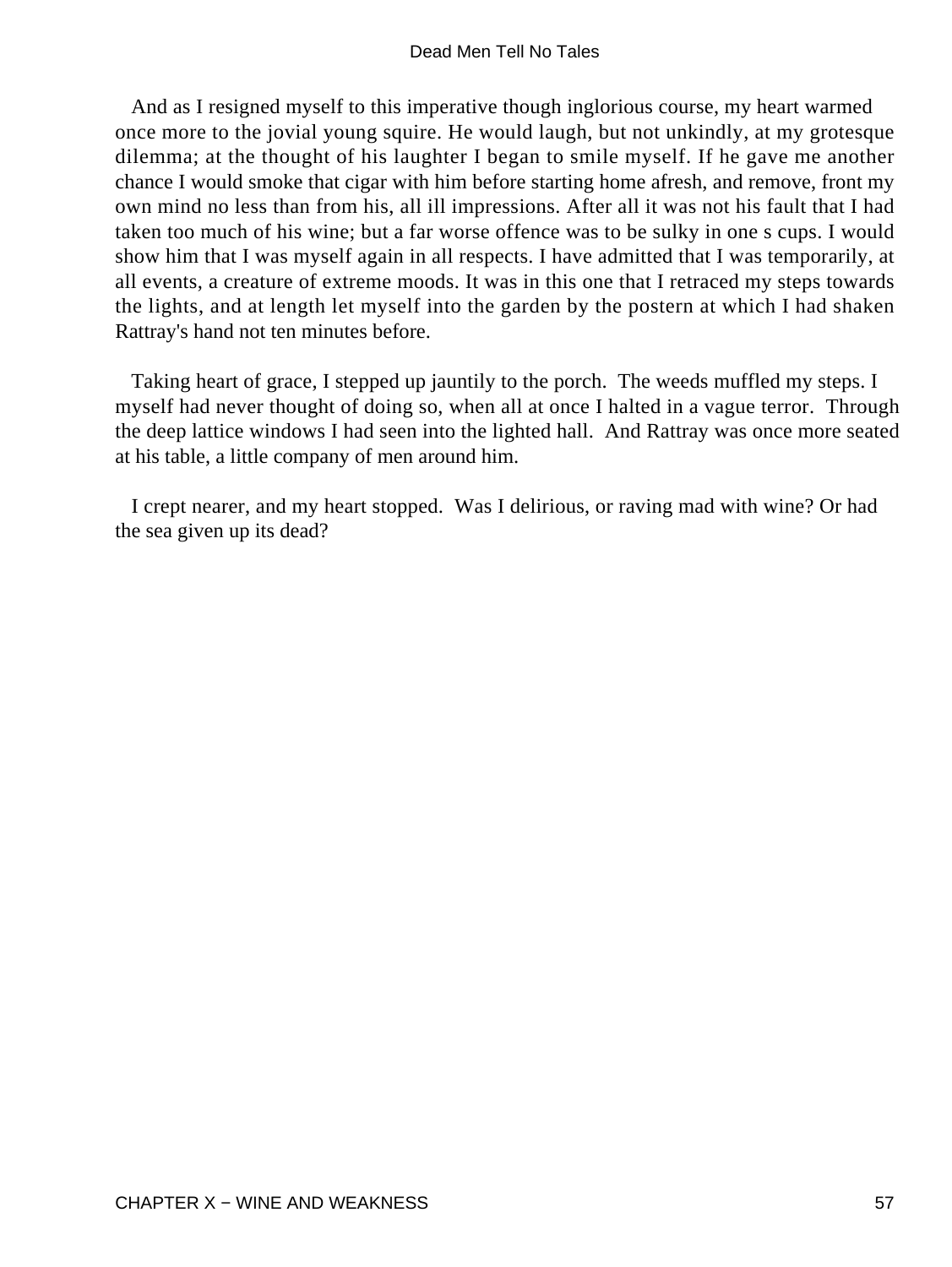# **[CHAPTER XI − I LIVE AGAIN](#page-131-0)**

*S*quire Rattray, as I say, was seated at the head of his table, where the broken meats still lay as he and I had left them; his fingers, I remember, were playing with a crust, and his eyes fixed upon a distant door, as he leant back in his chair. Behind him hovered the nigger of the Lady Jermyn, whom I had been the slower to recognize, had not her skipper sat facing me on the squire's right. Yes, there was Captain Harris in the flesh, eating heartily between great gulps of wine, instead of feeding the fishes as all the world supposed. And nearer still, nearer me than any, with his back to my window but his chair slued round a little, so that he also could see that door, and I his profile, sat Joaquin Santos with his cigarette!

 None spoke; all seemed waiting; and all were silent but the captain, whose vulgar champing reached me through the crazy lattice, as I stood spellbound and petrified without.

 They say that a drowning man lives his life again before the last; but my own fight with the sea provided me with no such moments of vivid and rapid retrospect as those during which I stood breathless outside the lighted windows of Kirby Hall. I landed again. I was dogged day and night. I set it down to nerves and notoriety; but took refuge in a private hotel. One followed me, engaged the next room, set a watch on all my movements; another came in by the window to murder me in my bed; no party to that, the first one nevertheless turned the outrage to account, wormed himself into my friendship on the strength of it, and lured me hither, an easy prey. And here was the gang of them, to meet me! No wonder Rattray had not let me see him off at the station; no wonder I had not been followed that night. Every link I saw in its right light instantly. Only the motive remained obscure. Suspicious circumstances swarmed upon my slow perception: how innocent I had been! Less innocent, however, than wilfully and wholly reckless: what had it mattered with whom I made friends? What had anything mattered to me? What did anything matter −

I thought my heart had snapped!

 Why were they watching that door, Joaquin Santos and the young squire? Whom did they await? I knew! Oh, I knew! My heart leaped, my blood danced, my eyes lay in wait with theirs. Everything began to matter once more. It was as though the machinery of my soul, long stopped, had suddenly been set in motion; it was as though I was born again.

 How long we seemed to wait I need not say. It cannot have been many moments in reality, for Santos was blowing his rings of smoke in the direction of the door, and the first that I noticed were but dissolving when it opened − and the best was true! One instant I saw her very clearly, in the light of a candle which she carried in its silver stick; then a mist blinded me, and I fell on my knees in the rank bed into which I had stepped, to give such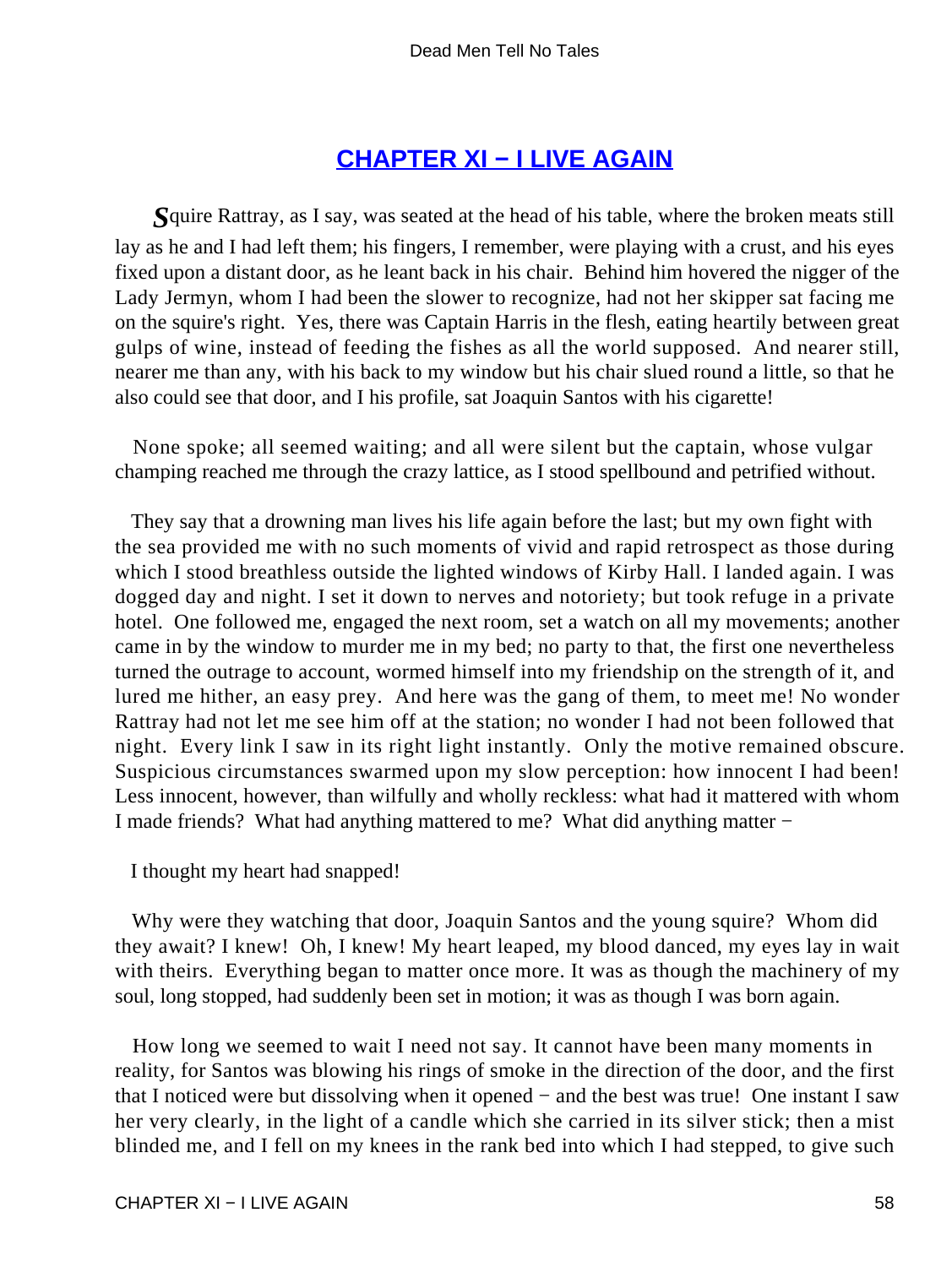thanks to the Almighty as this heart has never felt before or since. And I remained kneeling; for now my face was on a level with the sill; and when my eyes could see again, there stood my darling before them in the room.

 Like a queen she stood, in the very travelling cloak in which I had seen her last; it was tattered now, but she held it close about her as though a shrewd wind bit her to the core. Her sweet face was all peeked and pale in the candle−light: she who had been a child was come to womanhood in a few weeks. But a new spirit flashed in her dear eyes, a new strength hardened her young lips. She stood as an angel brought to book by devils; and so noble was her calm defiance, so serene her scorn, that, as I watched and listened; all present fear for her passed out of my heart.

 The first sound was the hasty rising of young Rattray; he was at Eva's side next instant, essaying to lead her to his chair, with a flush which deepened as she repulsed him coldly.

 «You have sent for me, and I have come,» said she. «But I prefer not to sit down in your presence; and what you have to say, you will be good enough to say as quickly as possible, that I may go again before I am − stifled!»

 It was her one hot word; aimed at them all, it seemed to me to fall like a lash on Rattray's cheek, bringing the blood to it like lightning. But it was Santos who snatched the cigarette from his mouth, and opened upon the defenceless girl in a torrent of Portuguese, yellow with rage, and a very windmill of lean arms and brown hands in the terrifying rapidity of his gesticulations. They did not terrify Eva Denison. When Rattray took a step towards the speaker, with flashing eyes, it was some word from Eva that checked him; when Santos was done, it was to Rattray that she turned with her answer.

 «He calls me a liar for telling you that Mr. Cole knew all,» said she, thrilling me with my own name. «Don't you say anything,» she added, as the young man turned on Santos with a scowl; you are one as wicked as the other, but there was a time when I thought differently of you: his character I have always known. Of the two evils, I prefer to speak to you."

 Rattray bowed, humbly enough, I thought; but my darling's nostrils only curled the more.

 «He calls me a liar,» she continued; «so may you all. Since you have found it out, I admit it freely and without shame; one must be false in the hands of false fiends like all of you. Weakness is nothing to you; helplessness is nothing; you must be met with your own weapons, and so I lied in my sore extremity to gain the one miserable advantage within my reach. He says you found me out by making friends with Mr. Cole. He says that Mr. Cole has been dining with you in this very room, this very night. You still tell the truth sometimes; has that man – that demon – told it for once?»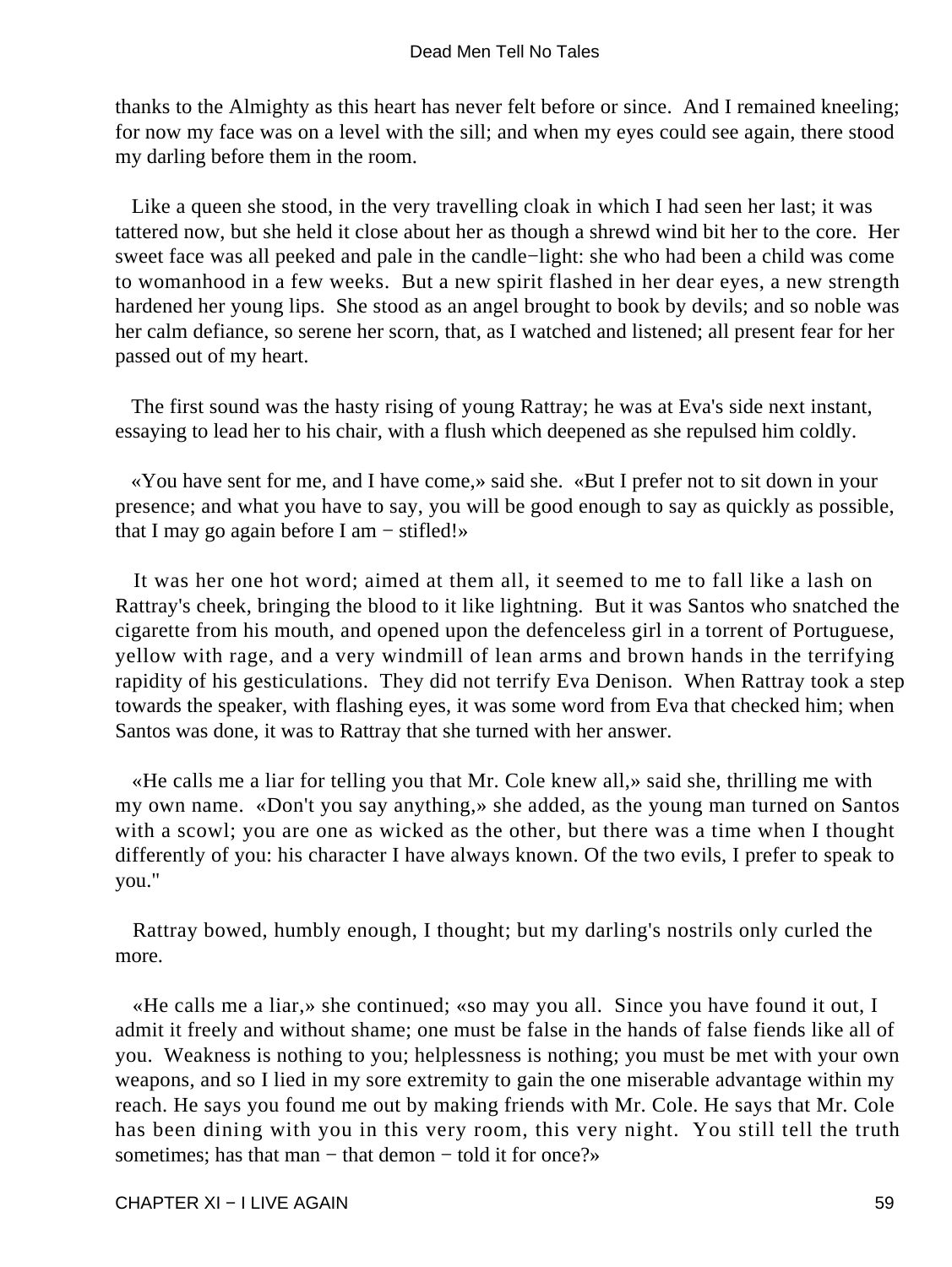«It is perfectly true,» said Rattray in a low voice.

«And poor Mr. Cole told you that he knew nothing of your villany?»

«I found out that he knew absolutely nothing − after first thinking otherwise.»

«Suppose he had known? What would you have done?»

 Rattray said nothing. Santos shrugged as he lit a fresh cigarette. The captain went on with his supper.

 «Ashamed to say!» cried Eva Denison. «So you have some shame left still! Well, I will tell you. You would have murdered him, as you murdered all the rest; you would have killed him in cold blood, as I wish and pray that you would kill me!»

 The young fellow faced her, white to the lips. «You have no right to say that, Miss Denison!» he cried. "I may be bad, but, as I am ready to answer for my sins, the crime of murder is not among them.

Well, it is still some satisfaction to remember that my love never punished me with such a look as was the young squire's reward for this protestation. The curl of the pink nostrils, the parting of the proud lips, the gleam of the sound white teeth, before a word was spoken, were more than I, for one, could have borne. For I did not see the grief underlying the scorn, but actually found it in my heart to pity this poor devil of a Rattray: so humbly fell those fine eyes of his, so like a dog did he stand, waiting to be whipped.

 «Yes; you are very innocent!» she began at last, so softly that I could scarcely hear. «You have not committed murder, so you say; let it stand to your credit by all means. You have no blood upon your hands; you say so; that is enough. No! you are comparatively innocent, I admit. All you have done is to make murder easy for others; to get others to do the dirty work, and then shelter them and share the gain; all you need have on your conscience is every ife that was lost with the Lady Jermyn, and every soul that lost itself in losing them. You call that innocence? Then give me honest guilt! Give me the man who set fire to the ship, and who sits there eating his supper; he is more of a man than you. Give me the wretch who has beaten men to death before my eyes; there's something great about a monster like that, there's something to loathe. His assistant is only little − mean − despicable!» Loud and hurried in its wrath, low and deliberate in its contempt, all this was uttered with a furious and abnormal eloquence, which would have struck me, loving her, to the ground. On Rattray it had a different effect. His head lifted as she heaped abuse upon it, until he met her flashing eye with that of a man very thankful to take his deserts and something more; and to mine he was least despicable when that last word left her lips. When he saw that it was her last, he took her candle (she had put it down on the ancient settle against the door), and presented it to her with another bow. And so without a word he led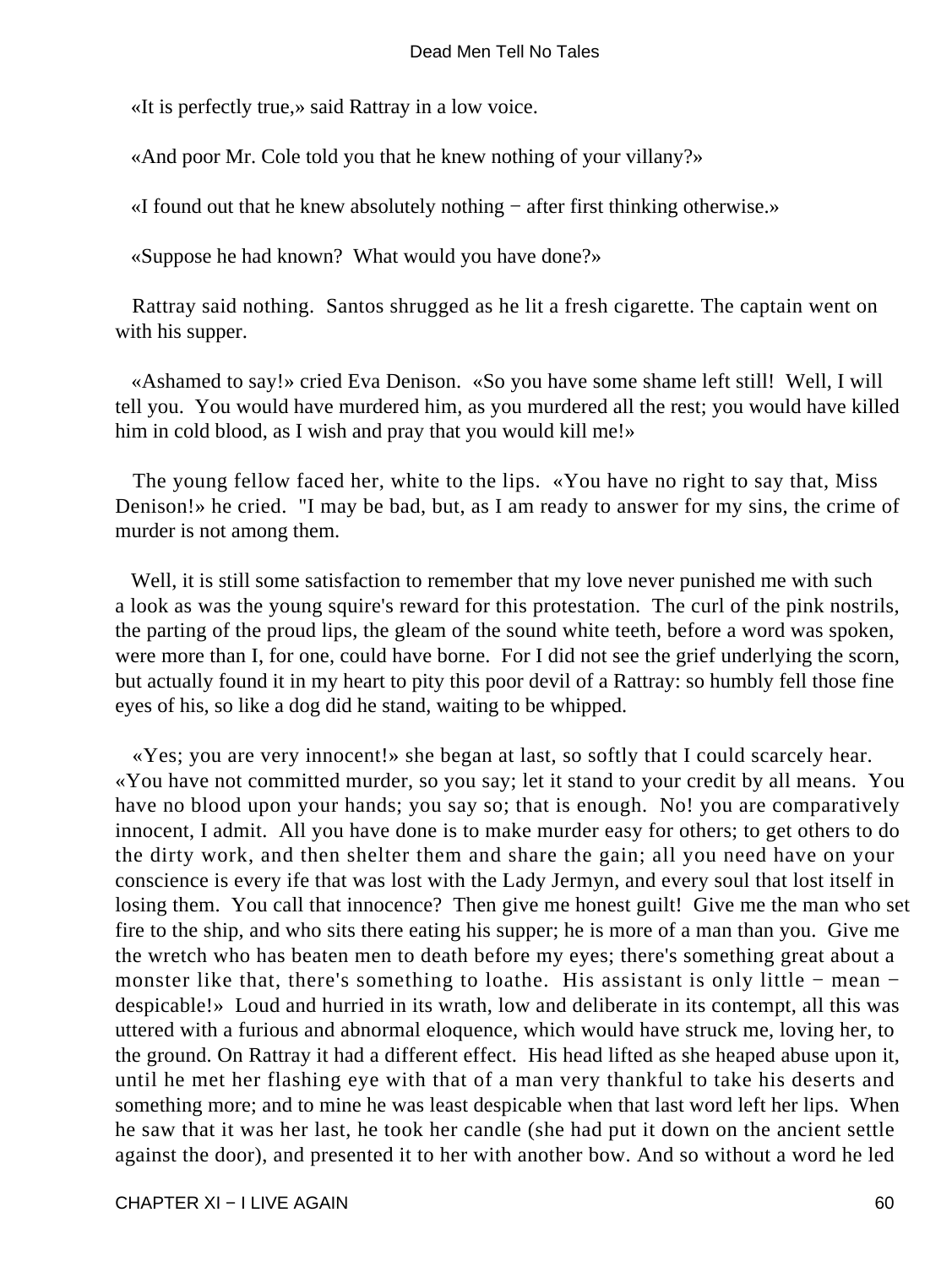her to the door, opened it, and bowed yet lower as she swept out, but still without a tinge of mockery in the obeisance.

He was closing the door after her when Joaquin Santos reached it.

«Diablo!» cried he. «Why let her go? We have not done with her.»

«That doesn't matter; she is done with us,» was the stern reply.

 «It does matter,» retorted Santos; «what is more, she is my step−daughter, and back she shall come!»

«She is also my visitor, and I'm damned if you're going to make her!»

 An instant Santos stood, his back to me, his fingers working, his neck brown with blood; then his coat went into creases across the shoulders, and he was shrugging still as he turned away.

«Your veesitor!» said he. «Your veesitor! Your veesitor!»

 Harris laughed outright as he raised his glass; the hot young squire had him by the collar, and the wine was spilling on the cloth, as I rose very cautiously and crept back to the path.

 «When rogues fall out!» I was thinking to myself. «I shall save her yet − I shall save my darling!»

 Already I was accustomed to the thought that she still lived, and to the big heart she had set beating in my feeble frame; already the continued existence of these villains, with the first dim inkling of their villainy, was ceasing to be a novelty in a brain now quickened and prehensile beyond belief. And yet – but a few minutes had I knelt at the window – but a few more was it since Rattray and I had shaken hands!

 Not his visitor; his prisoner, without a doubt; but alive! alive! and, neither guest nor prisoner for many hours more. 0 my love! 0 my heart's delight! Now I knew why I was spared; to save her; to snatch her from these rascals; to cherish and protect her evermore!

 All the past shone clear behind me; the dark was lightness and the crooked straight. All the future lay clear ahead it presented no difficulties yet; a mad, ecstatic confidence was mine for the wildest, happiest moments of my life.

I stood upright in the darkness. I saw her light!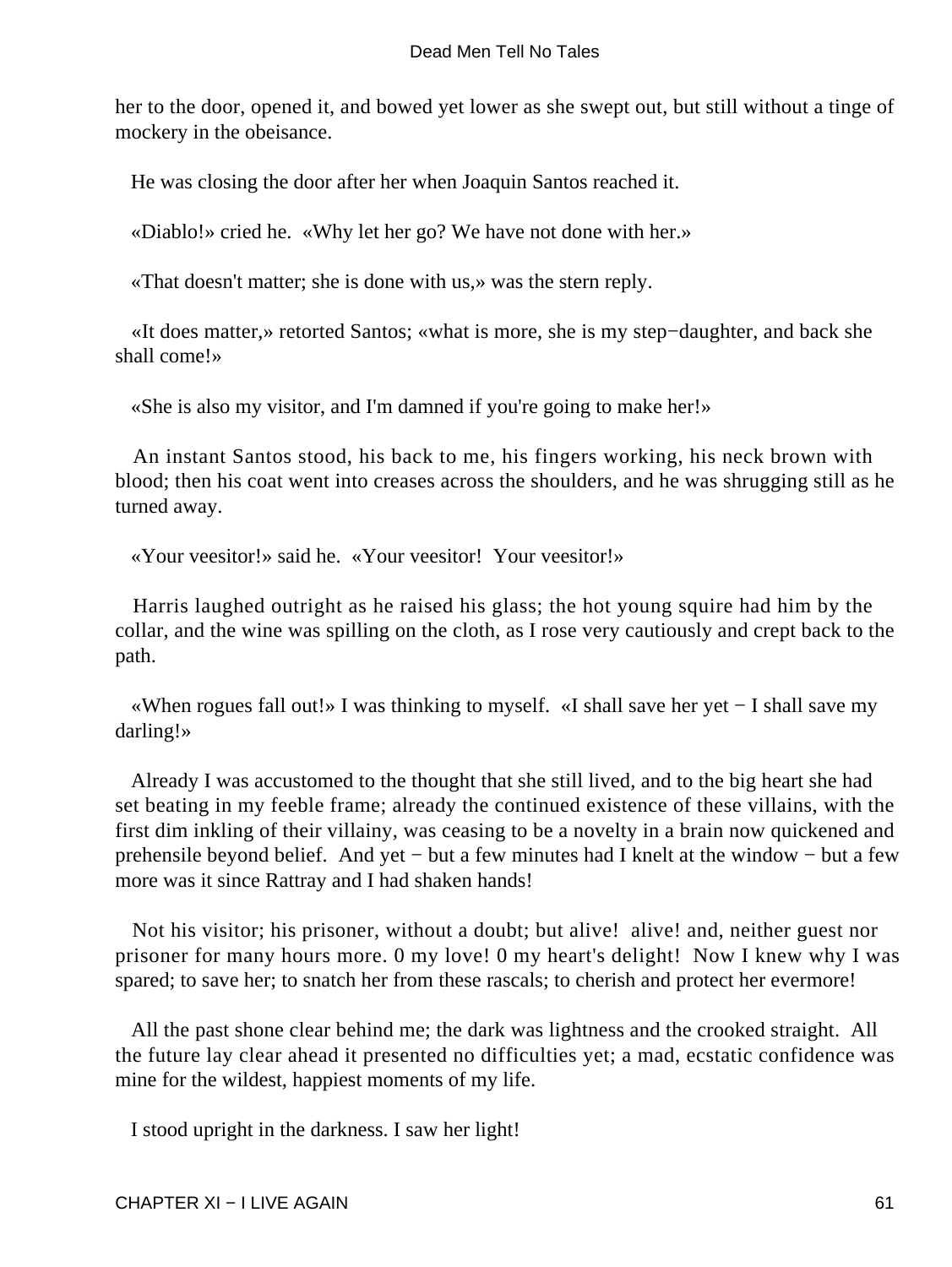It was ascending the tower at the building's end; now in this window it glimmered, now in the one above. At last it was steady, high up near the stars, and I stole below.

«Eva! Eva!»

 There was no answer. Low as it was, my voice was alarming; it cooled and cautioned me. I sought little stones. I crept back to throw them. Ah God! her form eclipsed that lighted slit in the gray stone tower. I heard her weeping high above me at her window.

«Eva! Eva!»

There was a pause, and then a little cry of gladness.

«Is it Mr. Cole?» came in an eager whisper through her tears.

«Yes! yes! I was outside the window. I heard everything.»

«They will hear you!» she cried softly, in a steadier voice.

 «No−listen!» They were quarrelling. Rattray's voice was loud and angry. «They cannot hear,» I continued, in more cautious tones; «they think I'm in bed and asleep half−a−mile away. Oh, thank God! I'll get you away from them; trust me, my love, my darling!»

 In my madness I knew not what I said; it was my wild heart speaking. Some moments passed before she replied.

«Will you promise to do nothing I ask you not to do?»

«Of course.»

«My life might answer for it −»

«I promise − I promise.»

 «Then wait − hide − watch my light. When you see it back in the window, watch with all your eyes! I am going to write and then throw it out. Not another syllable!»

 She was gone; there was a long yellow slit in the masonry once more; her light burnt faint and far within.

I retreated among some bushes and kept watch.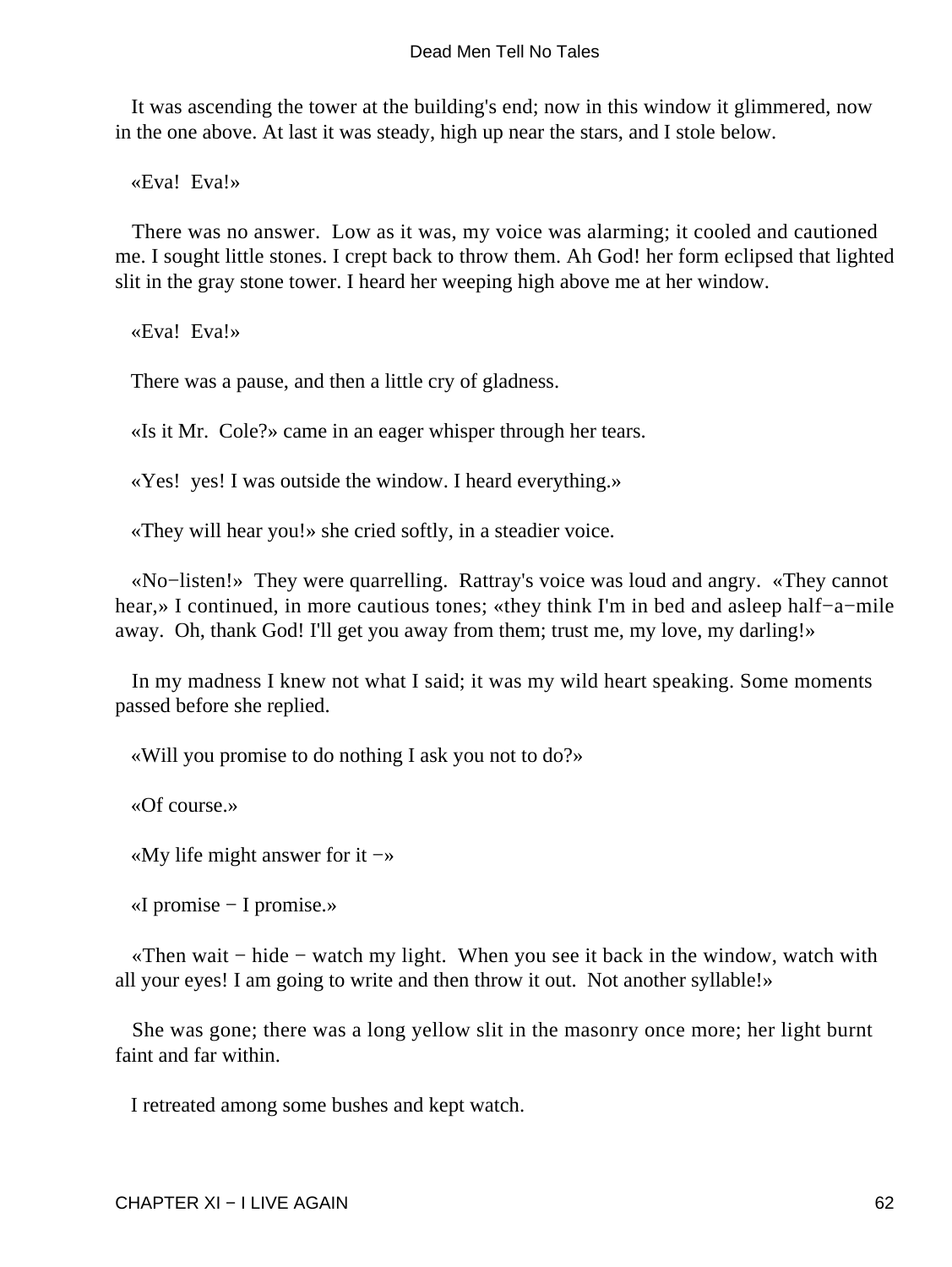The moon was skimming beneath the surface of a sea of clouds: now the black billows had silver crests: now an incandescent buoy bobbed among them. 0 for enough light, and no more!

 In the hall the high voices were more subdued. I heard the captain's tipsy laugh. My eyes fastened themselves upon that faint and lofty light, and on my heels I crouched among the bushes.

 The flame moved, flickered, and shone small but brilliant on the very sill. I ran forward on tip−toe. A white flake fluttered to my feet. I secured it and waited for one word; none came; but the window was softly shut.

 I stood in doubt, the treacherous moonlight all over me now, and once more the window opened.

«Go quickly!»

 And again it was shut; next moment I was stealing close by the spot where I had knelt. I saw within once more.

 Harris nodded in his chair. The nigger had disappeared. Rattray was lighting a candle, and the Portuguese holding out his hand for the match.

«Did you lock the gate, senhor?» asked Santos.

«No; but I will now.»

 As I opened it I heard a door open within. I could hardly let the latch down again for the sudden trembling of my fingers. The key turned behind me ere I had twenty yards' start.

 Thank God there was light enough now! I followed the beck. I found my way. I stood in the open valley, between the oak−plantation and my desolate cottage, and I kissed my tiny, twisted note again and again in a paroxysm of passion and of insensate joy. Then I unfolded it and held it to my eyes in the keen October moonshine.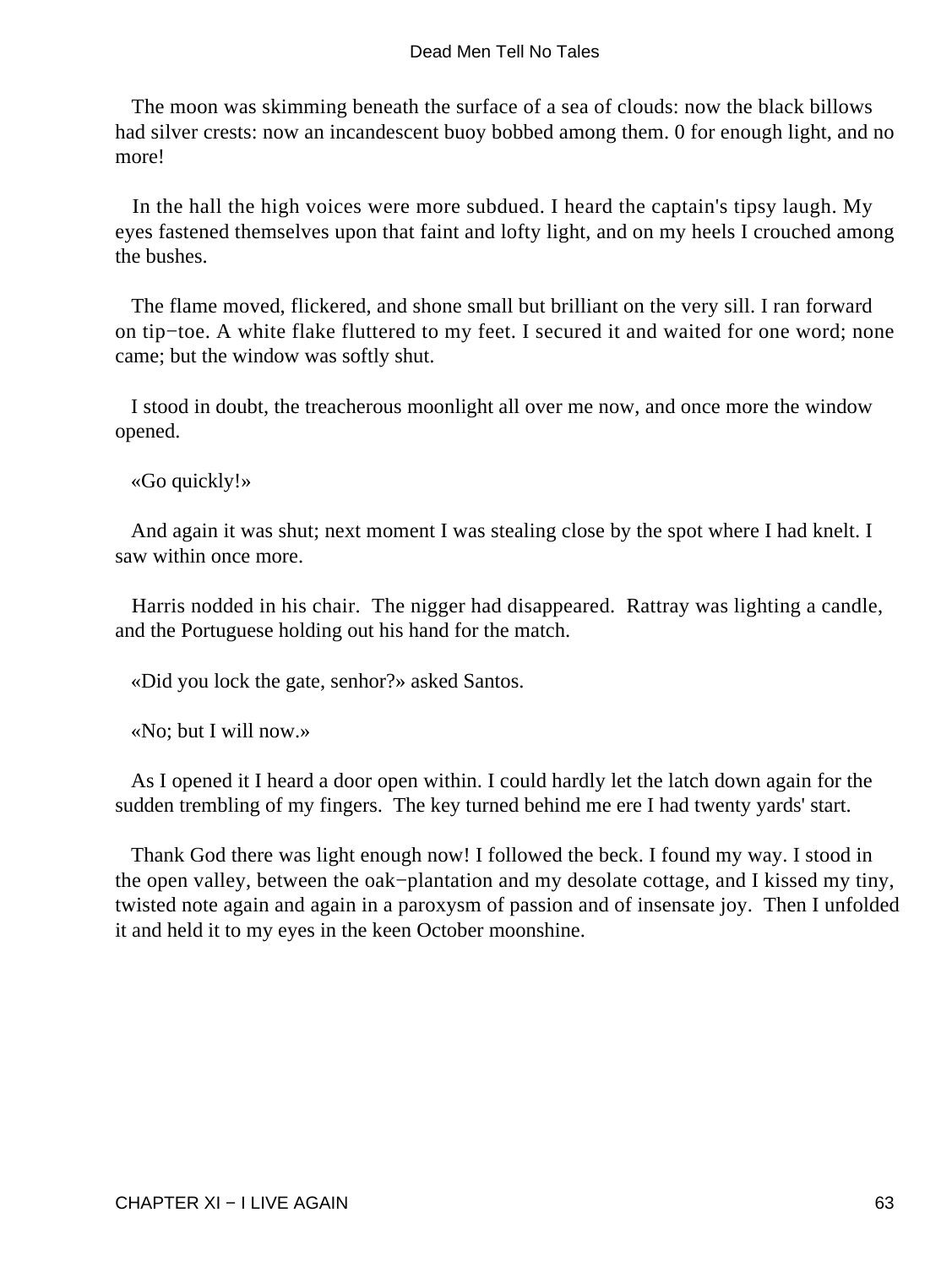# **[CHAPTER XII − MY LADY'S BIDDING](#page-131-0)**

*S*cribbled in sore haste, by a very tremulous little hand, with a pencil, on the flyleaf of some book, my darling's message is still difficult to read; it was doubly so in the moonlight, five−and−forty autumns ago. My eyesight, however, was then perhaps the soundest thing about me, and in a little I had deciphered enough to guess correctly (as it proved) at the whole: –

 "You say you heard everything just now, and there is no time for further explanations. I am in the hands of villains, but not ill−treated, though they are one as bad as the other. You will not find it easy to rescue me. I don't see how it is to be done. You have promised not to do anything I ask you not to do, and I implore you not to tell a soul until you have seen me again and heard more. You might just as well kill me as come back now with help.

 "You see you know nothing, though I told them you knew all. And so you shall as soon as I can see you for five minutes face to face. In the meantime do nothing − know nothing when you see Mr. Rattray – unless you wish to be my death.

 «It would have been possible last night, and it may be again to−morrow night. They all go out every night when they can, except Jose, who is left in charge. They are out from nine or ten till two or three; if they are out to−morrow night my candle will be close to the window as I shall put it when I have finished this. You can see my window from over the wall. If the light is in front you must climb the wall, for they will leave the gate locked. I shall see you and will bribe Jose to let me out for a turn. He has done it before for a bottle of wine. I can manage him. Can I trust to you? If you break your promise − but you will not? One of them would as soon kill me as smoke a cigarette, and the rest are under his thumb. I dare not write more. But my life is in your hands. »EVA DENISON."

«Oh! beware of the woman Braithwaite; she is about the worst of the gang.»

 I could have burst out crying in my bitter discomfiture, mortification, and alarm: to think that her life was in my hands, and that it depended, not on that prompt action which was the one course I had contemplated, but on twenty−four hours of resolute inactivity! I would not think it. I refused the condition. It took away my one prop, my one stay, that prospect of immediate measures which alone preserved in me such coolness as I had retained until now. I was cool no longer; where I had relied on practical direction I was baffled and hindered and driven mad; on my honor believe I was little less for some moments, groaning, cursing, and beating the air with impotent fists – in one of them my poor love's letter crushed already to a ball.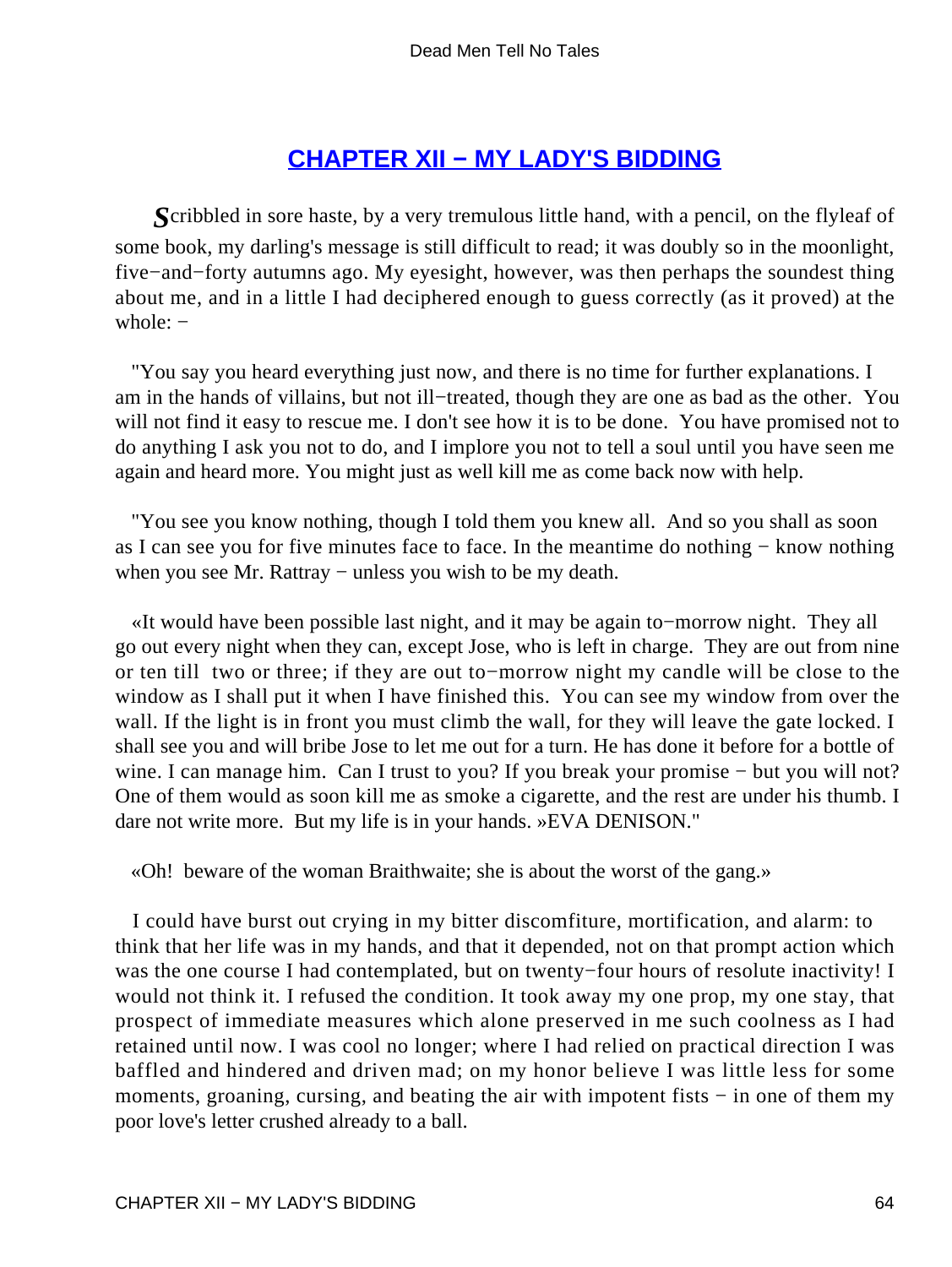Danger and difficulty I had been prepared to face; but the task that I was set was a hundred−fold harder than any that had whirled through my teeming brain. To sit still; to do nothing; to pretend I knew nothing; an hour of it would destroy my reason – and I was invited to wait twenty−four!

 No; my word was passed; keep it I must. She knew the men, she must know best; and her life depended on my obedience: she made that so plain. Obey I must and would; to make a start, I tottered over the plank that spanned the beck, and soon I saw the cottage against the moonlit sky. I came up to it. I drew back in sudden fear. It was alight upstairs and down, and the gaunt strong figure of the woman Braithwaite stood out as I had seen it first, in the doorway, with the light showing warmly through her rank red hair.

 «Is that you, Mr. Cole?» she cried in a tone that she reserved for me; yet through the forced amiability there rang a note of genuine surprise. She had been prepared for me never to return at all!

 My knees gave under me as I forced myself to advance; but my wits took new life from the crisis, and in a flash I saw how to turn my weakness into account. I made a false step on my way to the door; when I reached it I leant heavily against the jam, and I said with a slur that I felt unwell. I had certainly been flushed with wine when I left Rattray; it would be no bad thing for him to hear that I had arrived quite tipsy at the cottage; should he discover I had been near an hour on the way, here was my explanation cut and dried.

 So I shammed a degree of intoxication with apparent success, and Jane Braithwaite gave me her arm up the stairs. My God, how strong it was, and how weak was mine!

 Left to myself, I reeled about my bedroom, pretending to undress; then out with my candles, and into bed in all my clothes, until the cottage should be quiet. Yes, I must lie still and feign sleep, with every nerve and fibre leaping within me, lest the she−devil below should suspect me of suspicions! It was with her I had to cope for the next four−and−twenty hours; and she filled me with a greater present terror than all those villains at the hall; for had not their poor little helpless captive described her as «about the worst of the gang?»

 To think that my love lay helpless there in the hands of those wretches; and to think that her lover lay helpless here in the supervision of this vile virago!

 It must have been one or two in the morning when I stole to my sitting−room window, opened it, and sat down to think steadily, with the counterpane about my shoulders.

 The moon sailed high and almost full above the clouds; these were dispersing as the night wore on, and such as remained were of a beautiful soft tint between white and gray. The sky was too light for stars, and beneath it the open country stretched so clear and far that it was as though one looked out at noonday through slate−colored glass. Down the dewy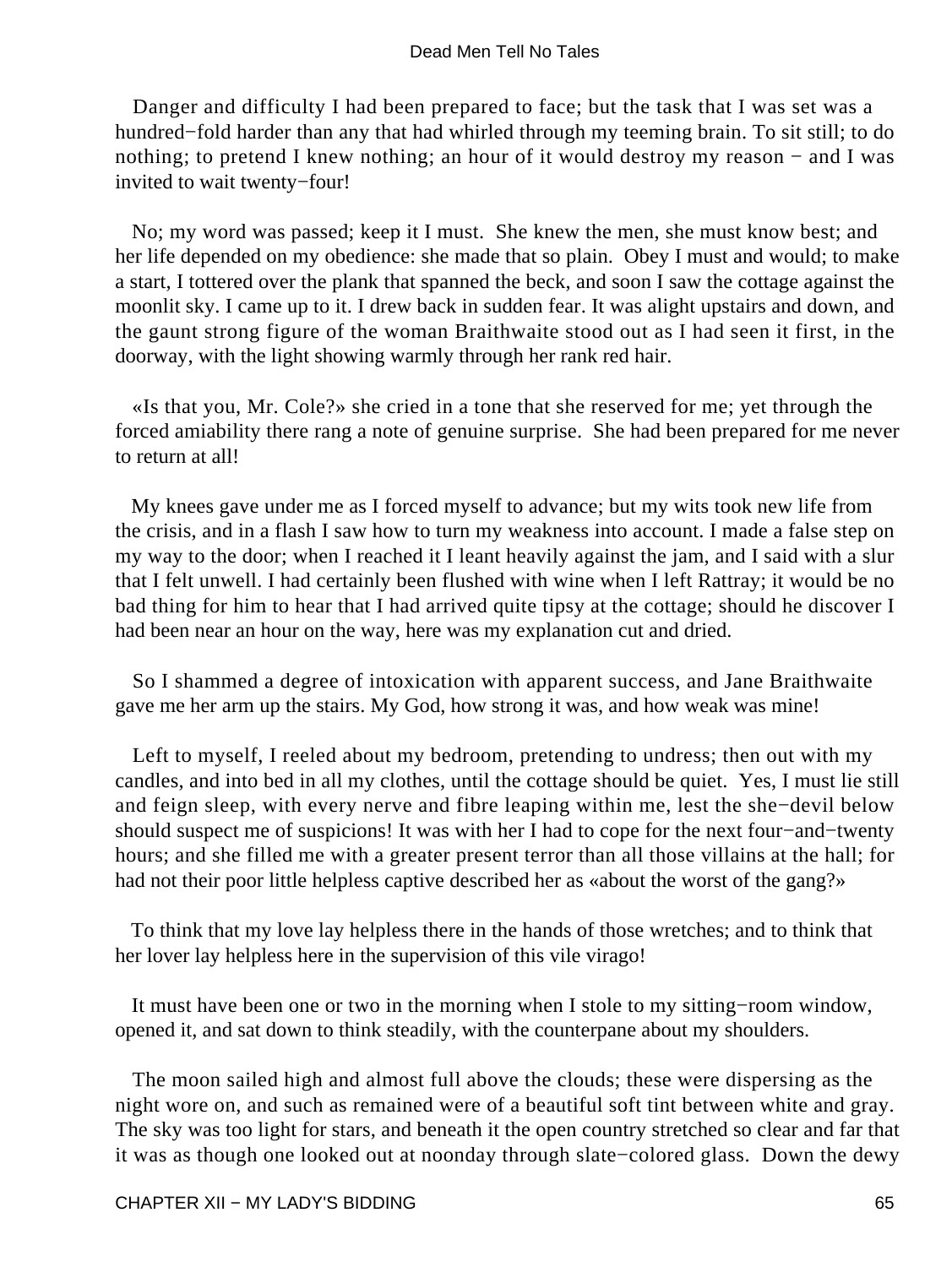slope below my window a few calves fed with toothless mouthings; the beck was very audible, the oak−trees less so; but for these peaceful sounds the stillness and the solitude were equally intense.

 I may have sat there like a mouse for half an hour. The reason was that I had become mercifully engrossed in one of the subsidiary problems: whether it would be better to drop from the window or to trust to the creaking stairs. Would the creaking be much worse than the thud, and the difference worth the risk of a sprained ankle? Well worth it, I at length decided; the risk was nothing; my window was scarce a dozen feet from the ground. How easily it could be done, how quickly, how safely in this deep, stillness and bright moonlight! I would fall so lightly on my stocking soles; a single soft, dull thud; then away under the moon without fear or risk of a false step; away over the stone walls to the main road, and so to the nearest police−station with my tale; and before sunrise the villains would be taken in their beds, and my darling would be safe!

 I sprang up softly. Why not do it now? Was I bound to keep my rash, blind promise? Was it possible these murderers would murder her? I struck a match on my trousers, I lit a candle, I read her letter carefully again, and again it maddened and distracted me. I struck my hands together. I paced the room wildly. Caution deserted me, and I made noise enough to wake the very mute; lost to every consideration but that of the terrifying day before me, the day of silence and of inactivity, that I must live through with an unsuspecting face, a cool head, a civil tongue! The prospect appalled me as nothing else could or did; nay, the sudden noise upon the stairs, the knock at my door, and the sense that I had betrayed myself already even now all was over − these came as a relief after the haunting terror which they interrupted.

I flung the door opcn, and there stood Mrs. Braithwaite, as fully dressed as myself.

«You'll not be very well sir?»

No, I'm not."

«What's t' matter wi' you?»

 This second question was rude and fierce with suspicion: the real woman rang out in it, yet its effect on me was astonishng: once again was I inspired to turn my slip into a move.

 «Matter?» I cried. «Can't you see what's the matter; couldn't you see when I came in? Drink's the matter! I came in drunk, and now I'm mad. I can't stand it; I'm not in a fit state. Do you know nothng of me? Have they told you nothing? I'm the only man that was saved from the Lady Jermyn, the ship that was burned to the water's edge with every soul but me. My nerves are in little ends. I came down here for peace and quiet and sleep. Do you bow that I have hardly slept for two months? And now I shall never sleep again! O my God I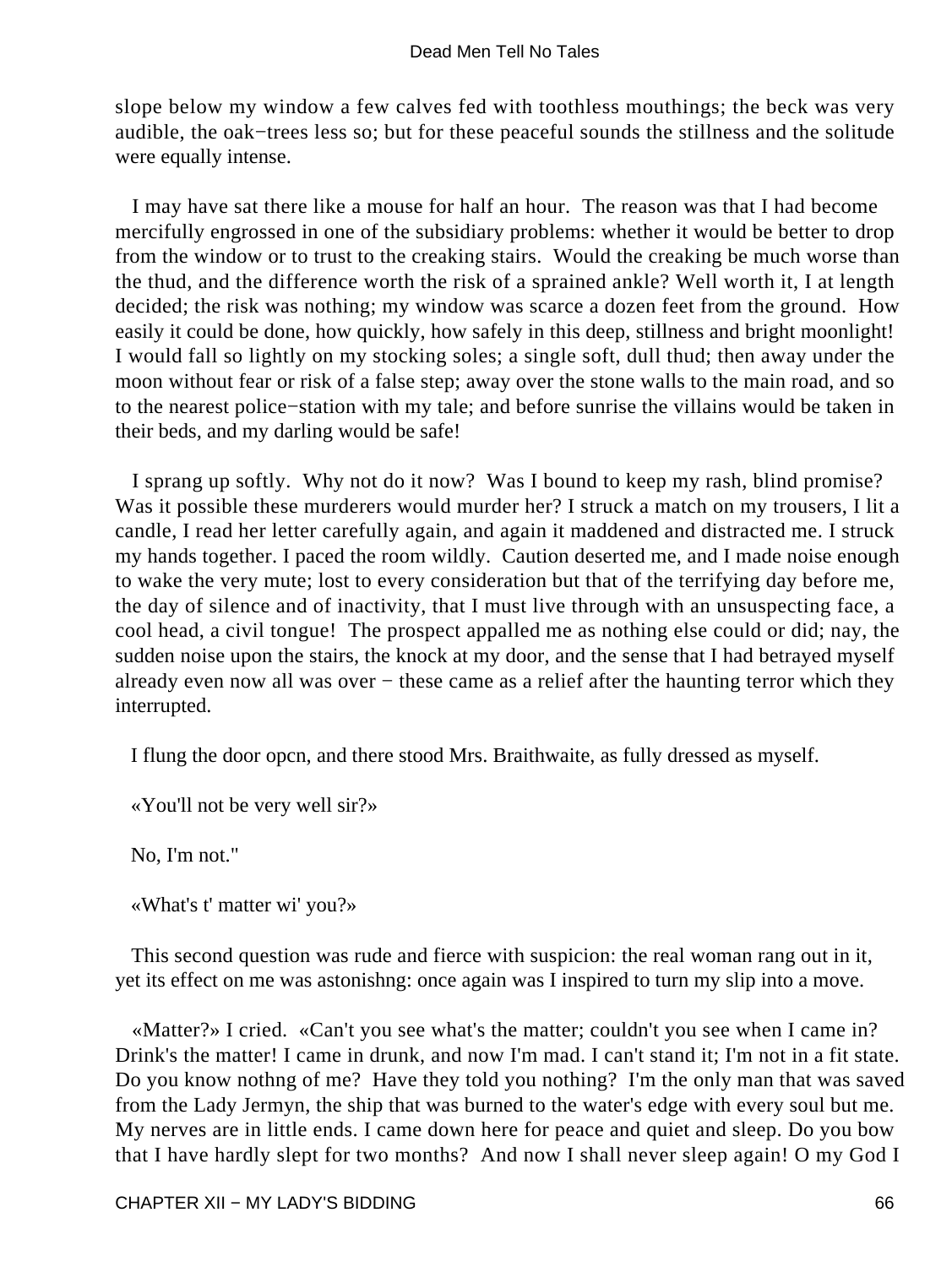shall die for want of it! The wine has done it. I never should have touched a drop. I can't stand it; I can't sleep after it; I shall kill myself if I get no sleep. Do you hear, you woman? I shall kill myself in your house if I don't get to sleep!»

 I saw her shrink, virago as she was. I waved my arms, I shrieked in her face. It was not all acting. Heaven knows how true it was about the sleep. I was slowly dying of insomnia. I was a nervous wreck. She must have heard it. Now she saw it for herself.

 No; it was by no means all acting. Intending only to lie, I found myself telling little but the strictest truth, and longing for sleep as passionately as though I had nothing to keep me awake. And yet, while my heart cried aloud in spite of me, and my nerves relieved themselves in this unpremeditated ebullition, I was all the time watching its effect as closely as though no word of it had been sincere.

 Mrs. Braithwaite seemed frightened; not at all pitiful; and as I calmed down she recovered her courage and became insolent. I had spoilt her night. She had not been told she was to take in a raving lunatic. She would speak to Squire Rattray in the morning.

 «Morning?» I yelled after her as she went. «Send your husband to the nearest chemist as soon as it's dawn; send him for chloral, chloroform, morphia, anything they've got and as much of it as they'll let him have. I'll give you five pounds if you get me what'll send me to sleep all to–morrow – and to–morrow night!»

 Never, I feel sure, were truth and falsehood more craftily interwoven; yet I had thought of none of it until the woman was at my door, while of much I had not thought at all. It had rushed from my heart and from my lips. And no sooner was I alone than I burst into hysterical tears, only to stop and compliment myself because they sounded genuine − as though they were not! Towards morning I took to my bed in a burning fever, and lay there, now congratulating myself upon it, because when night came they would all think me so secure; and now weeping because the night might find me dying or dead. So I tossed, with her note clasped in my hand underneath the sheets; and beneath my very body that stout weapon that I had bought in town. I might not have to use it, but I was fatalist enough to fancy that I should. In the meantime it helped me to lie still, my thoughts fixed on the night, and the day made easy for me after all.

If only I could sleep!

 About nine o'clock Jane Braithwaite paid me a surly visit; in half an hour she was back with tea and toast and an altered mien. She not only lit my fire, but treated me the while to her original tone of almost fervent civility and respect and determination. Her vagaries soon ceased to puzzle me: the psychology of Jane Braithwaite was not recondite. In the night it had dawned upon her that Rattray had found me harmless and was done with me, therefore there was no need for her to put herself out any further on my account. In the morning,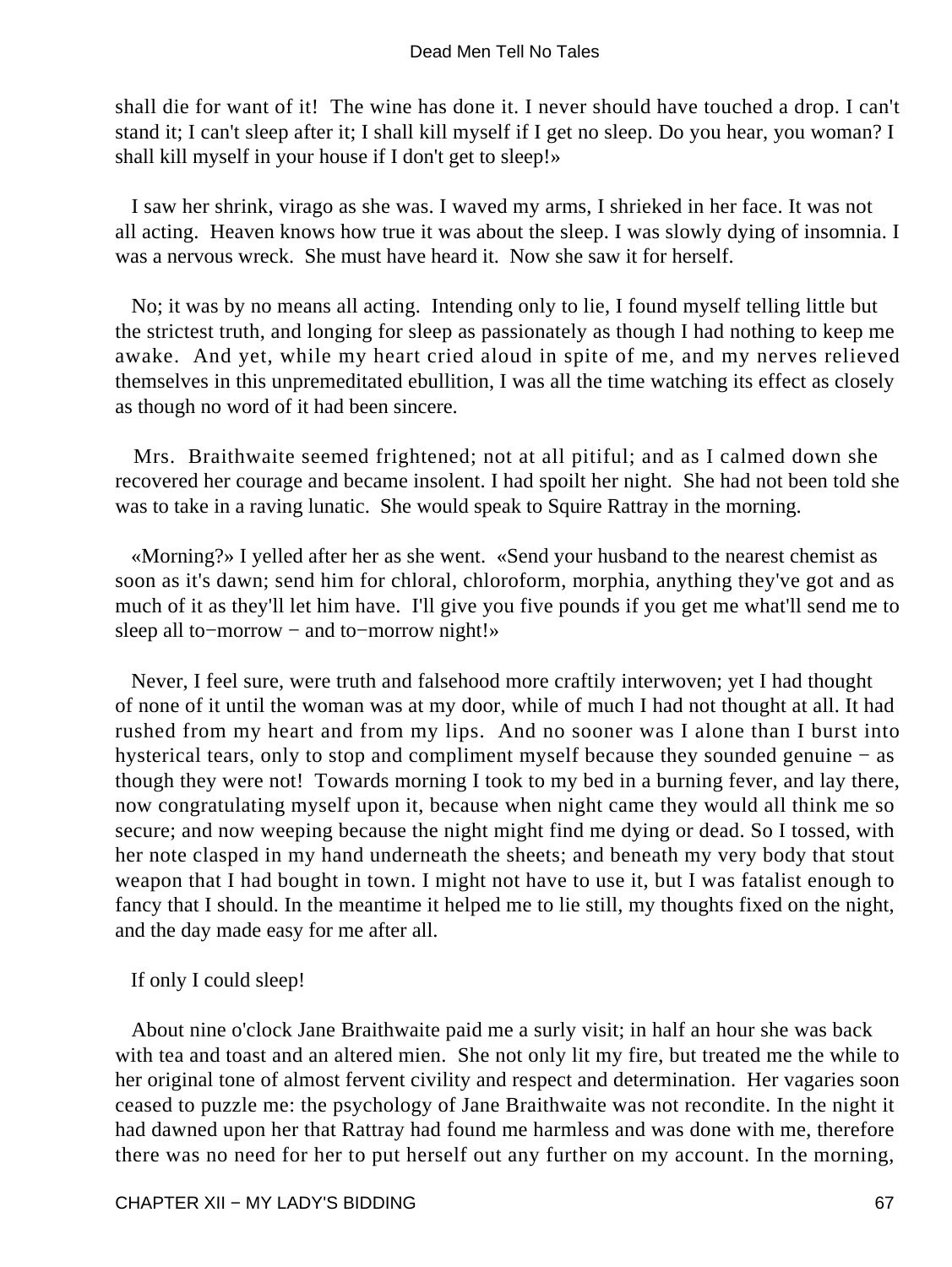finding me really ill, she had gone to the hall in alarm; her subsequent attentions were an act of obedience; and in their midst came Rattray himself to my bedside.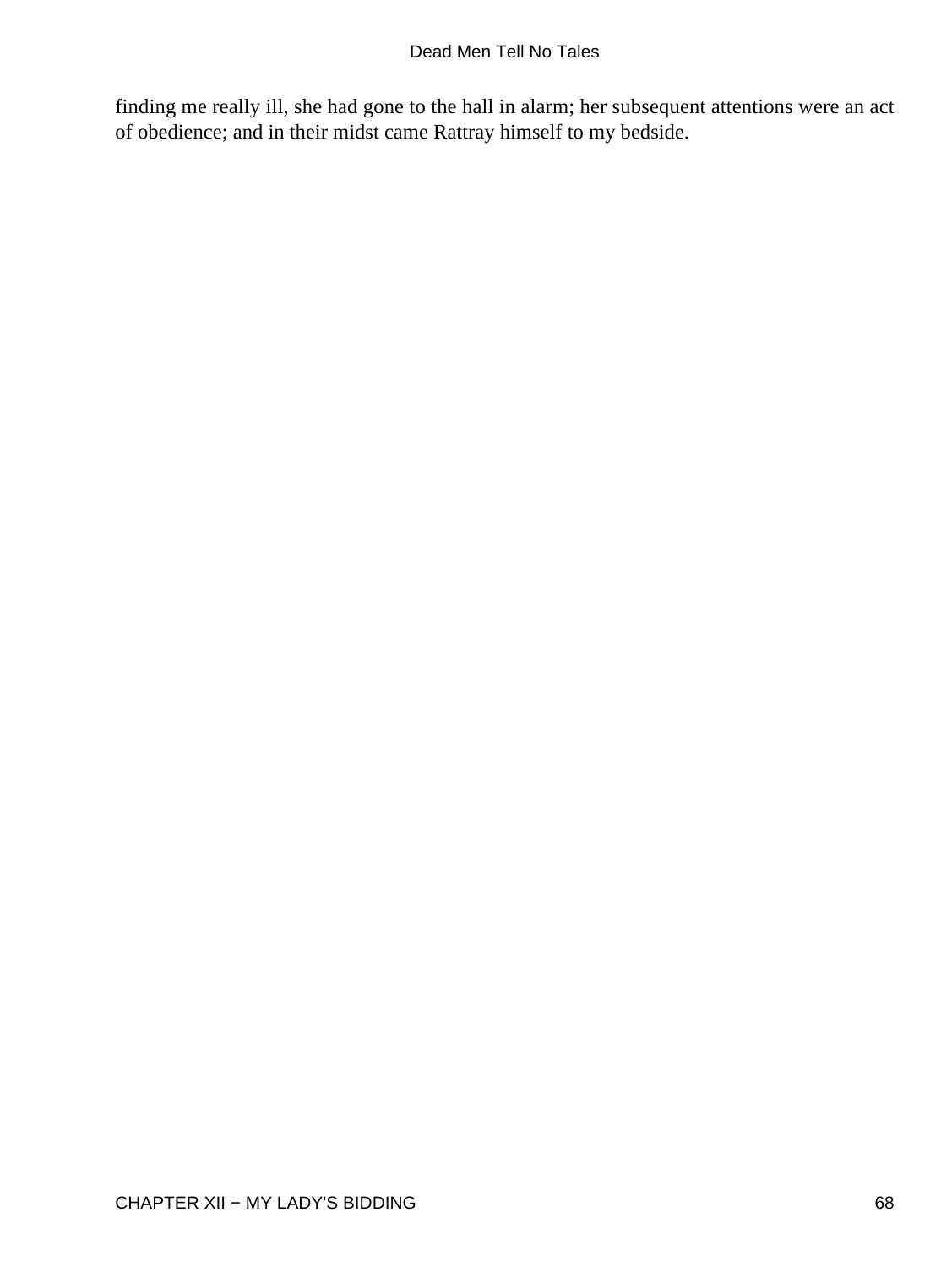# **[CHAPTER XIII − THE LONGEST DAY OF MY LIFE](#page-131-0)**

**The boy looked so blithe and buoyant, so gallant and still so frank, that even now I** could not think as meanly of him as poor Eva did. A rogue he must be, but surely not the petty rogue that she had made him out. Yet it was dirty work that he had done by me; and there I had to lie and take his kind, false, felon's hand in mine.

 «My poor dear fellow,» he cried, «I'm most sorry to find you like this. But I was afraid of it last night. It's all this infernally strong air!»

 How I longed to tell him what it was, and to see his face! The thought of Eva alone restrained me, and I retorted as before, in a tone I strove to make as friendly, that it was his admirable wine and nothing else.

«But you took hardly any.»

 «I shouldn't have touched a drop. I can't stand it. Instead of soothing me it excites me to the verge of madness. I'm almost over the verge − for want of sleep − my trouble ever since the trouble.»

 Again I was speaking the literal truth, and again congratulating myself as though it were a lie: the fellow looked so distressed at my state; indeed I believe that his distress was as genuine as mine, and his sentiments as involved. He took my hand again, and his brow wrinkled at its heat. He asked for the other hand to feel my pulse. I had to drop my letter to comply.

 «I wish to goodness there was something I could do for you,» he said. «Would you − would you care to see a doctor?»

I shook my head, and could have smiled at his visible relief.

 «Then I'm going to prescribe for you,» he said with decision. «It's the place that doesn't agree with you, and it was I who brought you to the place; therefore it's for me to get you out of it as quick as possible. Up you get, and I'll drive you to the station myself!»

 I had another work to keep from smiling: he was so ingenuously disingenuous. There was less to smile at in his really nervous anxiety to get me away. I lay there reading him like a book: it was not my health that concerned him, of course: was it my safety? I told him he little knew how ill I was − an inglorious speech that came hard, though not by any means untrue. «Move me with this fever on me?» said I; «it would be as much as my miserable life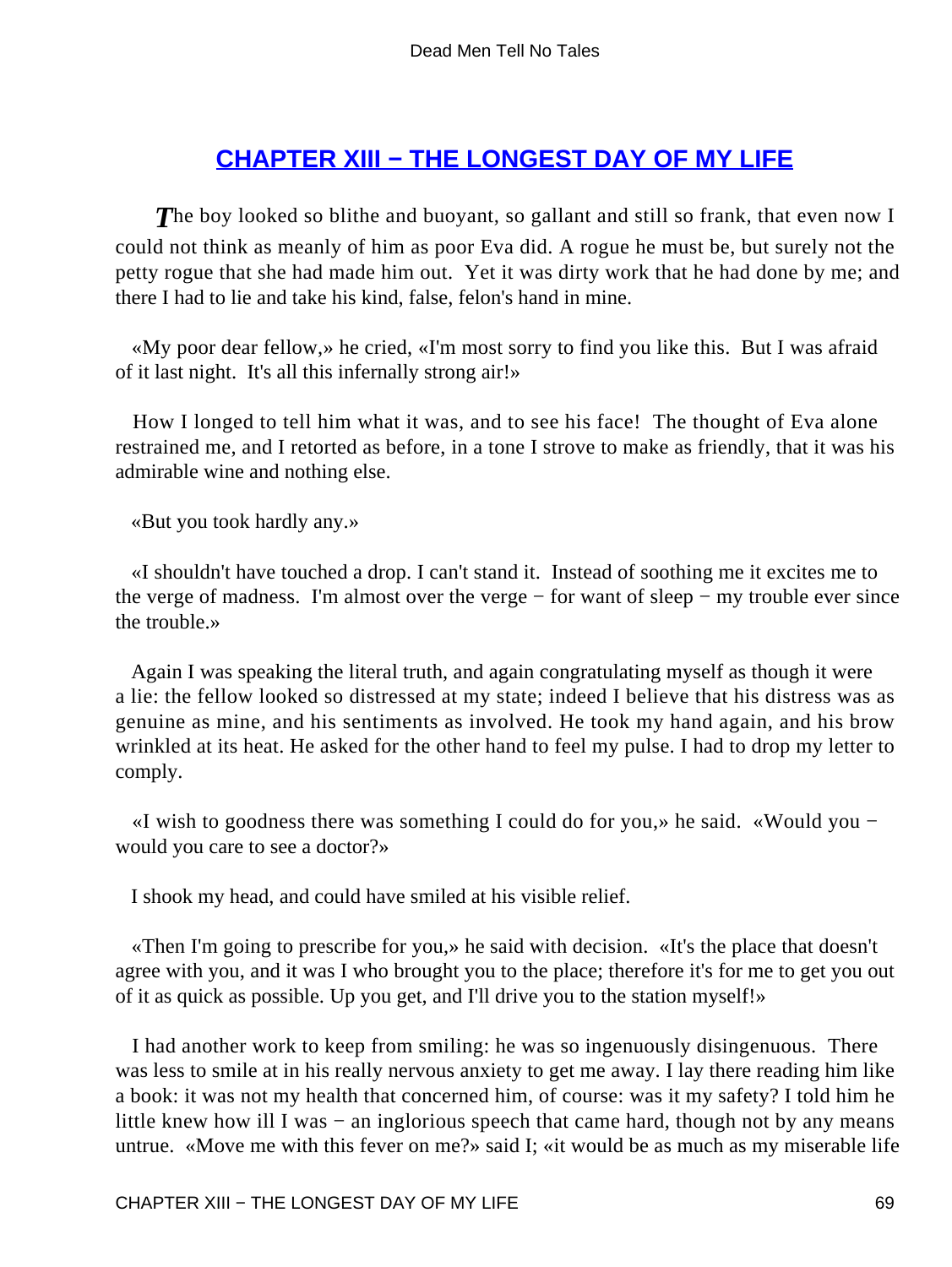is worth.»

 «I'm afraid,» said he, «that it may be as much as your life's worth to stay on here!» And there was such real fear, in his voice and eyes, that it reconciled me there and then to the discomfort of a big revolyer between the mattress and the small of my back. «We must get you out of it,» he continued, «the moment you feel fit to stir. Shall we say to−morrow?»

«If you like,» I said, advisedly; «and if I can get some sleep to−day.»

 «Then to−morrow it is! You see I know it's the climate,» he added, jumping from tone to tone; «it couldn't have been those two or three glasses of sound wine.»

 «Shall I tell you what it is?» I said, looking him full in the face, with eyes that I dare say were wild enough with fever and insomnia. «It's the burning of the Lady Jermyn!» I cried. «It's the faces and the shrieks of the women; it's the cursing and the fighting of the men; it's boat−loads struggling in an oily sea; it's husbands and wives jumping overboard together; it's men turned into devils, it's hell−fire afloat − »

 «Stop! stop! » he whispered, hoarse as a crow. I was sitting up with my hot eyes upon him. He was white as the quilt, and the bed shook with his trembling. I had gone as far as was prudent, and I lay back with a glow of secret satisfaction.

 «Yes, I will stop,» said I, «and I wouldn't have begun if you hadn't found it so difficult to understand my trouble. Now you know what it is. It's the old trouble. I came up here to forget it; instead of that I drink too much and tell you all about it; and the two things together have bowled me over. But I'll go to−morrow; only give me something to put me asleep till then.»

 «I will!» he vowed. «I'll go myself to the nearest chemist, and he shall give me the very strongest stuff he's got. Good−by, and don't you stir till I come back − for your own sake. I'll go this minute, and I'll ride like hell!» And if ever two men were glad to be rid of each other, they were this young villain and myself.

 But what was his villany? It was little enough that I had overheard at the window, and still less that poor Eva had told me in her hurried lines. All I saw clearly was that the Lady Jermyn and some hundred souls had perished by the foulest of foul play; that, besides Eva and myself, only the incendiaries had escaped; that somehow these wretches had made a second escape from the gig, leaving dead men and word of their own death behind them in the boat. And here the motive was as much a mystery to me as the means; but, in my present state, both were also matters of supreme indifference. My one desire was to rescue my love from her loathsome captors; of little else did I pause to think. Yet Rattray's visit left its own mark on my mind; and long after he was gone I lay puzzling over the connection between a young Lancastrian, of good name, of ancient property, of great personal charm, and a crime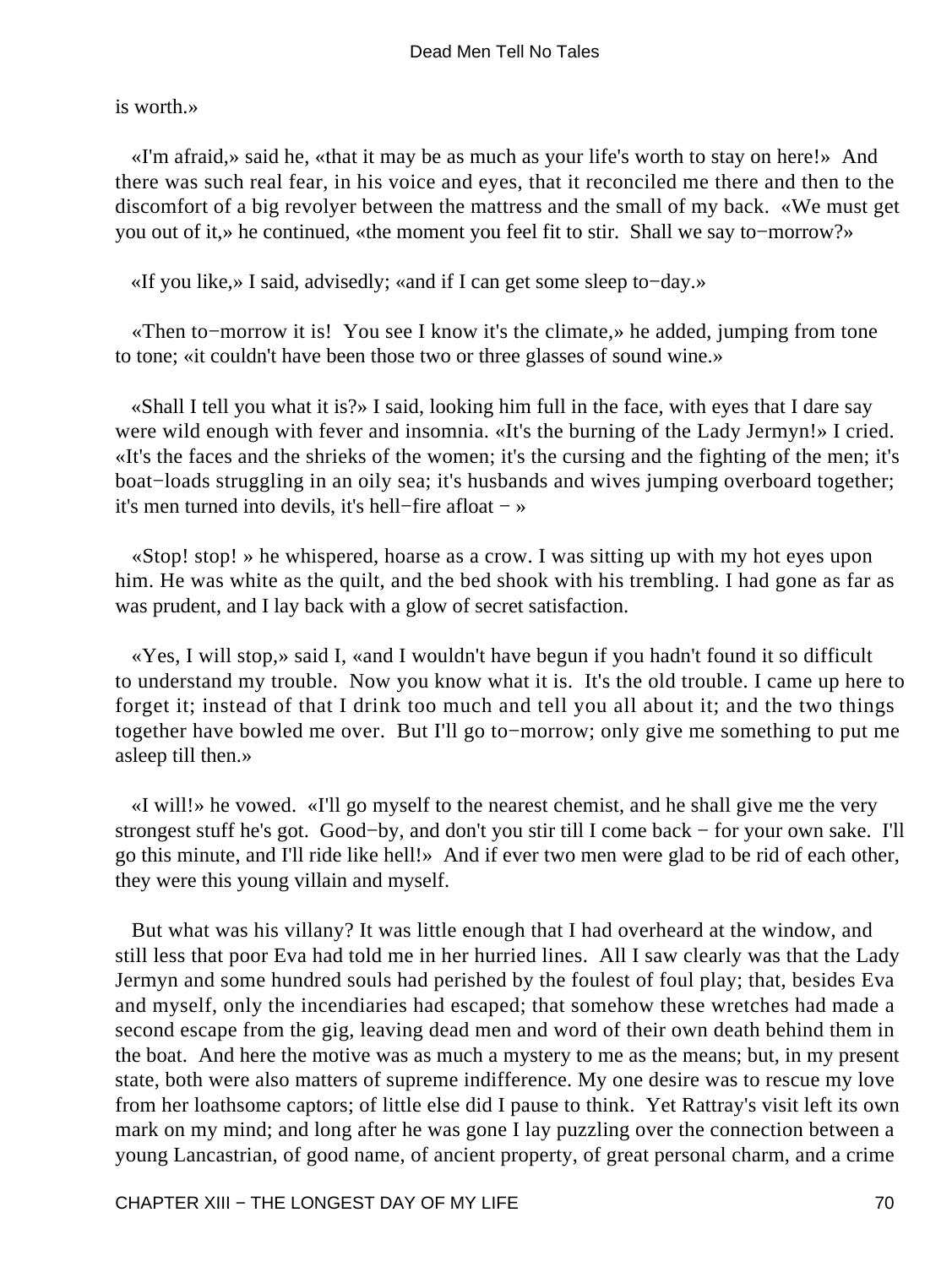of unparalleled atrocity committed in cold blood on the high seas. That his complicity was flagrant I had no room to doubt, after Eva's own indictment of him, uttered to his face and in my hearing. Was it then the usual fraud on the underwriters, and was Rattray the inevitable accomplice on dry land? I could think of none but the conventional motive for destroying a vessel. Yet I knew there must be another and a subtler one, to account not only for the magnitude of the crime, but for the pains which the actual perpetrators had taken to conceal the fact of their survival, and for the union of so diverse a trinity as Senhor Santos, Captain Harris, and the young squire.

 It must have been about mid−day when Rattray reappeared, ruddy, spurred, and splashed with mud; a comfort to sick eyes, I declare, in spite of all. He brought me two little vials, put one on the chimney−piece, poured the other into my tumbler, and added a little water.

 «There, old fellow,» said he; «swallow that, and if you don't get some sleep the chemist who made it up is the greatest liar unhung.»

"What is it?' I asked, the glass in my hand, and my eyes on those of my companion.

 «I don't know,» said he. «I just told them to make up the strongest sleeping−draught that was safe, and I mentioned something about your case. Toss it off, man; it's sure to be all right.»

 Yes, I could trust him; he was not that sort of villain, for all that Eva Denison had said. I liked his face as well as ever. I liked his eye, and could have sworn to its honesty as I drained the glass. Even had it been otherwise, I must have taken my chance or shown him all; as it was, when he had pulled down my blind, and shaken my pillow, and he gave me his hand once more, I took it with involuntary cordiality. I only grieved that so fine a young fellow should have involved himself in so villainous a business; yet for Eva's sake I was glad that he had; for my mind failed (rather than refused) to believe him so black as she had painted him.

 The long, long afternoon that followed I never shall forget. The opiate racked my head; it did not do its work; and I longed to sleep till evening with a longing I have never known before or since. Everything seemed to depend upon it; I should be a man again, if only I could first be a log for a few hours. But no; my troubles never left me for an instant; and there I must lie, pretending that they had! For the other draught was for the night; and if they but thought the first one had taken due effect, so much the less would they trouble their heads about me when they believed that I had swallowed the second.

 Oh, but it was cruel! I lay and wept with weakness and want of sleep; ere night fell I knew that it would find me useless, if indeed my reason lingered on. To lie there helpless when Eva was expecting me, that would be the finishing touch. I should rise a maniac if ever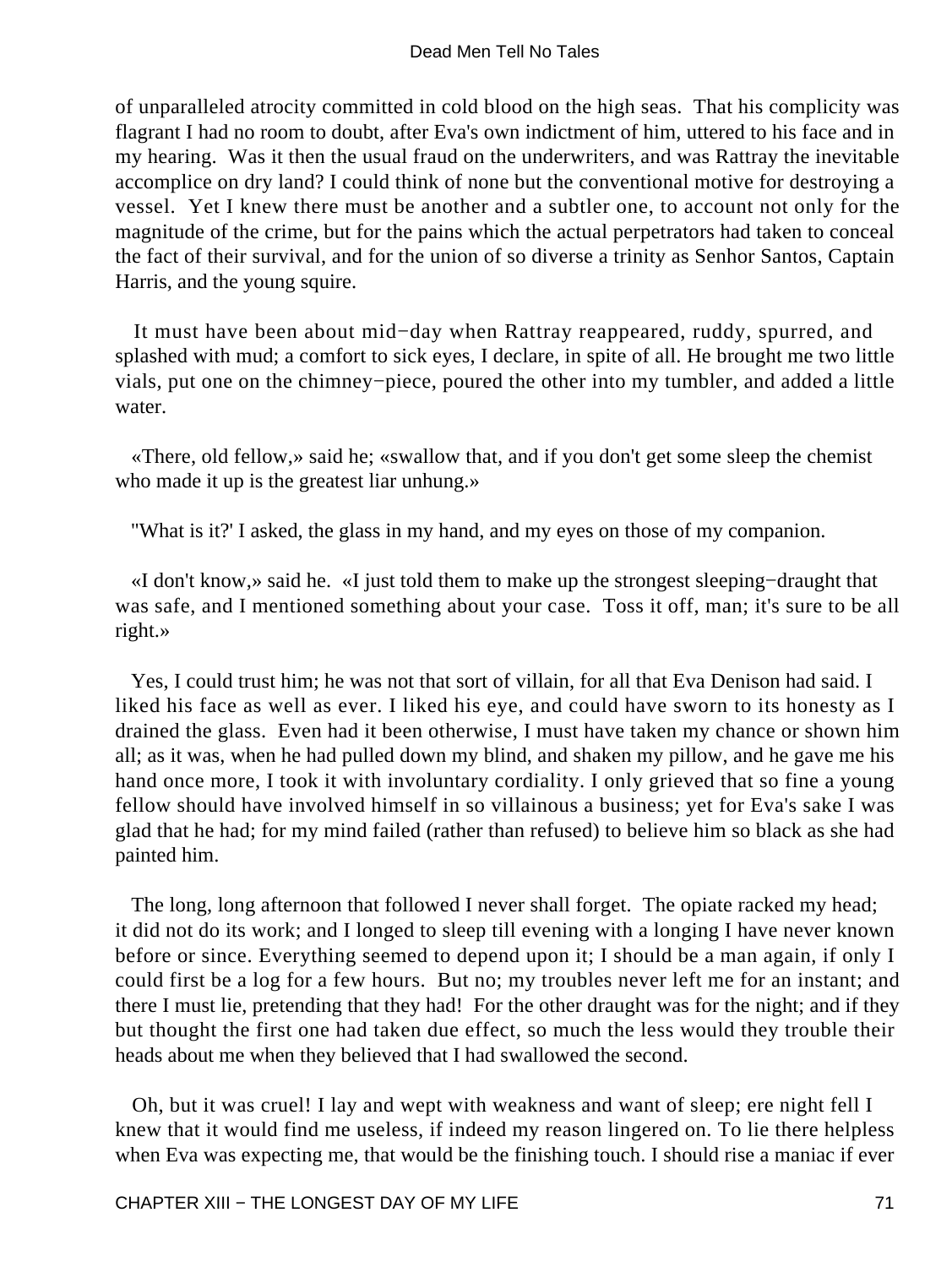I rose at all. More probably I would put one of my five big bullets into my own splitting head; it was no small temptation, lying there in a double agony, with the loaded weapon by my side.

 Then sometimes I thought it was coming; and perhaps for an instant would be tossing in my hen−coop; then back once more. And I swear that my physical and mental torments, here in my bed, would have been incomparably greater than anything I had endured on the sea, but for the saving grace of one sweet thought. She lived! She lived! And the God who had taken care o me, a castaway, would surely deliver her also from the hands of murderers and thieves. But not through me − I lay weak and helpless − and my tears ran again and yet again as I felt myself growing hourly weaker.

 I remember what a bright fine day it was, with the grand open country all smiles beneath a clear, almost frosty sky, once when I got up on tip−toe and peeped out. A keen wind whistled about the cottage; I felt it on my feet as I stood; but never have I known a more perfect and invigorating autumn day. And there I must lie, with the manhood ebbing Out of me, the manhood that I needed so for the night! I crept back into bed. I swore that I would sleep. Yet there I lay, listening sometimes to that vile woman's tread below; sometimes to mysterious whispers, between whom I neither knew nor cared; anon to my watch ticking by my side, to the heart beating in my body, hour after hour − hour after hour. I prayed as I have seldom prayed. I wept as I have never wept. I railed and blasphemed − not with my lips, because the woman must think I was asleep – but so much the more viciously in my heart.

 Suddenly it turned dark. There were no gradations − not even a tropical twilight. One minute I aw the sun upon the blind; the next − thank God! Oh, thank God! No light broke any longer through the blind; just a faint and narrow glimmer stole between it and the casement; and the light that had been bright golden was palest silver now.

It was the moon. I had been in dreamless sleep for hours.

 The joy of that discovery! The transport of waking to it, and waking refreshed! The swift and sudden miracle that it seemed! I shall never, never forget it, still less the sickening thrill of fear which was cruelly quick to follow upon my joy. The cottage was still as the tomb. What if I had slept too long!

With trembling hand I found my watch.

 Luckily I had wound it in the early morning. I now carried it to the window, drew back the blind, and held it in the moonlight. It was not quite ten o'clock. And yet the cottage was so still − so still.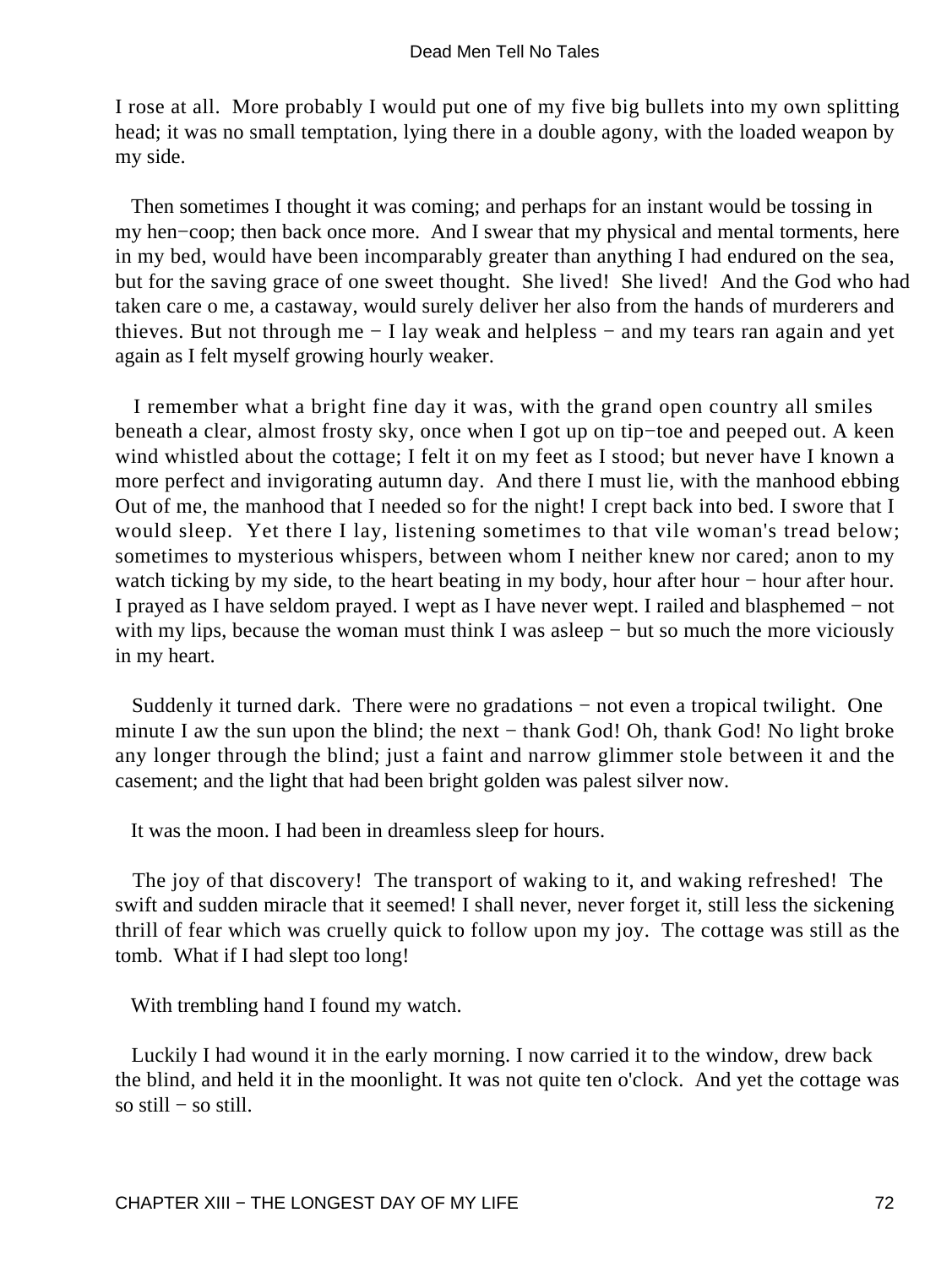I stole to the door, opened it by cautious degrees, and saw the reflection of a light below. Still not a sound could I hear, save the rapid drawing of my own breath, and the startled beating of my own heart.

 I now felt certain that the Braithwaites were out, and dressed hastily, making as little noise as possible, and still hearing absolutely none from below. Then, feeling faint with hunger, though a new being after my sleep, I remembered a packet of sandwiches which I had not opened on my journey north. These I transferred from my travelling−bag (where they had lain forgotten to my jacket pocket, before drawing down the blind, leaving the room on tip−toe, and very gently fastening the door behind me. On the stairs, too, I trod with the utmost caution, feeling the wall with my left hand (my right was full), lest by any chance I might be mistaken in supposing I had the cottage to myself. In spite of my caution there came a creak at every step. And to my sudden horror I heard a chair move in the kitchen below.

 My heart and I stood still together. But my right hand tightened on stout wood, my right forefinger trembled against thin steel. The sound was not repeated. And at length I continued on my way down, my teeth set, an excuse on my lips, but determination in every fibre of my frame.

 A shadow lay across the kitchen floor; it was that of the deaf mute, as he stood on a chair before the fire, supporting himself on the chimney piece with one puny arm, while he reached overhead with the other. I stood by for an instant, glorying in the thought that he could not hear me; the next, I saw what it was he was reaching up for − a bell−mouthed blunderbuss − and I knew the little devil for the impostor that he was.

«You touch it,» said I, «and you'll drop dead on that hearth.»

 He pretended not to hear me, but he heard the click of the splendid spring which Messrs. Deane and Adams had put into that early revolver of theirs, and he could not have come down much quicker with my bullet in his spine.

«Now, then,» I said, «what the devil do you mean by shamming deaf and dumb?»

 «I niver said I was owt o' t' sort,» he whimpered, cowering behind the chair in a sullen ague.

 «But you acted it, and I've a jolly good mind to shoot you dead!» (Remember, I was so weak myself that I thought my arm would break from presenting my five chambers and my ten−inch barrel; otherwise I should be sorry to relate how I bullied that mouse of a man.) «I may let you off,» I continued, «if you answer questions. Where's your wife?»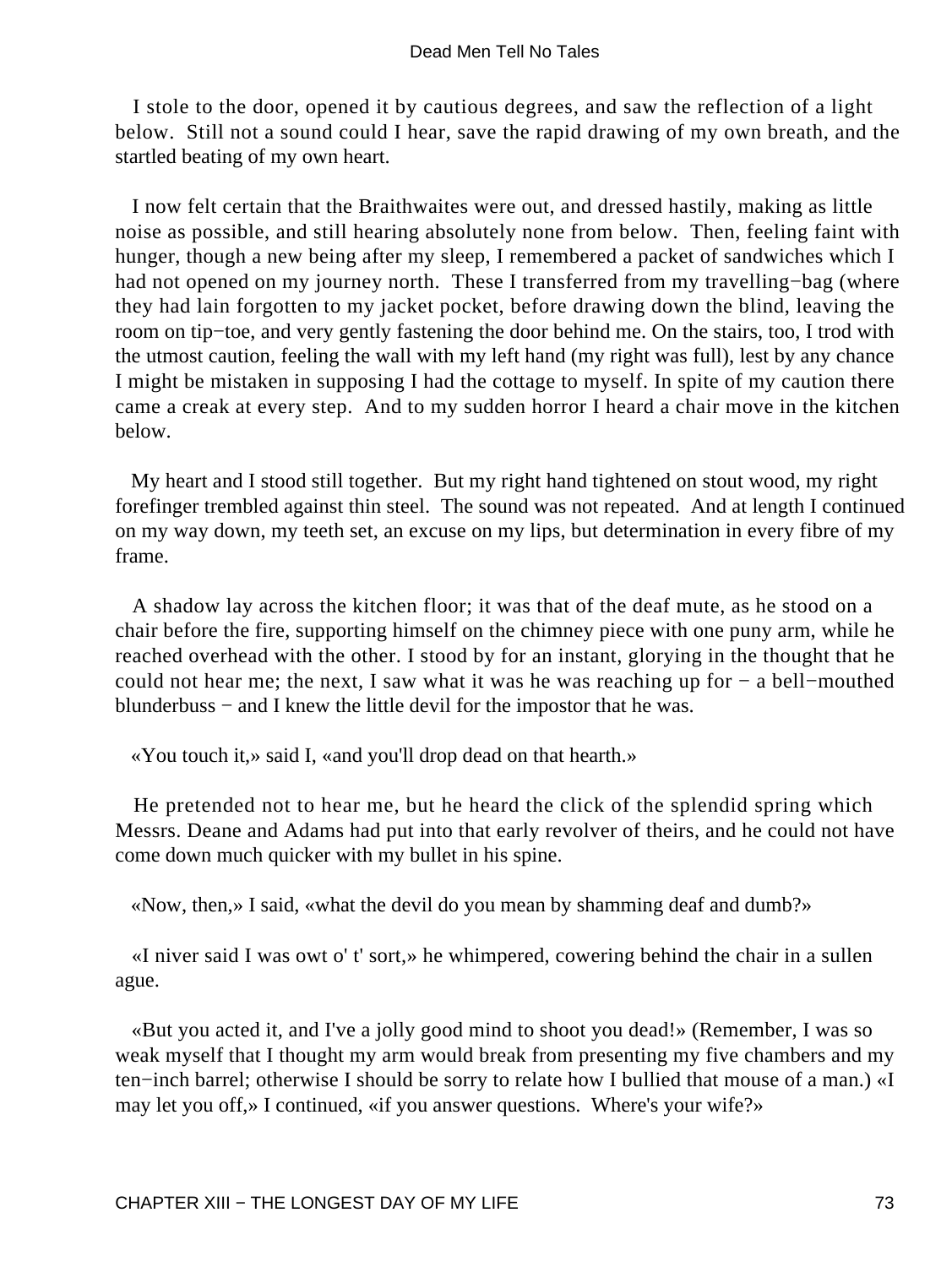«Eh, she'll be back directly! » said Braithwaite, with some tact; but his look was too cunning to give the warning weight. «I've a bullet to spare for her,» said I, cheerfully; «now, then, where is she?»

«Gone wi' the oothers, for owt I knaw.»

«And where are the others gone?»

«Where they allus go, ower to t' say.»

«Over to the sea, eh? We're getting on! What takes them there?»

 «That's more than I can tell you, sir,» said Braithwaite, with so much emphasis and so little reluctance as to convince me that for once at least he had spoken the truth. There was even a spice of malice in his tone. I began to see possibilities in the little beast.

 «Well,» I said, «you're a nice lot! I don't know what your game is, and don't want to. I've had enough of you without that. I'm off to−night.»

 «Before they get back?» asked Braithwaite, plainly in doubt about his duty, and yet as plainly relieved to learn the extent of my intention.

 «Certainly,» said I; «why not? I'm not particularly anxious to see your wife again, and you may ask Mr. Rattray from me why the devil he led me to suppose you were deaf and dumb? Or, if you like, you needn't say anything at all about it,» I added, seeing his thin jaw fall; «tell him I never found you out, but just felt well enough to go, and went. When do you expect them back?»

«It won't be yet a bit,» said he.

 «Good! Now look here. What would you say to these?» And I showed him a couple of sovereigns: I longed to offer him twenty, but feared to excite his suspicions. «These are yours if you have a conveyance at the end of the lane − the lane we came up the night before  $last - in an hour's time.$ 

His dull eyes glistened; but a tremor took him from top to toe, and he shook his head.

 «I'm ill, man!» I cried. «If I stay here I'll die! Mr. Rattray knows that, and he wanted me to go this morning; he'll be only too thankful to find me gone.»

This argument appealed to him; indeed, I was proud of it.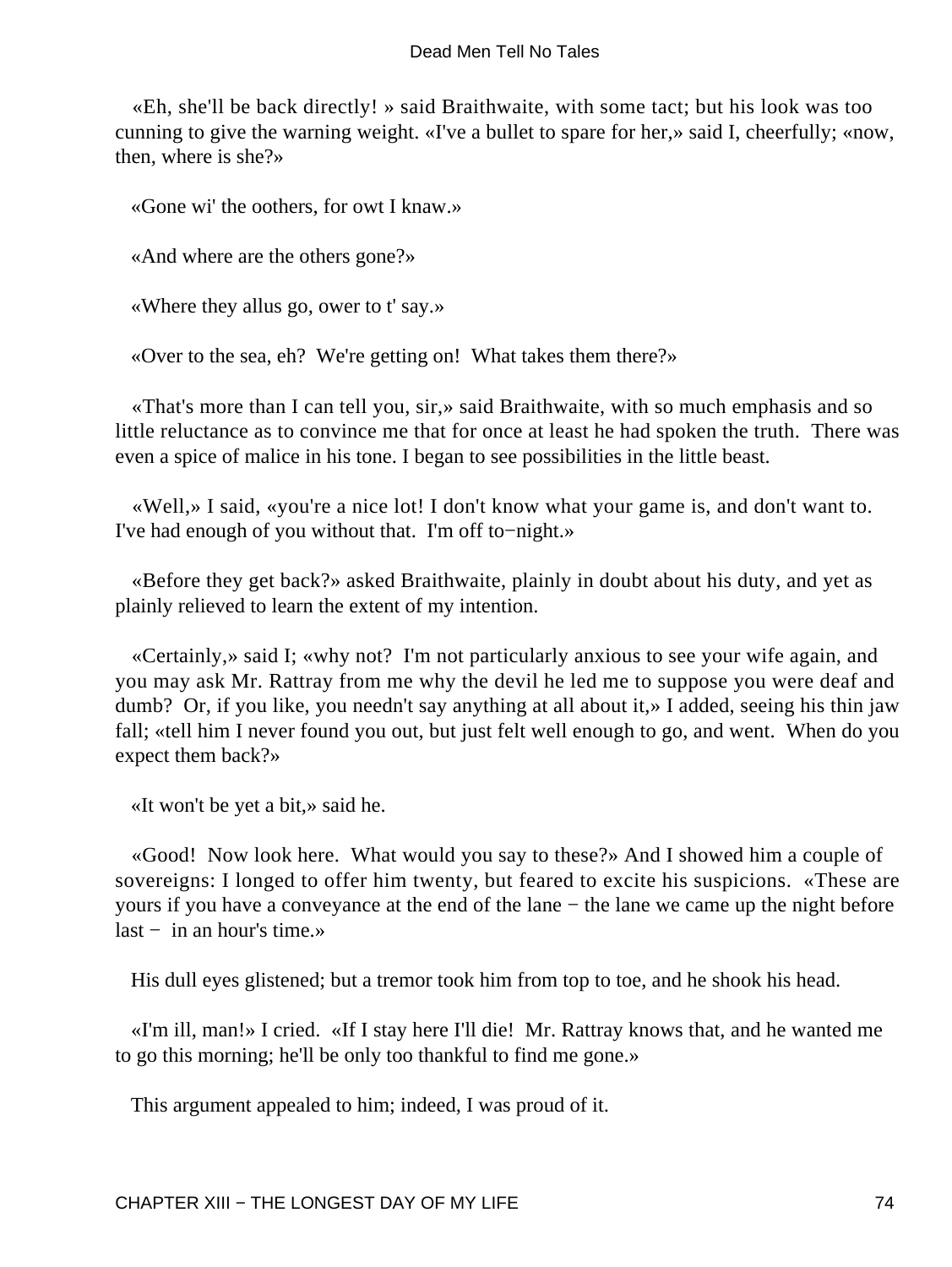«But I was to stop an' look after you,» he mumbled; «it'll get me into trooble, it will that!»

I took out three more sovereigns; not a penny higher durst I go.

 «Will five pounds repay you? No need to tell your wife it was five, you know! I should keep four of them all to myself.»

 The cupidity of the little wretch was at last overcoming his abject cowardice. I could see him making up his miserable mind. And I still flatter myself that I took only safe (and really cunning) steps to precipitate the process. To offer him more money would have been madness; instead, I poured it all back into my pocket.

 «All right!» I cried; «you're a greedy, cowardly, old idiot, and I'll just save my money.» And out I marched into the moonlight, very briskly, towards the lane; he was so quick to follow me that I had no fears of the blunderbuss, but quickened my step, and soon had him running at my heels.

 «Stop, stop, sir! You're that hasty wi' a poor owd man.» So he whimpered as he followed me like the little cur he was.

 «I'm hanged if I stop,» I answered without looking back; and had him almost in tears before I swung round on him so suddenly that he yelped with fear. «What are you bothering me for?» I blustered. «Do you want me to wring your neck?»

«Oh, I'll go, sir! I'll go, I'll go,» he moaned.

«I've a good mind not to let you. I wouldn't if I was fit to walk five miles.»

«But I'll roon 'em, sir! I will that! I'll go as fast as iver I can!»

 «And have a conveyance at the road−end of the lane as near an hour hence as you possibly can?»

 «Why, there, sir!» he cried, crassly inspired; «I could drive you in our own trap in half the time.»

 «Oh, no, you couldn't! I − I'm not fit to be out at all; it must be a closed conveyance; but I'll come to the end of the lane to save time, so let him wait there. You needn't wait yourself; here's a sovereign of your money, and I'll leave the rest in the jug in my bedroom. There! It's worth your while to trust me, I think. As for my luggage, I'll write to Mr. Rattray about that. But I'll be shot if I spend another night on his property.»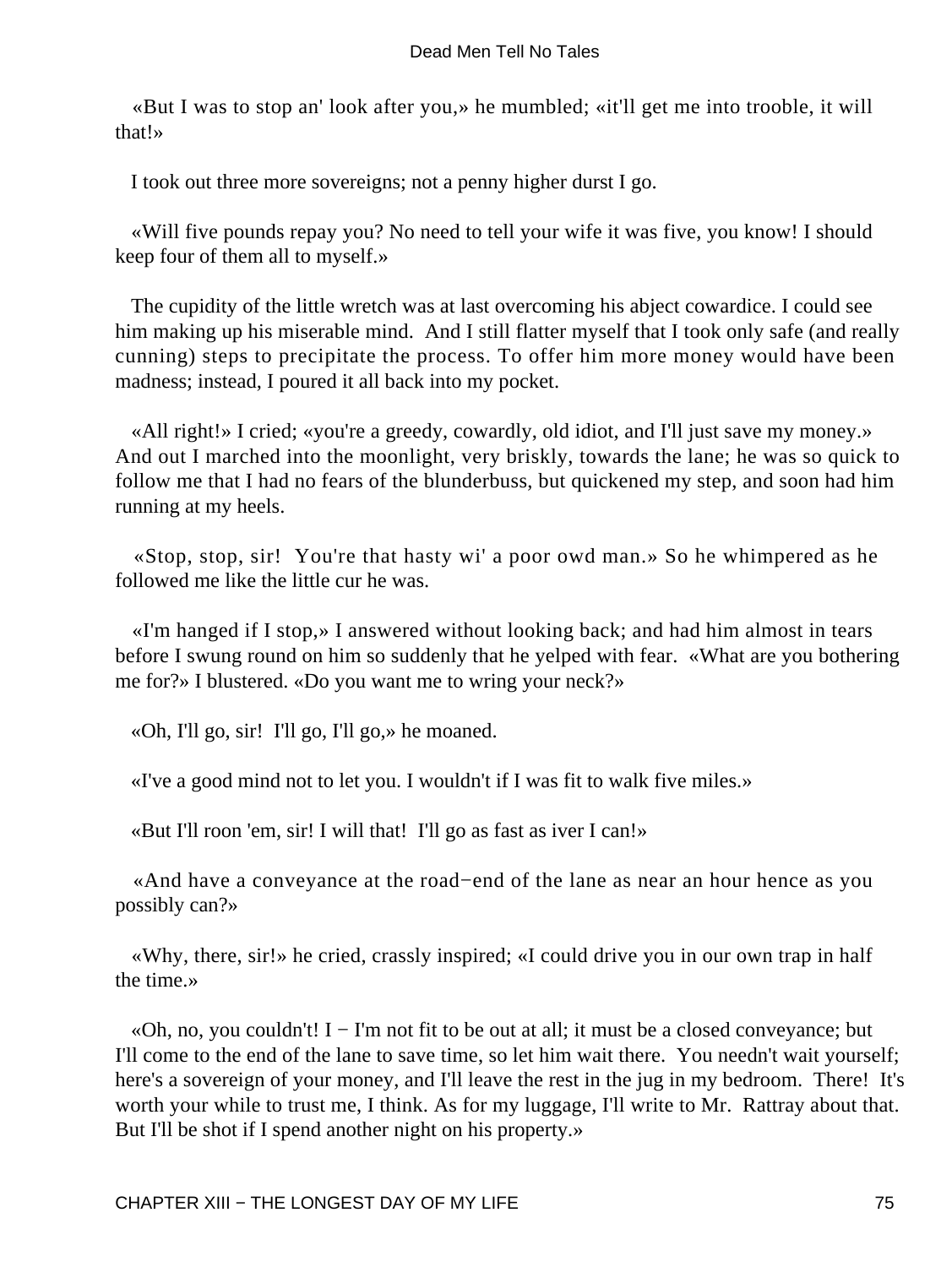I was rid of him at last; and there I stood, listening to his headlong steps, until they stumbled out of earshot down the lane; then back to the cottage, at a run myself, and up to my room to be no worse than my word. The sovereigns plopped into the water and rang together at the bottom of the jug. In another minute I was hastening through the plantation, in my hand the revolver that had served me well already, and was still loaded and capped in all five chambers.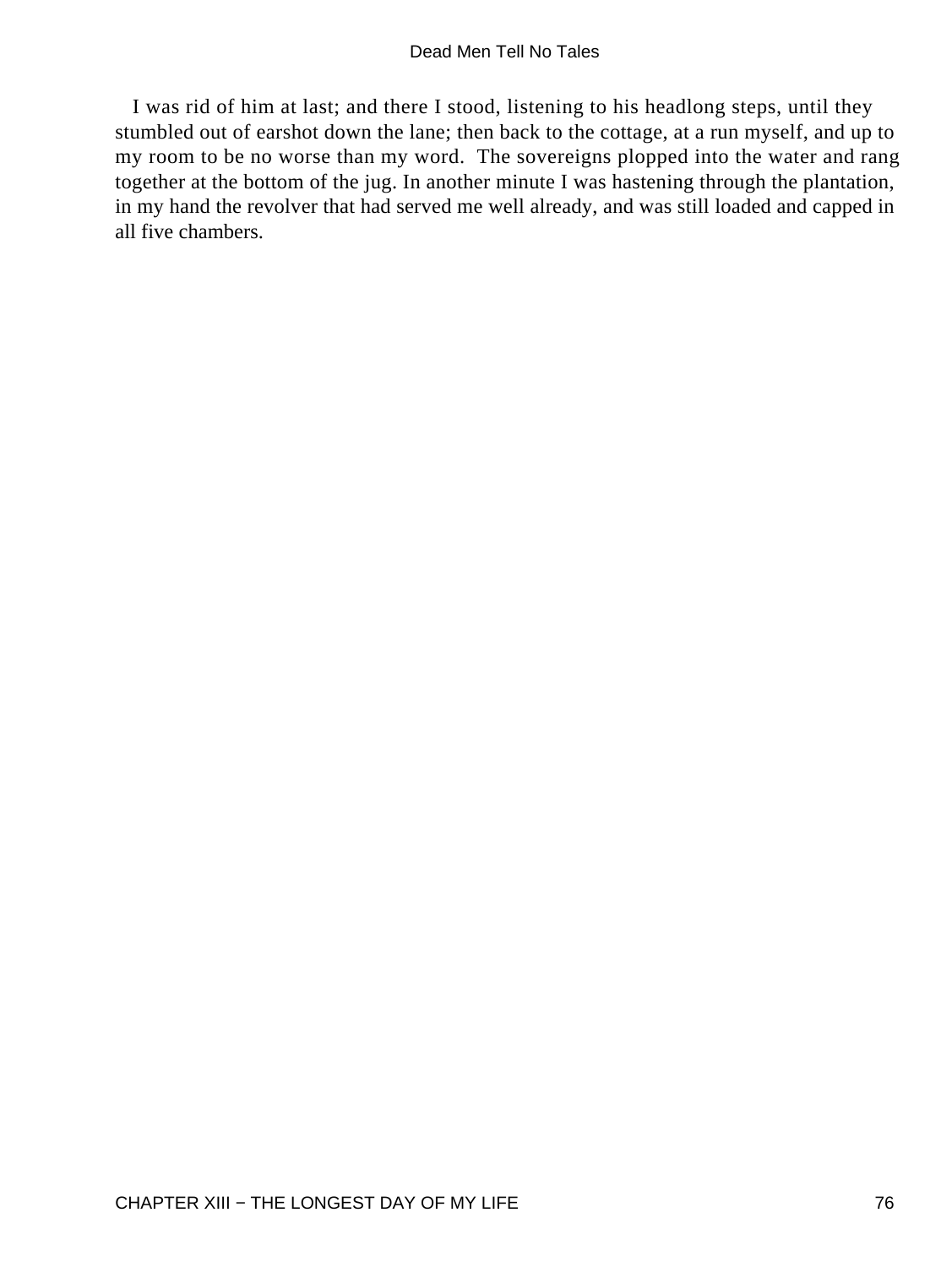# **[CHAPTER XIV − IN THE GARDEN](#page-131-0)**

*I*t so happened that I met nobody at all; but I must confess that my luck was better than my management. As I came upon the beck, a new sound reached me with the swirl. It was the jingle of bit and bridle; the beat of hoofs came after; and I had barely time to fling myself flat, when two horsemen emerged from the plantation, riding straight towards me in the moonlight. If they continued on that course they could not fail to see me as they passed along the opposite bank. However, to my unspeakable relief, they were scarce clear of the trees when they turned their horses' heads, rode them through the water a good seventy yards from where I lay, and so away at a canter across country towards the road. On my hands and knees I had a good look at them as they bobbed up and down under the moon; and my fears subsided in astonished curiosity. For I have already boasted of my eyesight, and I could have sworn that neither Rattray nor any one of his guests was of the horsemen; yet the back and shoulders of one of these seemed somehow familiar to me. Not that I wasted many moments over the coincidence, for I had other things to think about as I ran on to the hall.

 I found the rear of the building in darkness unrelieved from within; on the other hand, the climbing moon beat so full upon the garden wall, it was as though a lantern pinned me as I crept beneath it. In passing I thought I might as well try the gate; but Eva was right; it was locked; and that made me half inclined to distrust my eyes in the matter of the two horsemen, for whence could they have come, if not from the hall? In any case I was well rid of them. I now followed the wall some little distance, and then, to see over it, walked backwards until I was all but in the beck; and there, sure enough, shone my darling's candle, close as close against the diamond panes of her narrow, lofty window! It brought those ready tears back to my foolish, fevered eyes. But for sentiment there was no time, and every other emotion was either futile or premature. So I mastered my full heart, I steeled, my wretched nerves, and braced my limp muscles for the task that lay before them.

 I had a garden wall to scale, nearly twice my own height, and without notch or cranny in the ancient, solid masonry. I stood against it on my toes, and I touched it with my finger−tips as high up as possible. Some four feet severed them from the coping that left only half a sky above my upturned eyes.

 I do not know whether I have made it plain that the house was not surrounded by four walls, but merely filled a breach in one of the four, which nipped it (as it were) at either end. The back entrance was approachable enough, but barred or watched, I might be very sure. It is ever the vulnerable points which are most securely guarded, and it was my one comfort that the difficult way must also be the safe way, if only the difficulty could be overcome. How to overcome it was the problem. I followed the wall right round to the point at which it abutted on the tower that immured my love; the height never varied; nor could my hands or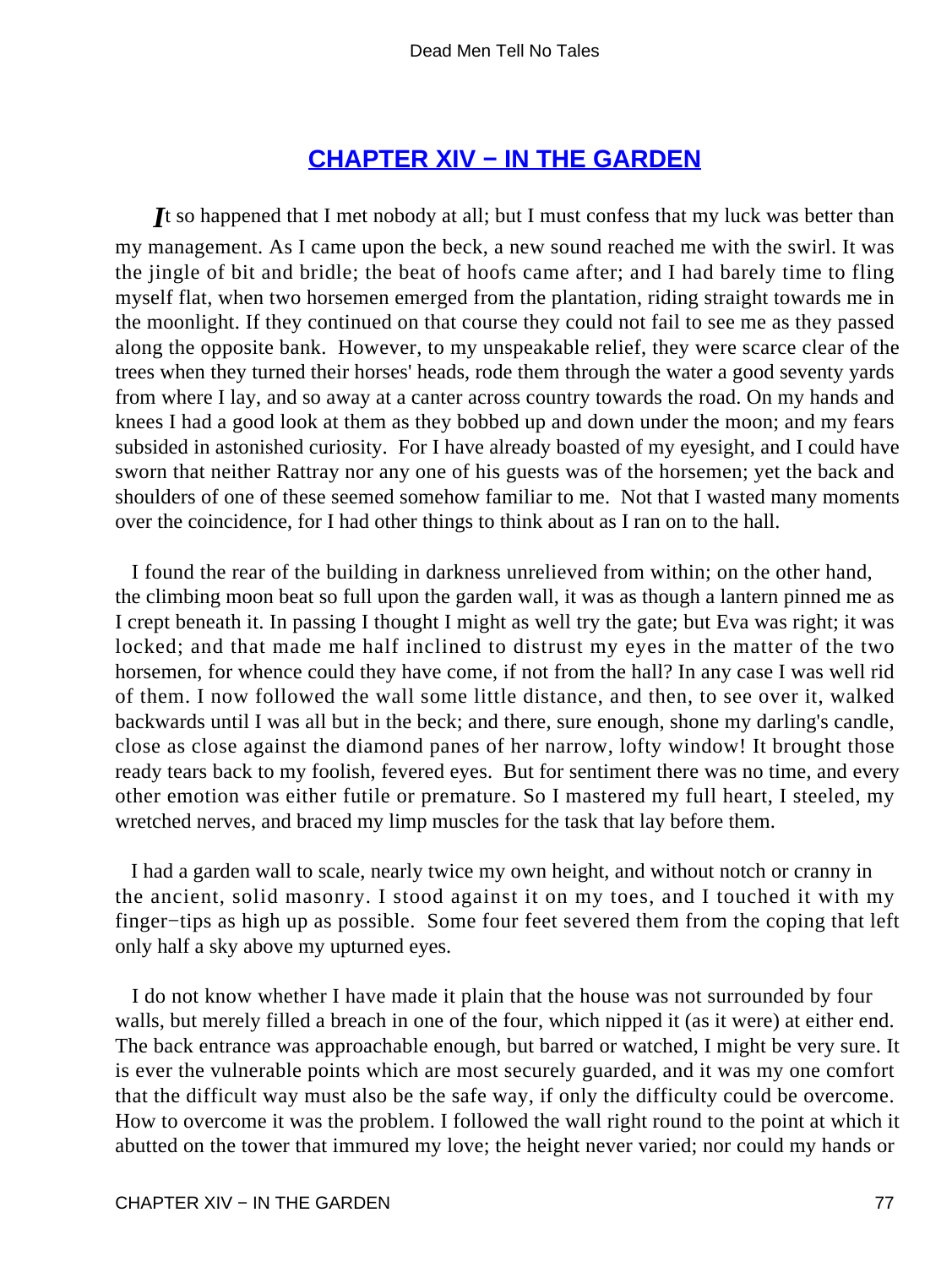eyes discover a single foot−hole, ledge, or other means of mounting to the top.

 Yet my hot head was full of ideas; and I wasted some minutes in trying to lift from its hinges a solid, six−barred, outlying gate, that my weak arms could hardly stir. More time went in pulling branches from the oak−trees about the beck, where the latter ran nearest to the moonlit wall. I had an insane dream of throwing a long forked branch over the coping, and so swarming up hand−over−hand. But even to me the impracticability of this plan came home at last. And there I stood in a breathless lather, much time and strength thrown away together; and the candle burning down for nothing in that little lofty window; and the running water swirling noisily over its stones at my back.

 This was the only sound; the wind had died away; the moonlit valley lay as still as the dread old house in its midst but for the splash and gurgle of the beck. I fancied this grew louder as I paused and listened in my helplessness. All at once − was it the tongue of Nature telling me the way, or common gumption returning at the eleventh hour? I ran down to the water's edge, and could have shouted for joy. Great stones lay in equal profusion on bed and banks. I lifted one of the heaviest in both hands. I staggered with it to the wall. I came back for another; for some twenty minutes I was so employed; my ultimate reward a fine heap of boulders against the wall.

 Then I began to build; then mounted my pile, clawing the wall to keep my balance. My fingers were still many inches from the coping. I jumped down and gave another ten minutes to the back−breaking work of carrying more boulders from the water to the wall. Then I widened my cairn below, so that I could stand firmly before springing upon the pinnacle with which I completed it. I knew well that this would collapse under me if I allowed my weight to rest more than an instant upon it. And so at last it did; but my fingers had clutched the coping in time; had grabbed it even as the insecure pyramid crumbled and left me dangling.

 Instantly exerting what muscle I had left, and the occasion gave me, I succeeded in pulling myself up until my chin was on a level with my hands, when I flung an arm over and caught the inner coping. The other arm followed; then a leg; and at last I sat astride the wall, panting and palpitating, and hardly able to credit my own achievement. One great difficulty had been my huge revolver. I had been terribly frightened it might go off, and had finally used my cravat to sling it at the back of my neck. It had shifted a little, and I was working it round again, preparatory to my drop, when I saw the light suddenly taken from the window in the tower, and a kerchief waving for one instant in its place. So she had been waiting and watching for me all these hours! I dropped into the garden in a very ecstasy of grief and rapture, to think that I had been so long in coming to my love, but that I had come at last. And I picked myself up in a very frenzy of fear lest, after all, I should fail to spirit her from this horrible place.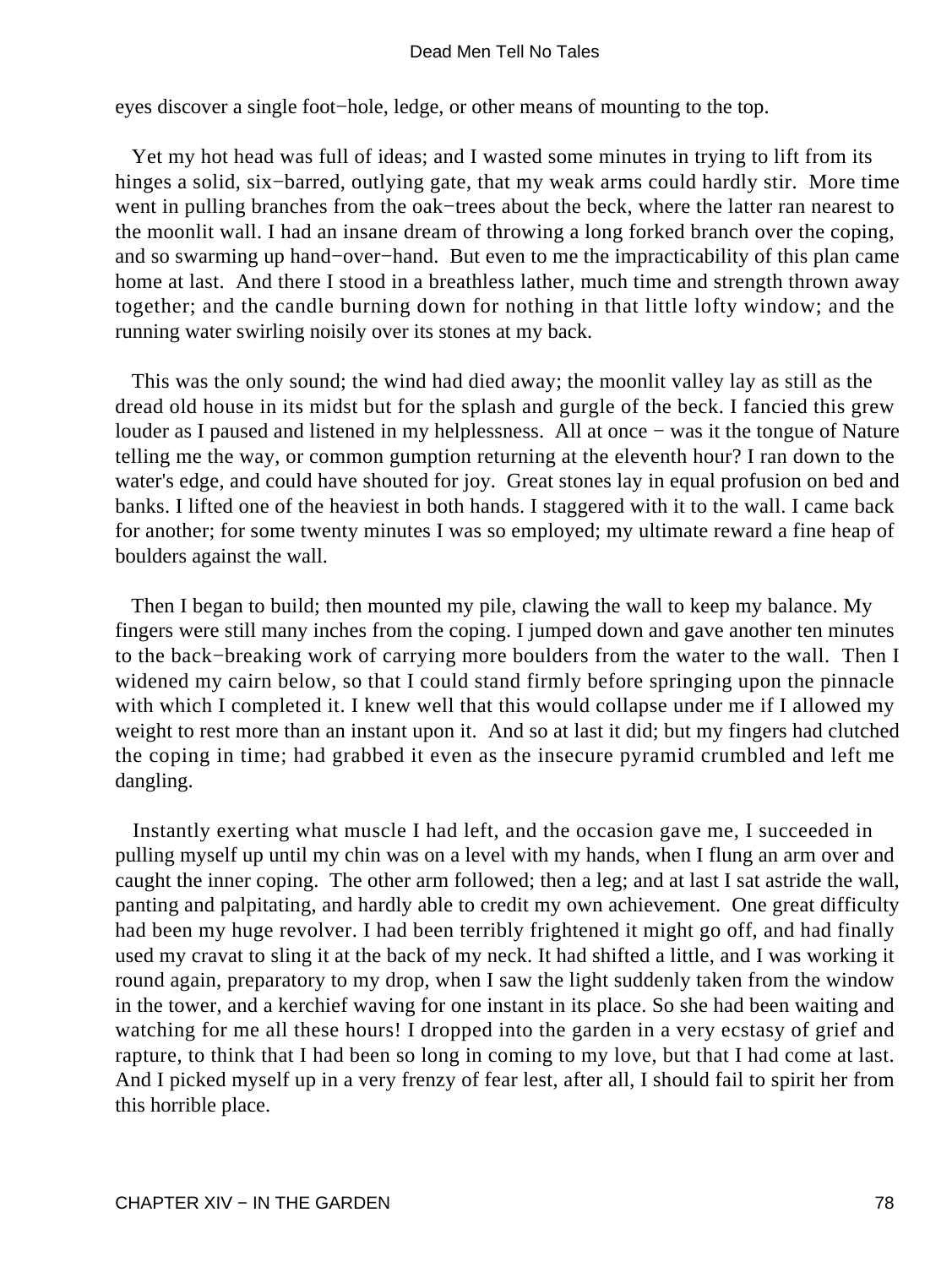Doubly desolate it looked in the rays of that bright October moon. Skulking in the shadow of the wall which had so long baffled me, I looked across a sharp border of shade upon a chaos, the more striking for its lingering trim design. The long, straight paths were barnacled with weeds; the dense, fine hedges, once prim and angular, had fattened out of all shape or form; and on the velvet sward of other days you might have waded waist high in rotten hay. Towards the garden end this rank jungle merged into a worse wilderness of rhododendrons, the tallest I have ever seen. On all this the white moon smiled, and the grim house glowered, to the eternal swirl and rattle of the beck beyond its walls.

 Long enough I stood where I had dropped, listening with all my being for some other sound; but at last that great studded door creaked and shivered on its ancient hinges, and I heard voices arguing in the Portuguese tongue. It was poor Eva wheedling that black rascal Jose. I saw her in the lighted porch; the nigger I saw also, shrugging and gesticulating for all the world like his hateful master; yet giving in, I felt certain, though I could not understand a word that reached me.

 And indeed my little mistress very soon sailed calmly out, followed by final warnings and expostulations hurled from the step: for the black stood watching her as she came steadily my way, now raising her head to sniff the air, now stooping to pluck up a weed, the very picture of a prisoner seeking the open air for its own sake solely. I had a keen eye apiece for them as I cowered closer to the wall, revolver in hand. But ere my love was very near me (for she would stand long moments gazing ever so innocently at the moon), her jailer had held a bottle to the light, and had beaten a retreat so sudden and so hasty that I expected him back every moment, and so durst not stir. Eva saw me, however, and contrived to tell me so without interrupting the air that she was humming as she walked.

 «Follow me,» she sang, «only keep as you are, keep as you are, close to the wall, close to the wall.»

 And on she strolled to her own tune, and came abreast of me without turning her head; so I crept in the shadow (my ugly weapon tucked out of sight), and she sauntered in the shine, until we came to the end of the garden, where the path turned at right angles, running behind the rhododendrons; once in their shelter, she halted and beckoned me, and next instant I had her hands in mine.

 «At last!» was all that I could say for many a moment, as I stood there gazing into her dear eyes, no hero in my heroic hour, but the bigger love−sick fool than ever. «But quick − quick − quick!» I added, as she brought me to my senses by withdrawing her hands. «We've no time to lose.» And I looked wildly from wall to wall, only to find them as barren and inaccessible on this side as on the other.

 «We have more time than you think,» were Eva's first words. «We can do nothing for half−an−hour.»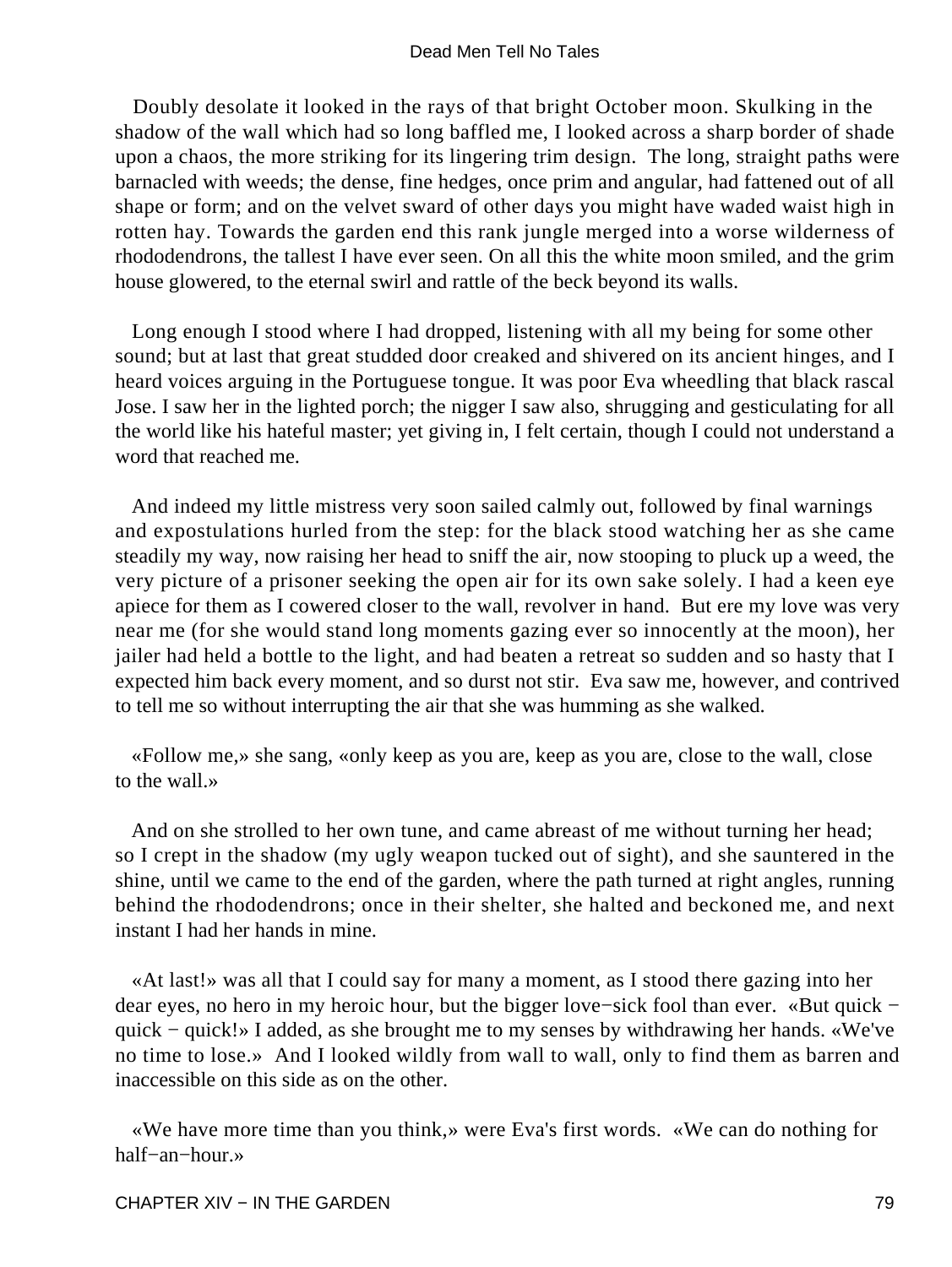«Why not?»

«I'll tell you in a minute. How did you manage to get over?»

«Brought boulders from the beck, and piled 'em up till I could reach the top.»

I thought her eyes glistened.

 «What patience!» she cried softly. «We must find a simpler way of getting out − and I think I have. They've all gone, you know, but Jose.»

«All three?»

«The captain has been gone all day.»

 Then the other two must have been my horse−men, very probably in some disguise; and my head swam with the thought of the risk that I had run at the very moment when I thought myself safest. Well, I would have finished them both! But I did not say so to Eva. I did not mention the incident, I was so fearful of destroying her confidence in me. Apologizing, therefore, for my interruption, without explaining it, I begged her to let me hear her plan.

 It was simple enough. There was no fear of the others returning before midnight; the chances were that they would be very much later; and now it was barely eleven, and Eva had promised not to stay out above half−an−hour. When it was up Jose would come and call her.

 «It is horrid to have to be so cunning!» cried little Eva, with an angry shudder; «but it's no use thinking of that,» she was quick enough to add, «when you have such dreadful men to deal with, such fiends! And I have had all day to prepare, and have suffered till I am so desperate I would rather die to−night than spend another in that house. No; let me finish! Jose will come round here to look for me. But you and I will be hiding n the other side of these rhododendrons. And when we hear him here we'll make a dash for it across the long grass. Once let us get the door shut and locked in his face, and he'll be in a trap. It will take him some time to break in; time enough to give us a start; what's more, when he finds us gone, he'll do what they all used to do in any doubt.»

«What's that?»

 «Say nothing till it's found out; then lie for their lives; and it was their lives, poor creatures on the Zambesi!» She was silent a moment, her determined little face hard − set upon some unforgotten horror. «Once we get away, I shall be surprised if it's found out till morning,» concluded Eva, without a word as to what I was to do with her; neither, indeed, had I myself given that question a moment's consideration.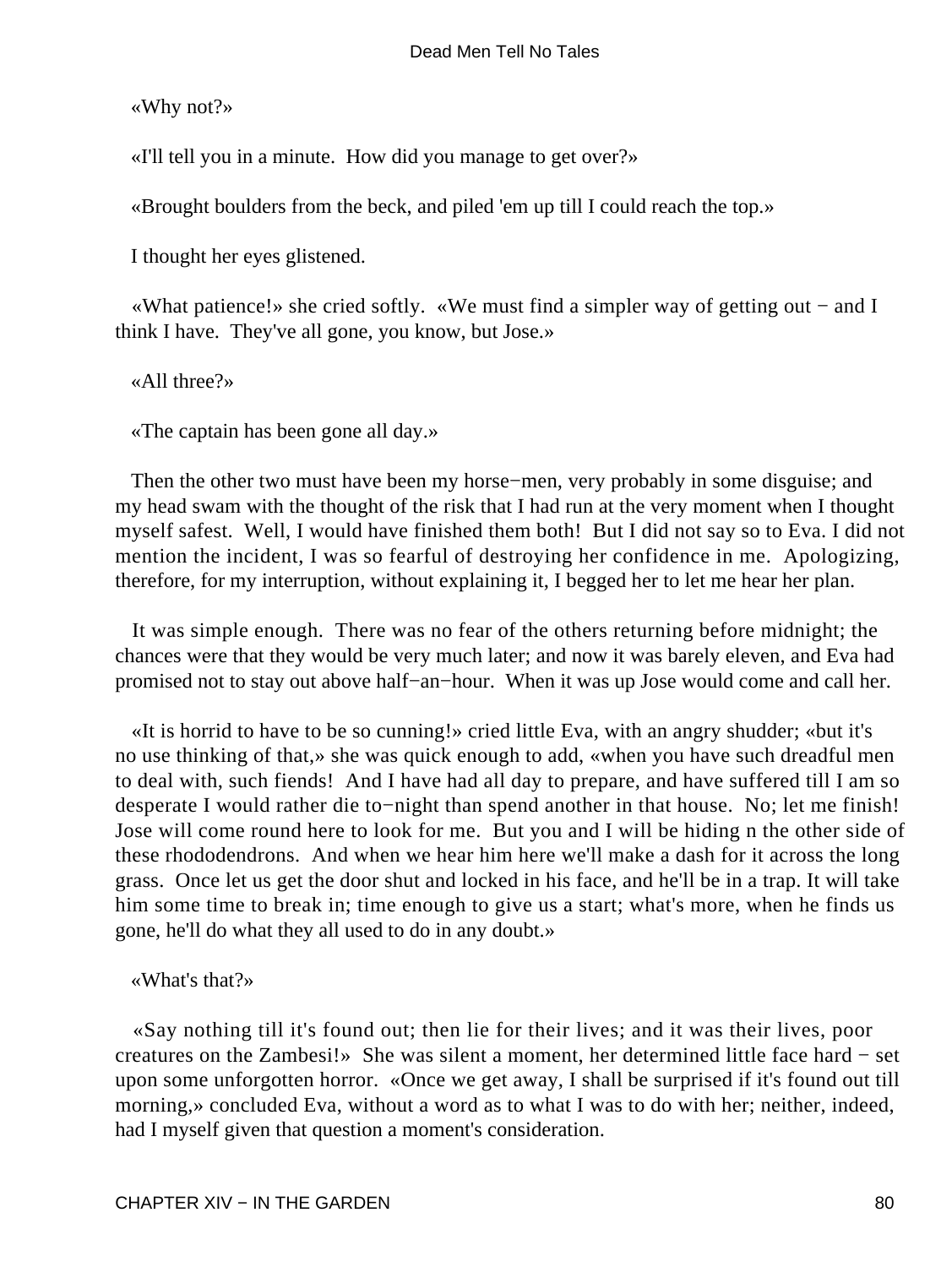«Then let's make a dash for it now!» was all I said or thought.

 «No; they can't come yet, and Jose is strong and brutal, and I have heard how ill you are. »That you should have come to me notwithstanding − " and she broke off with her little hands lying so gratefully on my shoulders, that I know not how I refrained from catching her then and there to my heart. Instead, I laughed and said that my illness was a pure and deliberate sharp, and my presence there its direct result. And such was the virtue in my beloved's voice, the magic of her eyes, the healing of her touch, that I was scarce conscious of deceit, but felt a whole man once more as we two stood together in the moonlight.

 In a trance I stood there gazing into her brave young eyes. In a trance I suffered her to lead me by the hand through the rank, dense rhododendrons. And still entranced I crouched by her side near the further side, with only unkempt grass−plot and a weedy path between us and that ponderous door, wide open still, and replaced by a section of the lighted hail within. On this we fixed our attention with mingled dread and impatience, those contending elements of suspense; but the black was slow to reappear; and my eyes stole home to my sweet girl's face, with its glory of moonlit curls, and the eager, resolute, embittered look that put the world back two whole months, and Eva Denison upon the Lady Jermyn's poop, in the ship's last hours. But it was not her look alone; she had on her cloak, as the night before, but with me (God bless her!) she found no need to clasp herself in its folds; and underneath she wore the very dress in which she had sung at our last concert, and been rescued in the gig. It looked as though she had worn it ever since. The roses were crushed and soiled, the tulle all torn, and tarnished some strings of beads that had been gold: a tatter of Chantilly lace hung by a thread: it is another of the relics that I have unearthed in the writing of this narrative.

 «I thought men never noticed dresses?» my love said suddenly, a pleased light in her eyes (I thought) in spite of all. «Do you really remember it?»

«I remember every one of them,» I said indignantly; and so I did.

 «You will wonder why I wear it,» said Eva, quickly. «It was the first that came that terrible night. They have given me many since. But I won't wear one of them − not one!»

How her eyes flashed! I forgot all about Jose.

«I suppose you know why they hadn't room for you in the gig?» she went on.

 «No, I don't know, and I don't care. They had room for you,» said I; «that's all I care about.» And to think she could not see I loved her!

«But do you mean to say you don't know that these − murderers − set fire to the ship?»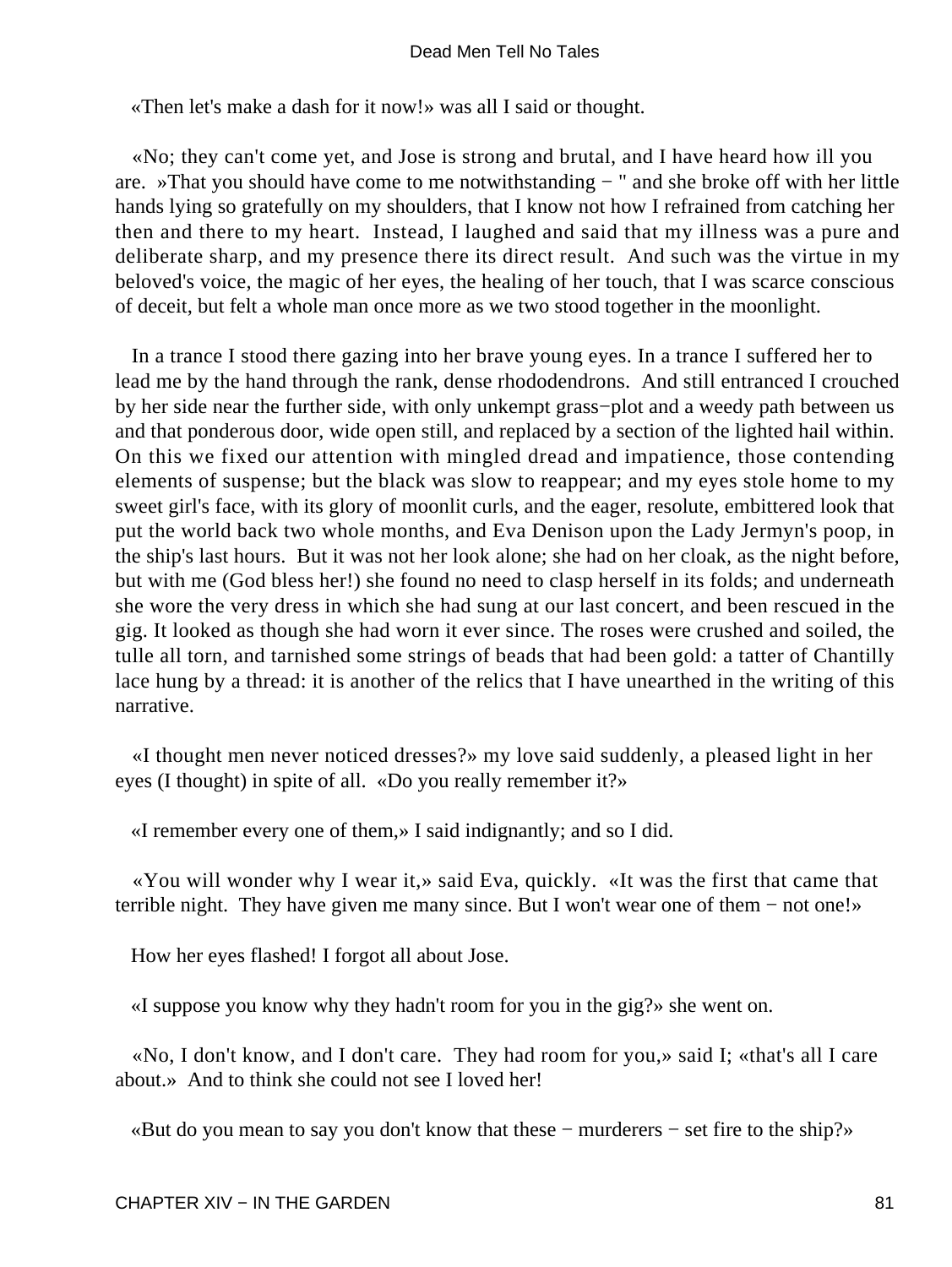«No − yes! I heard you say so last night.»

«And you don't want to know what for?»

 Out of politeness I protested that I did; but, as I live, all I wanted to know just then was whether my love loved me − whether she ever could − whether such happiness was possible under heaven!

 «You remember all that mystery about the cargo?» she continued eagerly, her pretty lips so divinely parted!

«It turned out to be gunpowder,» said I, still thinking only of her.

«No – gold!»

 «But it was gunpowder,» I insisted; for it was my incorrigible passion for accuracy which had led up to half our arguments on the voyage; but this time Eva let me off.

 «It was also gold: twelve thousand ounces from the diggings. That was the real mystery. Do you mean to say you never guessed?»

 «No, by Jove I didn't!» said I. She had diverted my interest at last. I asked her if she had known on board.

 «Not until the last moment. I found out during the fire. Do you remember when we said good−by? I was nearly telling you then.»

Did I remember! The very letter of that last interview was cut deep in my heart; not a sleepless night had I passed without rehearsing it word for word and look for look; and sometimes, when sorrow had spent itself, and the heart could bleed no more, vain grief had given place to vainer speculation, and I had cudgelled my wakeful brains for the meaning of the new and subtle horror which I had read in my darling's eyes at the last. Now I understood; and the one explanation brought such a tribe in its train, that even the perilous ecstasy of the present moment was temporarily forgotten in the horrible past.

«Now I know why they wouldn't have me in the gig! » I cried softly.

«She carried four heavy men's weight in gold.»

«When on earth did they get it aboard?»

«In provision boxes at the last; but they had been filling the boxes for weeks.»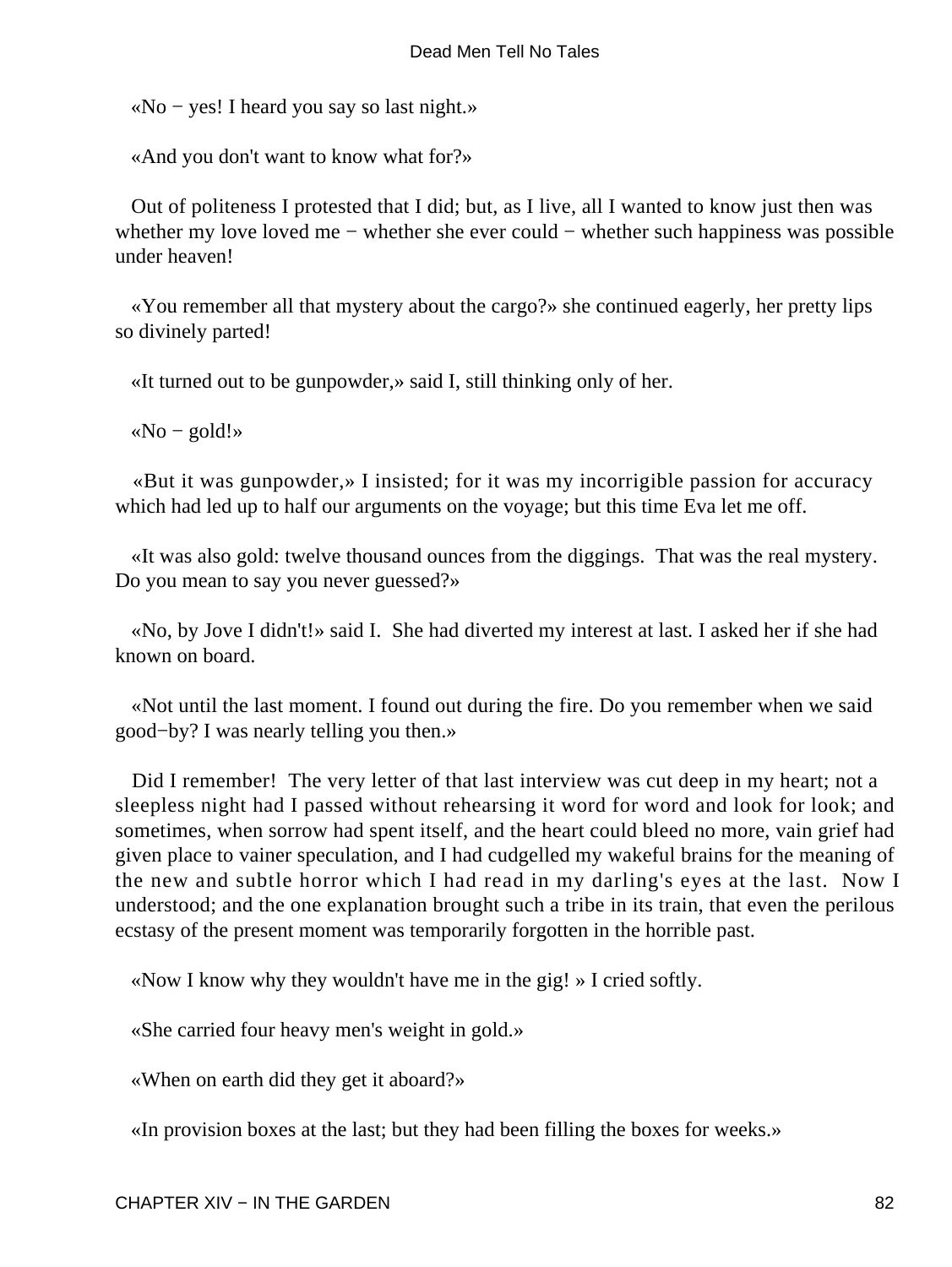«Why, I saw them doing it!» I cried. «But what about the gig? Who picked you up?»

 She was watching that open door once more, and she answered with notable indifference, «Mr. Rattray.»

 «So that's the connection!» said I; and I think its very simplicity was what surprised me most.

«Yes; he was waiting for us at Ascension.»

«Then it was all arranged?»

«Every detail.»

«And this young blackguard is as bad as any of them!»

 «Worse,» said she, with bitter brevity. Nor had I ever seen her look so hard but once, and that was the night before in the old justice hall, when she told Rattray her opinion of him to his face. She had now the same angry flush, the same set mouth and scornful voice; and I took it finally into my head that she was unjust to the poor devil, villain though he was. With all his villainy I declined to believe him as bad as the others. I told her so in as many words. And in a moment we were arguing as though we were back on the Lady Jermyn with nothing else to do.

«You may admire wholesale murderers and thieves,» said Eva. «I do not.»

 «Nor I. My point is simply that this one is not as bad as the rest. I believe he was really glad for my sake when he discovered that I knew nothing of the villainy. Come now, has he ever offered you any personal violence?»

«Me? Mr. Rattray? I should hope not, indeed!»

«Has he never saved you from any?»

 $\ll I - I$  don't know.»

 «Then I do. When you left them last night there was some talk of bringing you back by force. You can guess who suggested that − and who set his face against it and got his way. You would think the better of Rattray had you heard what passed.»

 «Should I?» she asked half eagerly, as she looked quickly round at me; and suddenly I saw her eyes fill. «Oh, why will you speak about him?» she burst out. «Why must you defend him, unless it's to go against me, as you always did and always will! I never knew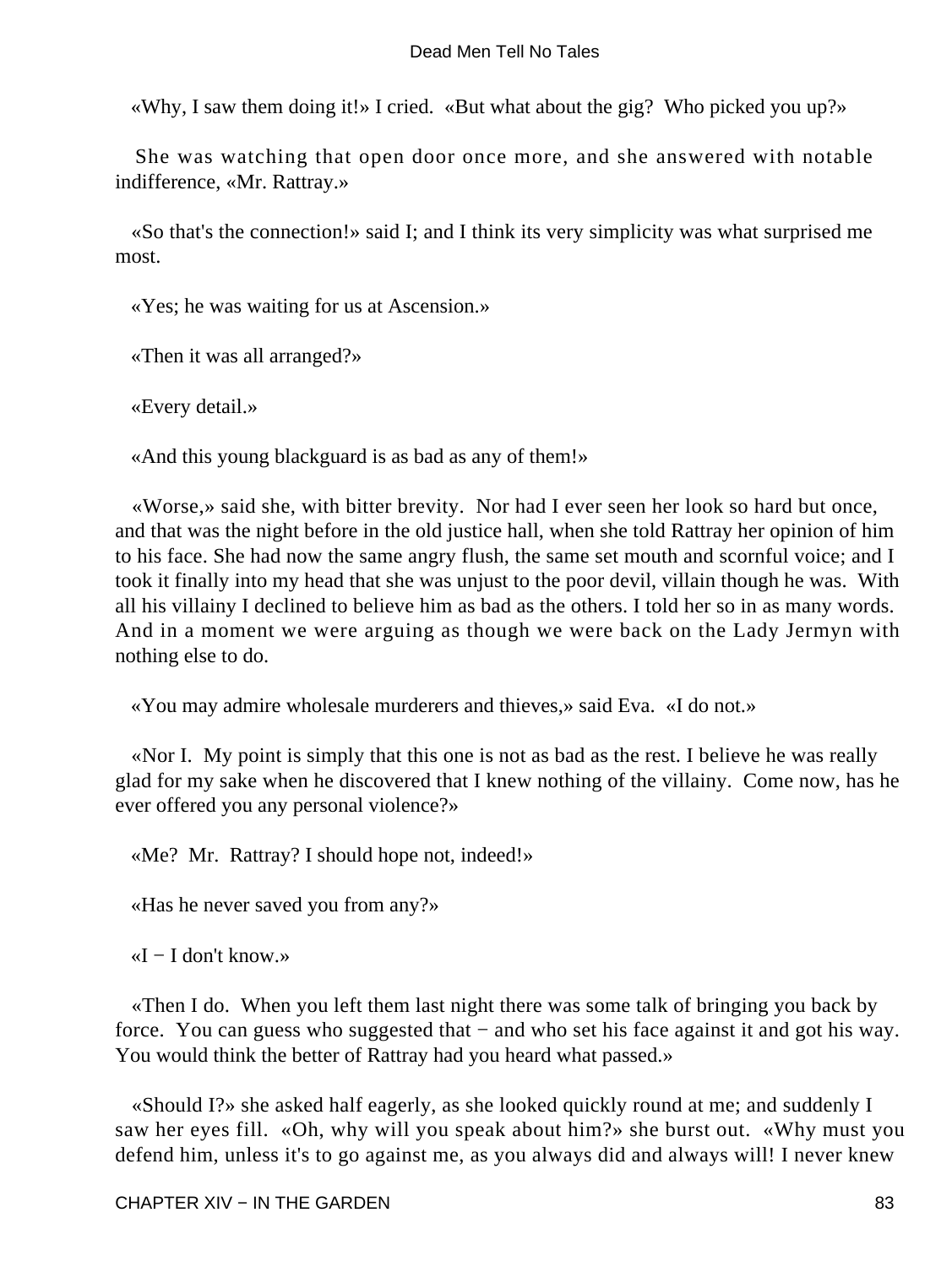anybody like you − never! I want you to take me away from these wretches, and all you do is to defend them!»

 «Not all,» said I, clasping her hand warmly in mine. «Not all − not all! I will take you away from them, never fear; in another hour God grant you may be out of their reach for ever!»

 «But where are we to go?» she whispered wildly. «What are you to do with me? All my friends think me dead, and if they knew I was not it would all come out.»

 «So it shall,» said I; «the sooner the better; if I'd had my way it would all be out already.»

 I see her yet, my passionate darling, as she turned upon me, whiter than the full white moon.

 «Mr. Cole,» said she, «you must give me your sacred promise that so far as you are concerned, it shall never come out at all! »

«This monstrous conspiracy? This cold blooded massacre?»

And I crouched aghast.

«Yes; it could do no good; and, at any rate, unless you promise I remain where I am.»

«In their hands?»

«Decidedly − to warn them in time. Leave them I would, but betray them − never!»

What could I say? What choice had I in the face of an alternative so headstrong and so unreasonable? To rescue Eva from these miscreants I would have let every malefactor in the country go unscathed: yet the condition was a hard one; and, as I hesitated, my love went on her knees to me, there in the moonlight among the rhododendrons.

 «Promise − promise − or you will kill me!» she gasped. «They may deserve it richly, but I would rather be torn in little pieces than − than have them − hanged! »

«It is too good for most of them.»

«Promise!»

«To hold my tongue about them all?»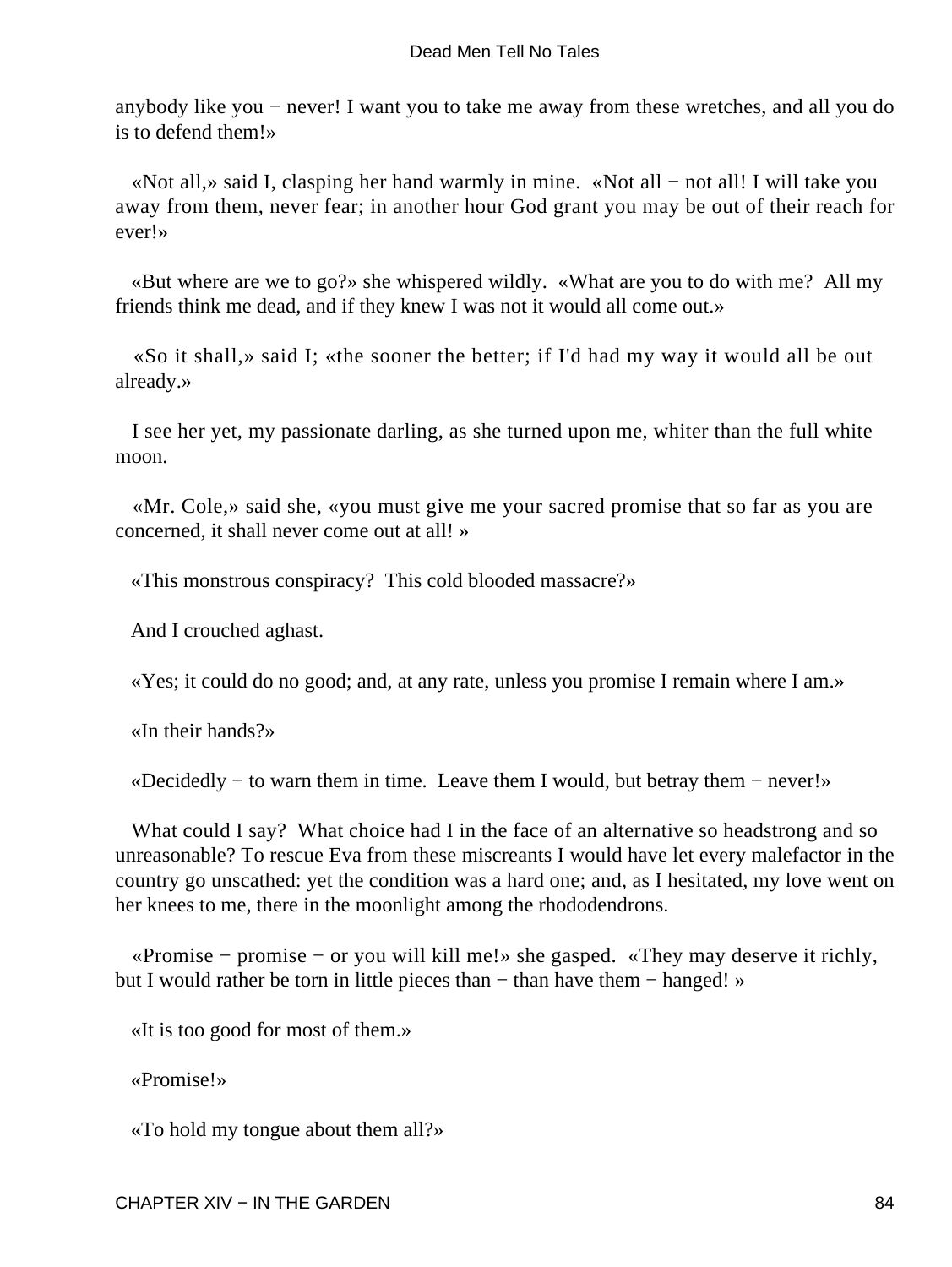«Yes − promise!»

«Promise!»

«When a hundred lives were sacrificed − »

«Promise! »

«I can't,» I said. «It's wrong.»

«Then good−by!» she cried, starting to her feet.

«No − no −» and I caught her hand.

«Well, then?»

«I − promise.»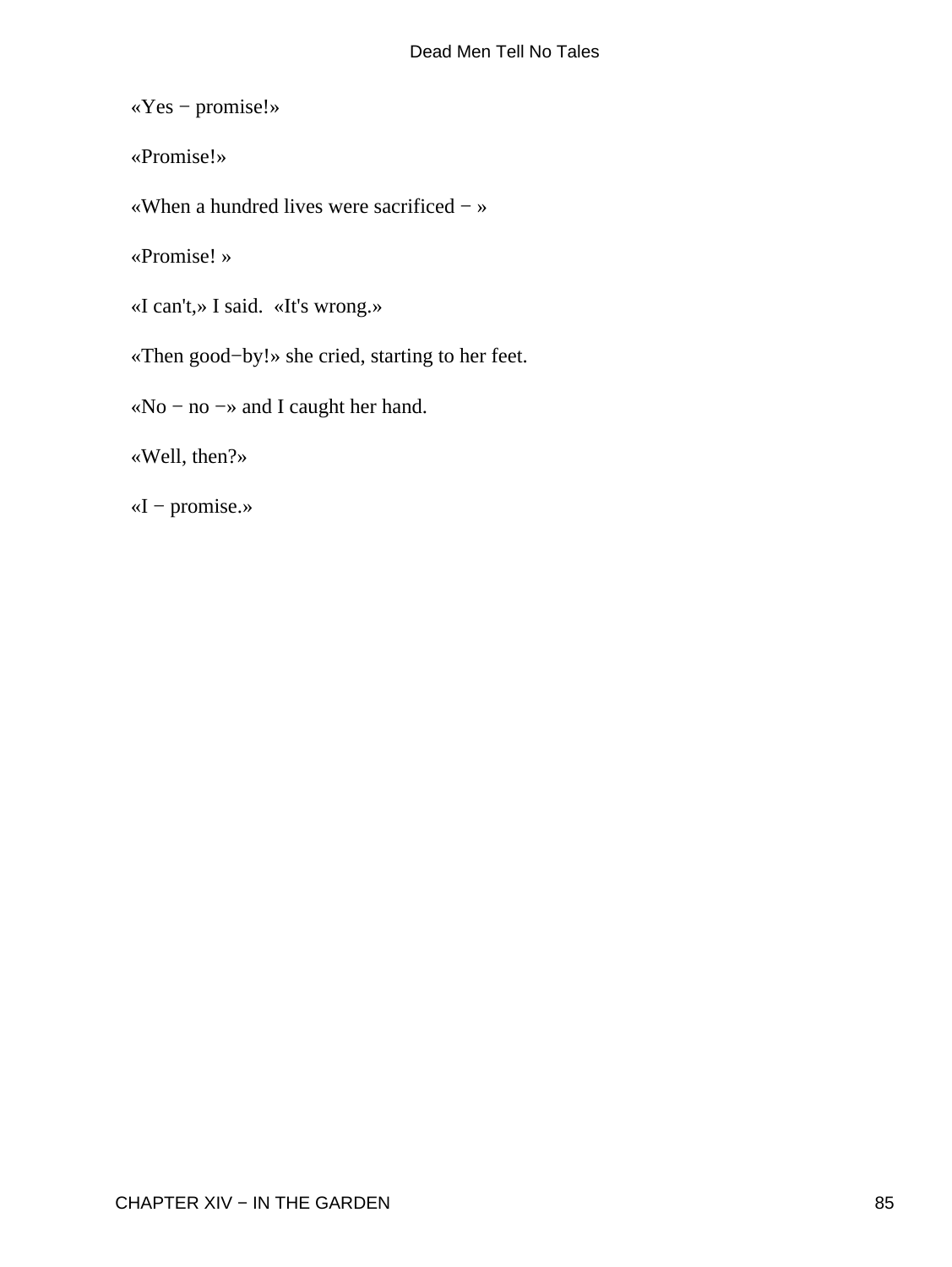# **[CHAPTER XV − FIRST BLOOD](#page-131-0)**

*S*o I bound myself to a guilty secrecy for Eva's sake, to save her from these wretches, or if you will, to win her for myself. Nor did it strike me as very strange, after a moment's reflection, that she should intercede thus earnestly for a band headed by her own mother's widower, prime scoundrel of them all though she knew him to be. The only surprise was that she had not interceded in his name; that I should have forgotten, and she should have allowed me to forget, the very existence of so indisputable a claim upon her loyalty. This, however, made it a little difficult to understand the hysterical gratitude with which my unwilling promise was received. Poor darling! she was beside herself with sheer relief. She wept as I had never seen her weep before. She seized and even kissed my hands, as one who neither knew nor cared what she did, surprising me so much by her emotion that this expression of it passed unheeded. I was the best friend she had ever had. I was her one good friend in all the world; she would trust herself to me; and if I would but take her to the convent where she had been brought up, she would pray for me there until her death, but that would not be very long.

 All of which confused me utterly; it seemed an inexplicable breakdown in one who had shown such nerve and courage hitherto, and so hearty a loathing for that damnable Santos. So completely had her presence of mind forsaken her that she looked no longer where she had been gazing hitherto. And thus it was that neither of us saw Jose until we heard him calling, «Senhora Evah! Senhora Evah!» with some rapid sentences in Portuguese.

 «Now is our time,» I whispered, crouching lower and clasping a small hand gone suddenly cold. «Think of nothing now but getting out of this. I'll keep my word once we are out; and here's the toy that's going to get us out.» And I produced my Deane and Adams with no small relish.

 A little trustful pressure was my answer and my reward; meanwhile the black was singing out lustily in evident suspicion and alarm.

«He says they are coming back,» whispered Eva; «but that's impossible.»

«Why?»

 «Because if they were he couldn't see them, and if he heard them he would be frightened of their hearing him. But here he comes!»

 A shuffling quick step on the path; a running grumble of unmistakable threats; a shambling moonlit figure seen in glimpses through the leaves, very near us for an instant,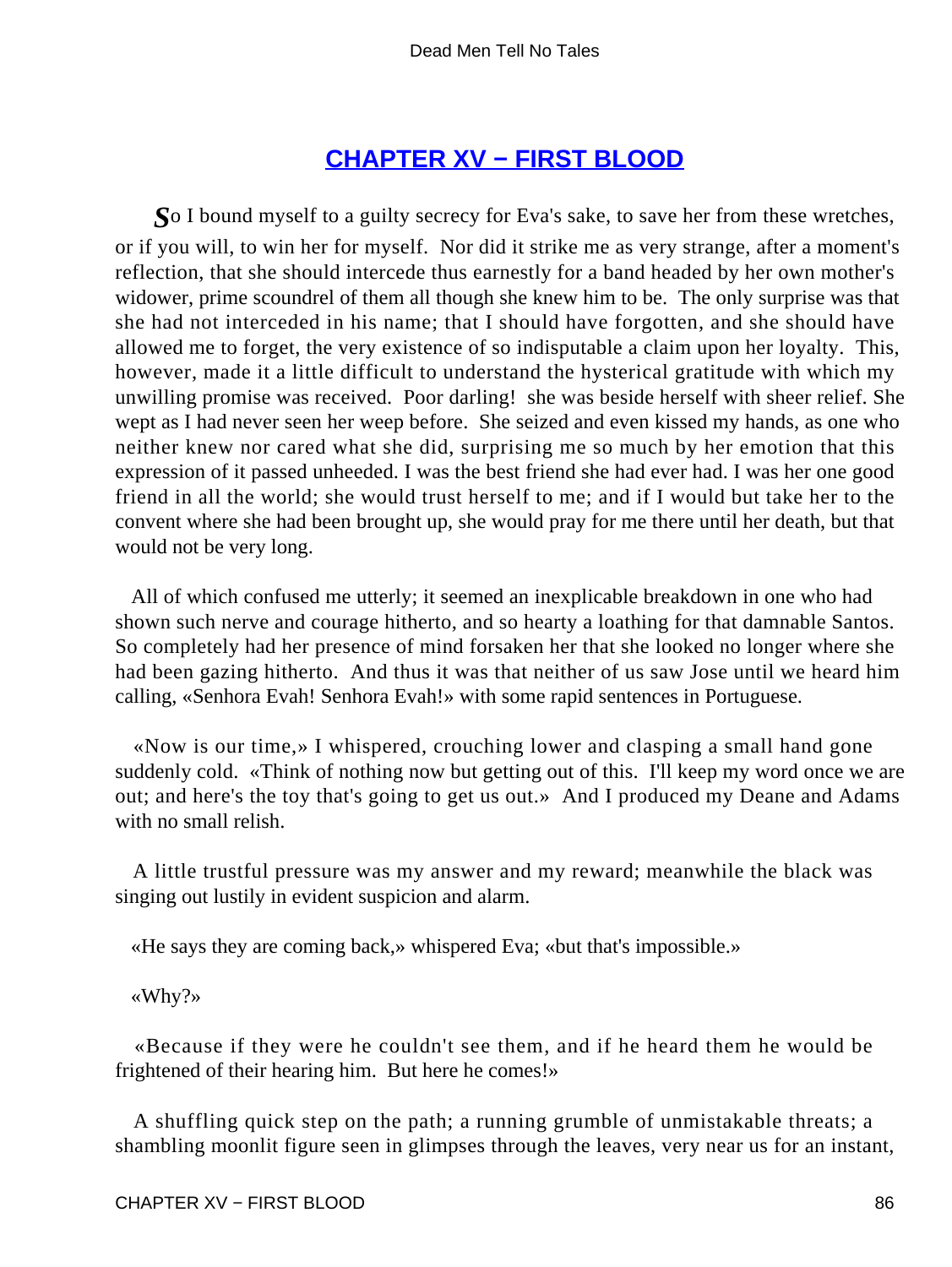then hidden by the shrubbery as he passed within a few yards of our hiding−place. A diminuendo of the shuffling steps; then a cursing, frightened savage at one end of the rhododendrons, and we two stealing out at the other, hand in hand, and bent quite double, into the long neglected grass.

«Can you run for it?» I whispered.

"Yes, but not too fast, for fear we trip.'

«Come on, then! »

The lighted open doorway grew greater at every stride.

«He hasn't seen us yet − »

«No, I hear him threatening me still.»

«Now he has, though! »

 A wild whoop proclaimed the fact, and upright we tore at top speed through the last ten yards of grass, while the black rushed down one of the side paths, gaining audibly on us over the better ground. But our start had saved us, and we flew up the steps as his feet ceased to clatter on the path; he had plunged into the grass to cut off the corner.

«Thank God!» cried Eva. «Now shut it quick.»

The great door swung home with a mighty clatter, and Eva seized the key in both hands.

«I can't turn it! »

 To lose a second was to take a life, and unconsciously I was sticking at that, perhaps from no higher instinct than distrust of my aim. Our pursuer, however, was on the steps when I clapped my free hand on top of those little white straining ones, and by a timely effort bent both them and the key round together; the ward shot home as Jose hurled himself against the door. Eva bolted it. But the thud was not repeated, and I gathered myself together between the door and the nearest window, for by now I saw there was but one thing for us. The nigger must be disabled, if I could manage such a nicety; if not, the devil take his own.

 Well, I was not one tick too soon for him. My pistol was not cocked before the crash came that I was counting on, and with it a shower of small glass driving across the six−foot sill and tinkling on the flags. Next came a black and bloody face, at which I could not fire. I had to wait till I saw his legs, when I promptly shattered one of them at disgracefully short range. The report was as deafening as one upon the stage; the hall filled with white smoke,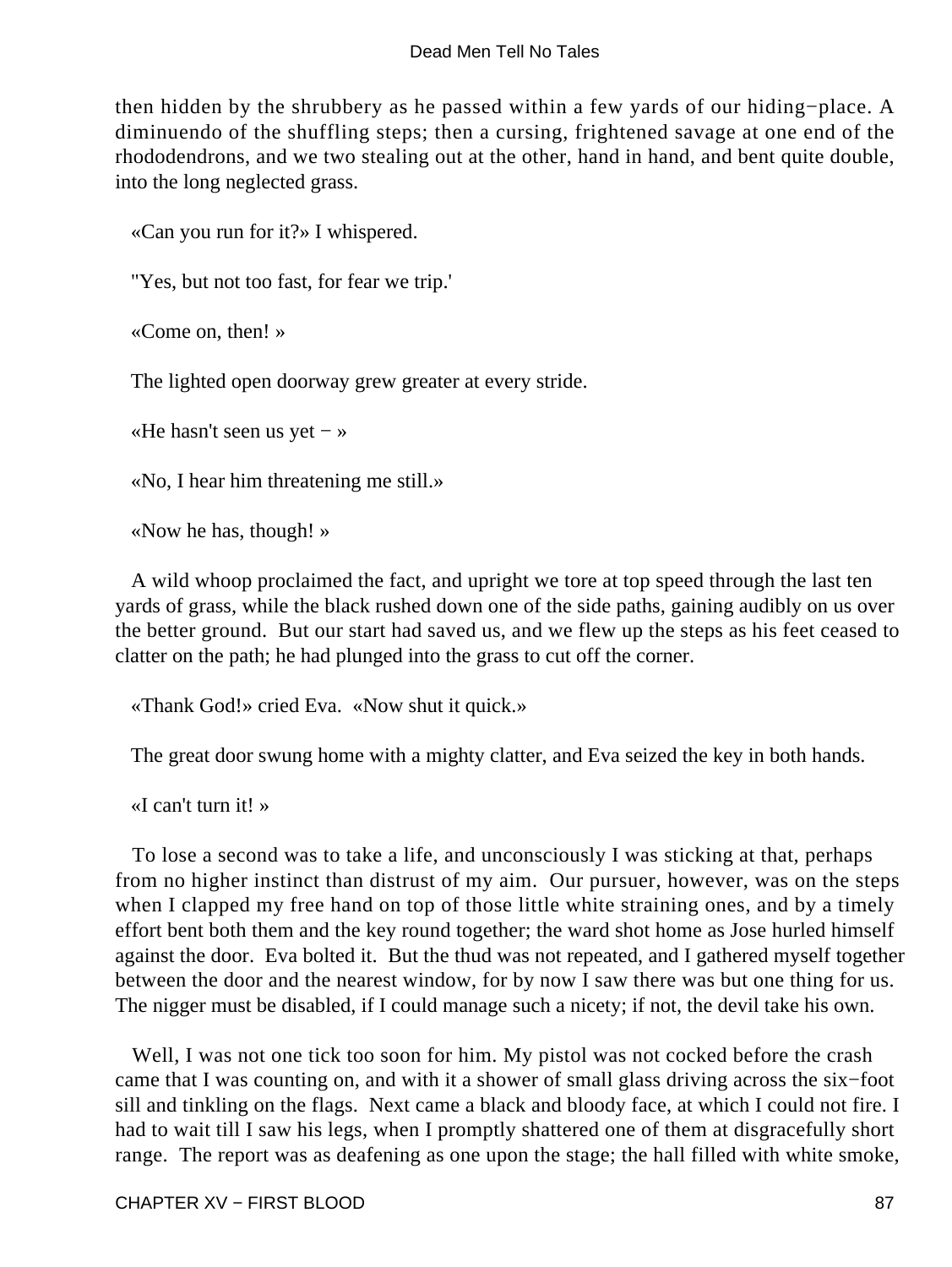and remained hideous with the bellowing of my victim. I searched him without a qualm, but threats of annihilation instead, and found him unarmed but for that very knife which Rattray had induced me to hand over to him in town. I had a grim satisfaction in depriving him of this, and but small compunction in turning my back upon his pain.

 «Come,» I said to poor Eva, «don't pity him, though I daresay he's the most pitiable of the lot; show me the way through, and I'll follow with this lamp.»

 One was burning on the old oak table. I carried it along a narrow passage, through a great low kitchen where I bumped my head against the black oak beams; and I held it on high at a door almost as massive as the one which we had succeeded in shutting in the nigger's face.

«I was afraid of it!» cried Eva, with a sudden sob.

«What is it?»

«They've taken away the key!»

 Yes, the keen air came through an empty keyhole; and my lamp, held close, not only showed that the door was locked, but that the lock was one with which an unskilled hand might tamper for hours without result. I dealt it a hearty kick by way of a test. The heavy timber did not budge; there was no play at all at either lock or hinges; nor did I see how I could spend one of my four remaining bullets upon the former, with any chance of a return.

«Is this the only other door?»

«Then it must be a window.»

All the back ones are barred."

«Securely?»

«Yes.»

«Then we've no choice in the matter.»

 And I led the way back to the hall, where the poor black devil lay blubbering in his blood. In the kitchen I found the bottle of wine (Rattray's best port, that they were trying to make her take for her health) with which Eva had bribed him, and I gave it to him before laying hands on a couple of chairs.

«What are you going to do?»'

CHAPTER XV − FIRST BLOOD 88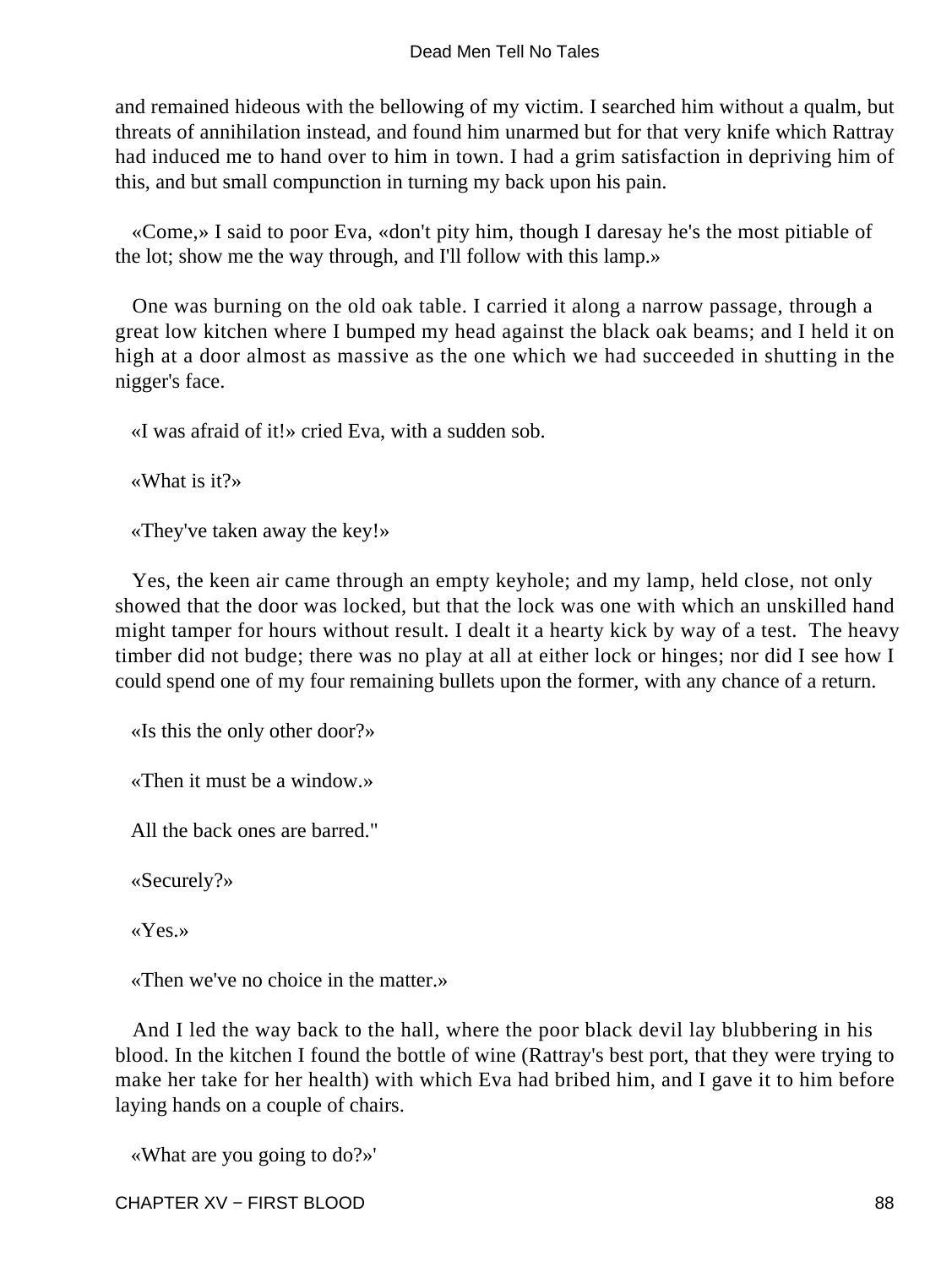«Go out the way we came.»

«But the wall?»

«Pile up these chairs, and as many more as we may need, if we can't open the gate.»

 But Eva was not paying attention any longer, either to me or to Jose; his white teeth were showing in a grin for all his pain; her eyes were fixed in horror on the floor."

«They've come back,» she gasped. «The underground passage! Hark − hark!»

 There was a muffled rush of feet beneath our own, then a dull but very distinguishable clatter on some invisible stair.

 «Underground passage!» I exclaimed, and in my sheer disgust I forgot what was due to my darling. «Why on earth didn't you tell me of it before?»

 «There was so much to tell you! It leads to the sea. Oh, what shall we do? You must hide – upstairs – anywhere!» cried Eva, wildly. «Leave them to me – leave them to me.»

 «I like that,» said I; and I did; but I detested myself for the tears my words had drawn, and I prepared to die for them.

«They'll kill you, Mr. Cole!»

«It would serve me right; but we'll see about it.»

 And I stood with my revolver very ready in my right hand, while with the other I caught poor Eva to my side, even as a door flew open, and Rattray himself burst upon us, a lantern in his hand, and the perspiration shining on his handso me face in its light.

 I can see him now as he stood dumfounded on the threshold of the hall; and yet, at the time, my eyes sped past him into the room beyond.

 It was the one I have described as being lined with books; there was a long rent in this lining, where the books had opened with a door, through which Captain Harris, Joaquin Santos, and Jane Braithwaite followed Rattray in quick succession, the men all with lanterns, the woman scarlet and dishevelled even for her. It was over the squire's shoulders I saw their faces;, he kept them from passing him in the doorway by a free use of his elbows; and when I looked at him again, his black eyes were blazing from a face white with passion, and they were fixed upon me.

«What the devil brings you here?» he thundered at last.

CHAPTER XV – FIRST BLOOD 89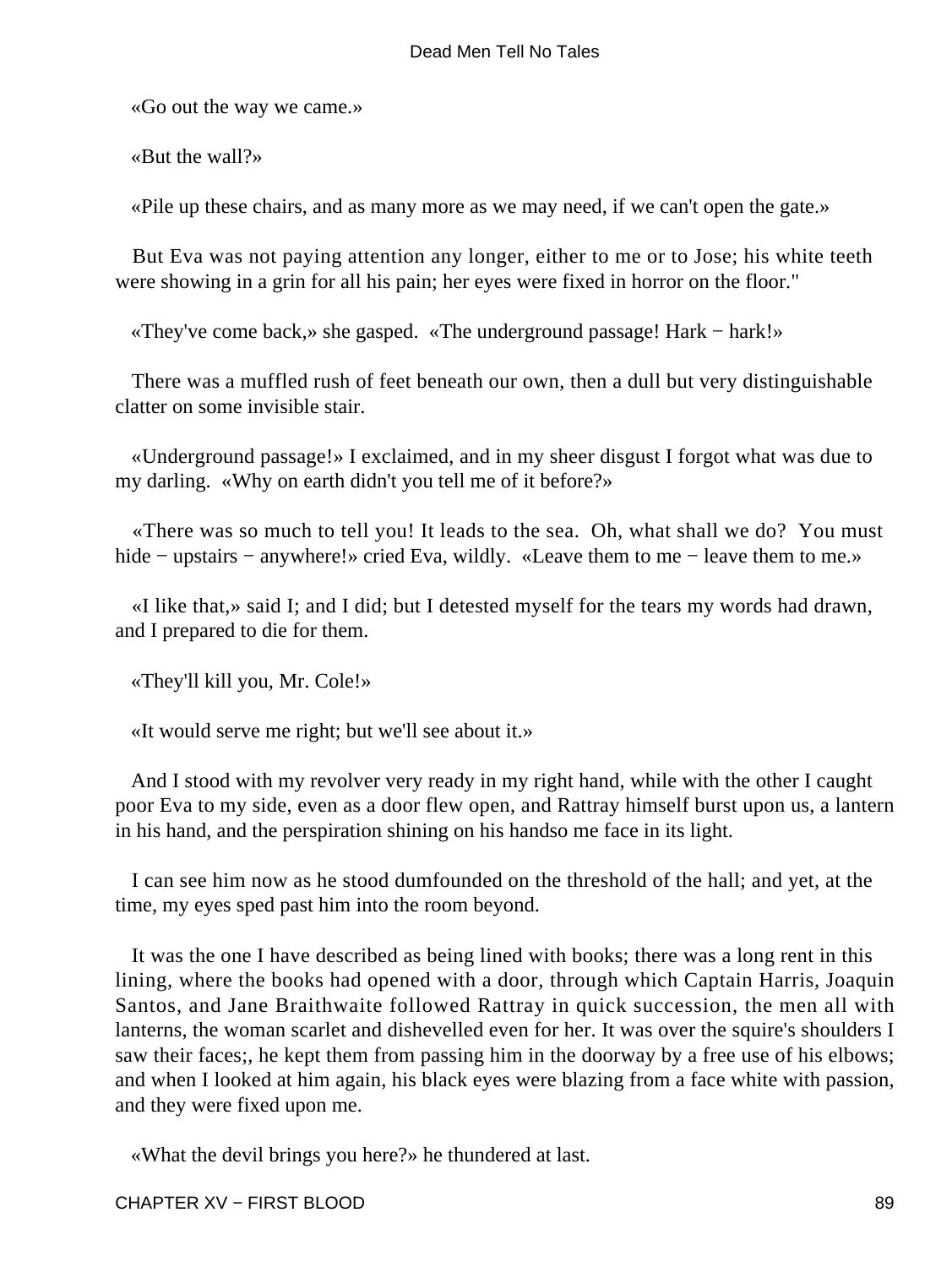«Don't ask idle questions,» was my reply to that.

«So you were shamming to−day!»

«I was taking a leaf out of your book.»

 «You'll gain nothing by being clever!» sneered the squire, taking a threatening step forward. For at the last moment I had tucked my revolver behind my back, not only for the pleasure, but for the obvious advantage of getting them all in front of me and off their guard. I had no idea that such eyes as Rattray's could be so fierce: they were dancing from me to my companion, whom their glitter frightened into an attempt to disengage herself from me; but my arm only tightened about her drooping figure.

 «I shall gain no more than I expect,» said I, carelessly. «And I know what to expect from brave gentlemen like you! It will be better than your own fate, at all events; anything's better than being taken hence to the place of execution, and hanged by the neck until you're dead, all three of you in a row, and your bodies buried within the precincts of the prison!»

«The very thing for him,» murmured Santos. «The − very − theeng!»

 «But I'm so soft−hearted,» I went insanely on, «that I should be sorry to see that happen to such fine fellows as you are. Come out of that, you little fraud behind there!» It was my betrayer skulking in the room. «Come out and line up with the rest! No, I'm not going to see you fellows dance on nothing; I've another kind of ball apiece for you, and one between 'em for the Braithwaites!»

 Well, I suppose I always had a nasty tongue in me, and rather enjoyed making play with it on provocation; but, if so, I met with my deserts that night. For the nigger of the Lady Jermyn lay all but hid behind Eva and me; if they saw him at all, they may have thought him drunk; but, as for myself, I had fairly forgotten his existence until the very moment came for showing my revolver, when it was twisted out of my grasp instead, and a ball sang under my arm as the brute fell back exhausted and the weapon clattered beside him. Before I could stoop for it there was a dead weight on my left arm, and Squire Rattray was over the table at a bound, with his arms jostling mine beneath Eva Denison's senseless form.

 «Leave her to me,» he cried fiercely. «You fool,» he added in a lower key, «do you think I'd let any harm come to her?»

 I looked him in the bright and honest eyes that had made me trust him in the beginning. And I did not utterly distrust him yet. Rather was the guile on my side as I drew back and watched Rattray lift the young girl tenderly, and slowly carry her to the door by which she had entered and left the hall just twenty−four hours before. I could not take my eyes off them till they were gone. And when I looked for my revolver, it also had disappeared.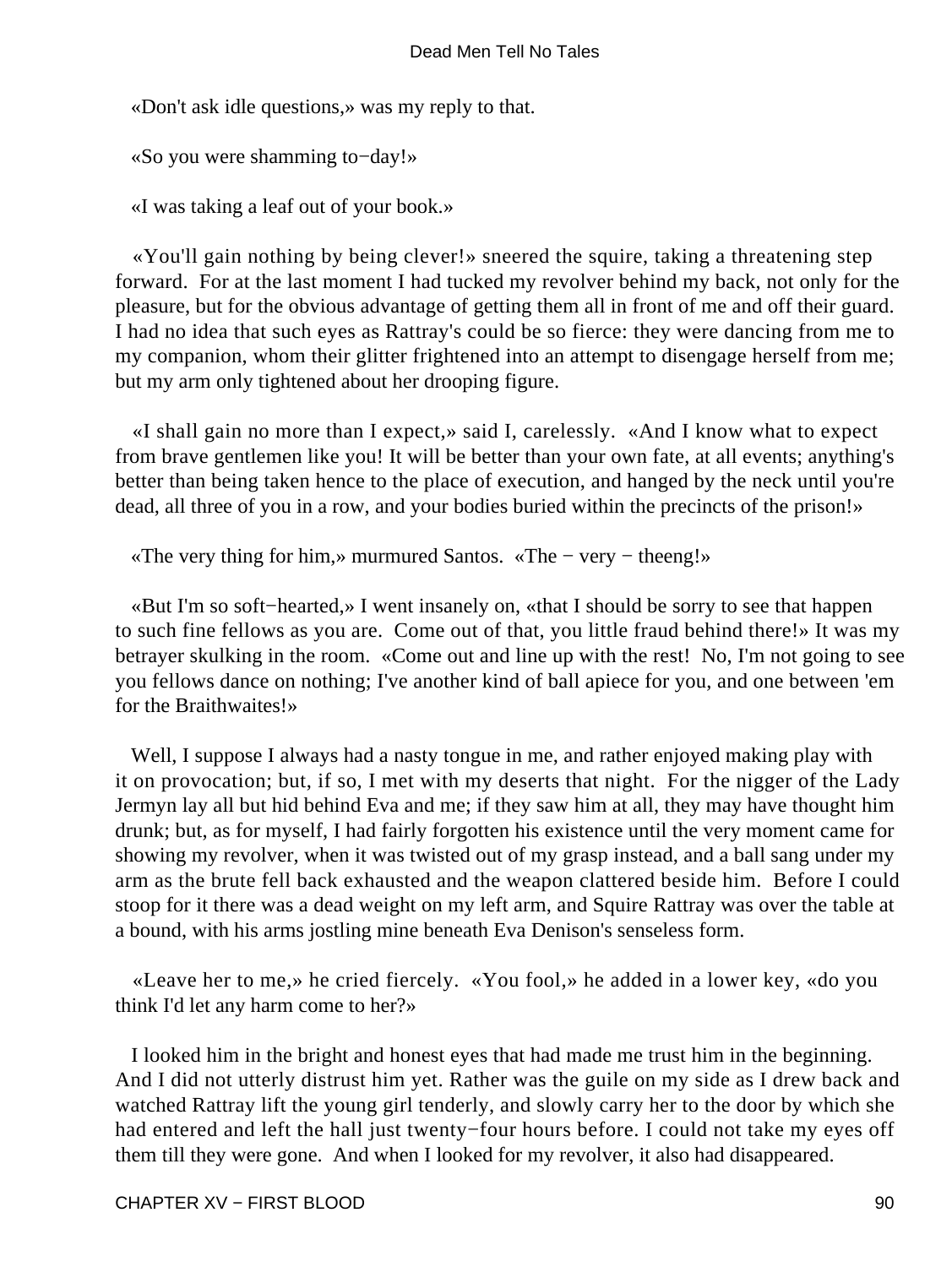Jose had not got it − he lay insensible. Santos was whispering to Harris. Neither of them seemed armed. I made sure that Rattray had picked it up and carried it off with Eva. I looked wildly for some other weapon. Two unarmed men and a woman were all I had to deal with, for Braithwaite had long since vanished. Could I but knock the worthless life out of the men, I should have but the squire and his servants to deal with; and in that quarter I still had my hopes of a bloodless battle and a treaty of war.

 A log fire was smouldering in the open grate. I darted to it, and had a heavy, half−burned brand whirling round my head next instant. Harris was the first within my reach. He came gamely at me with his fists. I sprang upon him, and struck him to the ground with one blow, the sparks flying far and wide as my smoking brand met the seaman's skull. Santos was upon me next instant, and him, by sheer luck, I managed to serve the same; but I doubt whether either man was stunned; and I was standing ready for them to rise, when I felt myself seized round the neck from behind, and a mass of fluffy hair tickling my cheek, while a shrill voice set up a lusty scream for the squire.

 I have said that the woman Braithwaite was of a sinister strength; but I had little dreamt how strong she really was. First it was her arms that wound themselves about my neck, long, sinuous, and supple as the tentacles of some vile monster; then, as I struggled, her thumbs were on my windpipe like pads of steel. Tighter she pressed, and tighter yet. My eyeballs started; my tongue lolled; I heard my brand drop, and through a mist I saw it picked up instantly. It crashed upon my skull as I still struggled vainly; again and again it came down mercilessly in the same place; until I felt as though a sponge of warm water had been squeezed over my head, and saw a hundred withered masks grinning sudden exultation into mine; but still the lean arm whirled, and the splinters flew, till I was blind with my blood and the seven senses were beaten out of me.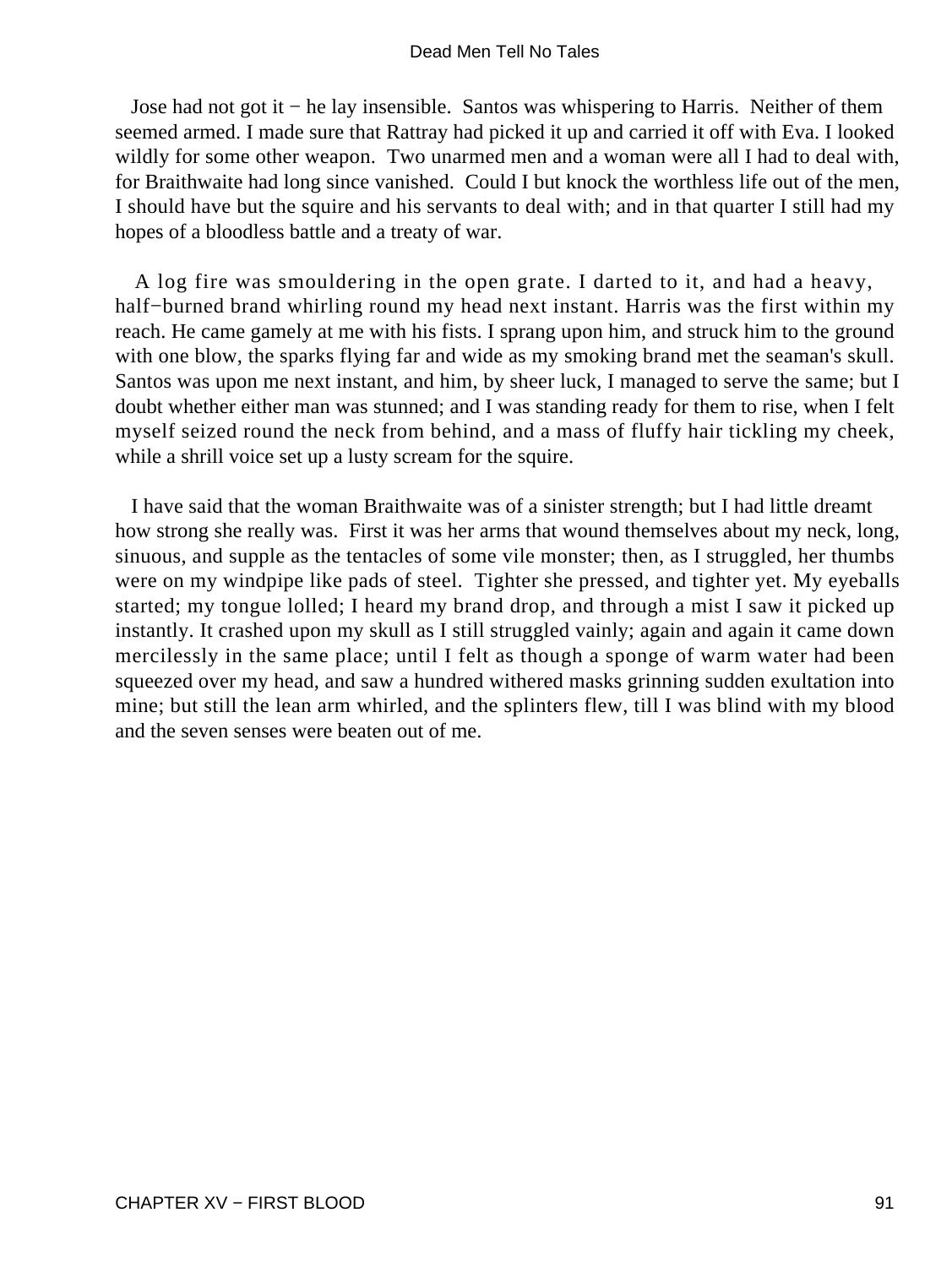# **[CHAPTER XVI − A DEADLOCK](#page-131-0)**

*I*t must have been midnight when I opened my eyes; a clock was striking as though it never would stop. My mouth seemed fire; a pungent flavor filled my nostrils; the wineglass felt cold against my teeth. «That's more like it!» muttered a voice close to my ear. An arm was withdrawn from under my shoulders. I was allowed to sink back upon some pillows. And now I saw where I was. The room was large and poorly lighted. I lay in my clothes on an old four−poster bed. And my enemies were standing over me in a group.

 «I hope you are satisfied!» sneered Joaquin Santos, with a flourish of his eternal cigarette.

«I am. You don't do murder in my house, wherever else you may do it.»

 «And now better lid 'im to the nirrest polissstation; or weel you go and tell the poliss yourself?» asked the Portuguese, in the same tone of mordant irony.

«Ay, ay,» growled Harris; «that's the next thing!»

«No,» said Rattray; «the next thing's for you two to leave him to me.»

«We'll see you damned!» cried the captain.

 «No, no, my friend,» said Santos, with a shrug; «let him have his way. He is as fond of his skeen as you are of yours; he'll come round to our way in the end. I know this Senhor Cole. It is necessary for 'im to die. But it is not necessary this moment; let us live them together for a leetle beet.»

«That's all I ask,» said Rattray.

 «You won't ask it twice,» rejoined Santos, shrugging. «I know this Senhor Cole. There is only one way of dilling with a man like that. Besides, he 'as 'alf−keeled my good Jose; it is necessary for 'im to die.»

 «I agree with the senhor,» said Harris, whose forehead was starred with sticking−plaster. «It's him or us, an' we're all agen you, squire. You'll have to give in, first or last.»

 And the pair were gone; their steps grew faint in the corridor; when we could no longer hear them, Rattray closed the door and quietly locked it. Then he turned to me, stern enough,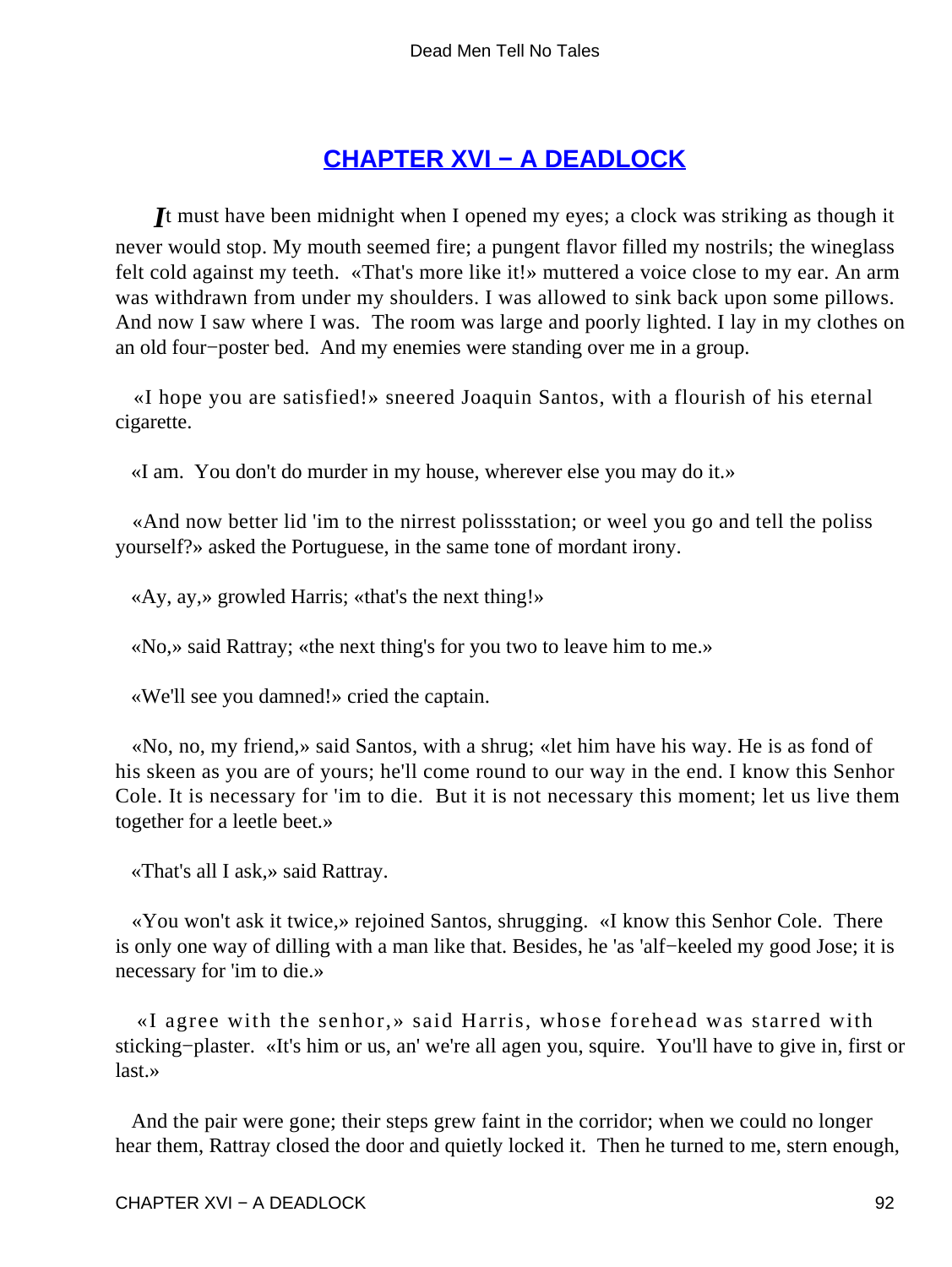and pointed to the door with a hand that shook.

«You see how it is?»

«Perfectly.»

«They want to kill you!»

«Of course they do.»

 «It's your own fault; you've run yourself into this. I did my best to keep you out of it. But in you come, and spill first blood.»

«I don't regret it,» said I.

 «Oh, you're damned mule enough not to regret anything!» cried Rattray. «I see the sort you are; yet but for me, I tell you plainly, you'd be a dead man now.»

«I can't think why you interfered.»

 «You've heard the reason. I won't have murder done here if I can prevent it; so far I have; it rests with you whether I can go on preventing it or not.»

«With me, does it?»

 He sat down on the side of the bed. He threw an arm to the far side of my body, and he leaned over me with savage eyes now staring into mine, now resting with a momentary gleam of pride upon my battered head. I put up my hand; it lit upon a very turban of bandages, and at that I tried to take his hand in mine. He shook it off, and his eyes met mine more fiercely than before.

 «See here, Cole,» said he; "I don t know how the devil you got wind of anything to start with, and I don't care. What I do know is that you've made bad enough a long chalk worse for all concerned, and you'll have to get yourself out of the mess you've got yourself into, and there's only one way. I suppose Miss Denison has really told you everything this time? What's that? Oh, yes, she's all right again; no thanks to you. Now let's hear what she did tell you. It'll save time.

 I repeated the hurried disclosures made by Eva in the rhododendrons. He nodded grimly in confirmation of their truth.

 «Yes, those are the rough facts. The game was started in Melbourne. My part was to wait at Ascension till the Lady Jermyn signalled herself, follow her in a schooner we had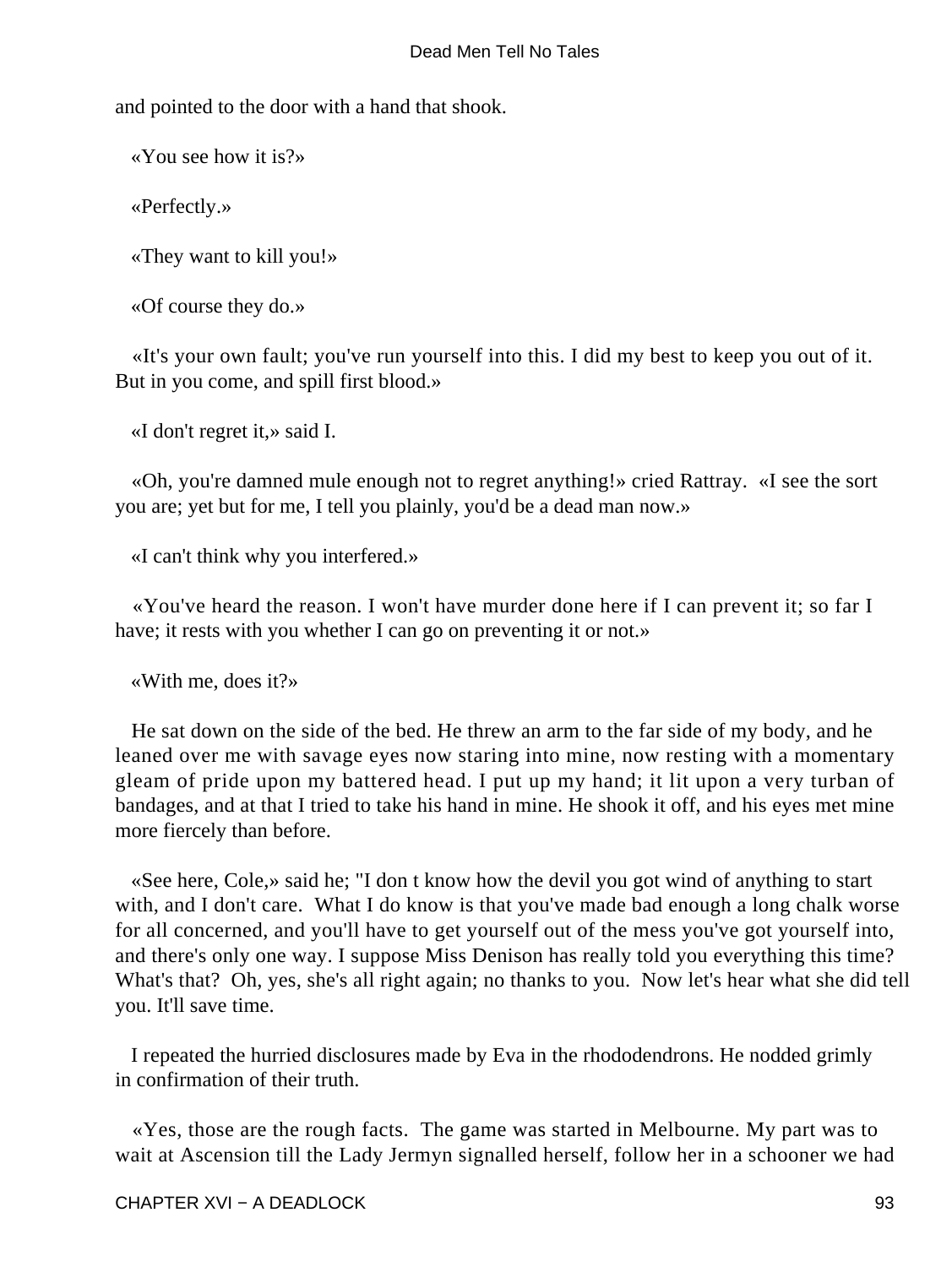bought and pick up the gig with the gold aboard. Well, I did so; never mind the details now, and never mind the bloody massacre the others had made of it before I came up. God knows I was never a consenting party to that, though I know I'm responsible. I'm in this thing as deep as any of them. I've shared the risks and I'm going to share the plunder, and I'll swing with the others if it ever comes to that. I deserve it hard enough. And so here we are, we three and the nigger, all four fit to swing in a row, as you were fool enough to tell us; and you step in and find out everything. What's to be done? You know what the others want to do. I say it rests with you whether they do it or not. There's only one other way of meeting the case.»

«What's that?»

«Be in it yourself, man! Come in with me and split my share!»

 I could have burst out laughing in his handsome, eager face; the good faith of this absurd proposal was so incongruously apparent; and so obviously genuine was the young villain's anxiety for my consent. Become accessory after the fact in such a crime! Sell my silence for a price! I concealed my feelings with equal difficulty and resolution. I had plans of my own already, but I must gain time to think them over. Nor could I afford to quarrel with Rattray meanwhile.

 «What was the haul?» I asked him, with the air of one not unprepared to consider the matter.

«Twelve thousand ounces!»

«Forty−eight thousand pounds, about?»

«Yes−yes.»

«And your share?»

 «Fourteen thousand pounds. Santos takes twenty, and Harris and I fourteen thousand each.»

«And you offer me seven?»

«I do! I do!»

 He was becoming more and more eager and excited. His eyes were brighter than I had ever seen them, but slightly bloodshot, and a coppery flush tinged his clear, sunburnt skin. I fancied he had been making somewhat free with the brandy. But loss of blood had cooled my brain; and, perhaps, natural perversity had also a share in the composure which grew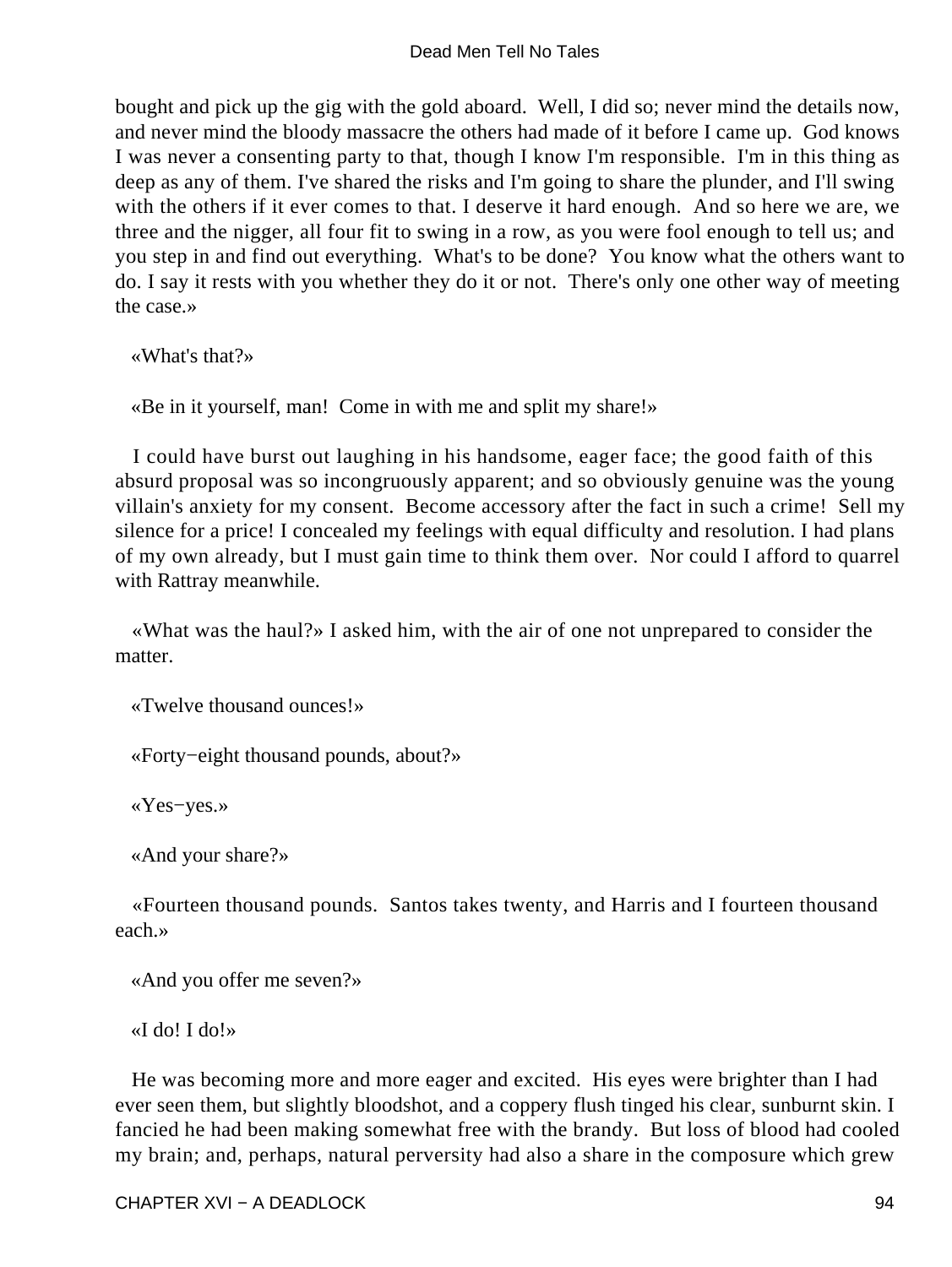upon me as it deserted my companion.

«Why make such a sacrifice?» said I, smiling. «Why not let them do as they like?»

 «I've told you why! I'm not so bad as all that. I draw the line at bloody murder! Not a life should have been lost if I'd had my way. Besides, I've done all the dirty work by you, Cole; there's been no help for it. We didn't know whether you knew or not; it made all the difference to us; and somebody had to dog you and find out how much you did know. I was the only one who could possibly do it. God knows how I detested the job! I'm more ashamed of it than of worse things. I had to worm myself into your friendship; and, by Jove, you made me think you did know, but hadn't let it out, and might any day. So then I got you up here, where you would be in our power if it was so; surely you can see every move? But this much I'll swear − I had nothing to do with Jose breaking into your room at the hotel; they went behind me there, curse them! And when at last I found out for certain, down here, that you knew nothing after all, I was never more sincerely thankful in my life. I give you my word it took a load off my heart.»

 «I know that,» I said. «I also know who broke into my room, and I'm glad I'm even with one of you.»

 «It's done you no good,» said Rattray. «Their first thought was to put you out of the way, and it's more than ever their last. You see the sort of men you've got to deal with; and they're three to one, counting the nigger; but if you go in with me they'll only be three to two.»

 He was manifestly anxious to save me in this fashion. And I suppose that most sensible men, in my dilemma, would at least have nursed or played upon good−will so lucky and so enduring. But there was always a twist in me that made me love (in my youth) to take the unexpected course; and it amused me the more to lead my young friend on.

 «And where have you got this gold?» I asked him, in a low voice so promising that he instantly lowered his, and his eyes twinkled naughtily into mine.

 «In the old tunnel that runs from this place nearly to the sea,» said he. «We Rattrays have always been a pretty warm lot, Cole, and in the old days we were the most festive smugglers on the coast; this tunnel's a relic of 'em, although it was only a tradition till I came into the property. I swore I'd find it, and when I'd done so I made the new connection which you shall see. I'm rather proud of it. And I won't say I haven't used the old drain once or twice after the fashion of my rude forefathers; but never was it such a godsend as it's been this time. By Jove, it would be a sin if you didn't come in with us, Cole; but for the lives these blackguards lost the thing's gone splendidly; it would be a sin if you went and lost yours, whereas, if you come in, the two of us would be able to shake off those devils: we should be too strong for 'em.»

CHAPTER XVI − A DEADLOCK 95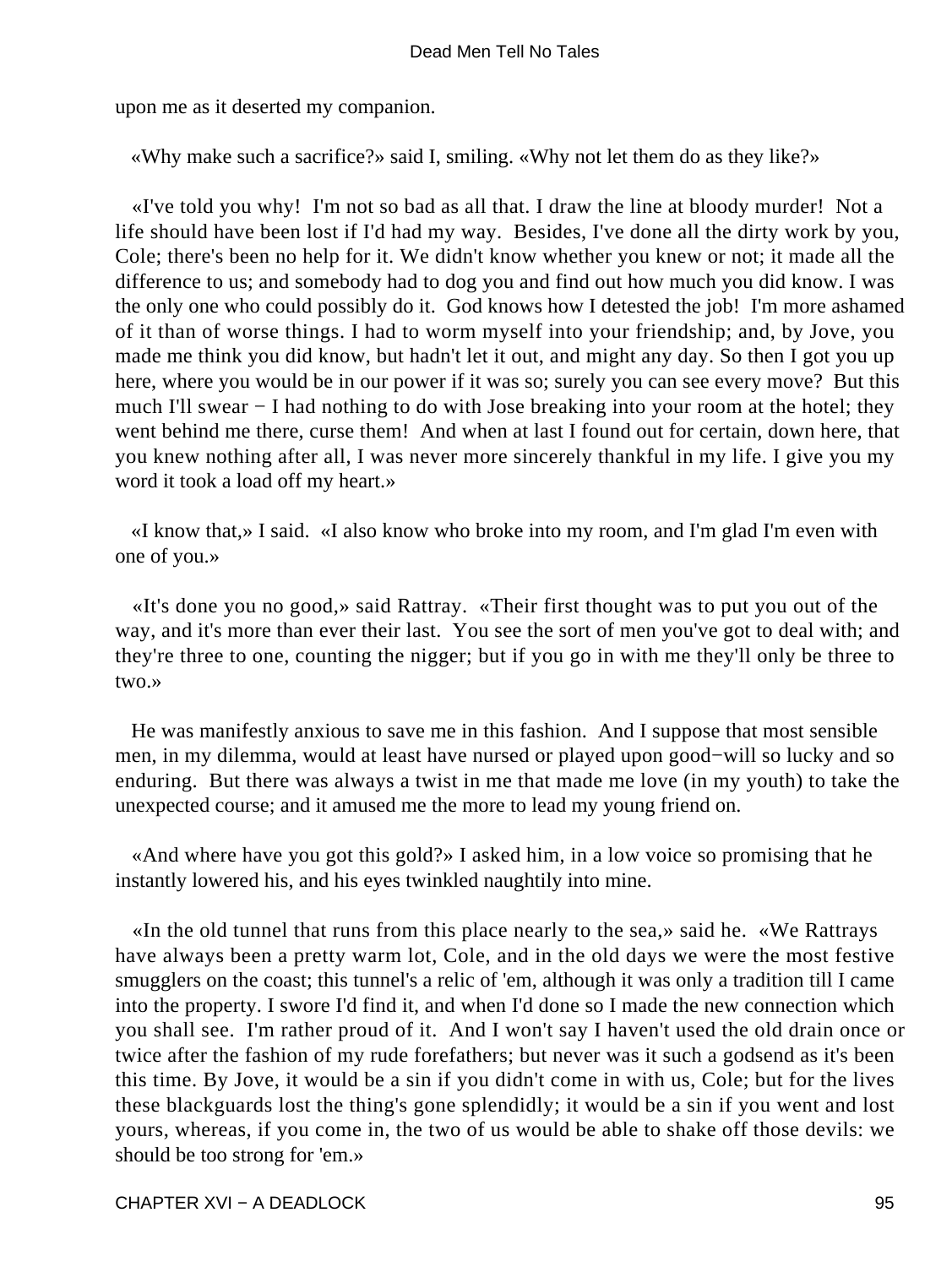«Seven thousand pounds!» I murmured. «Forty−eight thousand between us!»

 «Yes, and nearly all of it down below, at this end of the tunnel, and the rest where we dropped it when we heard you were trying to bolt. We'd got it all at the other end, ready to pop aboard the schooner that's lying there still, if you turned out to know anything and to have told what you knew to the police. There was always the possibility of that, you see; we simply daren't show our noses at the bank until we knew how much you knew, and what you'd done or were thinking of doing. As it is, we can take 'em the whole twelve thousand ounces, or rather I can, as soon as I like, in broad daylight. I'm a lucky digger. It's all right. Everybody knows I've been out there. They'll have to pay me over the counter; and if you wait in the cab, by the Lord Harry, I'll pay you your seven thousand first! You don't deserve it, Cole, but you shall have it, and between us we'll see the others to blazes!»

He jumped up all excitement, and was at the door next instant.

«Stop!» I cried. «Where are you going?»

«Downstairs to tell them.»

«Tell them what?»

«That you're going in with me, and it's all right.»

«And do you really think I am?»

 He had unlocked the door; after a pause I heard him lock it again. But I did not see his face until he returned to the bedside. And then it frightened me. It was distorted and discolored with rage and chagrin.

«You've been making a fool of me!» he cried fiercely.

«No, I have been considering the matter, Rattray.»

«And you won't accept my offer?»

«Of course I won't. I didn't say I'd been considering that.»

He stood over me with clenched fists and starting eyes.

 «Don't you see that I want to save your life?» he cried. «Don't you see that this is the only way? Do you suppose a murder more or less makes any difference to that lot downstairs? Are you really such a fool as to die rather than hold your tongue?»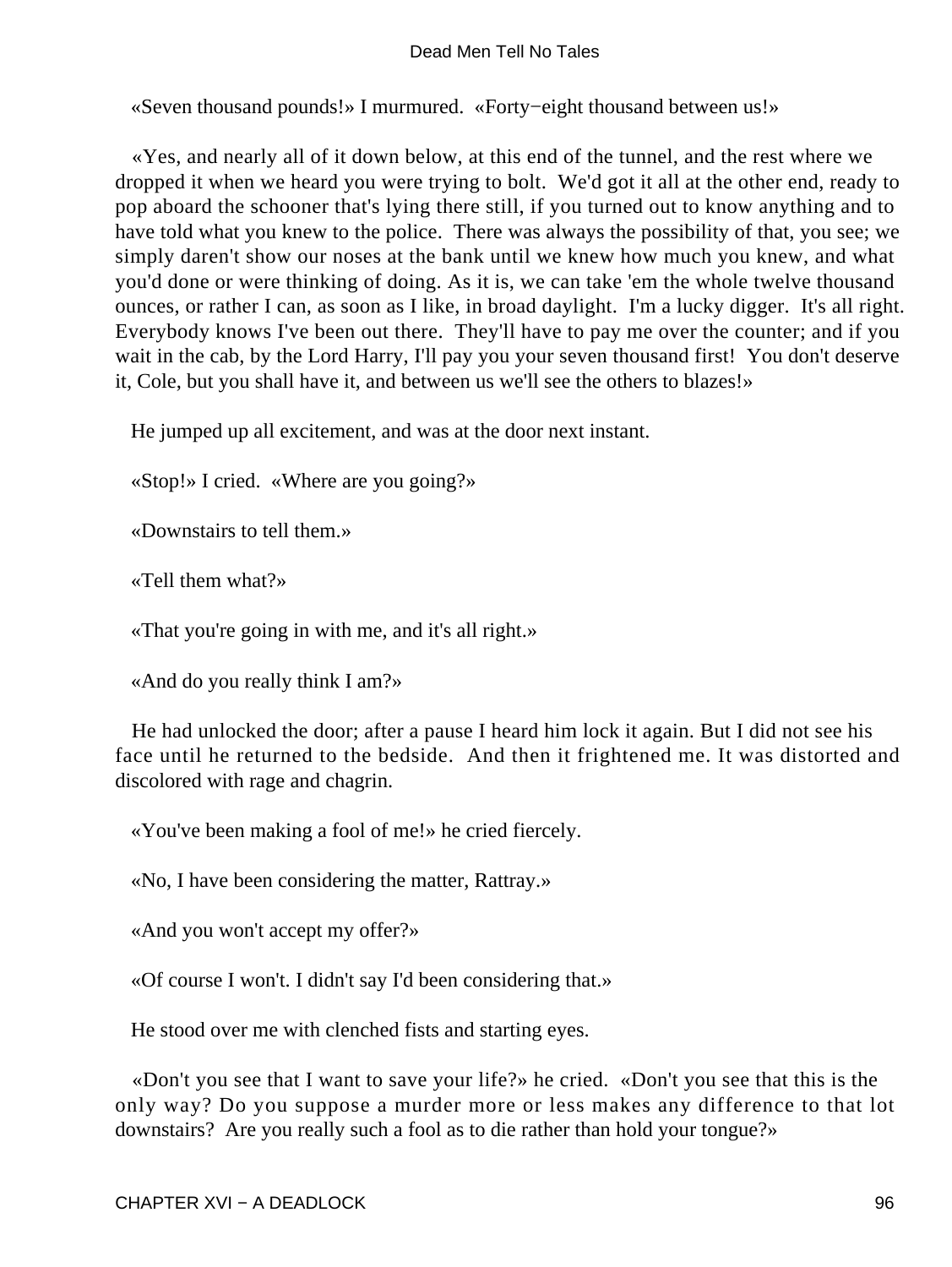«I won't hold it for money, at all events,» said I. «But that's what I was coming to.»

 «Very well!» he interrupted. «You shall only pretend to touch it. All I want is to convince the others that it's against your interest to split. Self−interest is the one motive they understand. Your bare word would be good enough for me.»

 «Suppose I won't give my bare word?» said I, in a gentle manner which I did not mean to be as irritating as it doubtless was. Yet his proposals and his assumptions were between them making me irritable in my turn.

 «For Heaven's sake don't be such an idiot, Cole!» he burst out in a passion. «You know I'm against the others, and you know what they want, yet you do your best to put me on their side! You know what they are, and yet you hesitate! For the love of God be sensible; at least give me your word that you'll hold your tongue for ever about all you know.»

 «All right,» I said. «I'll give you my word − my sacred promise, Rattray − on one condition.»

«What's that?»

«That you let me take Miss Denison away from you, for good and all!»

 His face was transformed with fury: honest passion faded from it and left it bloodless, deadly, sinister.

«Away from me?» said Rattray, through his teeth.

«From the lot of you.»

 «I remember! You told me that night. Ha, ha, ha! You were in love with her − you − you!»

 «That has nothing to do with it,» said I, shaking the bed with my anger and my agitation.

«I should hope not! You, indeed, to look at her!»

 «Well,» I cried, «she may never love me; but at least she doesn't loathe me as she loathes you − yes, and the sight of you, and your very name!»

 So I drew blood for blood; and for an instant I thought he was going to make an end of it by incontinently killing me himself. His fists flew out. Had I been a whole man on my legs, he took care to tell me what he would have done, and to drive it home with a mouthful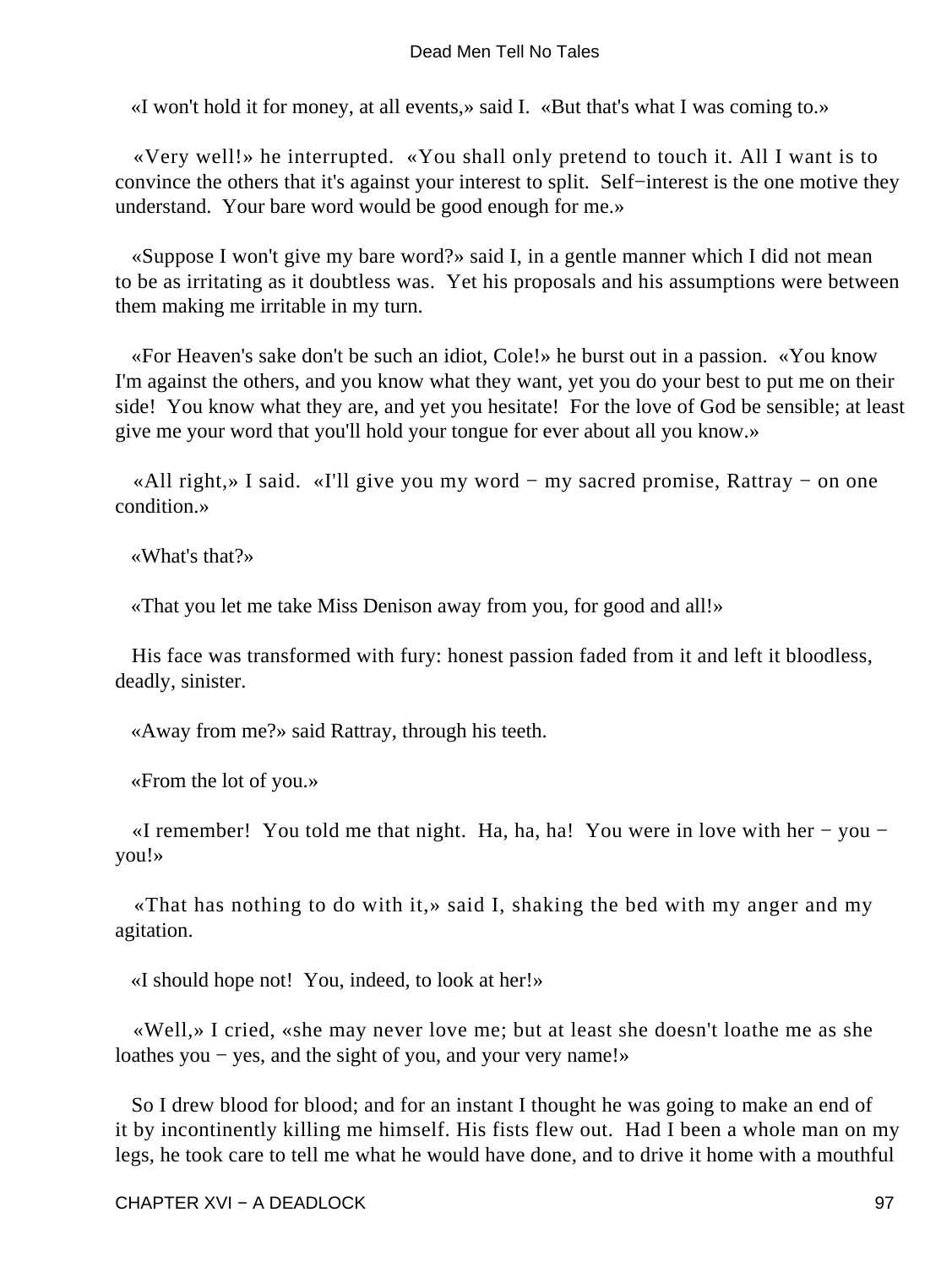of the oaths which were conspicuously absent from his ordinary talk.

«You take advantage of your weakness, like any cur,» he wound up.

«And you of your strength − like the young bully you are!» I retorted.

 «You do your best to make me one,» he answered bitterly. «I try to stand by you at all costs. I want to make amends to you, I want to prevent a crime. Yet there you lie and set your face against a compromise; and there you lie and taunt me with the thing that's gall and wormwood to me already. I know I gave you provocation. And I know I'm rightly served. Why do you suppose I went into this accursed thing at all? Not for the gold, my boy, but for the girl! So she won't look at me. And it serves me right. But − I say − do you really think she loathes me, Cole?»

 «I don't see how she can think much better of you than of the crime in which you've had a hand,» was my reply, made, however, with as much kindness as I could summon. «The word I used was spoken in anger,» said I; for his had disappeared; and he looked such a miserable, handsome dog as he stood there hanging his guilty head − in the room, I fancied, where he once had lain as a pretty, innocent child.

 «Cole,» said he, «I'd give twice my share of the damned stuff never to have put my hand to the plough; but go back I can't; so there's an end of it.»

 «I don't see it,» said I. «You say you didn't go in for the gold? Then give up your share; the others'll jump at it; and Eva won't think the worse of you, at any rate.»

"But what's to become of her if I drop out?

«You and I will take her to her friends, or wherever she wants to go.»

«No, no!» he cried. «I never yet deserted my pals, and I'm not going to begin.»

 «I don't believe you ever before had such pals to desert,» was my reply to that. «Quite apart from my own share in the matter, it makes me positively sick to see a fellow like you mixed up with such a crew in such a game. Get out of it, man, get out of it while you can! Now's your time. Get out of it, for God's sake!»

 I sat up in my eagerness. I saw him waver. And for one instant a great hope fluttered in my heart. But his teeth met. His face darkened. He shook his head.

 «That's the kind of rot that isn't worth talking, and you ought to know it,» said he. «When I begin a thing I go through with it, though it lands me in hell, as this one will. I can't help that. It's too late to go back. I'm going on and you're going with me, Cole, like a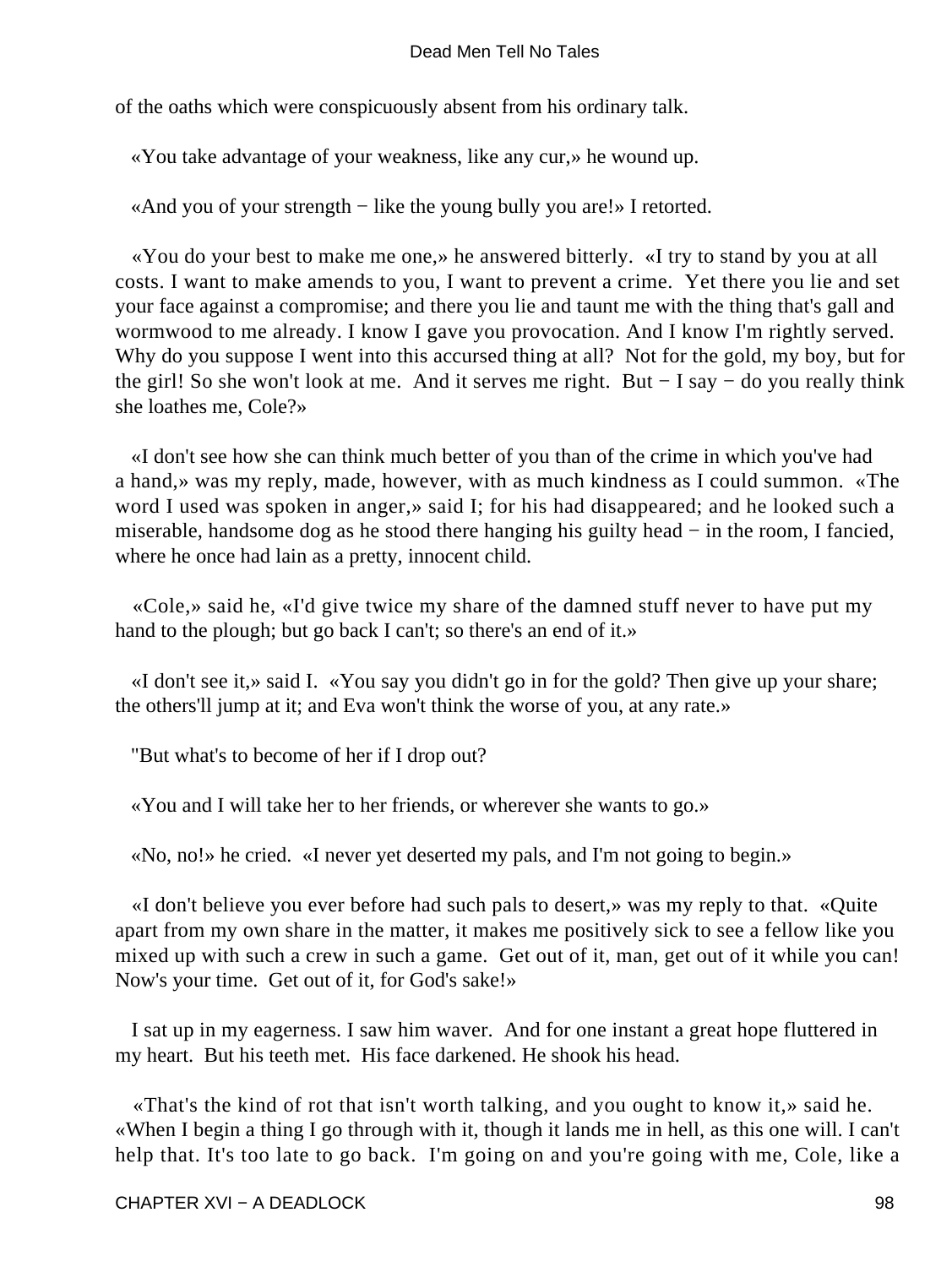sensible chap!»

I shook my head.

«Only on the one condition.»

 «You − stick − to − that?» he said, so rapidly that the words ran into one, so fiercely that his decision was as plain to me as my own.

 «I do,» said I, and could only sigh when he made yet one more effort to persuade me, in a distress not less apparent than his resolution, and not less becoming in him.

«Consider, Cole, consider!»

«I have already done so, Rattray.»

«Murder is simply nothing to them!»

«It is nothing to me either.»

«Human life is nothing!»

«No; it must end one day.»

«You won't give your word unconditionally?»

«No; you know my condition.»

He ignored it with a blazing eye,his hand upon the door.

«You prefer to die, then?» «Infinitely.»

«Then die you may, and be damned to you!»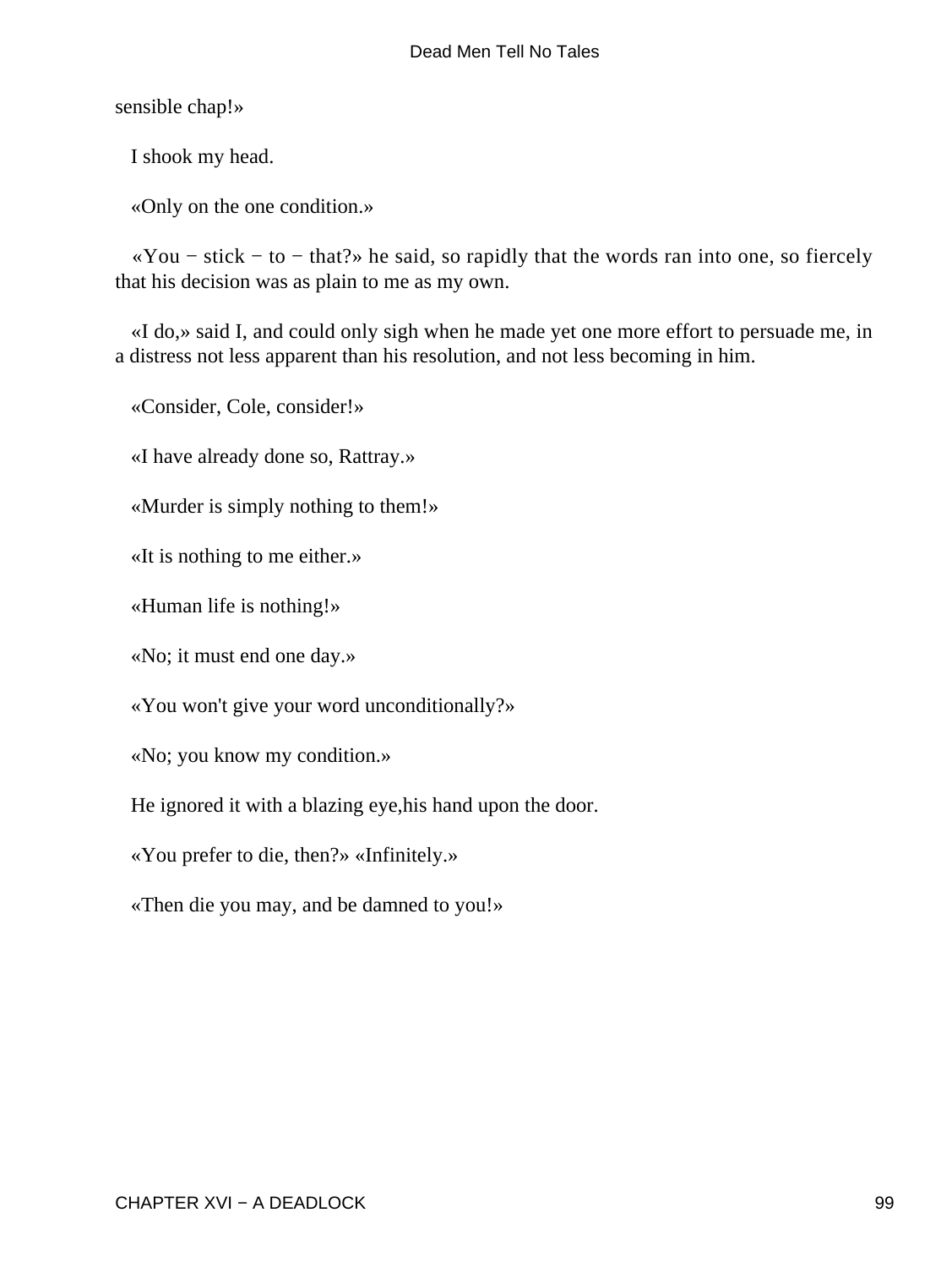# **[CHAPTER XVII − THIEVES FALL OUT](#page-131-0)**

**The door slammed.** It was invisibly locked and the key taken out. I listened for the last of an angry stride. It never even began. But after a pause the door was unlocked again, and Rattray re−entered.

 Without looking at me, he snatched the candle from the table on which it stood by the bedside, and carried it to a bureau at the opposite side of the room. There he stood a minute with his back turned, the candle, I fancy, on the floor. I saw him putting something in either jacket pocket. Then I heard a dull little snap, as though he had shut some small morocco case; whatever it was, he tossed it carelessly back into the bureau; and next minute he was really gone, leaving the candle burning on the floor.

 I lay and heard his steps out of earshot, and they were angry enough now, nor had he given me a single glance. I listened until there was no more to be heard, and then in an instant I was off the bed and on my feet. I reeled a little, and my head gave me great pain, but greater still was my excitement. I caught up the candle, opened the unlocked bureau, and then the empty case which I found in the very front.

 My heart leapt; there was no mistaking the depressions in the case. It was a brace of tiny pistols that Rattray had slipped into his jacket pockets.

 Mere toys they must have been in comparison with my dear Deane and Adams; that mattered nothing. I went no longer in dire terror of my life; indeed, there was that in Rattray which had left me feeling fairly safe, in spite of his last words to me, albeit I felt his fears on my behalf to be genuine enough. His taking these little pistols (of course, there were but three chambers left loaded in mine) confirmed my confidence in him.

 He would stick at nothing to defend me from the violence of his bloodthirsty accomplices. But it should not come to that. My legs were growing firmer under me. I was not going to lie there meekly without making at least an effort at self−deliverance. If it succeeded – the idea came to me in a flash – I would send Rattray an ultimatum from the nearest town; and either Eva should be set instantly and unconditionally free, or the whole matter be put unreservedly in the hands of the local police.

 There were two lattice windows, both in the same immensely thick wall; to my joy, I discovered that they overlooked the open premises at the back of the hall, with the oak−plantation beyond; nor was the distance to the ground very great. It was the work of a moment to tear the sheets from the bed, to tie the two ends together and a third round the mullion by which the larger window was bisected. I had done this, and had let down my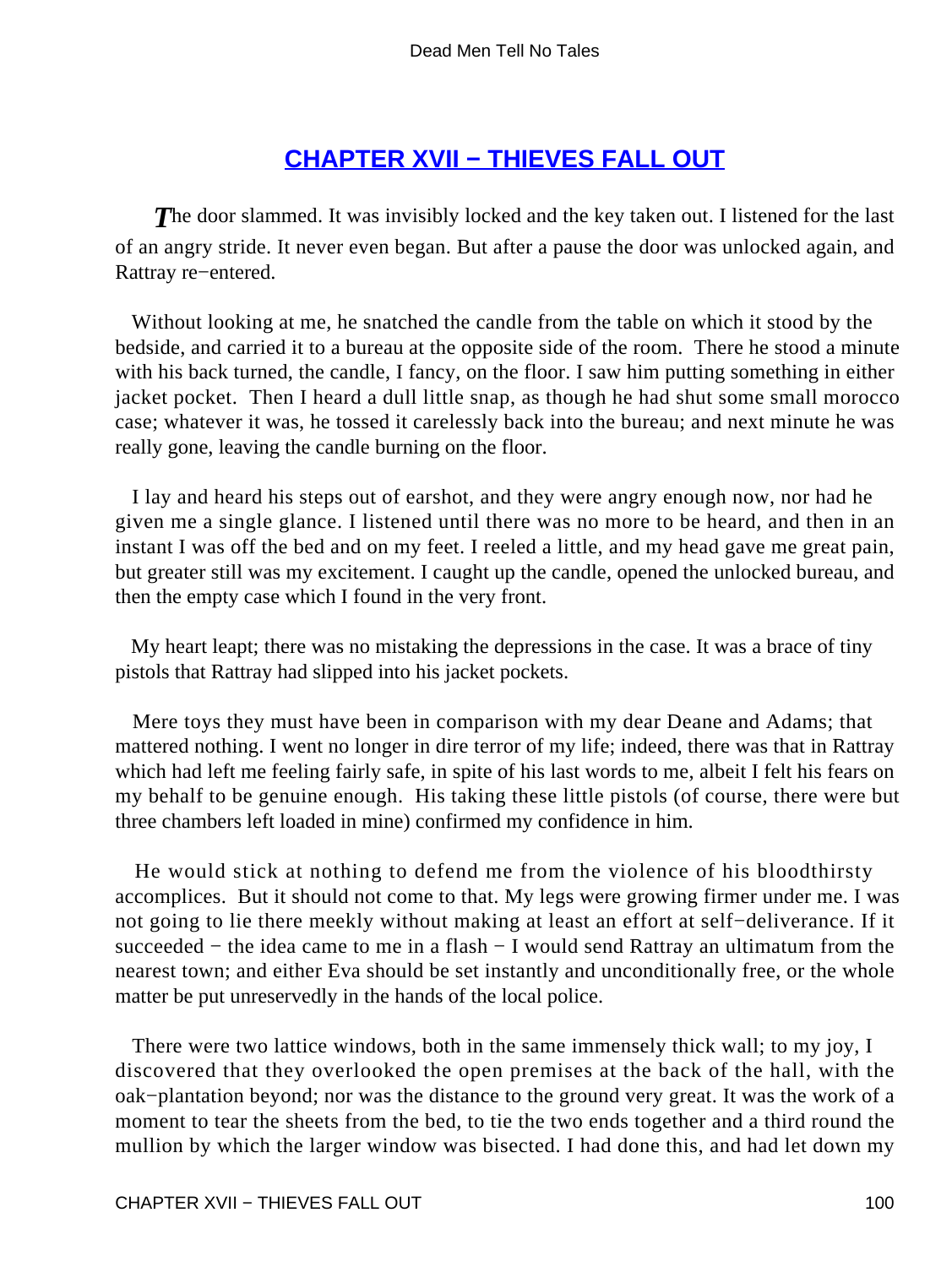sheets, when a movement below turned my heart to ice. The night had clouded over. I could see nobody; so much the greater was my alarm.

 I withdrew from the window, leaving the sheets hanging, in the hope that they also might be invisible in the darkness. I put out the candle, and returned to the window in great perplexity. Next moment I stood aghast – −between the devil and the deep sea. I still heard a something down below, but a worse sound came to drown it. An unseen hand was very quietly trying the door which Rattray had locked behind him.

«Diablo!» came to my horrified ears) in a soft, vindictive voice.

«I told ye so,» muttered another; «the young swab's got the key.»

 There was a pause, in which it would seem that Joaquin Santos had his ear at the empty keyhole.

 «I think he must be slipping,» at last I heard him sigh. «It was not necessary to awaken him in this world. It is a peety.»

«One kick over the lock would do it,» said Harris; «only the young swab'll hear.»

 «Not perhaps while he is dancing attendance on the senhora. Was it not good to send him to her? If he does hear, well, his own turn will come the queecker, that is all. But it would be better to take them one at a time; so keeck away, my friend, and I will give him no time to squil.»

 While my would−be murderers were holding this whispered colloquy, I had stood half−petrified by the open window; unwilling to slide down the sheets into the arms of an unseen enemy, though I had no idea which of them it could be; more hopeful of slipping past my butchers in the darkness, and so to Rattray and poor Eva; but not the less eagerly looking for some hiding−place in the room. The best that offered was a recess in the thick wall between the two windows, filled with hanging clothes: a narrow closet without a door, which would shelter me well enough if not too curiously inspected. Here I hid myself in the end, after a moment of indecision which nearly cost me my life. The coats and trousers still shook in front of me when the door flew open at the first kick, and Santos stood a moment in the moonlight, looking for the bed. With a stride he reached it, and I saw the gleam of a knife from where I stood among the squire's clothes; it flashed over my bed, and was still.

«He is not 'ere!»

«He heard us, and he's a−hiding.»

«Make light, my friend, and we shall very soon see.»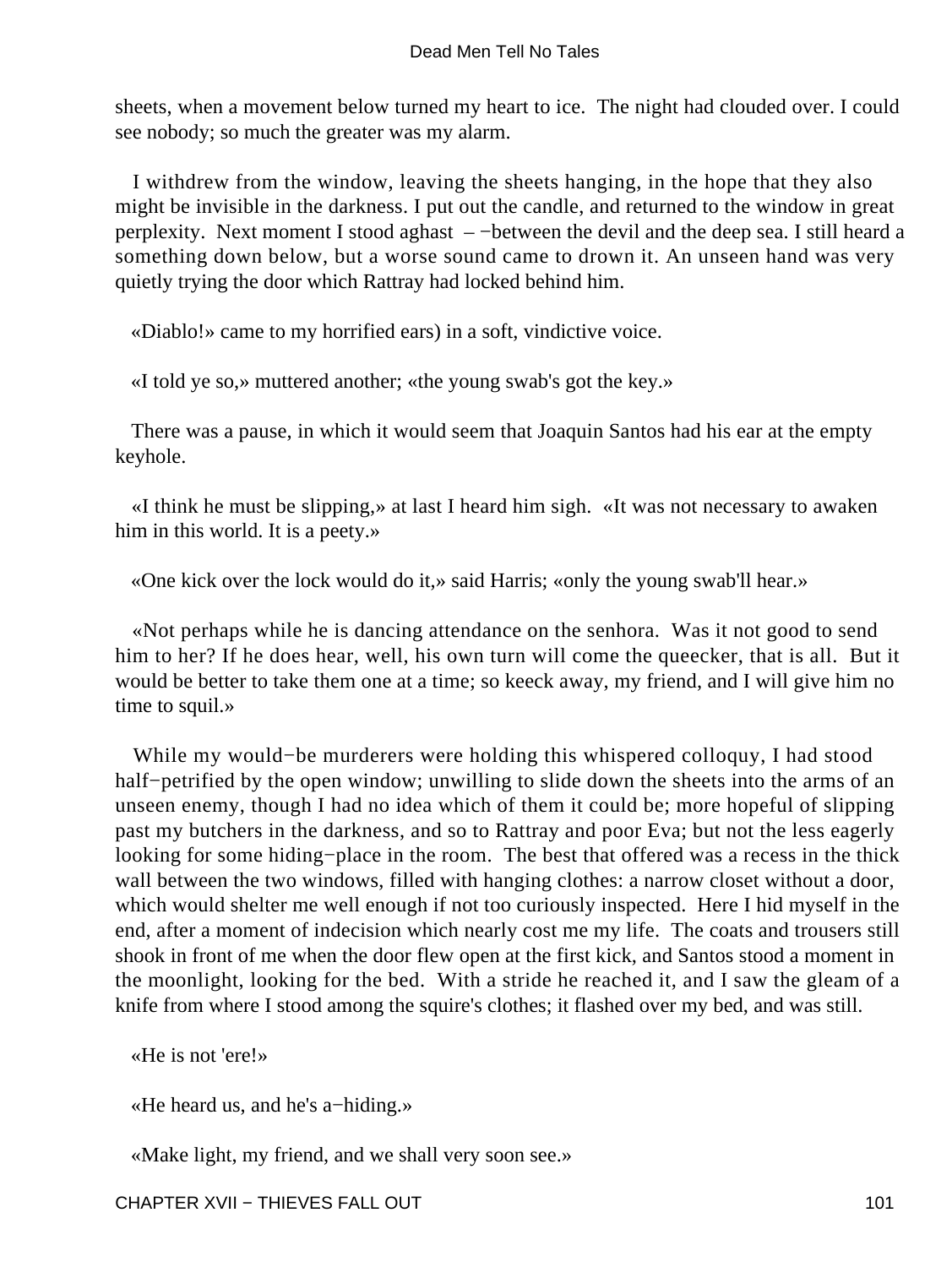Harris did so.

 «Here's a candle,» said Santos; «light it, and watch the door. Perro mal dicto! What have we here?»

 I felt certain he had seen me, but the candle passed within a yard of my feet, and was held on high at the open window.

«We are too late!» said Santos. «He's gone!»

"Are you sure

«Look at this sheet.»

«Then the other swab knew of it, and we'll settle with him.»

 «Yes, yes. But not yet, my good friend − not yet. We want his asseestance in getting the gold back to the sea; he will be glad enough to give it, now that his pet bird has flown; after that − by all mins. You shall cut his troth, and I will put one of 'is dear friend's bullets in 'im for my own satisfaction.»

There was a quick step on the stairs−in the corridor.

«I'd like to do it now,» whispered Harris; «no time like the present.»

«Not yet, I tell you!»

 And Rattray was in the room, a silver−mounted pistol in each hand; the sight of these was a surprise to his treacherous confederates, as even I could see.

«What the devil are you two doing here?» he thundered.

«We thought he was too quite, said Santos. »You percive the rizzon."

 And he waved from empty bed to open window, then held the candle close to the tied sheet, and shrugged expressively.

 «You thought he was too quiet!» echoed Rattray with fierce scorn. «You thought I was too blind − that's what you mean. To tell me that Miss Denison wished to see me, and Miss Denison that I wished to speak to her! As if we shouldn't find you out in about a minute! But a minute was better than nothing, eh? And you've made good use of your minute, have you. You've murdered him, and you pretend he's got out? By God, if you have, I'll murder you! I've been ready for this all night!»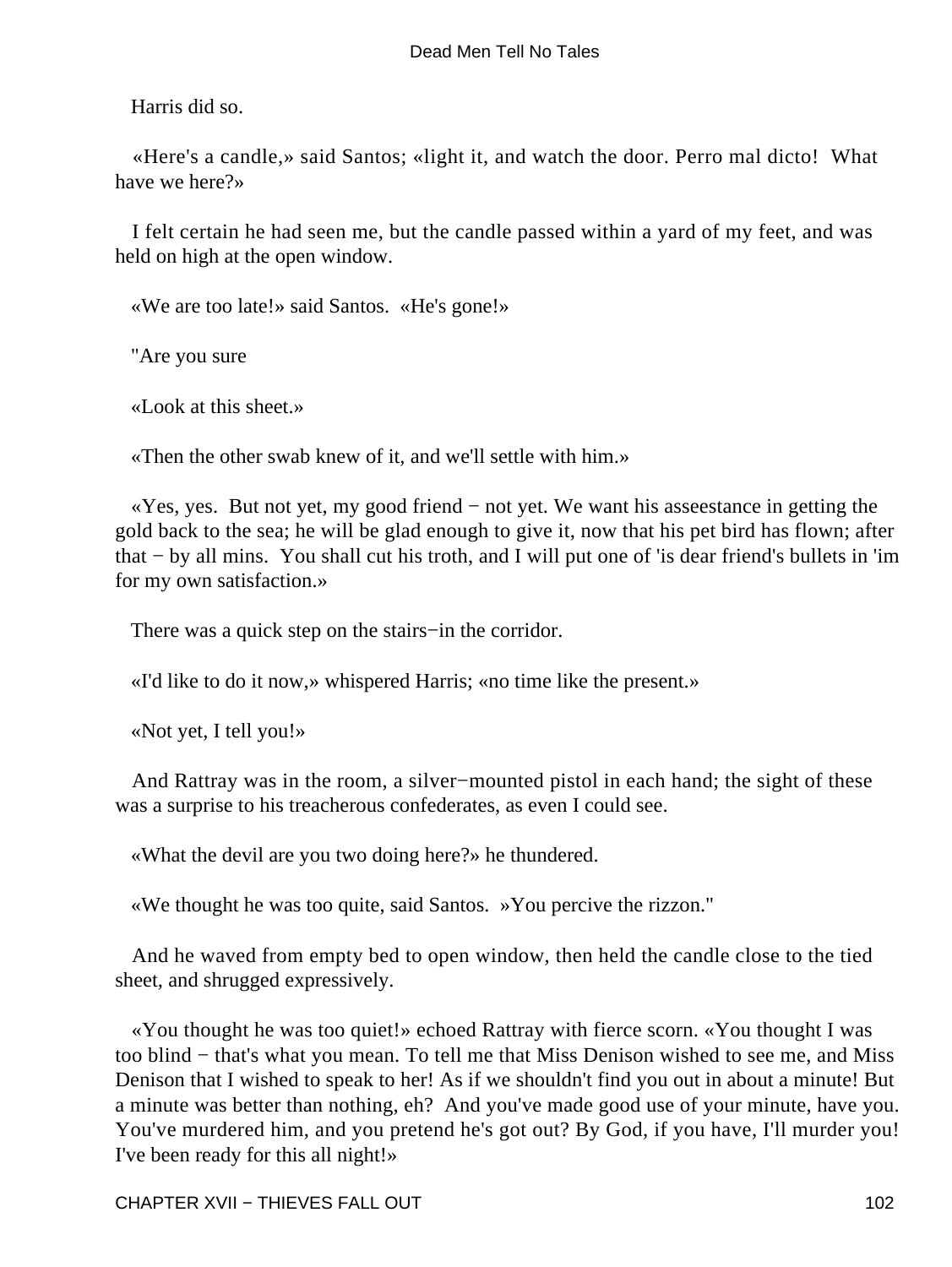And he stood with his back to the window, his pistols raised, and his head carried proudly − happily − like a man whose self−respect was coming back to him after many days. Harris shrank before his fierce eyes and pointed barrels. The Portuguese, however, had merely given a characteristic shrug, and was now rolling the inevitable cigarette.

 «Your common sense is almost as remarkable as your sense of justice, my friend,» said he. «You see us one, two, tree meenutes ago, and you see us now. You see the empty bed, the empty room, and you imagine that in one, two, tree meenutes we have killed a man and disposed of his body. Truly, you are very wise and just, and very loyal also to your friends. You treat a dangerous enemy as though he were your tween−brother. You let him escape − let him, I repit − and then you threaten to shoot those who, as it is, may pay for your carelessness with their lives. We have been always very loyal to you, Senhor Rattray. We have leestened to your advice, and often taken it against our better judgment. We are here, not because we think it wise, but because you weeshed it. Yet at the first temptation you turn upon us, you point your peestols at your friends.»

 «I don't believe in your loyalty,» rejoined Rattray. «I believe you would shoot me sooner than I would you. The only difference would be than I should be shot in the back!»

 «It is untrue,» said Santos, with immense emotion. «I call the saints to witness that never by thought or word have I been disloyal to you» − and the blasphemous wretch actually crossed himself with a trembling, skinny hand. «I have leestened to you, though you are the younger man. I have geeven way to you in everything from the moment we were so fullish as to set foot on this accursed coast; that also was your doeeng; and it will be your fault if ivil comes of it. Yet I have not complained. Here in your own 'ouse you have been the master, I the guest. So far from plotting against you, show me the man who has heard me brith one treacherous word behind your back; you will find it deeficult, friend Rattray; what do you say, captain?»

 «Me?» cried Harris, in a voice bursting with abuse. And what the captain said may or may not be imagined. It cannot be set down.

 But the man who ought to have spoken − the man who had such a chance as few men have off the stage − who could have confounded these villains in a breath, and saved the wretched Rattray at once from them and from himself – that unheroic hero remained ignobly silent in his homely hiding−place. And, what is more, he would do the same again!

 The rogues had fallen out; now was the time for honest men. They all thought I had escaped; therefore they would give me a better chance than ever of still escaping; and I have already explained to what purpose I meant to use my first hours of liberty. That purpose I hold to have justified any ingratitude that I may seem now to have displayed towards the man who had undoubtedly stood between death and me. Was not Eva Denison of more value than many Rattrays? And it was precisely in relation with this pure young girl that I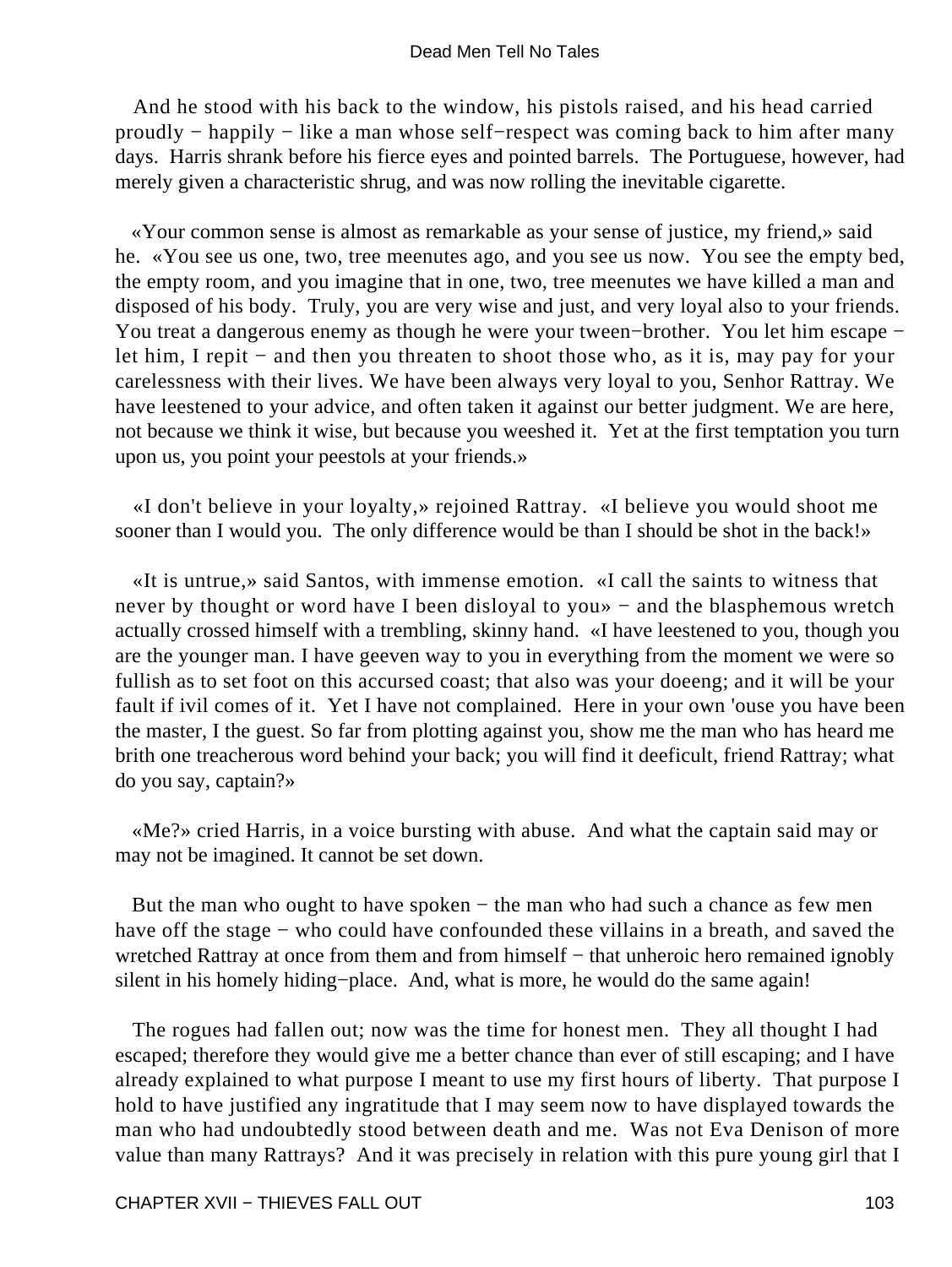most mistrusted the squire: obviously then my first duty was to save Eva from Rattray, not Rattray from these traitors.

 Not that I pretend for a moment to have been the thing I never was: you are not so very grateful to the man who pulls you out of the mud when he has first of all pushed you in; nor is it chivalry alone which spurs one to the rescue of a lovely lady for whom, after all, one would rather live than die. Thus I, in my corner, was thinking (I will say) of Eva first; but next I was thinking of myself; and Rattray's blood be on his own hot head! I hold, moreover, that I was perfectly right in all this; but if any think me very wrong, a sufficient satisfaction is in store for them, for I was very swiftly punished.

 The captain's language was no worse in character than in effect: the bed was bloody from my wounded head, all tumbled from the haste with which I had quitted it, and only too suggestive of still fouler play. Rattray stopped the captain with a sudden flourish of one of his pistols, the silver mountings making lightning in the room; then he called upon the pair of them to show him what they had done with me; and to my horror, Santos invited him to search the room. The invitation was accepted. Yet there I stood. It would have been better to step forward even then. Yet I cowered among his clothes until his own hand fell upon my collar, and forth I was dragged to the plain amazement of all three.

Santos was the first to find his voice.

«Another time you will perhaps think twice before you spik, friend squire.»

 Rattray simply asked me what I had been doing in there, in a white flame of passion, and with such an oath that I embellished the truth for him in my turn.

«Trying to give you blackguards the slip,» said I.

«Then it was you who let down the sheet?»

«Of course it was.»

 «All right! I'm done with you,» said he; «that settles it. I make you an offer. You won't accept it. I do my best; you do your worst; but I'll be shot if you get another chance from me!»

 Brandy and the wine−glass stood where Rattray must have set them, on an oak stool beside the bed; as he spoke he crossed the room, filled the glass till the spirit dripped, and drained it at a gulp. He was twitching and wincing still when he turned, walked up to Joaquin Santos, and pointed to where I stood with a fist that shook.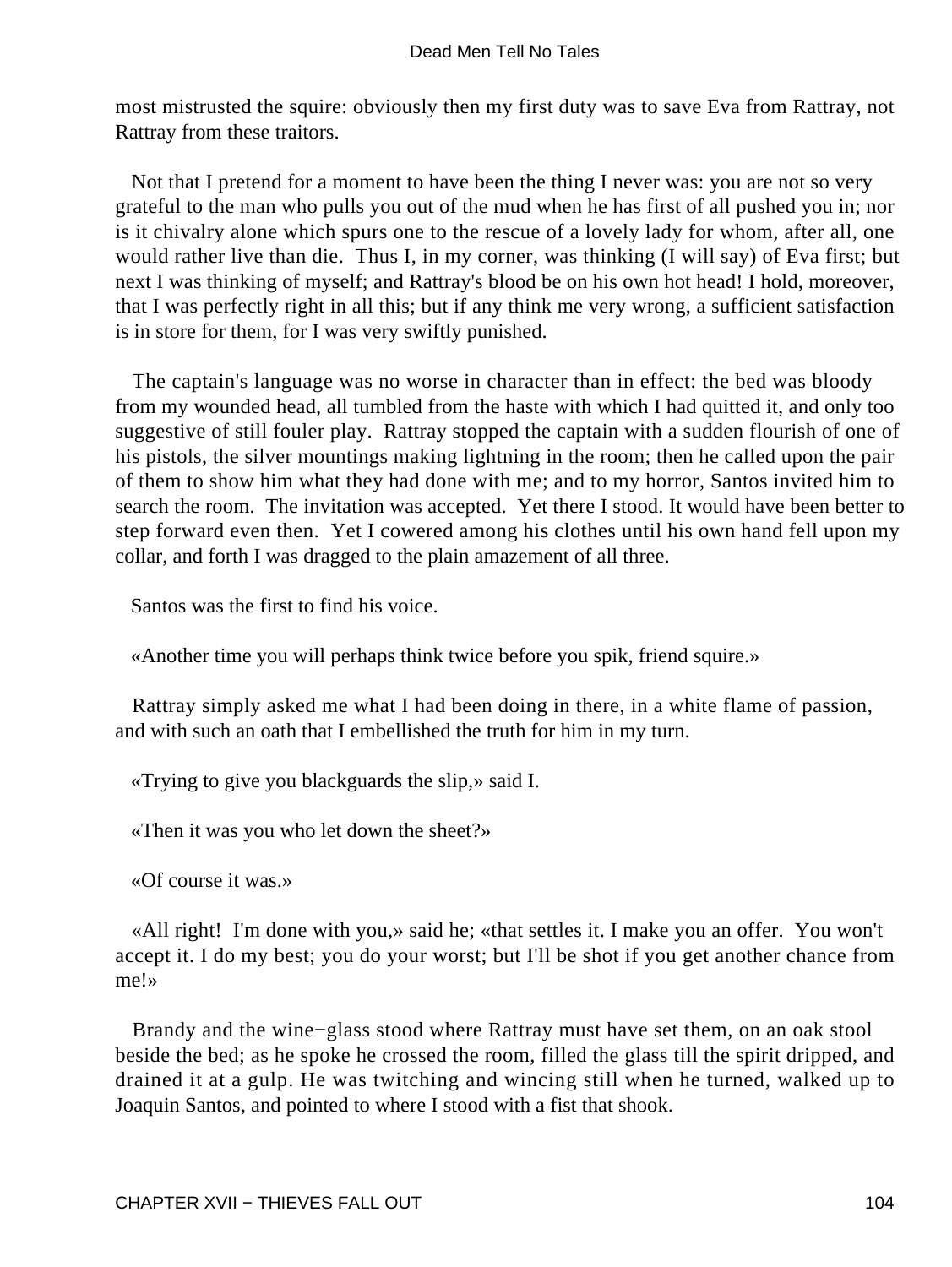«You wanted to deal with him,» said Rattray; «you're at liberty to do so. I'm only sorry I stood in your way.»

 But no answer, and for once no rings of smoke came from those shrivelled lips: the man had rolled and lighted a cigarette since Rattray entered, but it was burning unheeded between his skinny fingers. I had his attention, all to myself. He knew the tale that I was going to tell. He was waiting for it; he was ready for me. The attentive droop of his head; the crafty glitter in his intelligent eyes; the depth and breadth of the creased forehead; the knowledge of his resource, the consciousness of my error, all distracted and confounded me so that my speech halted and my voice ran thin. I told Rattray every syllable that these traitors had been saying behind his back, but I told it all very ill; what was worse, and made me worse, I was only too well aware of my own failure to carry conviction with my words.

 «And why couldn't you come out and say so asked Rattray, as even I knew that he must. »Why wait till now?"

 «Ah, why!» echoed Santos, with a smile and a shake of the head; a suspicious tolerance, an ostentatious truce, upon his parchment face. And already he was sufficiently relieved to suck his cigarette alight again.

 «You know why,» I said, trusting to bluff honesty with the one of them who was not rotten to the core: «because I still meant escaping.»

«And then what?» asked Rattray fiercely.

«You had given me my chance,» I said; «I hould have given you yours.»

«You would, would you? Very kind of you, Mr. Cole!»

 «No, no,» said Santos; «not kind, but clever! Clever, spicious, and queeck−weeted beyond belif! Senhor Rattray, we have all been in the dark; we thought we had fool to dii with, but what admirable knave the young man would make! Such readiness, such resource, with his tongue or with his peestol; how useful would it be to us! I am glad you have decided to live him to me, friend Rattray, for I am quite come round to your way of thinking. It is no longer necessary for him to die!»

«You mean that?» cried Rattray keenly.

 "Of course I min it. You were quite right. He must join us. But he will when I talk to him.

 I could not speak. I was fascinated by this wretch: it was reptile and rabbit with us. Treachery I knew he meant; my death, for one; my death was certain; and yet I could not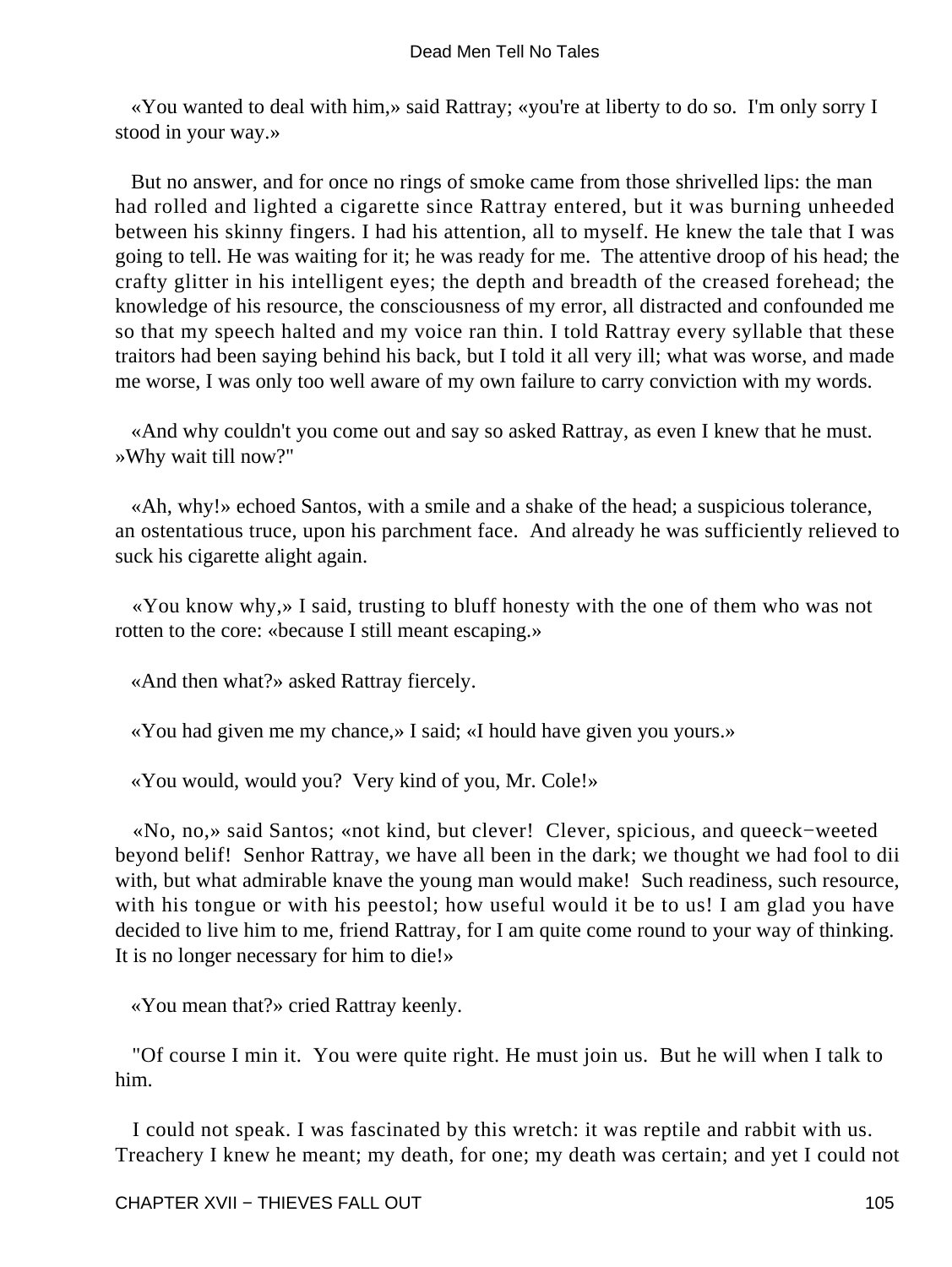speak.

 «Then talk to him, for God's sake,» cried Rattray, «and I shall be only too glad if you can talk some sense into him. I've tried, and failed.»

 «I shall not fail,» said Santos softly. «But it is better that he has a leetle time to think over it calmly; better steel for 'im to slip upon it, as you say. Let us live 'im for the night, what there is of it; time enough in the morning.»

 I could hardly believe my ears; still I knew that it was treachery, all treachery; and the morning I should never see.

 «But we can't leave him up here,» said Rattray; «it would mean one of us watching him all night.»

 «Quite so,» said Santos. «I will tell you where we could live him, however, if you will allow me to wheesper one leetle moment.»

 They drew aside; and, as I live, I thought that little moment was to be Rattray's last on earth. I watched, but nothing happened; on the contrary, both men seemed agreed, the Portuguese gesticulating, the Englishman nodding, as they stood conversing at the window. Their faces were strangely reassuring. I began to reason with myself, to rid my mind of mere presentiment and superstition. If these two really were at one about me (I argued) there might be no treachery after all. When I came to think of it, Rattray had been closeted long enough with me to awake the worst suspicions in the breasts of his companions; now that these were allayed, there might be no more bloodshed after all (if, for example, I pretended to give in), even though Santos had not cared whose blood was shed a few minutes since. That was evidently the character of the wretch: to compass his ends or to defend his person he would take life with no more compunction than the ordinary criminal takes money; but (and hence) murder for murder's sake was no amusement to him.

 My confidence was further restored by Captain Harris; ever a gross ruffian, with no refinements to his rascality, he had been at the brandy bottle after Rattray's example; and now was dozing on the latter's bed, taking his watch below when he could get it, like the good seaman he had been. I was quite sorry for him when the conversation at the window ceased suddenly, and Rattray roused the captain up.

 «Watches aft!» said he. «We want that mattress; you can bring it along, while I lead the way with the pillows and things. Come on, Cole!»

«Where to?» I asked, standing firm.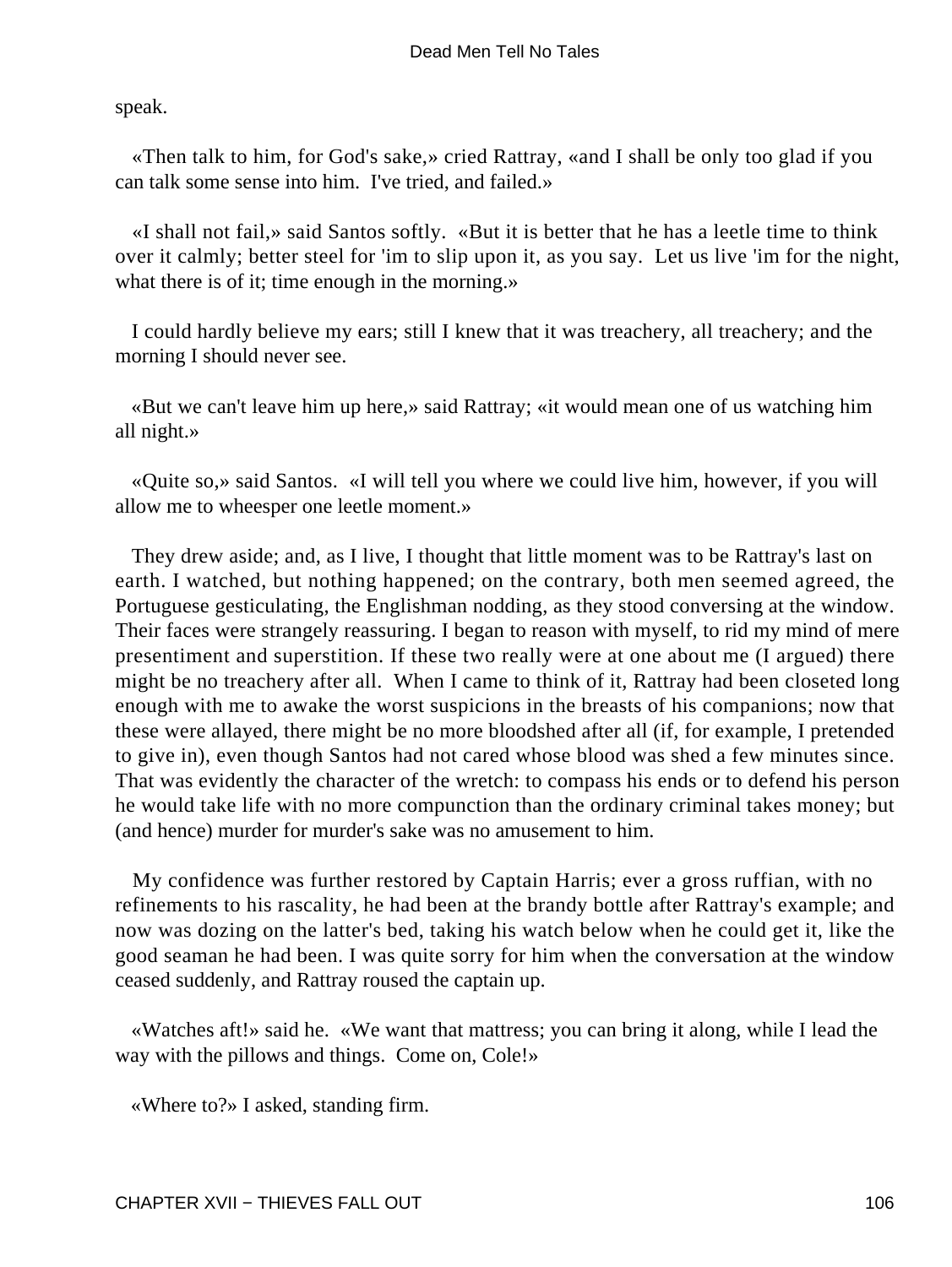«Where there's no window for you to jump out of, old boy, and no clothes of mine for you to hide behind. You needn't look so scared; it's as dry as a bone, as cellars go. And it's past three o'clock. And you've just got to come.»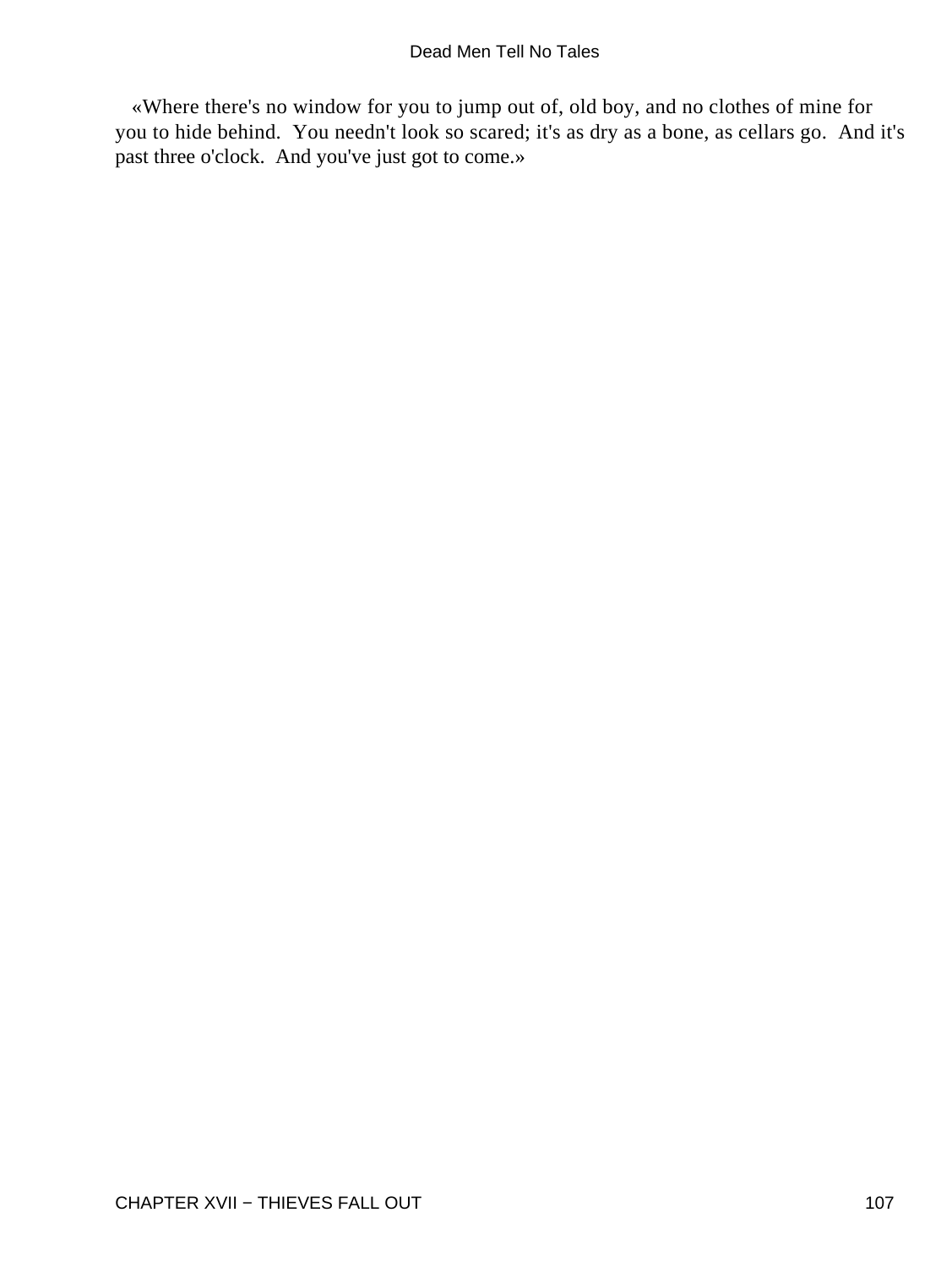### **[CHAPTER XVIII − A MAN OF MANY MURDERS](#page-131-0)**

<span id="page-108-0"></span>*I*t was a good−sized wine−cellar, with very little wine in it; only one full bin could I discover. The bins themselves lined but two of the walls, and most of them were covered in with cobwebs, close−drawn like mosquito−curtains. The ceiling was all too low: torpid spiders hung in disreputable parlors, dead to the eye, but loathsomely alive at an involuntary touch. Rats scuttled when we entered, and I had not been long alone when they returned to bear me company. I am not a natural historian, and had rather face a lion with the right rifle than a rat with a stick. My jailers, however, had been kind enough to leave me a lantern, which, set upon the ground (like my mattress), would afford a warning, if not a protection, against the worst; unless I slept; and as yet I had not lain down. The rascals had been considerate enough, more especially Santos, who had a new manner for me with his revised opinion of my character; it was a manner almost as courtly as that which had embellished his relations with Eva Denison, and won him my early regard at sea. Moreover, it was at the suggestion of Santos that they had detained me in the hall, for much−needed meat and drink, on the way down. Thereafter they had conducted me through the book−lined door of my undoing, down stone stairs leading to three cellar doors, one of which they had double−locked upon me.

 As soon as I durst I was busy with this door; but to no purpose; it was a slab of solid oak, hung on hinges as massive as its lock. It galled me to think that but two doors stood between me and the secret tunnel to the sea: for one of the other two must lead to it. The first, however, was all beyond me, and I very soon gave it up. There was also a very small grating which let in a very little fresh air: the massive foundations had been tunnelled in one place; a rude alcove was the result, with this grating at the end and top of it, some seven feet above the earth floor. Even had I been able to wrench away the bars, it would have availed me nothing, since the aperture formed the segment of a circle whose chord was but a very few inches long. I had nevertheless a fancy for seeing the stars once more and feeling the breath of heaven upon my bandaged temples, which impelled me to search for that which should add a cubit to my stature. And at a glance I descried two packing−cases, rather small and squat, but the pair of them together the very thing for me. To my amazement, however, I could at first move neither one nor the other of these small boxes. Was it that I was weak as water, or that they were heavier than lead? At last I managed to get one of them in my arms − only to drop it with a thud. A side started; a thin sprinkling of yellow dust glittered on the earth. I fetched the lantern: it was gold−dust from Bendigo or from Ballarat.

 To me there was horror unspeakable, yet withal a morbid fascination, in the spectacle of the actual booty for which so many lives had been sacrificed before my eyes. Minute followed minute in which I looked at nothing, and could think of nothing, but the stolen bullion at my feet; then I gathered what of the dust I could, pocketed it in pinches to hide my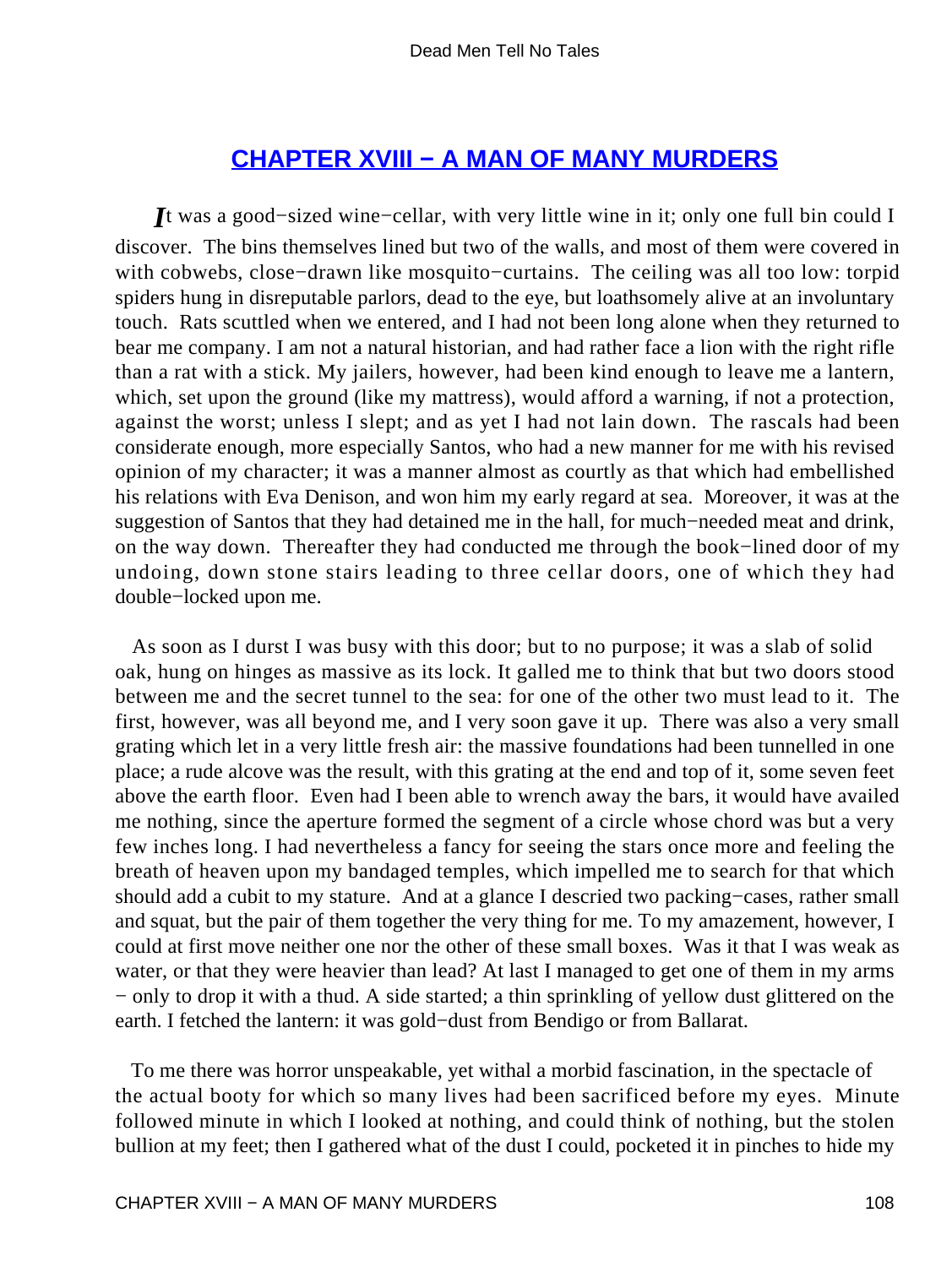meddlesomeness, and blew the rest away. The box had dropped very much where I had found it; it had exhausted my strength none the less, and I was glad at last to lie down on the mattress, and to wind my body in Rattray's blankets.

 I shuddered at the thought of sleep: the rats became so lively the moment I lay still. One ventured so near as to sit up close to the lantern; the light showed its fat white belly, and the thing itself was like a dog begging, as big to my disgusted eyes. And yet, in the midst of these horrors (to me as bad as any that had preceded them), nature overcame me, and for a space my torments ceased.

«He is aslip,» a soft voice said.

«Don't wake the poor devil,» said another.

«But I weesh to spik with 'im. Senhor Cole! Senhor Cole!»

 I opened my eyes. Santos looked of uncanny stature in the low yellow light, from my pillow close to the earth. Harris turned away at my glance; he carried a spade, and began digging near the boxes without more ado, by the light of a second lantern set on one of them: his back was to me from this time on. Santos shrugged a shoulder towards the captain as he opened a campstool, drew up his trousers, and seated himself with much deliberation at the foot of my mattress.

 «When you 'ave treasure,» said he, «the better thing is to bury it, Senhor Cole. Our young friend upstairs begs to deefer; but he is slipping; it is peety he takes such quantity of brandy! It is leetle wikness of you Engleesh; we in Portugal never touch it, save as a liqueur; therefore we require less slip. Friend squire upstairs is at this moment no better than a porker. Have I made mistake? I thought it was the same word in both languages; but I am glad to see you smile, Senhor Cole; that is good sign. I was going to say, he is so fast aslip up there, that he would not hear us if we were to shoot each other dead!»

 And he gave me his paternal smile, benevolent, humorous, reassuring; but I was no longer reassured; nor did I greatly care any more what happened to me. There is a point of last, as well as one of least resistance, and I had reached both points at once.

 «Have you shot him dead?» I inquired, thinking that if he had, this would precipitate my turn. But he was far from angry; the parchment face crumpled into tolerant smiles; the venerable head shook a playful reproval, as he threw away the cigarette that I am tired of mentioning, and put the last touch to a fresh one with his tongue.

 «What question I» said he; «reely, Senhor Cole! But you are quite right: I would have shot him, or cut his troth» (and he shrugged indifference on the point), «if it had not been for you; and yet it would have been your fault! I nid not explain; the poseetion must have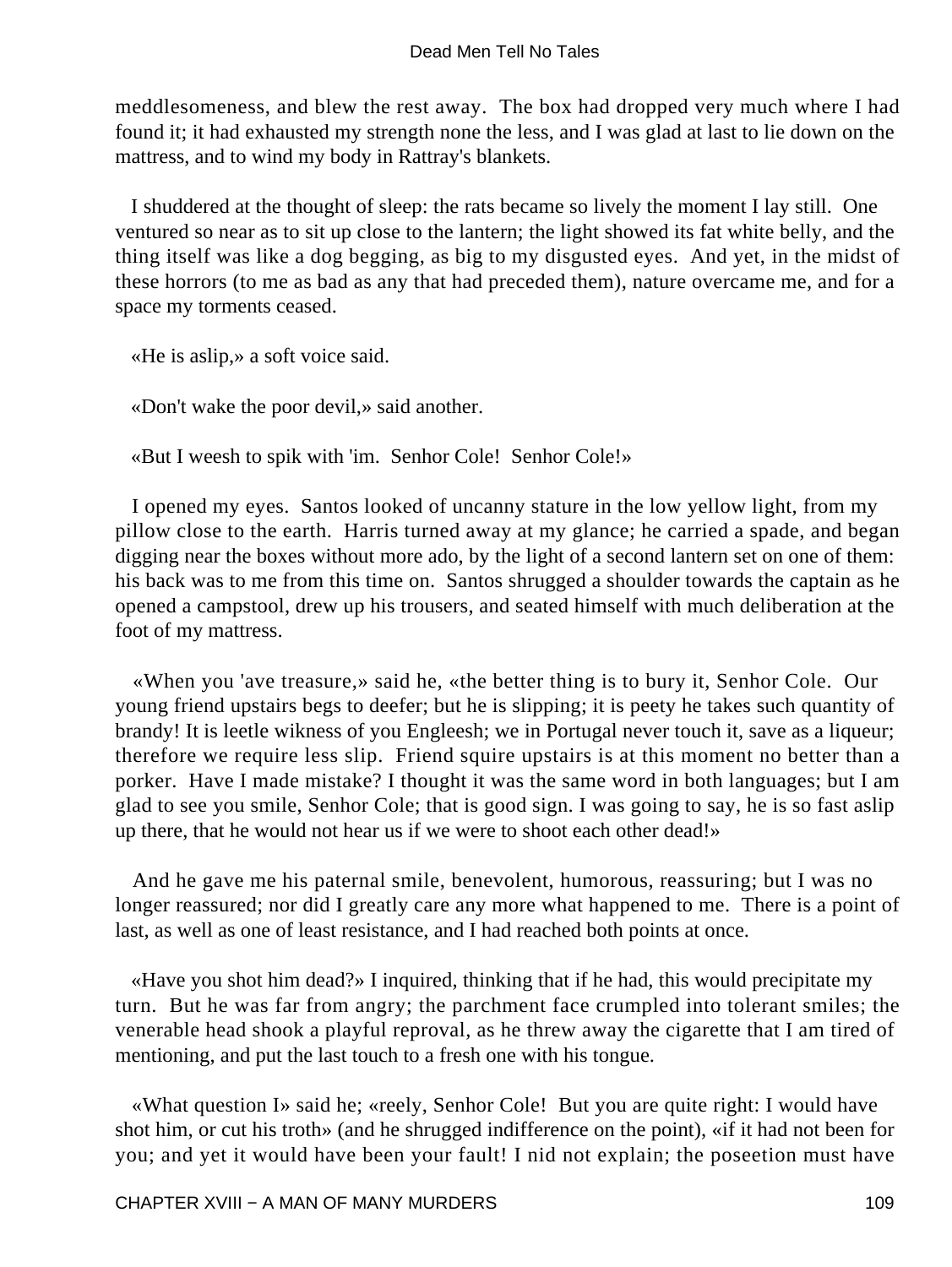explained itself already; besides, it is past. With you two against us − but it is past. You see, I have no longer the excellent Jose. You broke his leg, bad man. I fear it will be necessary to destroy 'im.» Santos made a pause; then inquired if he shocked me.

«Not a bit,» said I, neither truly nor untruly; «you interest me.» And that he did.

 «You see,» he continued, «I have not the respect of you Engleesh for 'uman life. We will not argue it. I have at least some respect for prejudice. In my youth I had myself such prejudices; but one loses them on the Zambesi. You cannot expect one to set any value upon the life of a black nigger; and when you have keeled a great many Kaffirs, by the lash, with the crocodiles, or what−not, then a white man or two makes less deeference. I acknowledge there were too many on board that sheep; but what was one to do? You have your Engleesh proverb about the dead men and the stories; it was necessary to make clin swip. You see the result.»

 He shrugged again towards the boxes; but this time, being reminded of them (I supposed), he rose and went over to see how Harris was progressing. The captain had never looked round; neither did he look at Santos. «A leetle dipper,» I heard the latter say, «and, perhaps, a few eenches − » but I lost the last epithet. It followed a glance over the shoulder in my direction, and immediately preceded the return of Santos to his camp−stool.

 «Yes, it is always better to bury treasure,» said he once more; but his tone was altered; it was more contemplative; and many smoke−rings came from the shrunk lips before another word; but through them all, his dark eyes, dull with age, were fixed upon me.

 «You are a treasure!» he exclaimed at last, softly enough, but quickly and emphatically for him, and with a sudden and most diabolical smile.

«So you are going to bury me?»

 I had suspected it when first I saw the spade; then not; but since the visit to the hole I had made up my mind to it.

 «Bury you? No, not alive,» said Santos, in his playfully reproving tone. «It would be necessary to deeg so dip!» he added through his few remaining teeth.

«WeIl,» I said, «you'll swing for it. That's something.»

 Santos smiled again, benignantly enough this time: in contemplation also: as an artist smiles upon his work. I was his!

 «You live town,» said he; «no one knows where you go. You come down here; no one knows who you are. Your dear friend squire locks you up for the night, but dreenks too

CHAPTER XVIII – A MAN OF MANY MURDERS 110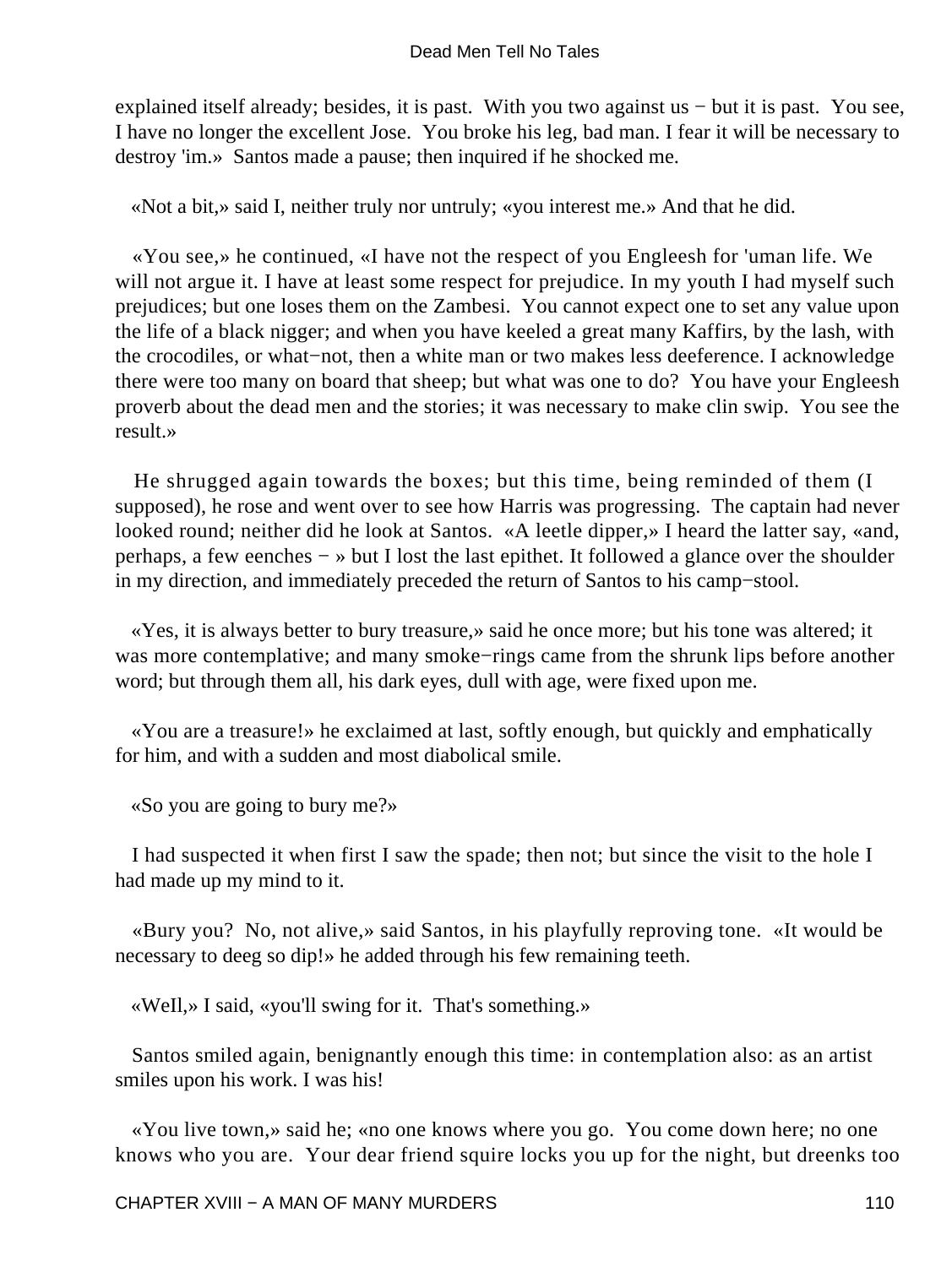much and goes to slip with the key in his pocket; it is there when he wakes; but the preesoner, where is he? He is gone, vanished, escaped in the night, and, like the base fabreec of your own poet's veesion, he lives no trace − is it trace? − be'ind! A leetle earth is so easily bitten down; a leetle more is so easily carried up into the garden; and a beet of nice strong wire might so easily be found in a cellar, and afterwards in the lock! No, Senhor Cole, I do not expect to 'ang. My schims have seldom one seengle flaw. There was just one in the Lady Jermyn; there was − Senhor Cole! If there is one this time, and you will be so kind as to point it out, I will − I will run the reesk of shooting you instead of  $-\infty$ 

 A pinch of his baggy throat, between the fingers and thumbs of both hands, foreshadowed a cleaner end; and yet I could look at him; nay, it was more than I could do not to look upon that bloodless face, with the two dry blots upon the parchment, that were never withdrawn from mine.

 «No you won't, messmate! If it's him or us for it, let a bullet do it, and let it do it quick, you bloody Spaniard! You can't do the other without me, and my part's done.»

 Harris was my only hope. I had seen this from the first, but my appeal I had been keeping to the very end. And now he was leaving me before a word would come! Santos had gone over to my grave, and there was Harris at the door!

«It is not dip enough,» said the Portuguese.

«It's as deep as I mean to make it, with you sittin' there talkin' about it.»

And the door stood open.

«Captain!» I screamed. «For Christ's sake, captain!»

He stood there, trembling, yet even now not looking my way.

 «Did you ever see a man hanged ?» asked Santos, with a vile eye for each of us. «I once hanged fifteen in a row; abominable thifs. And I once poisoned nearly a hundred at one banquet; an untrustworthy tribe; but the hanging was the worse sight and the worse death. Heugh! There was one man – he was no stouter than you are captain –»

 But the door slammed; we heard the captain on the stairs; there was a rustle from the leaves outside., and then a silence that I shall not attempt to describe.

 And, indeed, I am done with this description: as I live to tell the tale (or spoil it, if I choose) I will make shorter work of this particular business than I found it at the time. Perverse I may be in old age as in my youth; but on that my agony − my humiliating agony − I decline to dwell. I suffer it afresh as I write. There are the cobwebs on the ceiling, a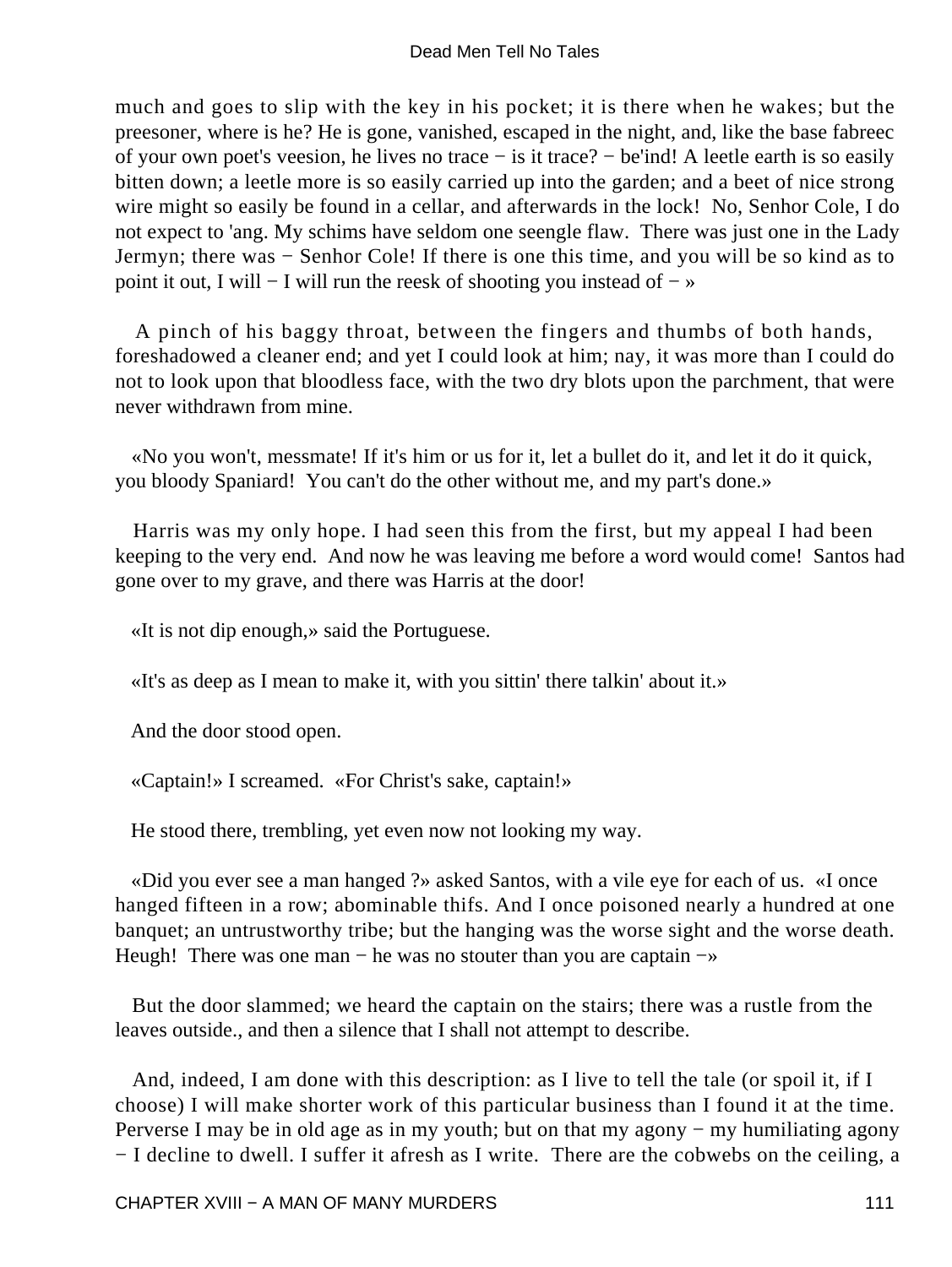bloated spider crawling in one: a worse monster is gloating over me: those dull eyes of his, and my own pistol−barrel, cover me in the lamp−light. The crucifix pin is awry in his cravat; that is because he has offered it me to kiss. As a refinement (I feel sure) my revolver is not cocked; and the hammer goes up − up −

 He missed me because a lantern was flashed into his eyes through the grating. He wasted the next ball in firing wildly at the light. And the last chamber's load became suddenly too precious for my person; for there were many voices overhead; there were many feet upon the stairs.

 Harris came first − head−first − saw me still living as he reeled − hurled himself upon the boxes and one of these into the hole − all far quicker than my pen can write it. The manoeuvre, being the captain's, explained itself: on his heels trod Rattray, with one who brought me to my feet like the call of silver trumpets.

 «The house is surrounded,» says the squire, very quick and quiet; «is this your doing, Cole?»

 «I wish it was,» said I; «but I can't complain; it's saved my life.» And I looked at Santos, standing dignified and alert, my still smoking pistol in his hand.

 «Two things to do,» says Rattray − «I don't care which.» He strode across the cellar and pulled at the one full bin; something slid out, it was a binful of empty bottles, and this time they were allowed to crash upon the floor; the squire stood pointing to a manhole at the back of the bin. «That's one alternative,» said he; «but it will mean leaving this much stuff at least,» pointing to the boxes, «and probably all the rest at the other end. The other thing's to stop and fight!»

 «I fight,» said Santos, stalking to the door. «Have you no more ammunition for me, friend Cole? Then I must live you alive; adios, senhor!»

 Harris cast a wistful look towards the manhole, not in cowardice, I fancy, but in sudden longing for the sea, the longing of a poor devil of a sailor−man doomed to die ashore. I am still sorry to remember that Rattray judged him differently. «Come on, skipper,» said he; «it's all or none aboard the lugger, and I think it will be none. Up you go; wait a second in the room above, and I'll find you an old cutlass. I shan't be longer.» He turned to me with a wry smile. «We're not half−armed,» he said; «they've caught us fairly on the hop; it should be fun! Good−by, Cole; I wish you'd had another round for that revolver. Good−by, Eva!»

 And he held out his hand to our love, who had been watching him all this time with eyes of stone; but now she turned her back upon him without a word. His face changed; the stormlight of passion and remorse played upon it for an instant; he made a step towards her, wheeled abruptly, and took me by the shoulder instead.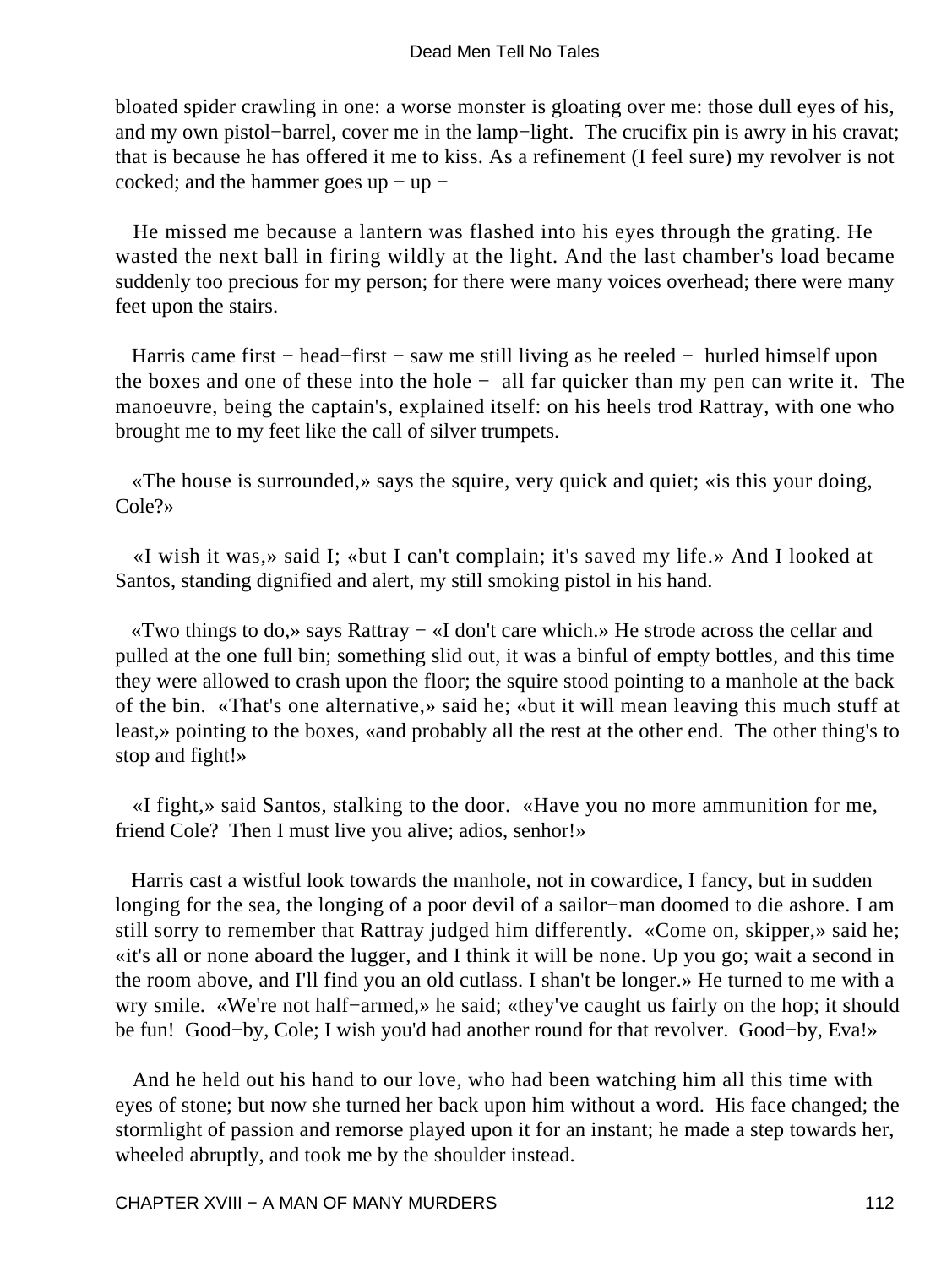«Take care of her, Cole,» said he. «Whatever happens − take care of her.»

 I caught him at the foot of the stairs. I do not defend what I did. But I had more ammunition; a few wadded bullets, caps, and powder−charges, loose in a jacket pocket; and I thrust them into one of his, upon a sudden impulse, not (as I think) altogether unaccountable, albeit (as I have said) so indefensible.

 My back was hardly turned an instant. I had left a statue of unforgiving coldness. I started round to catch in my arms a half−fainting, grief−stricken form, shaken with sobs that it broke my heart to hear. I placed her on the camp−stool. I knelt down and comforted her as well as I could, stroking her hands, my arm about her heaving shoulders, with the gold−brown hair streaming over them. Such hair as it was! So much longer than I had dreamt. So soft − so fine − my soul swam with the sight and touch of it. Well for me that there broke upon us from above such a sudden din as turned my hot blood cold! A wild shout of surprise; an ensuing roar of defiance; shrieks and curses; yells of rage and pain; and pistol−shot after pistol−shot as loud as cannon in the confined space.

 I know now that the battle in the hall was a very brief affair; while it lasted I had no sense of time; minutes or moments, they were (God forgive me!) some of the very happiest in all my life. My joy was as profound as it was also selfish and incongruous. The villains were being routed; of that there could be no doubt or question. I hoped Rattray might escape, but for the others no pity stirred in my heart, and even my sneaking sympathy with the squire could take nothing from the joy that was in my heart. Eva Denison was free. I was free. Our oppressors would trouble us no more. We were both lonely; we were both young; we had suffered together and for each other. And here she lay in my arms, her head upon my shoulder, her soft bosom heaving on my own! My blood ran hot and cold by turns. I forgot everything but our freedom and my love. I forgot my sufferings, as I would have you all forget them. I am not to be pitied. I have been in heaven on earth. I was there that night, in my great bodily weakness, and in the midst of blood−shed, death, and crime.

«They have stopped!» cried Eva suddenly. «It is over! Oh, if he is dead!»

 And she sat upright, with bright eyes starting from a deathly face. I do not think she knew that she had been in my arms at all: any more than I knew that the firing had ceased before she told me. Excited voices were still raised overhead; but some sounded distant, yet more distinct, coming through the grating from the garden; and none were voices that we knew. One poor wretch, on the other hand, we heard plainly groaning to his death; and we looked in each other's eyes with the same thought.

 «That's Harris,» said I, with, I fear, but little compassion in my tone or in my heart just then.

«Where are the others ?» cried Eva piteously.

CHAPTER XVIII – A MAN OF MANY MURDERS 113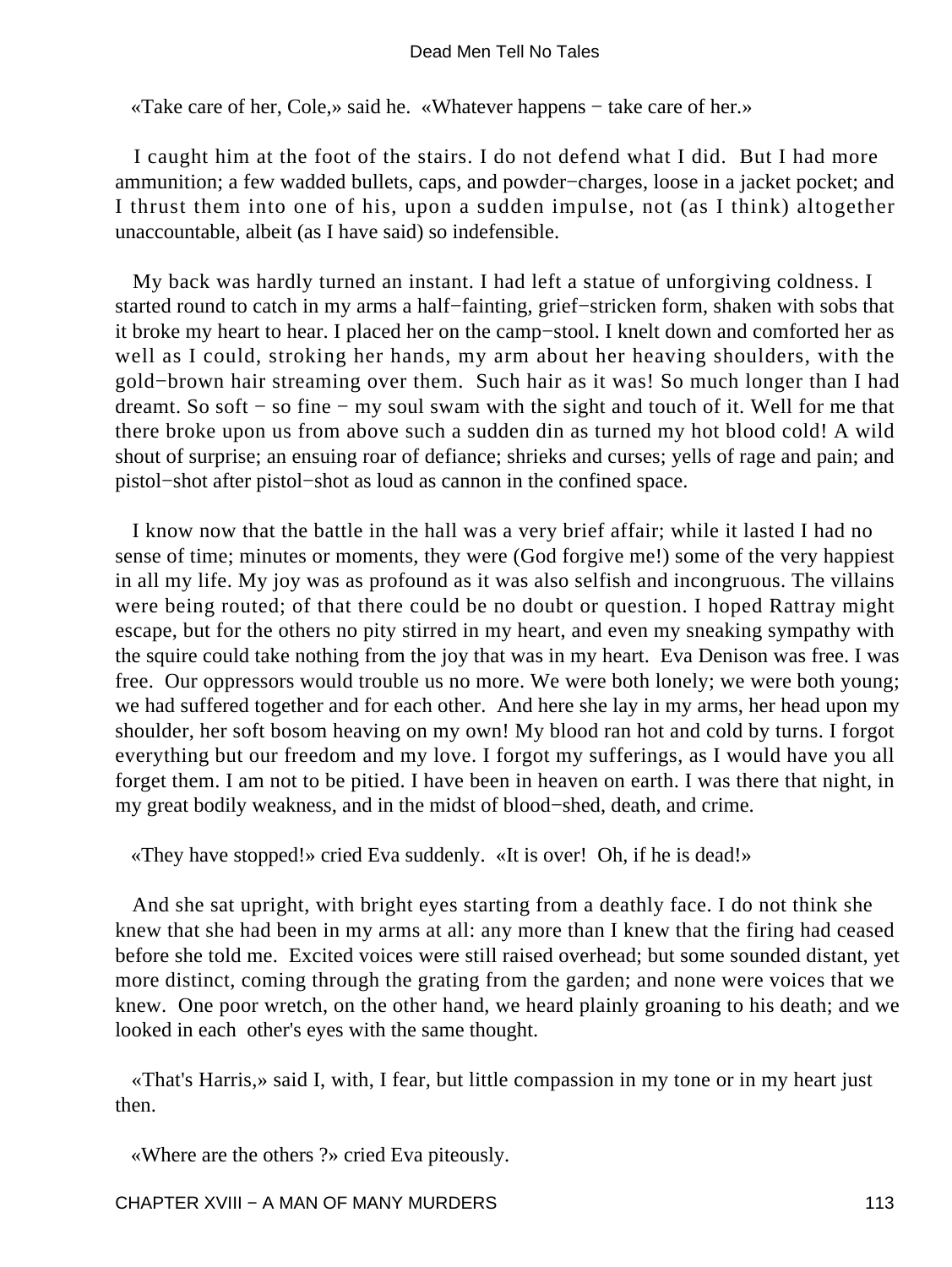«God knows,» said I; «they may be done for, too.»

«If they are!»

«It's better than the death they would have lived to die.»

 «But only one of them was a wilful murderer! Oh, Mr. Cole − Mr. Cole − go and see what has happened; come back and tell me! I dare not come. I will stay here and pray for strength to bear whatever news you may bring me. Go quickly. I will – wait – and pray!»

 So I left the poor child on her knees in that vile cellar, white face and straining hands uplifted to the foul ceiling, sweet lips quivering with prayer, eyelids reverently lowered, and the swift tears flowing from beneath them, all in the yellow light of the lantern that stood burning by her side. How different a picture from that which awaited me overhead!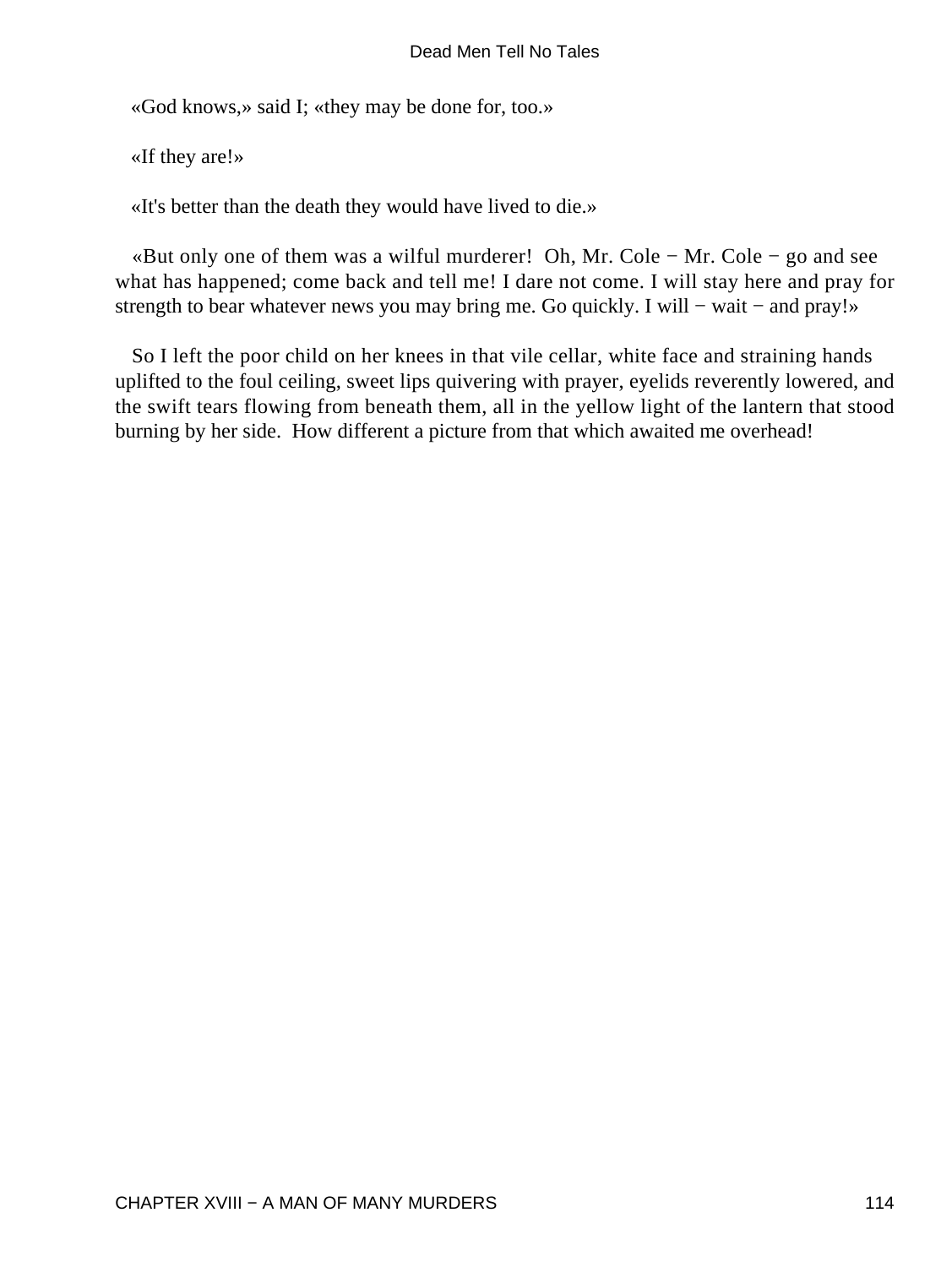## **[CHAPTER XIX − MY GREAT HOUR](#page-131-0)**

<span id="page-115-0"></span>**The library doors were shut, and I closed the secret one behind me before opening the** other and peering out through a wrack of bluish smoke; and there lay Captain Harris, sure enough, breathing his last in the arms of one constable, while another was seated on the table with a very wry face, twisting a tourniquet round his arm, from which the blood was dripping like raindrops from the eaves. A third officer stood in the porch, issuing directions to his men without.

 «He's over the wall, I tell you! I saw him run up our ladder. After him every man of you − and spread!»

 I looked in vain for Rattray and the rest; yet it seemed as if only one of them had escaped. I was still looking when the man in the porch wheeled back into the hall, and instantly caught sight of me at my door.

 «Hillo! here's another of them,» cried he. «Out you come, young fellow! Your mates are all dead men.»

«They're not my mates.»

«Never mind; come you out and let's have a look at you.»

 I did so, and was confronted by a short, thickset man, who recognized me with a smile, but whom I failed to recognize.

 «I might have guessed it was Mr. Cole,» said he. «I knew you were here somewhere, but I couldn't make head or tail of you through the smoke.»

«I'm surprised that you can make head or tail of me at all,» said I.

 «Then you've quite forgotten the inquisitive parson you met out fishing? You see I found out your name for myself!»

«So it was a detective!»

 «It was and is,» said the little man, nodding. "Detective or Inspector Royds, if you're any the wiser.

«What has happened? Who has escaped?» «Your friend Rattray; but he won't get far.»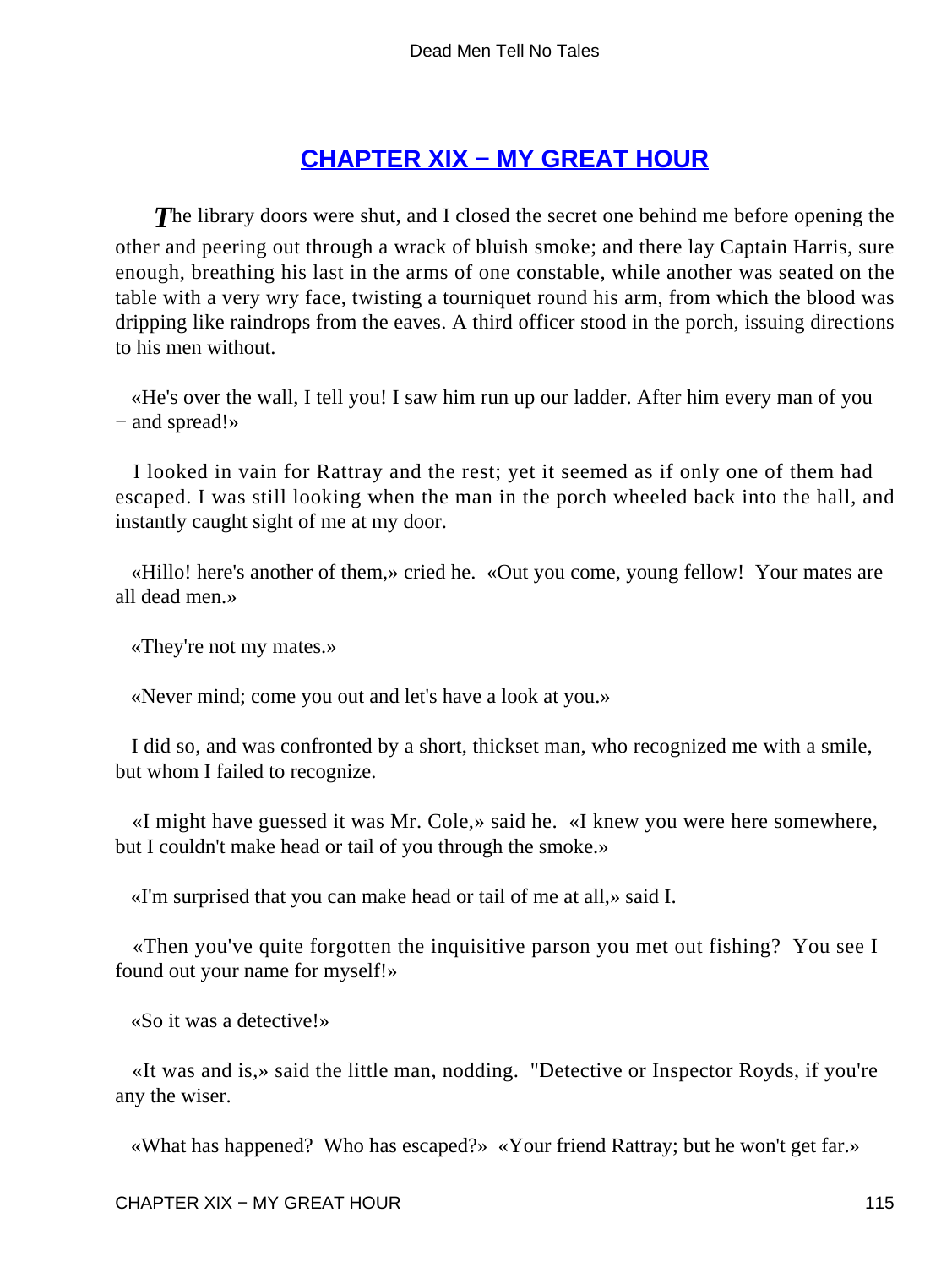«What of the Portuguese and the nigger?»

 I forgot that I had crippled Jose, but remembered with my words, and wondered the more where he was.

 «I'll show you,» said Royds. «It was the nigger let us in. We heard him groaning round at the back − who smashed his leg? One of our men was at that cellar grating; there was some of them down there; we wanted to find our way down and corner them, but the fat got in the fire too soon. Can you stand something strong? Then come this way.»

 He led me out into the garden, and to a tangled heap lying in the moonlight, on the edge of the long grass. The slave had fallen on top of his master; one leg lay swathed and twisted; one black hand had but partially relaxed upon the haft of a knife (the knife) that stood up hilt−deep in a blacker heart. And in the hand of Santos was still the revolver (my Deane and Adams) which had sent its last ball through the nigger's body.

 «They slipped out behind us, all but the one inside,» said Royds, ruefully; «I'm hanged if I know yet how it happened − but we were on them next second. Before that the nigger had made us hide him in the grass, but the old devil ran straight into him, and the one fired as the other struck. It's the worst bit of luck in the whole business, and I'm rather disappointed on the whole. I've been nursing the job all this week; had my last look round this very evening, with one of these officers, and only rode back for more to make sure of taking our gentlemen alive. And we've lost three out of four of 'em, and have still to lay hands on the gold! I suppose you didn't know there was any aboard ?» he asked abruptly.

«Not before to−night.»

 «Nor did we till the Devoren came in with letters last week, a hundred and thirty days out. She should have been in a month before you, but she got amongst the ice around the Horn. There was a letter of advice about the gold, saying it would probably go in the Lady Jermyn; and another about Rattray and his schooner, which had just sailed; the young gentleman was known to the police out there.»

«Do you know where the schooner is ?»

 «Bless you, no, we've had no time to think about her; the man had been seen about town, and we've done well to lay hands on him in the time.»

 «You will do better still when you do lay hands on him,» said I, wresting my eyes from the yellow dead face of the foreign scoundrel. The moon shone full upon his high forehead, his shrivelled lips, dank in their death agony, and on the bauble with the sacred device that he wore always in his tie. I recovered my property from the shrunken fingers, and so turned away with a harder heart than I ever had before or since for any creature of Almighty God.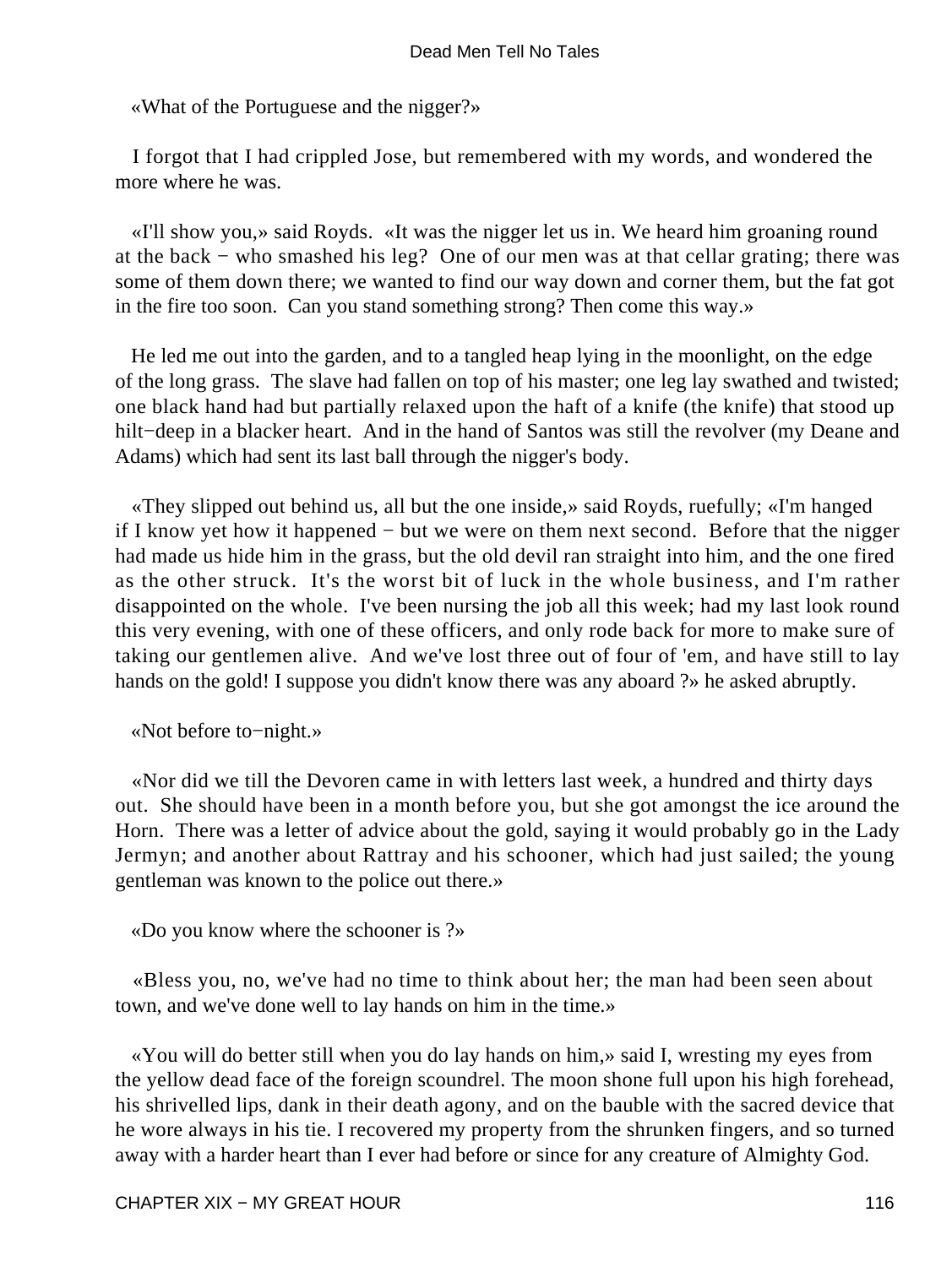Harris had expired in our absence.

«Never spoke, sir,» said the constable in whose arms we had left him.

 «More's the pity. Well, cut out at the back and help land the young gent, or we'll have him giving us the slip too. He may double back, but I'm watching out for that. Which way should you say he'd head, Mr. Cole?»

 «Inland,» said I, lying on the spur of the moment, I knew not why. «Try at the cottage where I've been staying.»

 «We have a man posted there already. That woman is one of the gang, and we've got her safe. But I'll take your advice, and have that side scoured whilst I hang about the place.»

 And he walked through the house, and out the back way, at the officer's heels; meanwhile the man with the wounded arm was swaying where he sat from loss of blood, and I had to help him into the open air before at last I was free to return to poor Eva in her place of loathsome safety.

 I had been so long, however, that her patience was exhausted, and as I returned to the library by one door, she entered by the other.

«I could bear it no longer. Tell me − the worst!»

«Three of them are dead.»

«Which three?»

 She had crossed to the other door, and would not have me shut it. So I stood between her and the hearth, on which lay the captain's corpse, with the hearthrug turned up on either side to cover it.

«Harris for one,» said I. «Outside lie Jose and − »

«Quick! Quick!»

«Senhor Santos.»

Her face was as though the name meant nothing to her.

«And Mr. Rattray?» she cried. «And Mr. Rattray −»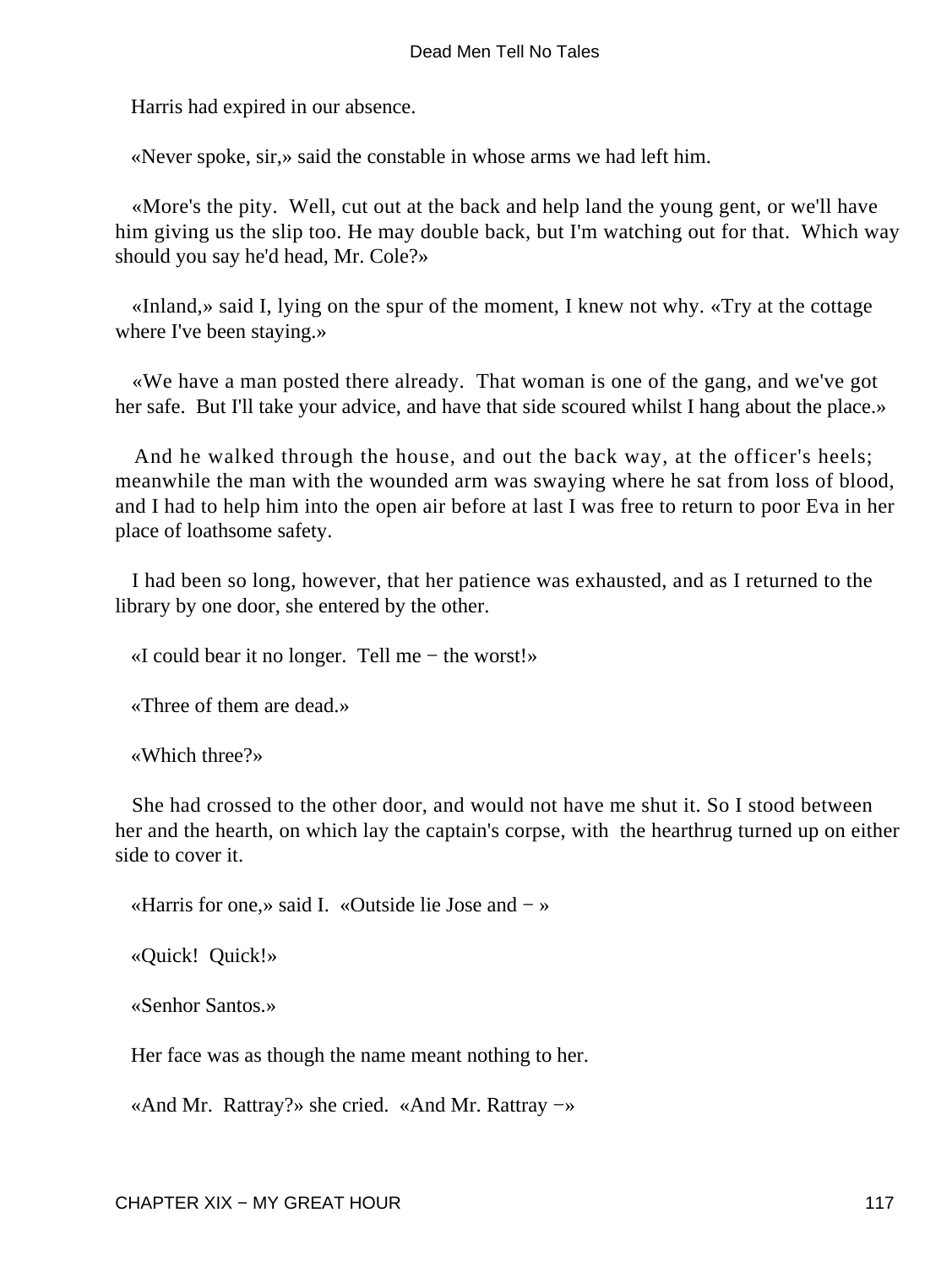«Has escaped for the present. He seems to have cut his way through the police and got over the wall by a ladder they left behind them. They are scouring the country − Miss Denison! Eva! My poor love!»

 She had broken down utterly in a second fit of violent weeping; and a second time I took her in my arms, and stood trying in my clumsy way to comfort her, as though she were a little child. A lamp was burning in the library, and I recognized the arm−chair which Rattray had drawn thence for me on the night of our dinner − the very night before! I led Eva back into the room, and I closed both doors. I supported my poor girl to the chair, and once more I knelt before her and took her hands in mine. My great hour was come at last: surely a happy omen that it was also the hour before the dawn.

 «Cry your fill, my darling,» I whispered, with the tears in my own voice. «You shall never have anything more to cry for in this world! God has been very good to us. He brought you to me, and me to you. He has rescued us for each other. All our troubles are over; cry your fill; you will never have another chance so long as I live, if only you will let me live for you. Will you, Eva? Will you? Will you?»

 She drew her hands from mine, and sat upright in the chair, looking at me with round eyes; but mine were dim; astonishment was all that I could read in her look, and on I went headlong, with growing impetus and passion.

 «I know I am not much, my darling; but you know I was not always what my luck, good and bad, has left me now, and you will make a new man of me so soon! Besides, God must mean it, or He would not have thrown us together amid such horrors, and brought us through them together still. And you have no one else to take care of you in the world! Won't you let me try, Eva? Say that you will!»

 «Then − you − ove me?» she said slowly, in a low, awe−struck voice that might have told me my fate at once; but I was shaking all over in the intensity of my passion, and for the moment it was joy enough to be able at last to tell her all.

 «Love you?» I echoed. «With every fibre of my being! With every atom of my heart and soul and body! I love you well enough to live to a hundred for you, or to die for you to−night!»

«Well enough to − give me up?» she whispered.

 I felt as though a cold hand had checked my heart at its hottest, but I mastered myself sufficiently to face her question and to answer it as honestly as I might.

 «Yes!» I cried; «well enough even to do that, if it was for your happiness; but I might be rather difficult to convince about that.»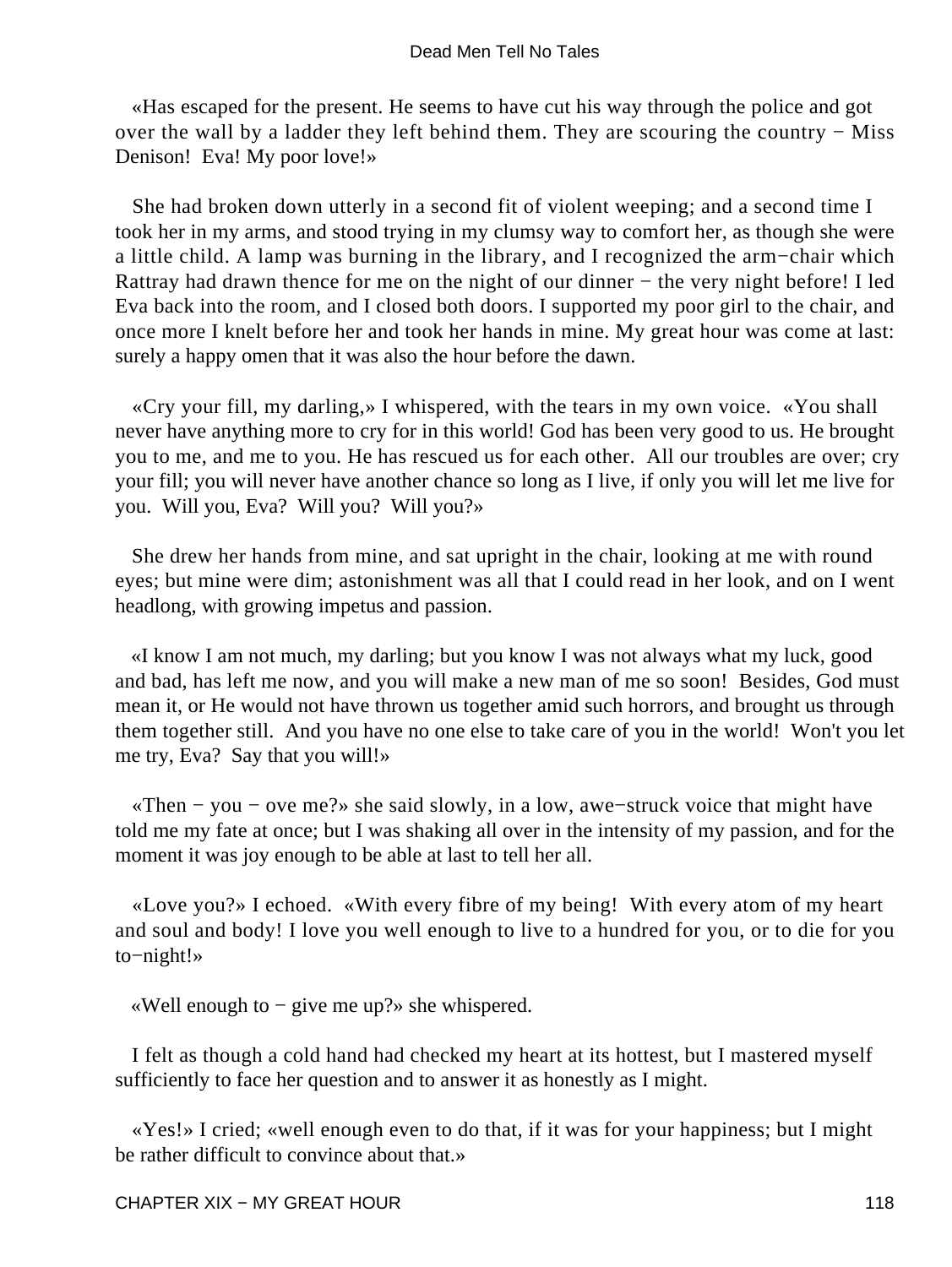«You are very strong and true,» she murmured. «Yes, I can trust you as I have never trusted anybody else! But − how long have you been so foolish?» And she tried very hard to smile.

 «Since I first saw you; but I only knew it on the night of the fire. Till that night I resisted it like an idiot. Do you remember how we used to argue? I rebelled so against my love! I imagined that I had loved once already and once for all. But on the night of the fire I knew that my love for you was different from all that had gone before or would ever come again. I gave in to it at last, and oh! the joy of giving in! I had fought against the greatest blessing of my life, and I never knew it till I had given up fighting. What did I care about the fire? I was never happier – until now! You sang through my heart like the wind through the rigging; my one fear was that I might go to the bottom without telling you my love. When I asked to say a few last words to you on the poop, it was to tell you my love before we parted, that you might know I loved you whatever came. I didn't do so, because you seemed so frightened, poor darling! I hadn't it in my heart to add to your distress. So I left you without a word. But I fought the sea for days together simply to tell you what I couldn't die without telling you. When they picked me up, it was your name that brought back my senses after days of delirium. When I heard that you were dead, I longed to die myself. And when I found you lived after all, the horror of your surroundings was nothing to be compared with the mere fact that you lived; that you were unhappy and in danger was my only grief, but it was nothing to the thought of your death; and that I had to wait twenty−four hours without coming to you drove me nearer to madness than ever I was on the hen−coop. That's how I love you, Eva,» I concluded; «that's how I love and will love you, for ever and ever, no matter what happens.»

 Those sweet gray eyes of hers had been fixed very steadily upon me all through this outburst; as I finished they filled with tears, and my poor love sat wringing her slender fingers, and upbraiding herself as though she were the most heartless coquette in the country.

 «How wicked I am!» she moaned. «How ungrateful I must be! You offer me the unselfish love of a strong, brave man. I cannot take it. I have no love to give you in return.»

 «But some day you may,» I urged, quite happily in my ignorance. «It will come. Oh, surely it will come, after all that we have gone through together!»

She looked at me very steadily and kindly through her tears.

 «It has come, in a way,» said she; «but it is not your way, Mr. Cole. I do love you for your bravery and your − love − but that will not quite do for either of us.»

 «Why not?» I cried in an ecstasy. «My darling, it will do for me! It is more than I dared to hope for; thank God, thank God, that you should care for me at all!»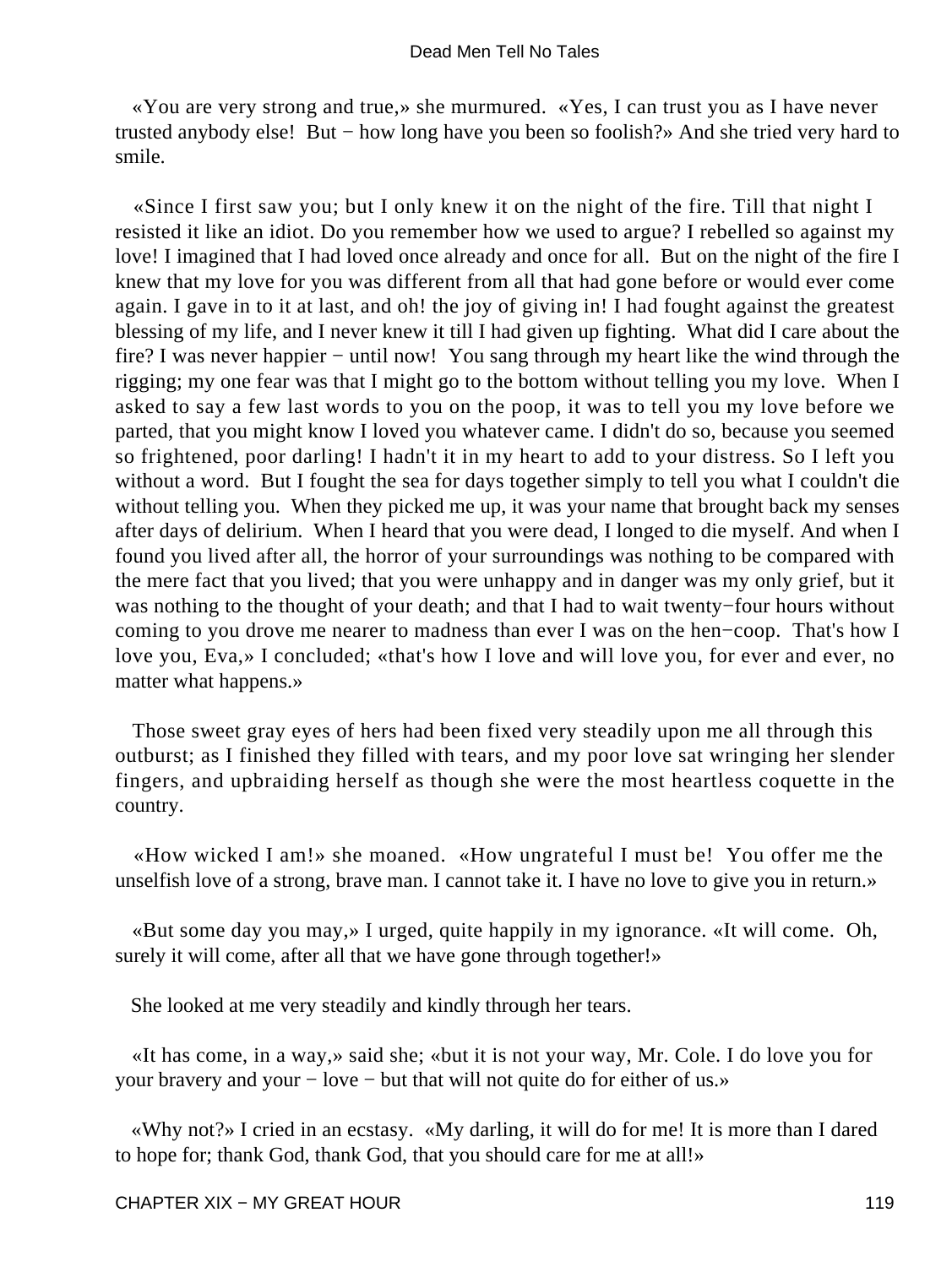She shook her head.

«You do not understand,» she whispered.

«I do. I do. You do not love me as you want to love.»

«As I could love −»

 «And as you will! It will come. It will come. I'll bother you no more about it now. God knows I can afford to leave well alone! I am only too happy − too thankful − as it is!»

 And indeed I rose to my feet every whit as joyful as though she had accepted me on the spot. At least she had not rejected me; nay, she confessed to loving me in a way. What more could a lover want? Yet there was a dejection in her drooping attitude which disconcerted me in the hour of my reward. And her eyes followed me with a kind of stony remorse which struck a chill to my bleeding heart.

 I went to the door; the hall was still empty, and I shut it again with a shudder at what I saw before the hearth, at all that I had forgotten in the little library. As I turned, another door opened − the door made invisible by the multitude of books around and upon it − and young Squire Rattray stood between my love and me.

 His clear, smooth skin was almost as pale as Eva's own, but pale brown, the tint of rich ivory. His eyes were preternaturally bright. And they never glanced my way, but flew straight to Eva, and rested on her very humbly and sadly, as her two hands gripped the arms of the chair, and she leant forward in horror and alarm.

«How could you come back?» she cried. «I was told you had escaped!»

«Yes, I got away on one of their horses.»

«I pictured you safe on board!»

«I very nearly was.»

«Then why are you here ?»

«To get your forgiveness before I go.»

 He took a step forward; her eyes and mine were riveted upon him; and I still wonder which of us admired him the more, as he stood there in his pride and his humility, gallant and young, and yet shamefaced and sad.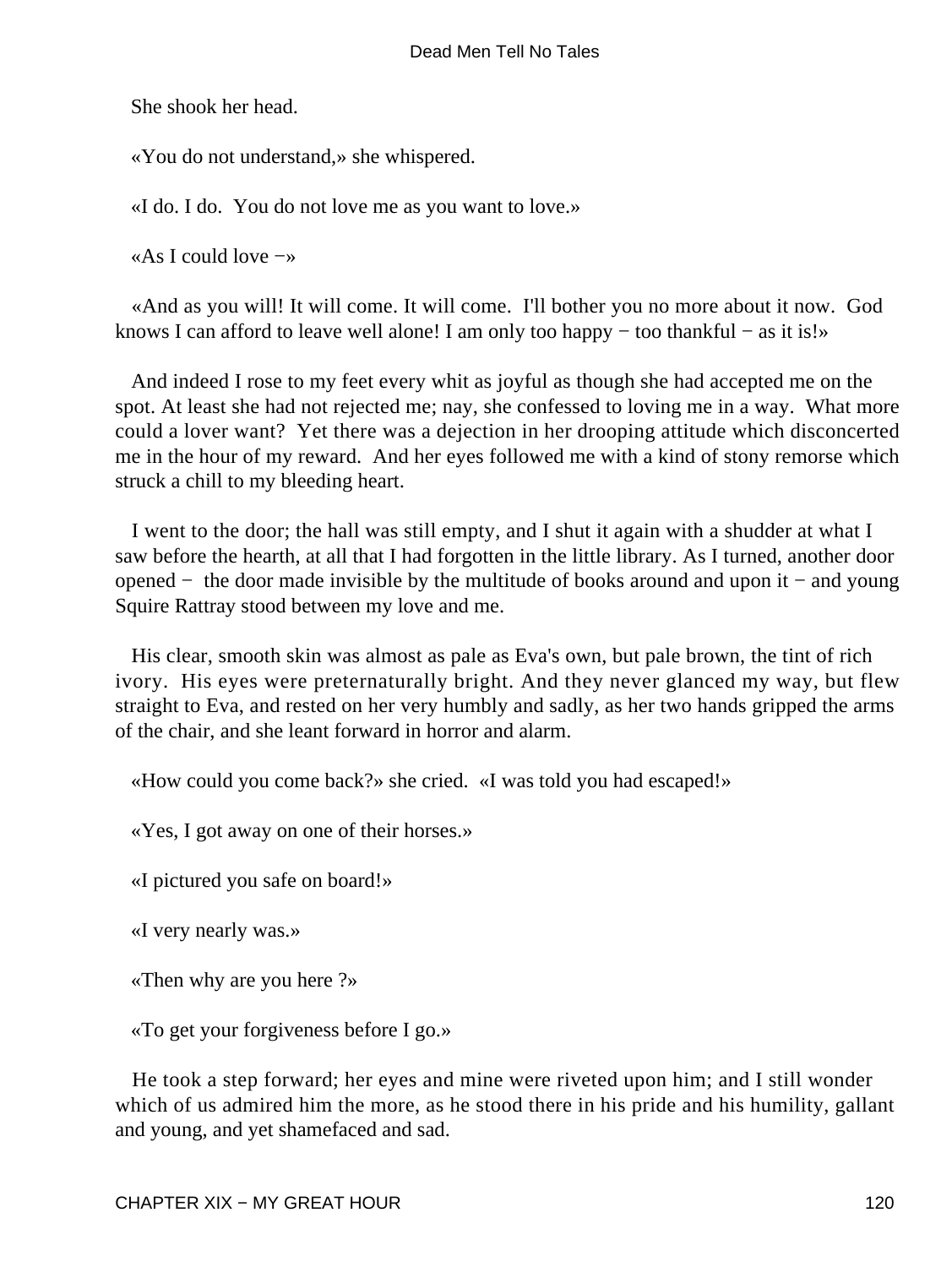«You risk your life − for my forgiveness?» whispered Eva at last. «Risk it? I'll give myself up if you'll take back some of the things you said to me − last night − and before.»

There was a short pause.

«Well, you are not a coward, at all events!»

«Nor a murderer, Eva!»

«God forbid.»

«Then forgive me for everything else that I have been − to you!»

 And he was on his knees where I had knelt scarce a minute before; nor could I bear to watch them any longer. I believed that he loved her in his own way as sincerely as I did in mine. I believed that she detested him for the detestable crime in which he had been concerned. I believed that the opinion of him which she had expressed to his face, in my hearing, was her true opinion, and I longed to hear her mitigate it ever so little before he went. He won my sympathy as a gallant who valued a kind word from his mistress more than life itself. I hoped earnestly that that kind word would be spoken. But I had no desire to wait to hear it. I felt an intruder. I would leave them alone together for the last time. So I walked to the door, but, seeing a key in it, I changed my mind, and locked it on the inside. In the hall I might become the unintentional instrument of the squire's capture, though, so far as my ears served me, it was still empty as we had left it. I preferred to run no risks, and would have a look at the subterranean passage instead.

 «I advise you to speak low,» I said, «and not to be long. The place is alive with the police. If they hear you all will be up.»

 Whether he heard me I do not know. I left him on his knees still, and Eva with her face hidden in her hands.

 The cellar was a strange scene to revisit within an hour of my deliverance from that very torture−chamber. It had been something more before I left it, but in it I could think only of the first occupant of the camp−stool. The lantern still burned upon the floor. There was the mattress, still depressed where I had lain face to face with insolent death. The bullet was in the plaster; it could not have missed by the breadth of many hairs. In the corner was the shallow grave, dug by Harris for my elements. And Harris was dead. And Santos was dead. But life and love were mine.

I would have gone through it all again!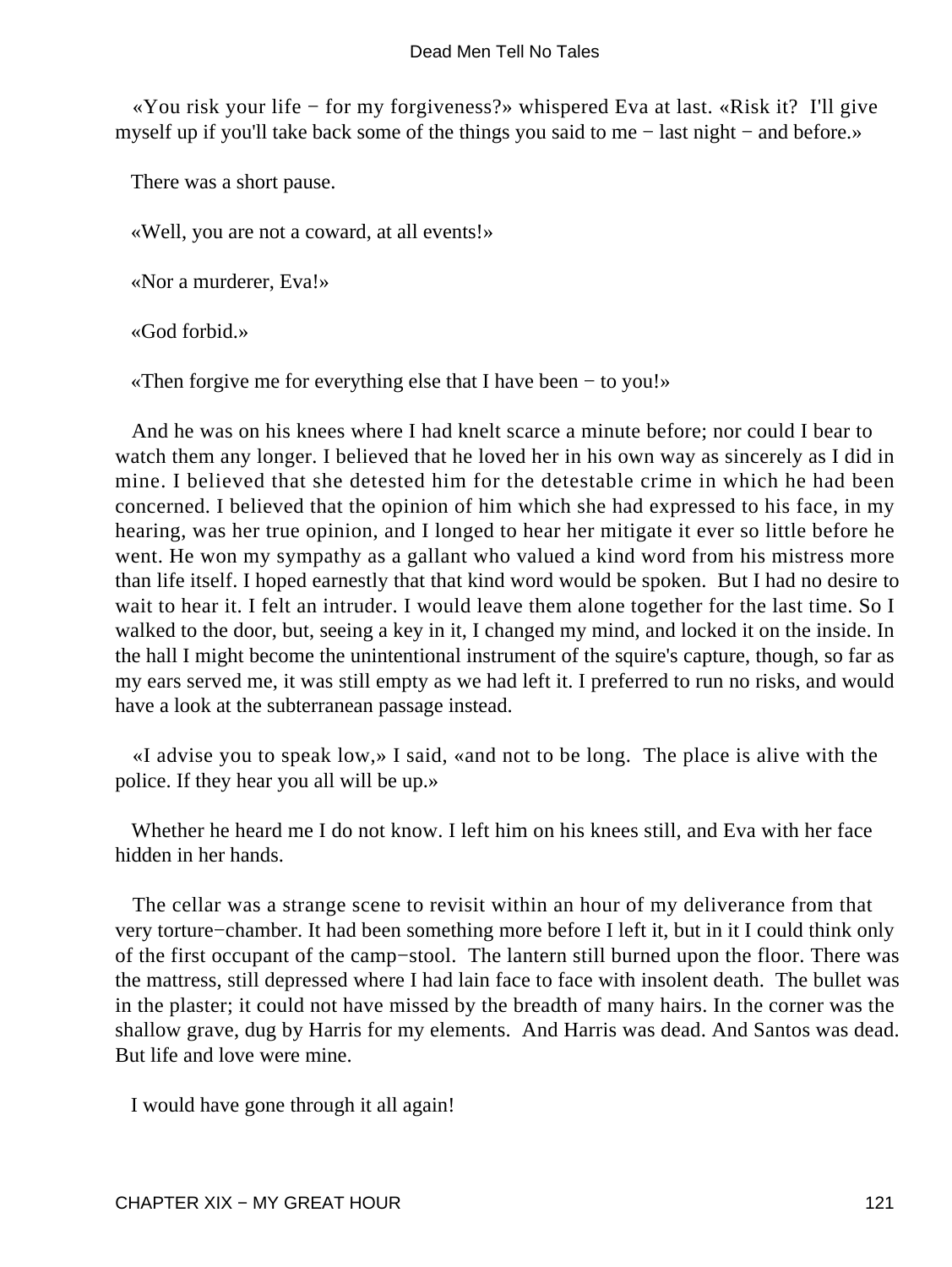And all at once I was on fire to be back in the library; so much so, that half a minute at the manhole, lantern in hand, was enough for me; and a mere funnel of moist brown earth − a terribly low arch propped with beams − as much as I myself ever saw of the subterranean conduit between Kirby House and the sea. But I understood that the curious may traverse it for themselves to this day on payment of a very modest fee.

 As for me, I returned as I had come after (say) five minutes' absence; my head full once more of Eva, and of impatient anxiety for the wild young squire's final flight; and my heart still singing with the joy of which my beloved's kindness seemed a sufficient warranty. Poor egotist! Am I to tell you what I found when I came up those steep stairs to the chamber where I had left him on his knees to her? Or can you guess?

 He was on his knees no more, but he held her in his arms, and as I entered he was kissing the tears from her wet, flushed cheek. Her eyelids drooped; she was pale as the dead without, so pale that her eyebrows looked abnormally and dreadfully dark. She did not cling to him. Neither did she resist his caresses, but lay passive in his arms as though her proper paradise was there. And neither heard me enter; it was as though they had forgotten all the world but one another.

«So this is it,» said I very calmly. I can hear my voice as I write.

 They fell apart on the instant. Rattray glared at me, yet I saw that his eyes were dim. Eva clasped her hands before her, and looked me steadily in the face. But never a word.

«You love him ?» I said sternly.

The silence of consent remained unbroken.

«Villain as he is?» I burst out.

And at last Eva spoke.

«I loved him before he was one,» said she. «We were engaged.»

 She looked at him standing by, his head bowed, his arms folded; next moment she was very close to me, and fresh tears were in her eyes. But I stepped backward, for I had had enough.

«Can you not forgive me?»

«Oh, dear, yes.»

«Can't you understand?»

CHAPTER XIX – MY GREAT HOUR 122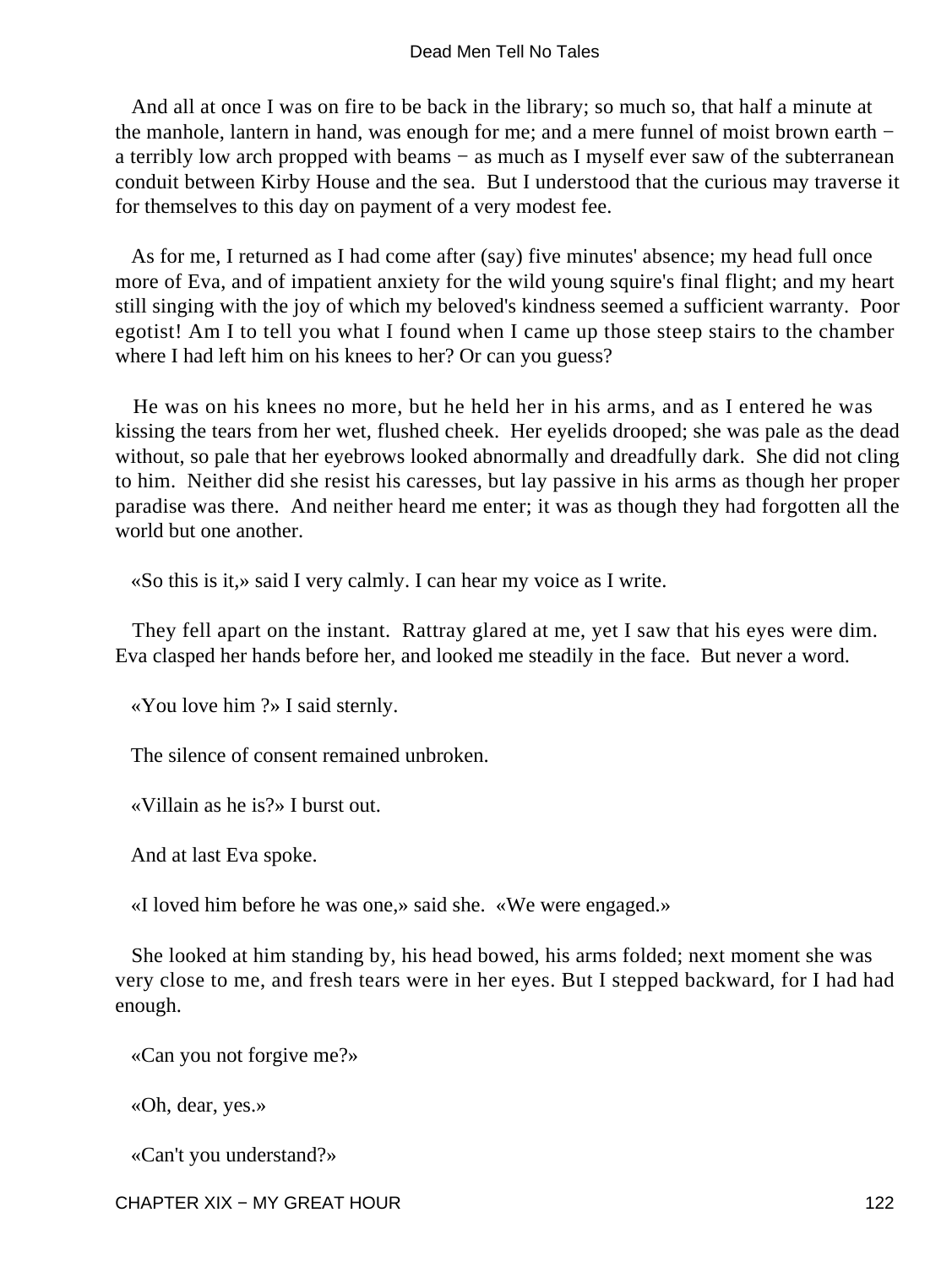«Perfectly,» said I.

«You know you said − »

«I have said so many things!»

«But this was that you − you loved me well enough to − give me up.»

And the silly ego in me – the endless and incorrigible I – imagined her pouting for a withdrawal of those brave words.

«I not only said it,» I declared, «but I meant every word of it.»

 None the less had I to turn from her to hide my anguish. I leaned my elbows on the narrow stone chimney−piece, which, with the grate below and a small mirror above, formed an almost solitary oasis in the four walls of books. In the mirror I saw my face; it was wizened, drawn, old before its time, and merely ugly in its sore distress, merely repulsive in its bloody bandages. And in the mirror also I saw Rattray, handsome, romantic, audacious, all that I was not, nor ever would be, and I «understood» more than ever, and loathed my rival in my heart.

 I wheeled round on Eva. I was not going to give her up − to him. I would tell her so before him − tell him so to his face. But she had turned away; she was listening to some one else. Her white forehead glistened. There were voices in the hall.

«Mr. Cole! Mr. Cole! Where are you, Mr. Cole?»

 I moved over to the locked door. My hand found the key. I turned round with evil triumph in my heart, and God knows what upon my face. Rattray did not move. With lifted hands the girl was merely begging him to go by the door that was open, down the stair. He shook his head grimly. With an oath I was upon them.

 «Go, both of you!» I whispered hoarsely. «Now − while you can − and I can let you. Now! Now!»

Still Rattray hung back.

 I saw him glancing wistfully at my great revolver lying on the table under the lamp. I thrust it upon him, and pushed him towards the door.

 «You go first. She shall follow. You will not grudge me one last word? Yes, I will take your hand. If you escape − be good to her!»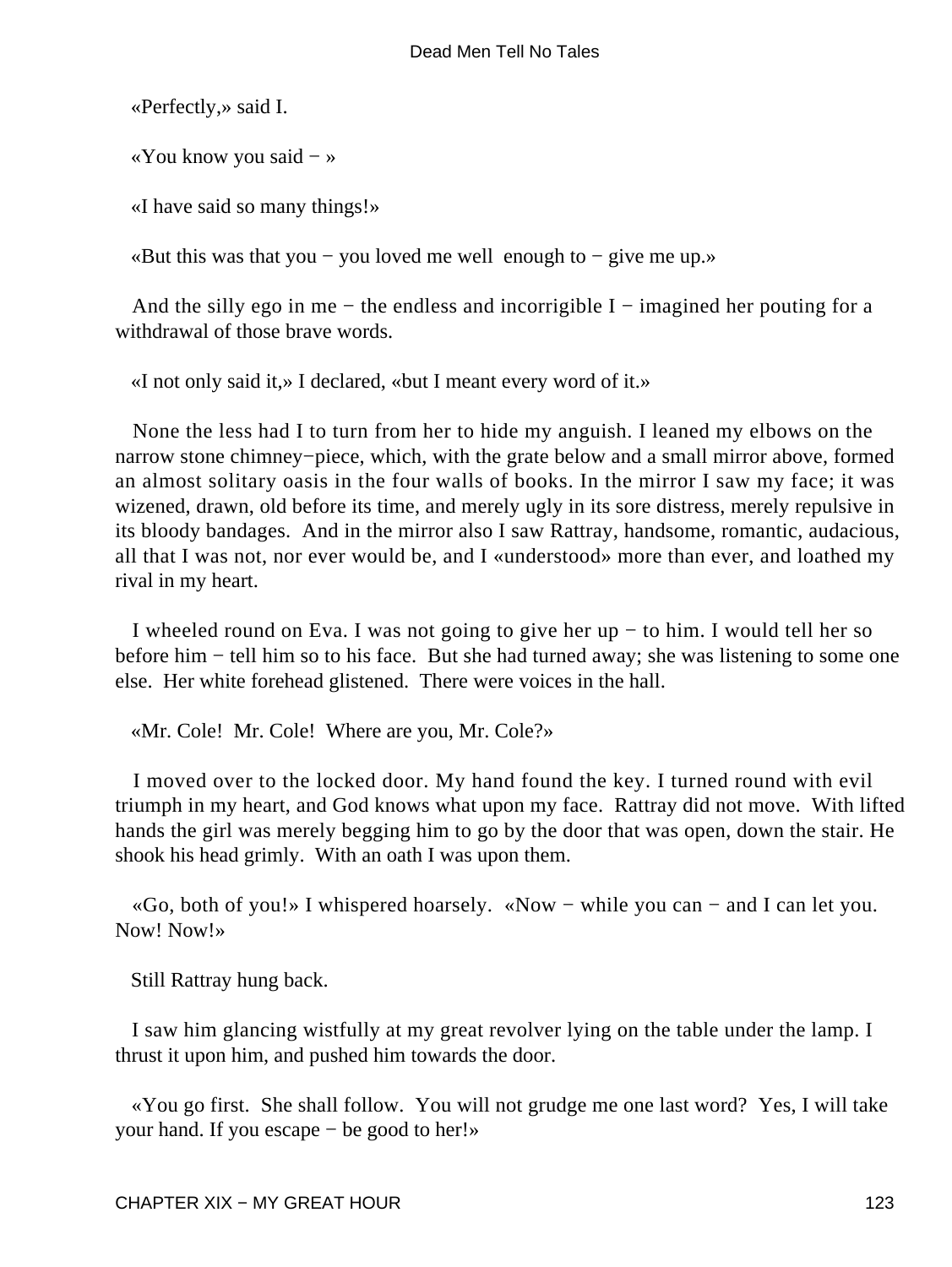He was gone. Without, there was a voice still calling me; but now it sounded overhead.

«Good−by, Eva, I said. »You have not a moment to lose."

Yet those divine eyes lingered on my ugliness.

«You are in a very great hurry,» said she, in the sharp little voice of her bitter moments.

«You love him; that is enough.»

«And you, too!» she cried. «And you, too!»

 And her pure, warm arms were round my neck; another instant, and she would have kissed me, she! I know it. I knew it then. But it was more than I would bear. As a brother! I had heard that tale before. Back I stepped again, all the man in me rebelling.

«That's impossible,» said I rudely.

«It isn't. It's true. I do love you − for this!»

God knows how I looked!

«And I mayn't say good−by to you,» she whispered. «And − and I love you − for that!»

«Then you had better choose between us,» said I.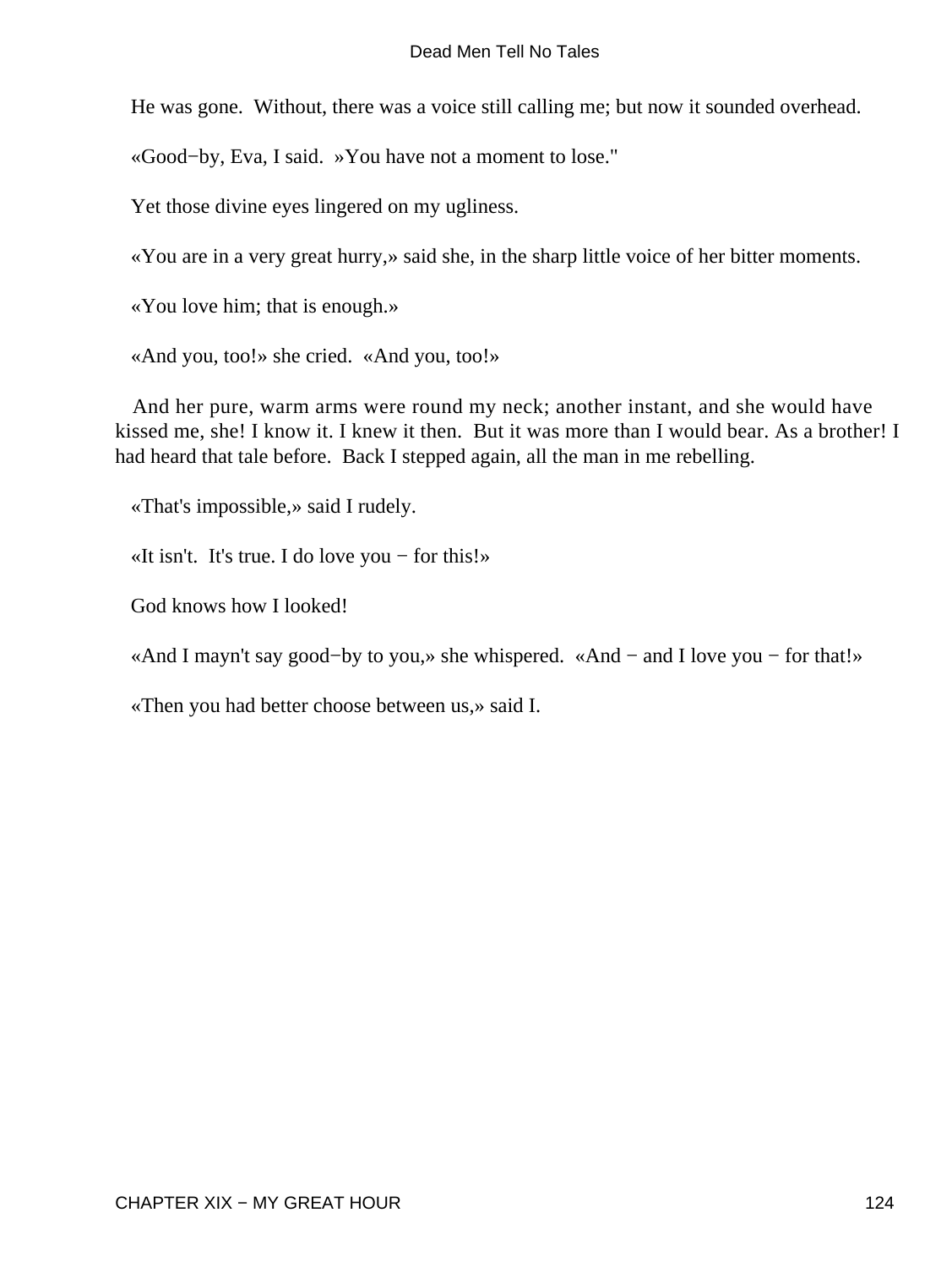### <span id="page-125-0"></span>**[CHAPTER XX − THE STATEMENT OF FRANCIS RATTRAY](#page-131-0)**

*I*n the year 1858 I received a bulky packet bearing the stamp of the Argentine Republic, a realm in which, to the best of my belief, I had not a solitary acquaintance. The superscription told me nothing. In my relations with Rattray his handwriting had never come under my observation. Judge then of my feelings when the first thing I read was his signature at the foot of the last page.

 For five years I had been uncertain whether he was alive or dead. I had heard nothing of him from the night we parted in Kirby Hall. All I knew was that he had escaped from England and the English police; his letter gave no details of the incident. It was an astonishing letter; my breath was taken on the first close page; at the foot of it the tears were in my eyes. And all that part I must pass over without a word. I have never shown it to man or woman. It is sacred between man and man.

 But the letter possessed other points of interest − of almost universal interest − to which no such scruples need apply; for it cleared up certain features of the foregoing narrative which had long been mysteries to all the world; and it gave me what I had tried in vain to fathom all these years, some explanation, or rather history, of the young Lancastrian's complicity with Joaquin Santos in the foul enterprise of the Lady Jermyn. And these passages I shall reproduce word for word; partly because of their intrinsic interest; partly for such new light as they day throw on this or that phase of the foregoing narrative; and, lastly, out of fairness to (I hope) the most gallant and most generous youth who ever slipped upon the lower slopes of Avemus.

#### Wrote Rattray:

 "You wondered how I could have thrown in my lot with such a man. You may wonder still, for I never yet told living soul. I pretended I had joined him of my own free will. That was not quite the case. The facts were as follows:

 "In my teens (as I think you know) I was at sea. I took my second mate's certificate at twenty, and from that to twenty−four my voyages were far between and on my own account. I had given way to our hereditary passion for smuggling. I kept a 'yacht' in Morecambe Bay, and more French brandy than I knew what to do with in my cellars. It was exciting for a time, but the excitement did not last. In 1851 the gold fever broke out in Australia. I shipped to Melbourne as third mate on a barque, and I deserted for the diggings in the usual course. But I was never a successful digger. I had little luck and less patience, and I have no doubt that many a good haul has been taken out of claims previously abandoned by me; for of one or two I had the mortification of hearing while still in the Colony. I suppose I had not the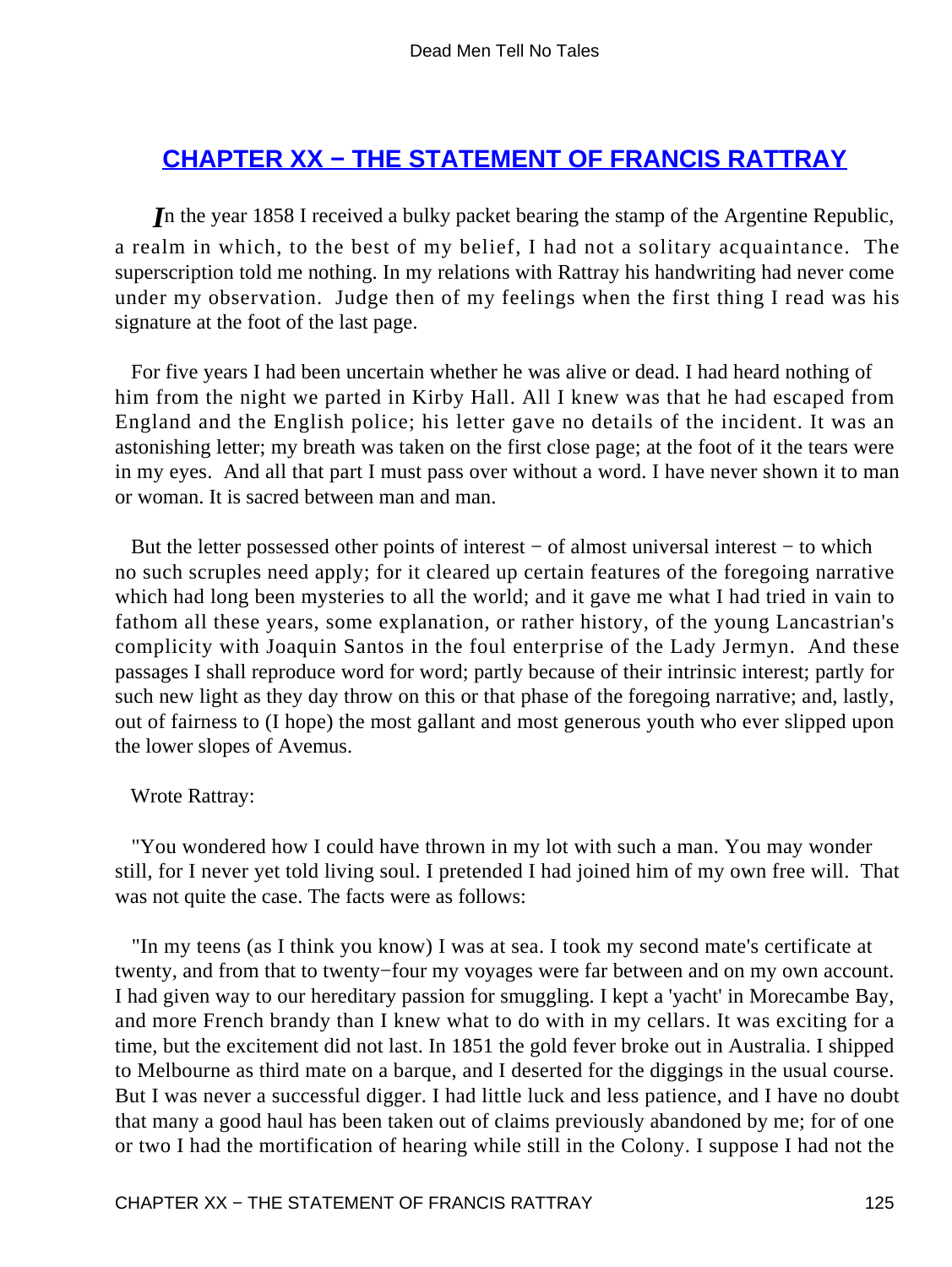temperament for the work. Dust would not do for me − I must have nuggets. So from Bendigo I drifted to the Ovens, and from the Ovens to Ballarat. But I did no more good on one field than on another, and eventually, early in 1853, I cast up in Melbourne again with the intention of shipping home in the first vessel. But there were no crews for the homeward−bounders, and while waiting for a ship my little stock of gold dust gave out. I became destitute first − then desperate. Unluckily for me, the beginning of '53 was the hey−day of Captain MelviHe, the notorious bushranger. He was a young fellow of my own age. I determined to imitate his exploits. I could make nothing out there from an honest life; rather than starve I would lead a dishonest one. I had been born with lawless tendencies; from smuggling to bushranging was an easy transition, and about the latter there seemed to be a gallantry and romantic swagger which put it on the higher plane of the two. But I was not born to be a bushranger either. I failed at the very first attempt. I was outwitted by my first victim, a thin old gentleman riding a cob at night on the Geelong road.

 "'Why rob me?' said he. 'I have only ten pounds in my pocket, and the punishment will be the same as though it were ten thousand.'

 "'I want your cob,' said I (for I was on foot); 'I'm a starving Jack, and as I can't get a ship I'm going to take to the bush.'

"He shrugged his shoulders.

 "'To starve there?' said he. 'My friend, it is a poor sport, this bushranging. I have looked into the matter on my own account. You not only die like a dog, but you live like one too. It is not worth while. No crime is worth while under five figures, my friend. A starving Jack, eh? Instead of robbing me of ten pounds, why not join me and take ten thousand as your share of our first robbery? A sailor is the very man I want!'

 "I told him that what I wanted was his cob, and that it was no use his trying to hoodwink me by pretending he was one of my sort, because I knew very well that he was not; at which he shrugged again, and slowly dismounted, after offering me his money, of which I took half. He shook his head, telling me I was very foolish, and I was coolly mounting (for he had never offered me the least resistance), with my pistols in my belt, when suddenly I heard one cocked behind me.

 "'Stop!' said he. 'It's my turn! Stop, or I shoot you dead!' The tables were turned, and he had me at his mercy as completely as he had been at mine. I made up my mind to being marched to the nearest police−station. But nothing of the kind. I had misjudged my man as utterly as you misjudged him a few months later aboard the Lady Jermyn. He took me to his house on the outskirts of Melbourne, a weather−board bungalow, scantily furnished, but comfortable enough. And there he seriously repeated the proposal he had made me off−hand in the road. Only he put it a little differently. Would I go to the hulks for attempting to rob him of five pounds, or would I stay and help him commit a robbery, of which my share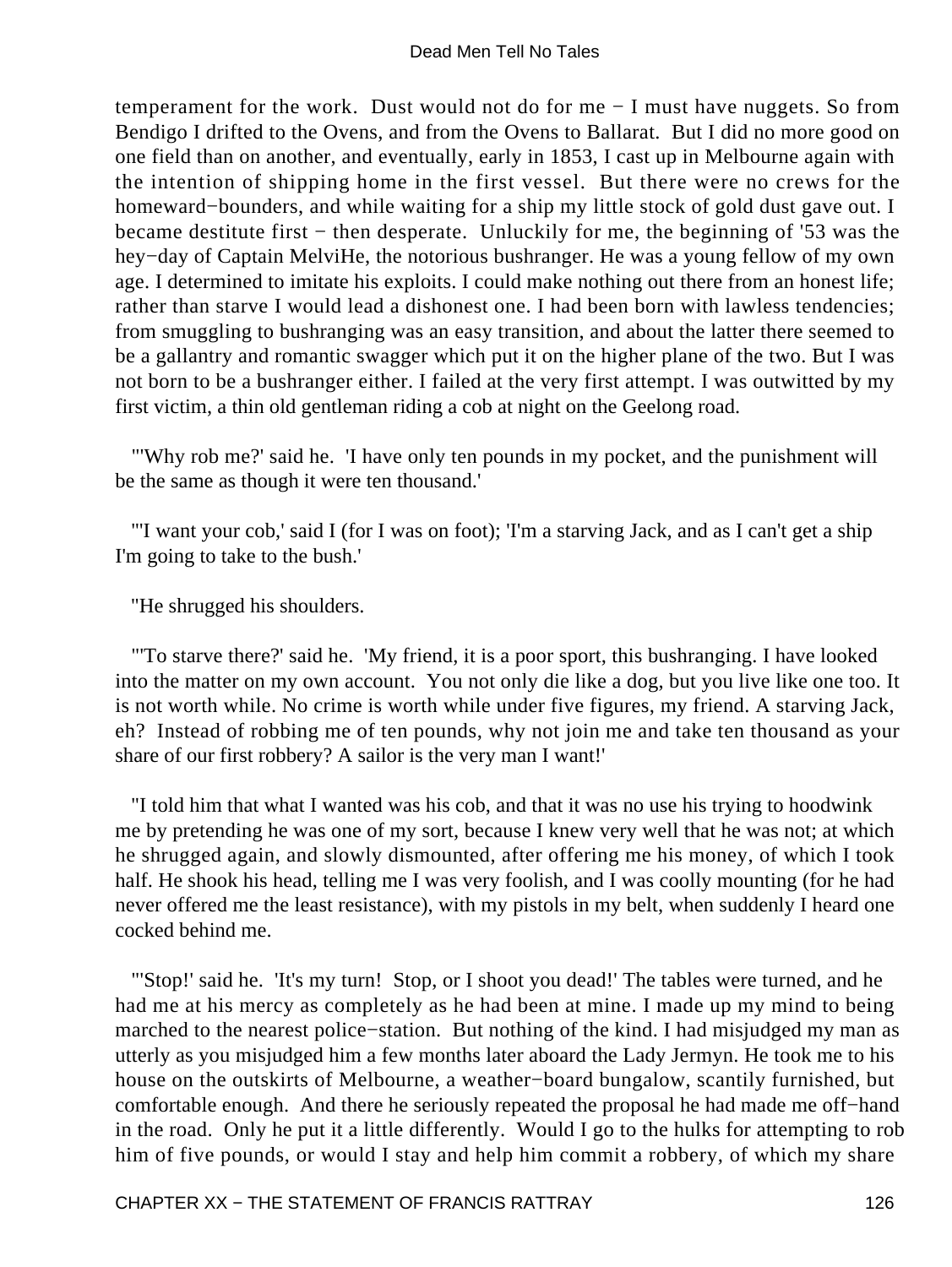alone would be ten or fifteen thousand? You know which I chose. You know who this man was. I said I would join him. He made me swear it. And then he told me what his enterprise was: there is no need for me to tell you; nor indeed had it taken definite shape at this time. Suffice it that Santos had wind that big consignments of Austrailian gold were shortly to be shipped home to England; that he, like myself, had done nothing on the diggings, where he had looked to make his fortune, and out of which he meant to make it still.

 "It was an extraordinary life that we led in the bungalow, I the guest, he the host, and Eva the unsuspecting hostess and innocent daughter of the house. Santos had failed on the fields, but he had succeeded in making valuable friends in Melbourne. Men of position and of influence spent their evenings on our veranda, among others the Melbourne agent for the Lady Jermyn, the likeliest vessel then lying in the harbor, and the one to which the first consignment of gold−dust would be entrusted if only a skipper could be found to replace the deserter who took you out. Santos made up his mind to find one., It took him weeks, but eventually he found Captain Harris on Bendigo, and Captain Harris was his man. More than that he was the man for the agent; and the Lady Jermyn was once more made ready for sea.

 Now began the complications. Quite openly, Santos had bought the schooner Spindrift, freighted her with wool, given me the command, and vowed that he would go home in her rather than wait any longer for the Lady Jermyn. At the last moment he appeared to change his mind, and I sailed alone as many days as possible in advance of the ship, as had been intended from the first; but it went sorely against the grain when the time came. I would have given anything to have backed out of the enterprise. Honest I might be no longer; I was honestly in love with Eva Denison. Yet to have backed out would have been one way of losing her for ever. Besides, it was not the first time I had run counter to the law, I who came of a lawless stock; but it would be the first time I had deserted a comrade or broken faith with one. I would do neither. In for a penny, in for a pound.

 "But before my God I never meant it to turn out as it did; though I admit and have always admitted that my moral responsibility is but little if any the less on that account. Yet I was never a consenting party to wholesale murder, whatever else I was. The night before I sailed, Santos and the captain were aboard with me till the small hours. They promised me that every soul should have every chance; that nothing but unforeseen accident could prevent the boats from making Ascension again in a matter of hours; that as long as the gig was supposed to be lost with all hands, nothing else mattered. So they promised, and that Harris meant to keep his promise I fully believe. That was not a wanton ruffian; but the other would spill blood like water, as I told you at the hall, and as no man now knows better than yourself. He was notorious even in Portuguese Africa on account of his atrocious treatment of the blacks. It was a favorite boast of his that he once poisoned a whole village; and that he himself tampered with the Lady Jermyn's boats you can take my word, for I have heard him describe how he left it to the last night, and struck the blows during the applause at the concert on the quarter−deck. He said it might have come out about the gold in the gig, during the fire. It was safer to run no risks.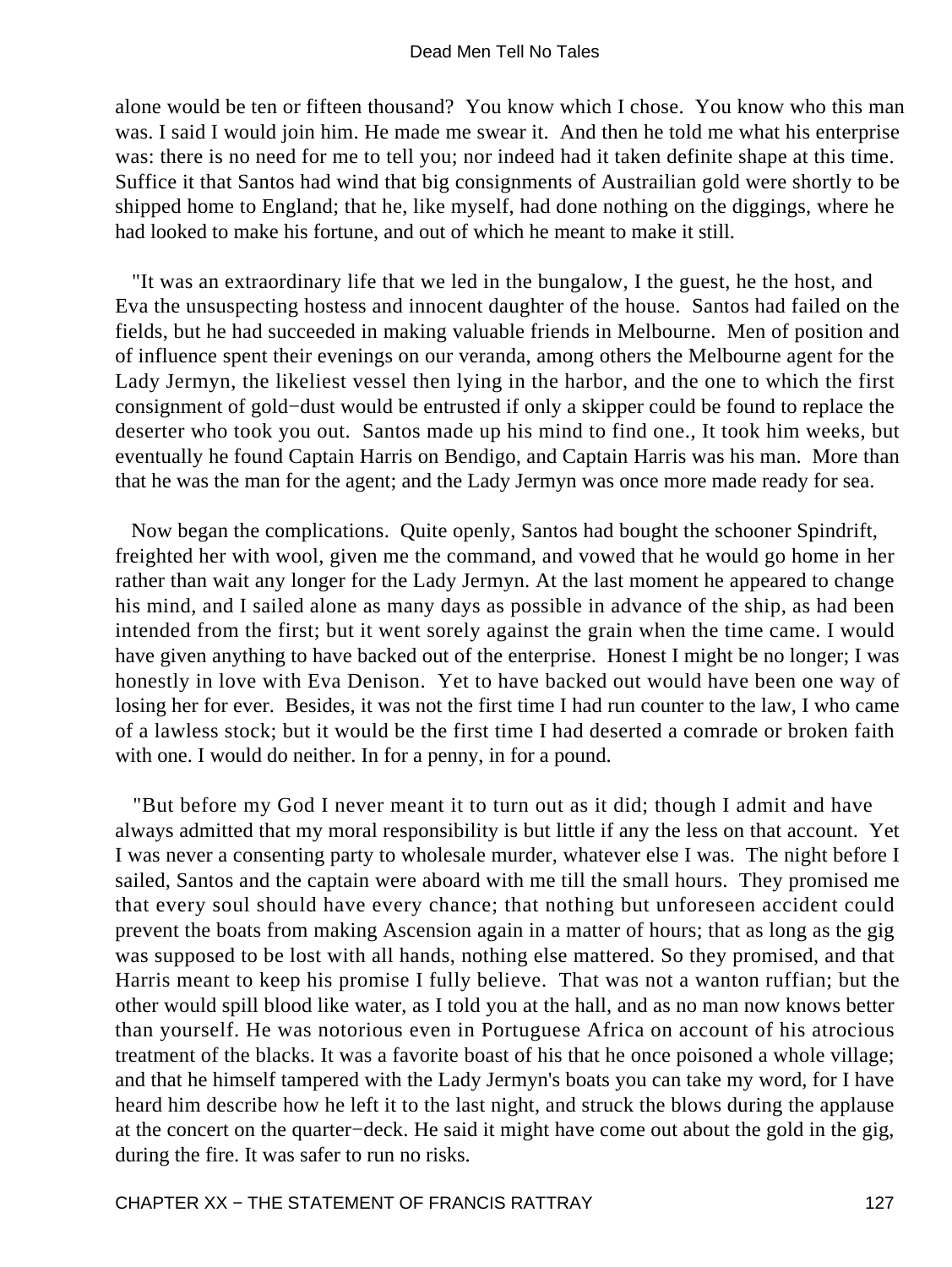"The same thing came into play aboard the schooner. Never shall I forget the horror of that voyage after Santos came aboard! I had a crew of eight hands all told, and two he brought with him in the gig. Of course they began talking about the gold; they would have their share or split when they got ashore; and there was mutiny in the air, with the steward and the quarter−master of the Lady Jermyn for ring−leaders. Santos nipped it in the bud with a vengeance! He and Harris shot every man of them dead, and two who were shot through the heart they washed and dressed and set adrift to rot in the gig with false papers! God knows how we made Madeira; we painted the old name out and a new name in, on the way; and we shipped a Portuguese crew, not a man of whom could speak English. We shipped them aboard the Duque de Mondejo's yacht Braganza; the schooner Spindrift had disappeared from the face of the waters for ever. And with the men we took in plenty of sour claret and cigarettes; and we paid them well; and the Portuguese sailor is not inquisitive under such conditions.

 "And now, honestly, I wished I had put a bullet through my head before joining in this murderous conspiracy; but retreat was impossible, even if I had been the man to draw back after going so far; and I had a still stronger reason for standing by the others to the bitter end. I could not leave our lady to these ruffians. On the other hand, neither could I take her from them, for (as you know) she justly regarded me as the most flagrant ruffian of them all. It was in me and through me that she was deceived, insulted, humbled, and contaminated; that she should ever have forgiven me for a moment is more than I can credit or fathom to this hour ... So there we were. She would not look at me. And I would not leave her until death removed me. Santos had been kind enough to her hitherto; he had been kind enough (I understand) to her mother before her. It was only in the execution of his plans that he showed his Napoleonic disregard for human life; and it was precisely herein that I began to fear for the girl I still dared to love. She took up an attitude as dangerous to her safety as to our own. She demanded to be set free when we came to land. Her demand was refused. God forgive me, it had no bitterer opponent than myself! And all we did was to harden her resolution; that mere child threatened us to our faces, never shall I forget the scene! You know her spirit: if we would not set her free, she would tell all when we landed. And you remember how Santos used to shrug? That was all he did then. It was enough for me who knew him. For days I never left them alone together. Night after night I watched her cabin door. And she hated me the more for never leaving her alone! I had to resign myself to that.

 "The night we anchored in Falmouth Bay, thinking then of taking our gold straight to the Bank of England, as eccentric lucky diggers − that night I thought would be the last for one or other of us. He locked her in her cabin. He posted himself outside on the settee. I sat watching him across the table. Each had a hand in his pocket, each had a pistol in that hand, and there we sat, with our four eyes locked, while Harris went ashore for papers. He came back in great excitement. What with stopping at Madeira, and calms, and the very few knots we could knock out of the schooner at the best of times, we had made a seven or eight weeks' voyage of it from Ascension – where, by the way, I had arrived only a couple of days before the Lady Jermyn, though I had nearly a month's start of her. Well, Harris came back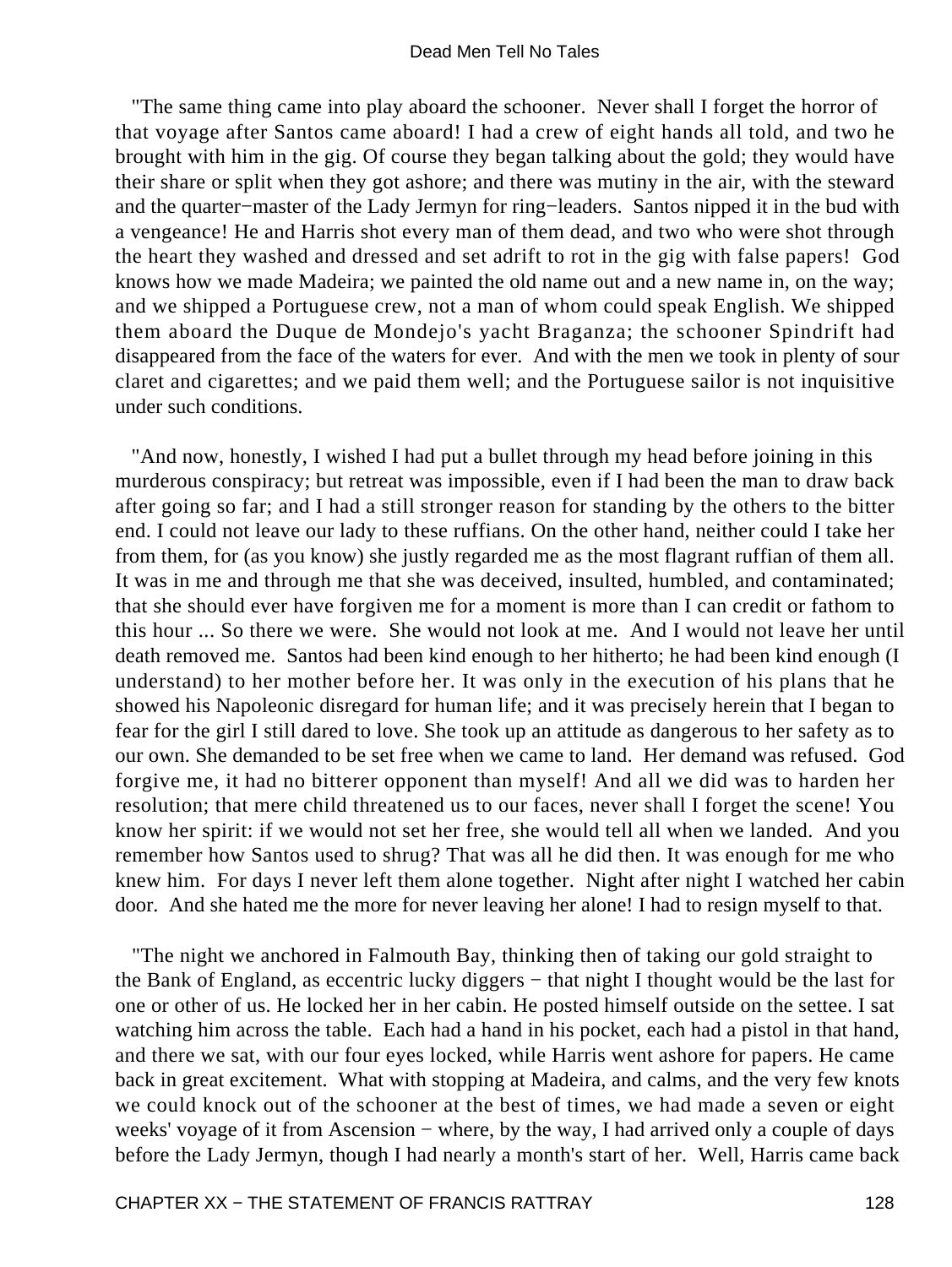in the highest state of excitement: and well he might: the papers were full of you, and of the burning of the Lady Jermyn!

 "Now mark what happened. You know, of course, as well as I do; but I wonder if you can even yet realize what it was to us! Our prisoner hears that you are alive, and she turns upon Santos and tells him he is welcome to silence her, but it will do us ne good now, as you know that the ship was wilfully burned, and with what object. It is the single blow she can strike in self−defence; but a shrewder one could scarcely be imagined. She had talked to you, at the very last; and by that time she did know the truth. What more natural than that she should confide it to you? She had had time to tell you enough to hang the lot of us; and you may imagine our consternation on hearing that she had told you all she knew! From the first we were never quite sure whether to believe it or not. That the papers breathed no suspicion of foul play was neither here nor there. Scotland Yard might have seen to that. Then we read of the morbid reserve which was said to characterize all your utterances concerning the Lady Jermyn. What were we to do? What we no longer dared to do was to take our gold−dust straight to the Bank. What we did, you know.

 "We ran round to Morecambe Bay, and landed the gold as we Rattrays had landed lace and brandy from time immemorial. We left Eva in charge of Jane Braithwaite, God only knows how much against my will, but we were in a corner, it was life or death with us, and to find out how much you knew was a first plain necessity. And the means we took were the only means in our power; nor shall I say more to you on that subject than I said five years ago in my poor old house. That is still the one part of the whole conspiracy of which I myself am most ashamed.

 "And now it only remains for me to tell you why I have written all this to you, at such great length, so long after the event. My wife wished it. The fact is that she wants you to think better of me than I deserve; and  $I - yes - I$  confess that I should like you not to think quite as ill of me as you must have done all these years. I was villain enough, but do not think I am unpunished.

 «I am an outlaw from my country. I am morally a transported felon. Only in this no−man's land am I a free man; let me but step across the border and I am worth a little fortune to the man who takes me. And we have had a hard time here, though not so hard as I deserved; and the hardest part of all ... »

 But you must guess the hardest part: for the letter ended as it began, with sudden talk of his inner life, and tentative inquiry after mine. In its entirety, as I say, I have never shown it to a soul; there was just a little more that I read to my wife (who could not hear enough about his); then I folded up the letter, and even she has never seen the passages to which I allude.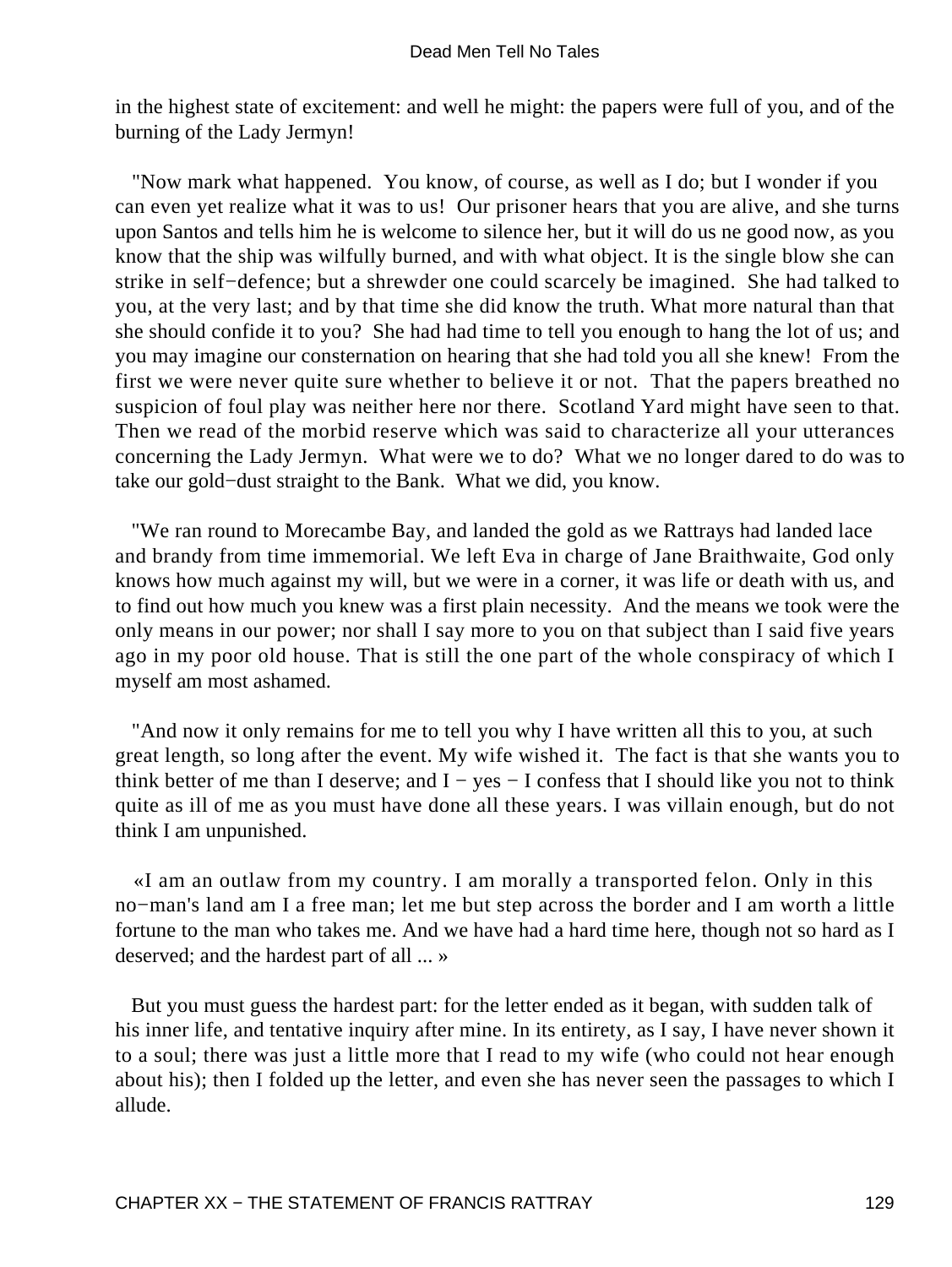And yet 1 am not one of those who hold that the previous romances of married people should be taboo between them in after life. On the contrary, much mutual amusement, of an innocent character, may be derived from a fair and free interchange upon the subject; and this is why we, in our old age (or rather in mine), find a still unfailing topic in the story of which Eva Denison was wayward heroine and Frank Rattray the nearest approach to a hero. Sometimes these reminiscences lead to an argument; for it has been the fate of my life to become attached to argumentative persons. I suppose because I myself hate arguing. On the day that I received Rattray's letter we had one of our warmest discussions. I could repeat every word of it after forty years.

«A good man does not necessarily make a good husband,» I innocently remarked.

 «Why do you say that?» asked my wife, who never would let a generalization pass unchallenged.

 «I was thinking of Rattray,» said I. «The most tolerant of judges could scarcely have described him as a good man five years ago. Yet I can see that he has made an admirable husband. On the whole, and if you can't be both, it is better to be the good husband!»

 It was this point that we debated with so much ardor. My wife would take the opposite side; that is her one grave fault. And I must introduce personalities; that, of course, is among the least of mine. I compared myself with Rattray, as a husband, and (with some sincerity) to my own disparagement. I pointed out that he was an infinitely more fascinating creature, which was no hard saying, for that epithet at least I have never earned. And yet it was the word to sting my wife.

 «Fascinating, perhaps!» said she. «Yes, that is the very word; but − fascination is not love!»

 And then I went to her, and stroked her hair (for she had hung her head in deep distress), and kissed the tears from her eyes. And I swore that her eyes were as lovely as Eva Denison's, that there seemed even more gold in her glossy brown hair, that she was even younger to look at. And at the last and craftiest compliment my own love looked at me through her tears, as though some day or other she might forgive me.

«Then why did you want to give me up to him?» said she.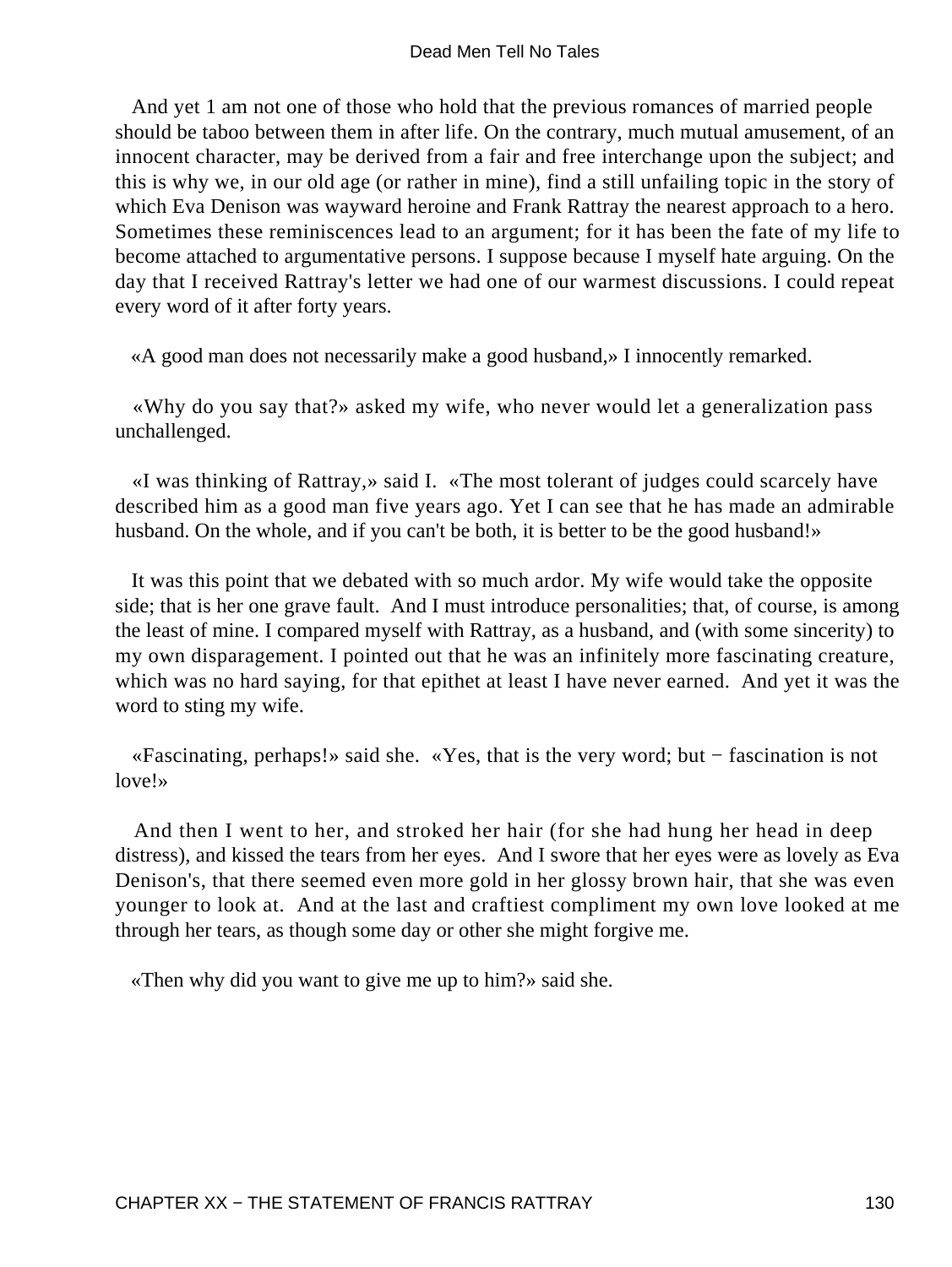# **Table Of Content**

**[CHAPTER I − Love on the Ocean](#page-3-0)**

<span id="page-131-0"></span>**[CHAPTER II − THE MYSTERIOUS CARGO](#page-9-0)**

**[CHAPTER III − TO THE WATER'S EDGE](#page-17-0)**

**[CHAPTER IV − THE SILENT SEA](#page-21-0)**

**[CHAPTER V − MY REWARD](#page-25-0)**

**[CHAPTER VI − THE SOLE SURVIVOR](#page-31-0)**

**[CHAPTER VII − I FIND A FRIEND](#page-34-0)**

**[CHAPTER VIII − A SMALL PRECAUTION](#page-41-0)**

**[CHAPTER IX − MY CONVALESCENT HOME](#page-45-0)**

**[CHAPTER X − WINE AND WEAKNESS](#page-50-0)**

**[CHAPTER XI − I LIVE AGAIN](#page-58-0)**

**[CHAPTER XII − MY LADY'S BIDDING](#page-64-0)**

**[CHAPTER XIII − THE LONGEST DAY OF MY LIFE](#page-69-0)**

**[CHAPTER XIV − IN THE GARDEN](#page-77-0)**

**[CHAPTER XV − FIRST BLOOD](#page-86-0)**

**[CHAPTER XVI − A DEADLOCK](#page-92-0)**

**[CHAPTER XVII − THIEVES FALL OUT](#page-100-0)**

**[CHAPTER XVIII − A MAN OF MANY MURDERS](#page-108-0)**

**[CHAPTER XIX − MY GREAT HOUR](#page-115-0)**

**[CHAPTER XX − THE STATEMENT OF FRANCIS RATTRAY](#page-125-0)**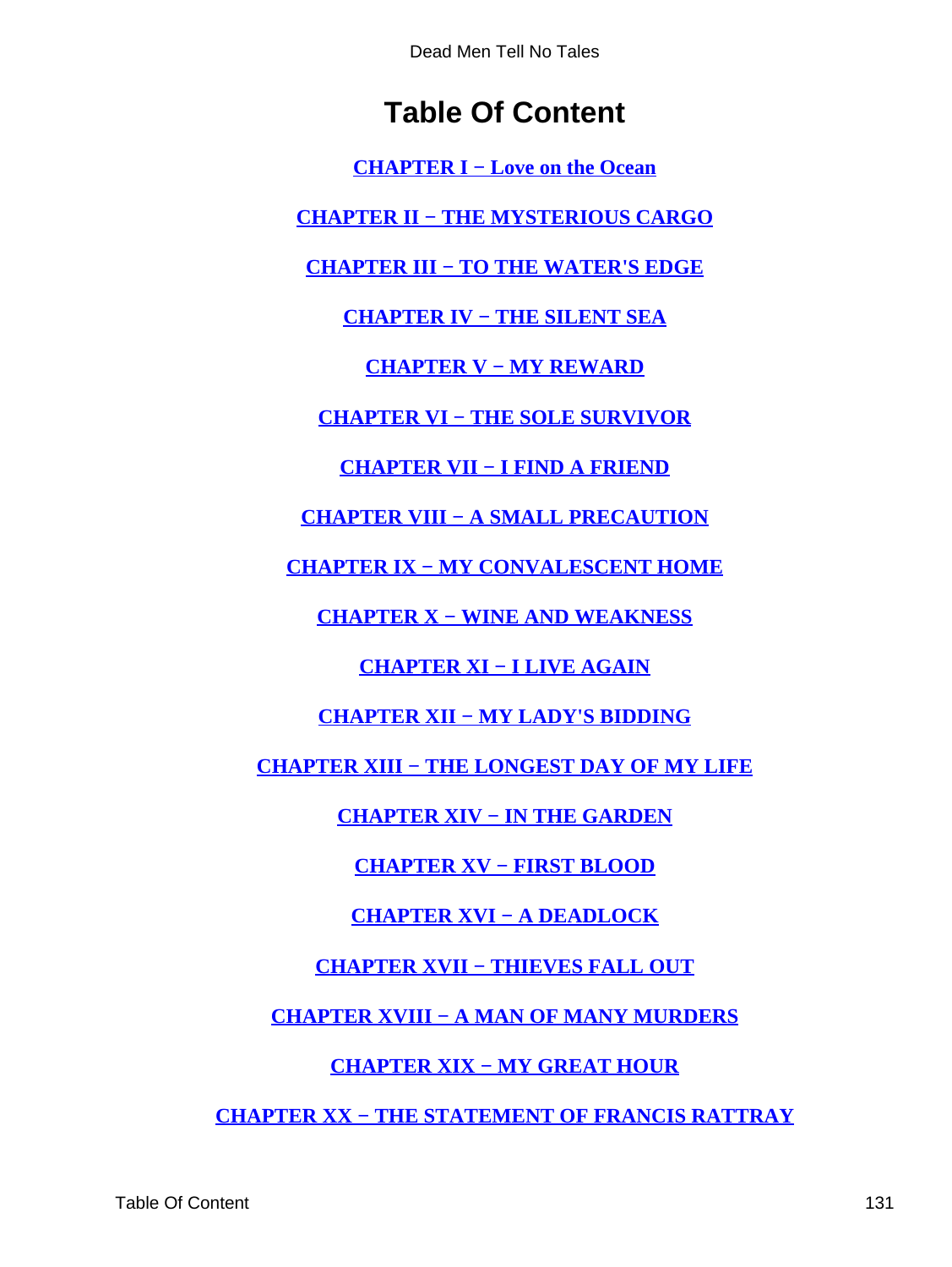## **You are reading a Phoenix Edition:**

It was converted from clean and standard xhtml/xml files. It uses metatags to identify content, and other data. The available resources specific to each ebook format were used to give the reader a pleasant reading experience.

More detais available at Phoenix−Library.org website.

Any suggestion that helps us to improve these editions are welcome.

**The Phoenix−Library Team**